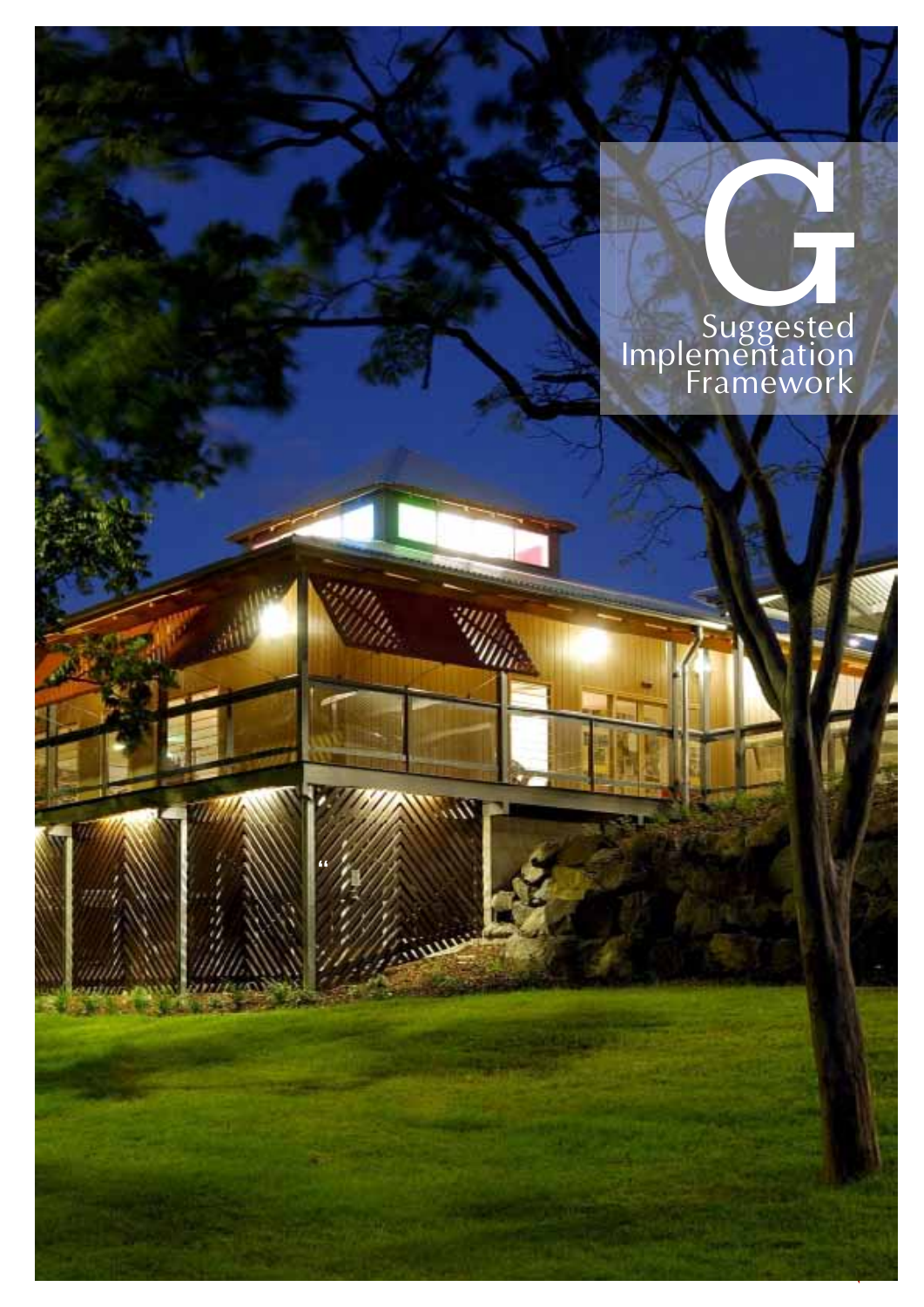**The following tables articulate in more detail the options that contribute to the Vision and provide additional weight and rigour to the Goals and Strategies summarised in the previous section.**

**These tables are broken up under the six theme headings.**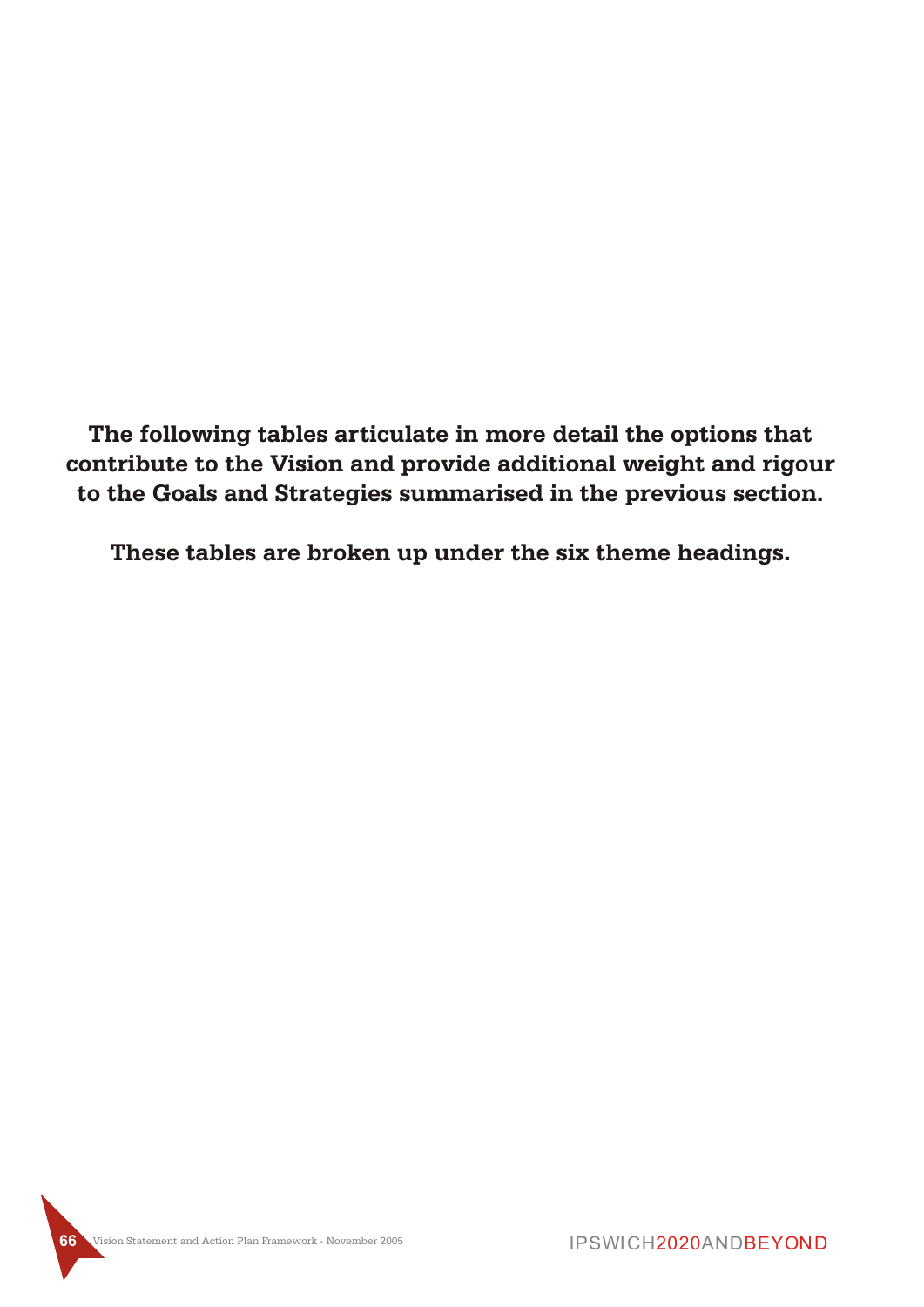# NE GOAL 1 - PROTECTION OF BIODIVERSITY **TABLE 1 - NATURAL ENVIRONMENT**

Ipswich has a rich, biologically diverse and attractive natural environment sustaining a broad range of fauna and flora and ecological systems across its many and varied landscapes.

### **Strategy NE 1.1**

**Identification, Protection and Enhancement of Environmental Assets: Identify and protect habitats and species that are important to the function of ecosystems in Ipswich.**

| <b>Action</b>                                                                                                                                                                                                                  | <b>Suggested Partners</b>                                                                                                                                                                                                       | Suggested<br><b>Timeframe</b>                     |
|--------------------------------------------------------------------------------------------------------------------------------------------------------------------------------------------------------------------------------|---------------------------------------------------------------------------------------------------------------------------------------------------------------------------------------------------------------------------------|---------------------------------------------------|
| <b>NE 1.1.1</b><br>Implement the Enviroplan program for the acquisition<br>and long term conservation of land for the City's<br>Conservation Estates and greenspace network.                                                   | Ipswich City Council, Office<br>of Urban Management,<br><b>Environmental Protection</b><br>Agency and local<br>landholders.                                                                                                     | Ongoing                                           |
| NE 1.1.2<br>Compile an Environmental Atlas that provides<br>information about the location and features of the City's<br>natural assets.                                                                                       | Ipswich City Council,<br><b>Environmental Protection</b><br>Agency, local community<br>groups with a particular<br>interest in environmental<br>issues, landholders and<br><b>Department of Natural</b><br>Resources and Mines. | Short Term<br>Ongoing,<br>update every<br>5 years |
| <b>NE 1.1.3</b><br>Assess, identify, prioritise and implement opportunities<br>for environmental rehabilitation and revegetation<br>throughout Ipswich.                                                                        | Ipswich City Council,<br><b>Environmental Protection</b><br>Agency, SEQWCG and<br>local environmental groups.                                                                                                                   | Short term,<br>ongoing                            |
| <b>NE 1.1.4</b><br>Establish a regular process of State of the Environment<br>reporting for the City.                                                                                                                          | Ipswich City Council,<br>Environmental<br>Protection Agency,<br><b>SEQWCG and local</b><br>environmental groups.                                                                                                                | <b>Short Term</b>                                 |
| NE 1.1.5<br>Establish a regular process of auditing the<br>environmental assets of Ipswich and use this<br>information in State of the Environment Reporting and<br>the preparation of environmental policies and<br>programs. | Ipswich City Council,<br>Environmental<br>Protection Agency,<br>SEQWCG, Office of<br><b>Urban Management and</b><br>local environmental<br>groups.                                                                              | Ongoing                                           |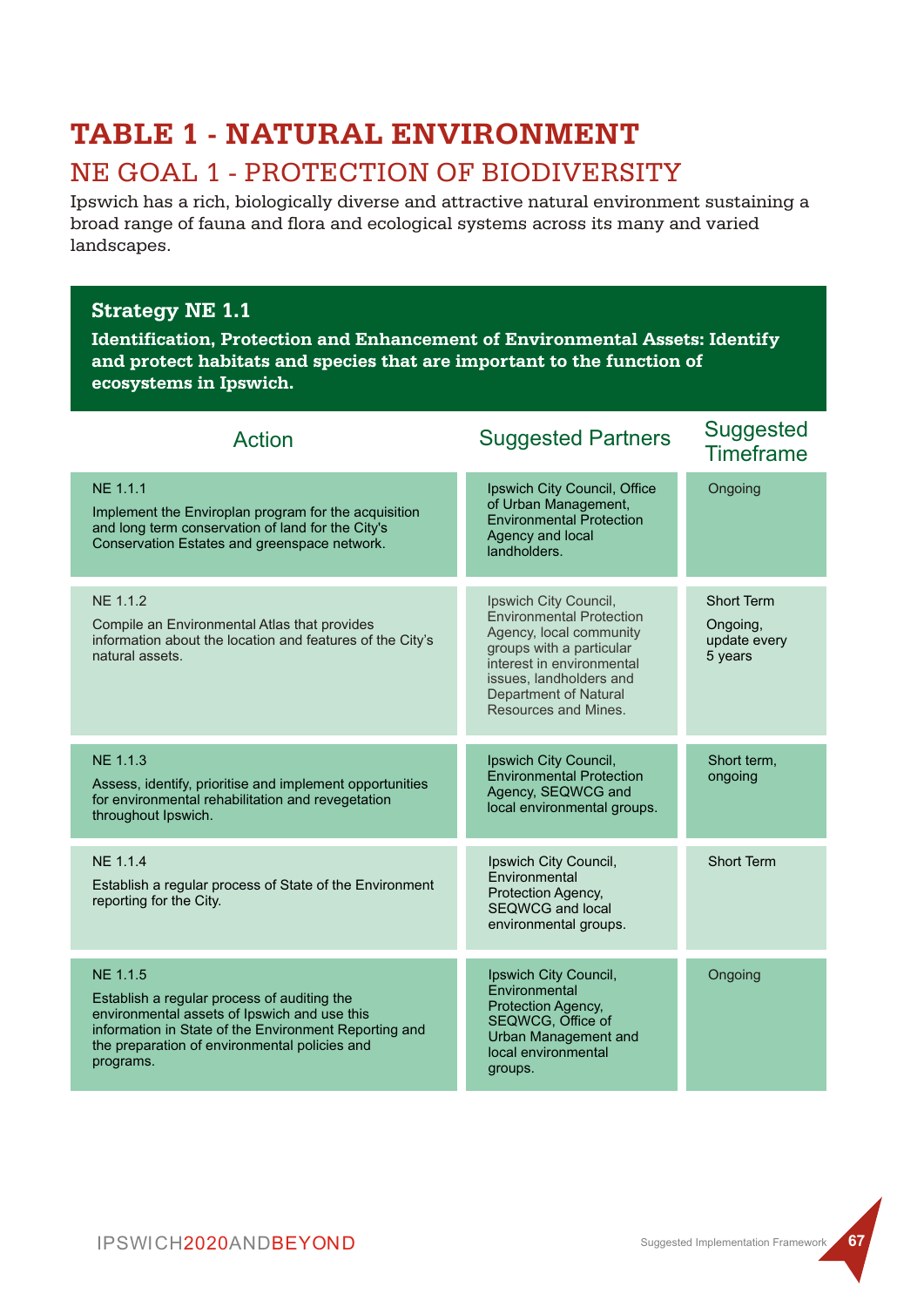| Action                                                                                                                                                               | <b>Suggested Partners</b>                                                                                                                                  | Suggested<br><b>Timeframe</b> |
|----------------------------------------------------------------------------------------------------------------------------------------------------------------------|------------------------------------------------------------------------------------------------------------------------------------------------------------|-------------------------------|
| NE 1.1.6<br>Enhance the Flora and Fauna Database program and<br>encourage community groups and local residents to<br>assist in the identification of natural assets. | Ipswich City Council,<br><b>Environmental Protection</b><br>Agency and local<br>community groups with a<br>particular interest in<br>environmental issues. | Ongoing                       |
| NE 1.1.7<br>Undertake research and identify measures for the<br>management and protection of urban biodiversity<br>issues such as flying foxes and koalas.           | Ipswich City Council,<br><b>Environmental Protection</b><br>Agency, local tertiary<br>education and research<br>institutions.                              | Ongoing                       |

**Environmental Values the Basis of Land Use Planning: Utilise land use planning instruments for the maintenance and enhancement of the environmental values of Ipswich.**

| Action                                                                                                                                                       | <b>Suggested Partners</b>                         | Suggested<br><b>Timeframe</b> |
|--------------------------------------------------------------------------------------------------------------------------------------------------------------|---------------------------------------------------|-------------------------------|
| NE 1.2.1<br>Identify and implement land use planning measures to<br>further protect environmental assets such as<br>biodiversity and waterways.              | Ipswich City Council.                             | Ongoing                       |
| NE 1.2.2<br>In the preparation of development proposals adopt a<br>suitable methodology for identifying natural assets and<br>measures for their protection. | Ipswich City Council and<br>development industry. | Short term,<br>ongoing        |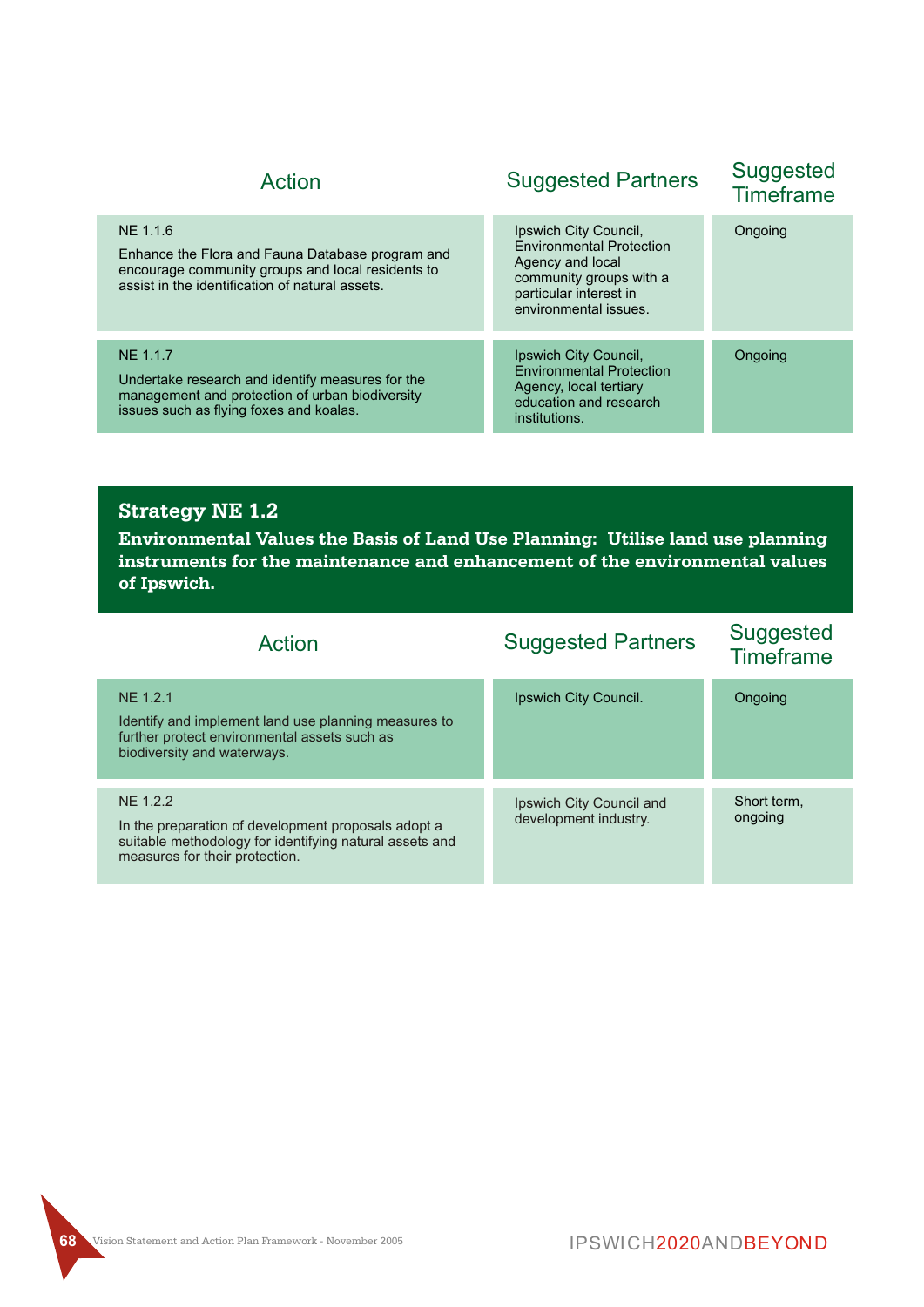**Integrated Management: Promote, enhance, review and adopt new integrated management measures to protect habitat and bushland under both public and private ownership.**

| <b>Action</b>                                                                                                                                                                                                                                       | <b>Suggested Partners</b>                                                                                                                                                              | Suggested<br><b>Timeframe</b> |
|-----------------------------------------------------------------------------------------------------------------------------------------------------------------------------------------------------------------------------------------------------|----------------------------------------------------------------------------------------------------------------------------------------------------------------------------------------|-------------------------------|
| NE 1.3.1<br>Encourage local land owners to manage their land for<br>conservation purposes through programs such as<br>Voluntary Conservation Agreements and Land for<br>Wildlife, etc.                                                              | Ipswich City Council,<br><b>Environmental Protection</b><br>Agency, SEQWCG, local<br>residents and landholders.                                                                        | Ongoing                       |
| NE 1.3.2<br>Investigate the potential to develop and implement<br>market-based instruments and incentives for the<br>protection of ecosystem services and environmental<br>assets such as carbon credits and tradeable permits for<br>revegetation. | Ipswich City Council,<br><b>Environmental Protection</b><br>Agency, local<br>environmental groups,<br>local tertiary institutions<br>and research centres.                             | Short term                    |
| NE 1.3.3<br>Establish and implement new non-statutory measures<br>and programs for the protection of environmental<br>assets.                                                                                                                       | Ipswich City Council,<br><b>Environmental Protection</b><br>Agency and local<br>environmental groups.                                                                                  | Ongoing                       |
| <b>NE 1.3.4</b><br>Expand the Bushland Care and Parkland Care<br>program to include local environmental groups,<br>schools, and other residents to sponsor and participate<br>in the management of Bushland Reserve and<br>parklands.               | Ipswich City Council, local<br>environmental groups and<br>local schools.                                                                                                              | Short term,<br>ongoing        |
| <b>NE 1.3.5</b><br>Implement and identify further opportunities for land<br>management payments for rural landowners that<br>protect greenspace and environmental assets on their<br>property.                                                      | Ipswich City Council,<br>Landcare, Department of<br><b>Natural Resources and</b><br>Mines, Department of<br>Primary Industries and<br><b>Fisheries and Regional</b><br>NRM bodies.     | Short term,<br>ongoing        |
| NE 1.3.6<br>Provide private land owners with the knowledge and<br>skills necessary to protect environmental assets on<br>private land including Fire Management Plans, Pest<br>Management Plans, Erosion Control, etc.                              | Ipswich City Council,<br><b>Environmental Protection</b><br>Agency, Queensland Fire<br>Authority, Department of<br>Natural Resources and<br>Mines, local residents and<br>landholders. | Ongoing                       |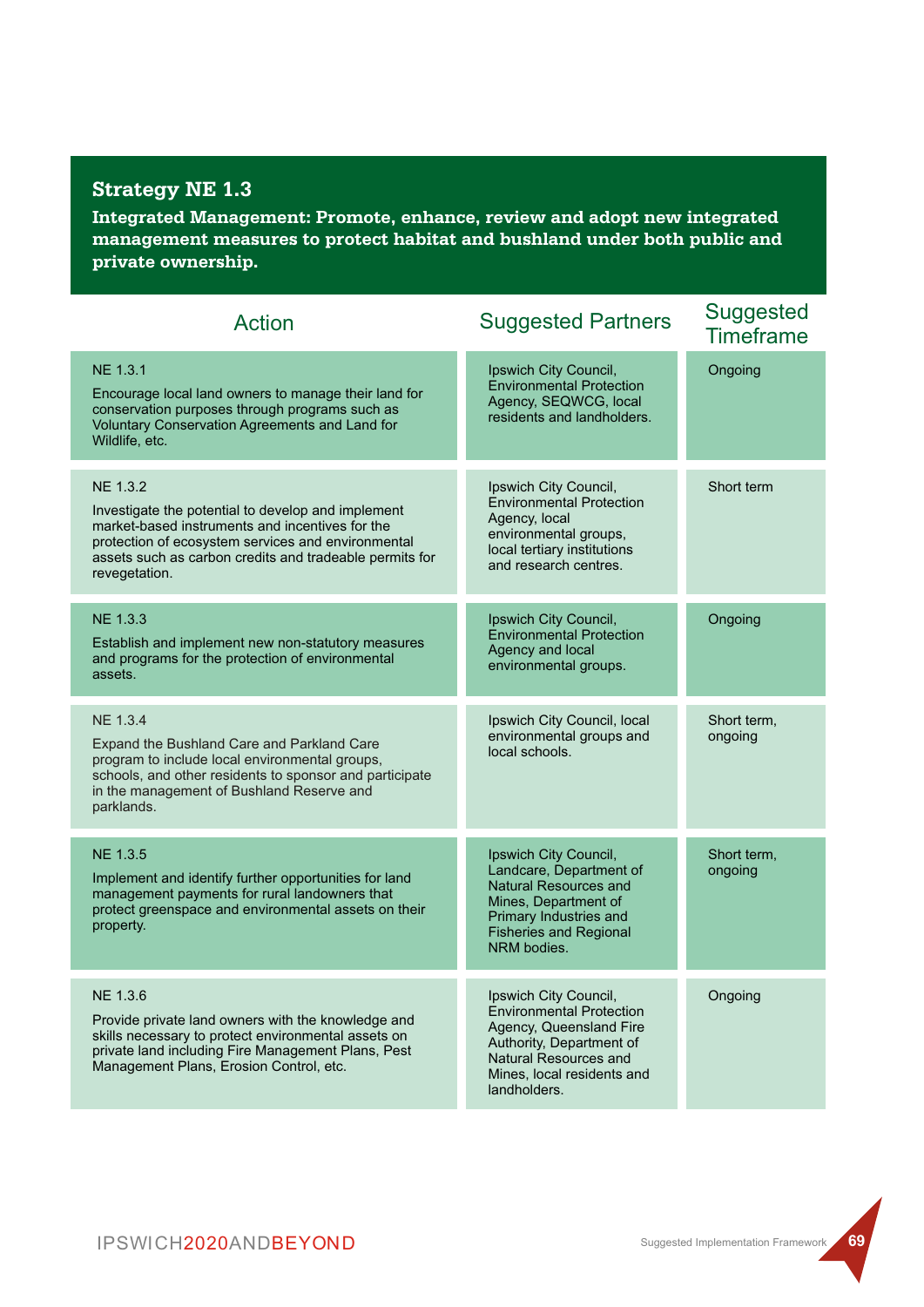| Action                                                                                                                                                                                                                       | <b>Suggested Partners</b>                                                                                                                                                                     | Suggested<br><b>Timeframe</b> |
|------------------------------------------------------------------------------------------------------------------------------------------------------------------------------------------------------------------------------|-----------------------------------------------------------------------------------------------------------------------------------------------------------------------------------------------|-------------------------------|
| <b>NE 1.3.7</b><br>Undertake environmental impact assessment<br>processes in determining the capacity of conservation<br>areas to accommodate recreation activities.                                                         | Ipswich City Council,<br><b>Environmental Protection</b><br>Agency.                                                                                                                           | Ongoing                       |
| NE 1.3.8<br>Investigate the potential for a Rural Greenspace<br>sponsorship program whereby people contribute<br>money and work-in-kind for the protection of<br>greenspace and environmental assets on rural<br>properties. | Rural landowners and<br>Ipswich City Council,<br>Landcare groups,<br>Department of Primary<br>Industries and Fisheries,<br><b>Environmental Protection</b><br>Agency, Regional NRM<br>bodies. | Short term                    |

**Rehabilitation of Degraded Environments: identify and develop opportunities to rehabilitate degraded post-mining and rural lands.**

| Action                                                                                                                                                                                                                                                                            | <b>Suggested Partners</b>                                                                                                                                         | Suggested<br><b>Timeframe</b> |
|-----------------------------------------------------------------------------------------------------------------------------------------------------------------------------------------------------------------------------------------------------------------------------------|-------------------------------------------------------------------------------------------------------------------------------------------------------------------|-------------------------------|
| <b>NE 1.4.1</b><br>Establish a Post Mining Lands Rehabilitation Centre of<br>Excellence which provides leading edge research and<br>applied practical experience in the rehabilitation of post<br>coal mining sites.                                                              | Universities, developers at<br>Swanbank-New Chum.<br>Ebenezer/Willowbank.<br>Ipswich City Council, local<br>community groups.                                     | Short term.<br>ongoing        |
| NE 1.4.2<br>Identify opportunities to monitor the implementation of<br>Environmental Management Overview Strategies and<br>rehabilitation of sites associated with coal mines either<br>in operation or recently closed.                                                          | Department of Natural<br>Resources and Mines.<br><b>Environmental Protection</b><br>Agency, mining companies,<br>Ipswich City Council, local<br>community groups. | Ongoing                       |
| <b>NE 1.4.3</b><br>Ensure mining lease bonds are set based on the future<br>cost of rehabilitation and encourage mining companies<br>to undertake rehabilitation activities.                                                                                                      | <b>Department of Natural</b><br>Resources and Mines.<br>Ipswich City Council,<br>mining industry, Regional<br>NRM bodies.                                         | Short term                    |
| <b>NF 1.4.4</b><br>Identify opportunities for the rehabilitation of those coal<br>mines currently in operation to be undertaken to benefit<br>the community eg. designed landforms which can be<br>used by the community as recreation areas, waste<br>treatment facilities, etc. | Mining companies, Ipswich<br>City Council, local<br>community groups,<br><b>Environmental Protection</b><br>Agency.                                               | Ongoing                       |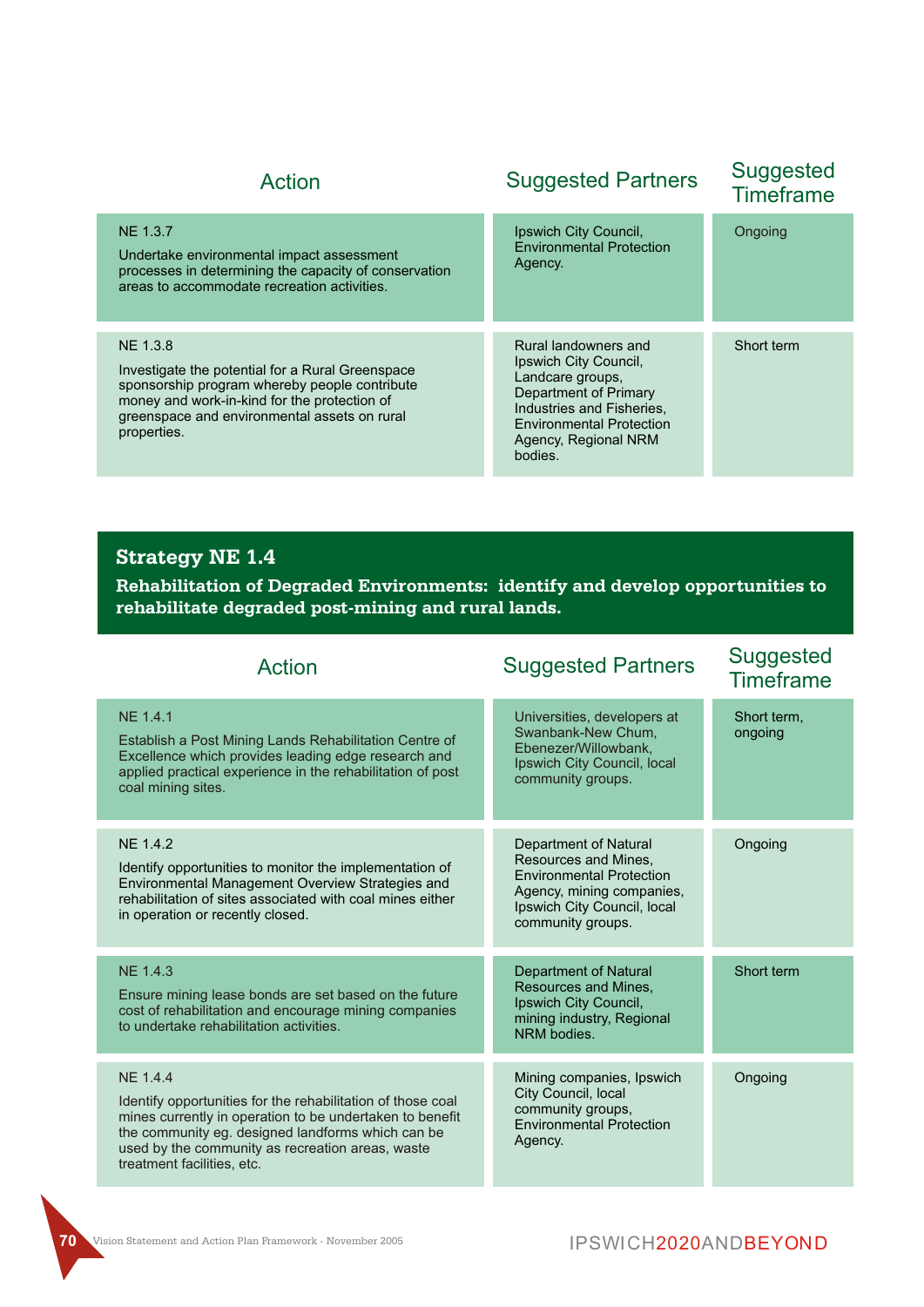| Action                                                                                                                                                                                   | <b>Suggested Partners</b>                                                                                                                                                 | Suggested<br><b>Timeframe</b> |
|------------------------------------------------------------------------------------------------------------------------------------------------------------------------------------------|---------------------------------------------------------------------------------------------------------------------------------------------------------------------------|-------------------------------|
| NE 1.4.5<br>Identify further opportunities to provide technical advice<br>to rural landowners regarding the rehabilitation of<br>environmental assets on rural properties.               | Ipswich City Council and<br><b>SEQWCG, Landcare</b><br>groups, Department of<br>Primary Industries and<br><b>Fisheries and Environmental</b><br><b>Protection Agency.</b> | Ongoing                       |
| <b>NE 1.4.6</b><br>Identify and support partnerships between community<br>groups and authorities for the rehabilitation of<br>degraded sites ie. post-mining, industrial or rural areas. | Ipswich City Council, local<br>community groups, local<br>mining and industrial<br>operators                                                                              | Short term,<br>ongoing        |
| <b>NE 1.4.7</b><br>Investigate opportunities to remove mullock heaps from<br>throughout the City.                                                                                        | Department of Natural<br>Resources and Mines.<br><b>Environmental Protection</b><br>Agency, local mining and<br>industrial operators.                                     | Long term                     |

**Local Knowledge of Environmental Assets: Enhance and harness the knowledge of the local community of the environmental assets in Ipswich and acknowledge the efforts of the local community in protecting environmental assets.**

| Action                                                                                                                                                                                         | <b>Suggested Partners</b>                                       | Suggested<br><b>Timeframe</b> |
|------------------------------------------------------------------------------------------------------------------------------------------------------------------------------------------------|-----------------------------------------------------------------|-------------------------------|
| <b>NE 1.5.1</b><br>Promote Awards for Environmental Excellence to<br>acknowledge the efforts of community groups and<br>individuals in the protection of environmental values.                 | Ipswich City Council.                                           | Ongoing                       |
| NE 1.5.2<br>Create and regularly maintain a web-based database<br>providing information such as contact details and areas<br>of interest for local environmental groups.                       | Local environmental<br>groups, SEQWCG,<br>Ipswich City Council. | Short term,<br>ongoing        |
| NE 1.5.3<br>Identify and implement mechanisms such as the Flora<br>and Fauna Database to capture the cumulative<br>knowledge of local people regarding the environmental<br>assets in Ipswich. | Ipswich City Council, local<br>environmental groups.            | Ongoing                       |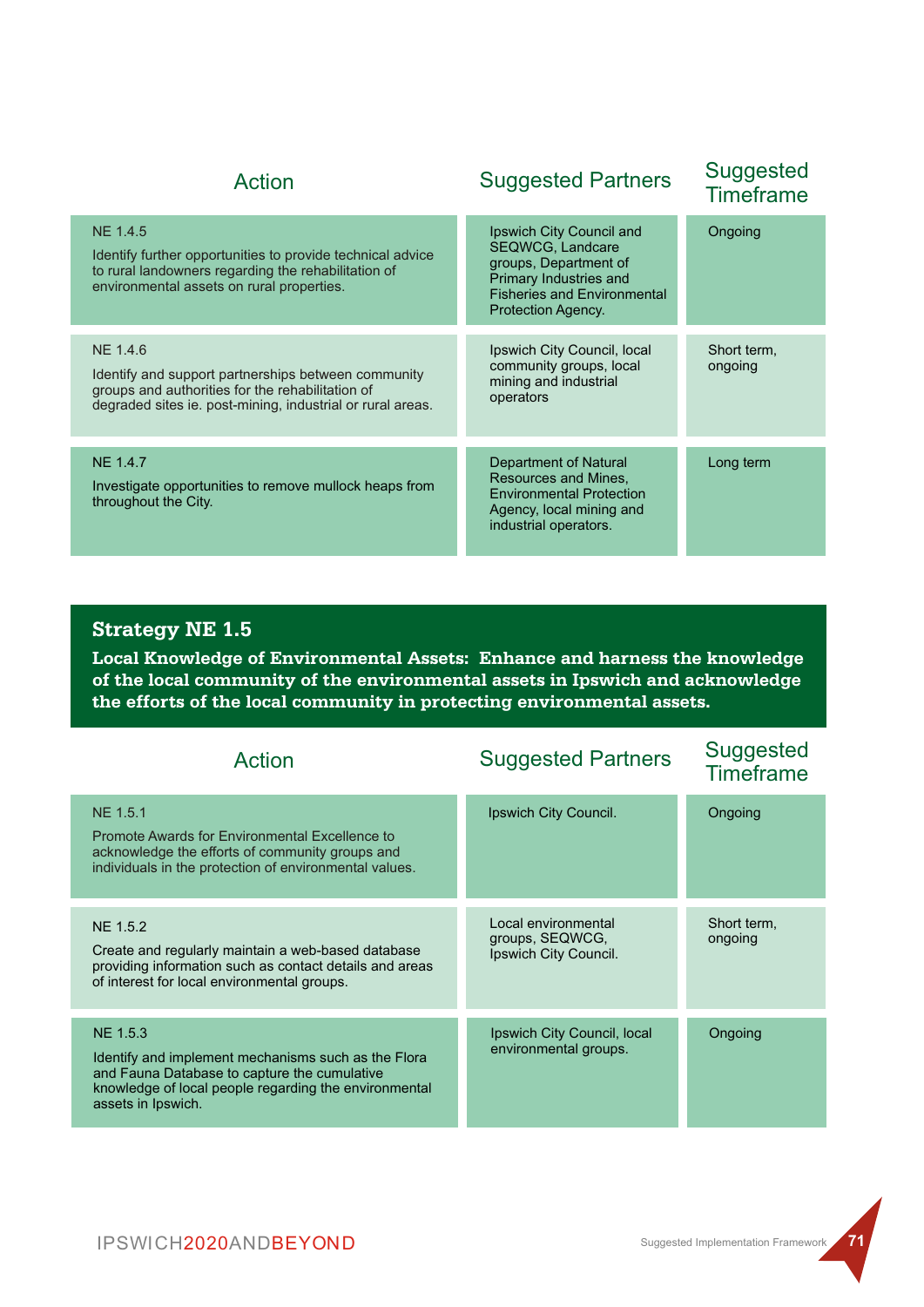| <b>Action</b>                                                                                                                                                                                                                                     | <b>Suggested Partners</b>                                                                                                                            | Suggested<br><b>Timeframe</b> |
|---------------------------------------------------------------------------------------------------------------------------------------------------------------------------------------------------------------------------------------------------|------------------------------------------------------------------------------------------------------------------------------------------------------|-------------------------------|
| <b>NE 1.5.4</b><br>Identify and implement further opportunities to enable<br>local environmental groups to contribute to planning<br>decisions/discussions and land management programs<br>such as the Ipswich Conservation Consultative Group.   | Ipswich City Council, local<br>environmental groups, the<br>development industry and<br><b>Environmental Protection</b><br>Agency.                   | Short term,<br>ongoing        |
| NE 1.5.5<br>Encourage local environmental groups to assist in<br>reporting and auditing for State of the Environment<br>reporting in Ipswich.                                                                                                     | Ipswich City Council and<br>local environmental<br>groups.                                                                                           | Short term                    |
| <b>NE 1.5.6</b><br>Develop a process that incorporates Indigenous Land<br>Management functions and techniques into the<br>preparation of environmental protection policies and<br>programs.                                                       | Ipswich City Council,<br><b>Indigenous Australian</b><br>Consultative Group, local<br>indigenous elders and<br>indigenous groups.                    | Short term,<br>ongoing        |
| <b>NE 1.5.7</b><br>Undertake local activities that improve the exchange of<br>knowledge and skills regarding environmental<br>protection by groups and individuals e.g. Landcare<br>open days, Ipswich Show, Land for Wildlife field days<br>etc. | Local environmental<br>groups, Environmental<br>Protection Agency, local<br>residents and landholders,<br>SEQWCG and Ipswich<br>City Council.        | Ongoing                       |
| <b>NE 1.5.8</b><br>Participate in local, national and international events<br>such as World Environment Day, Plant a Tree Day,<br>Clean Up Australia etc.                                                                                         | Local environmental<br>groups, Environmental<br>Protection Agency, local<br>residents and landholders,<br><b>SEQWCG and Ipswich</b><br>City Council. | Ongoing                       |

**72 Vision Statement and Action Plan Framework - November 2005**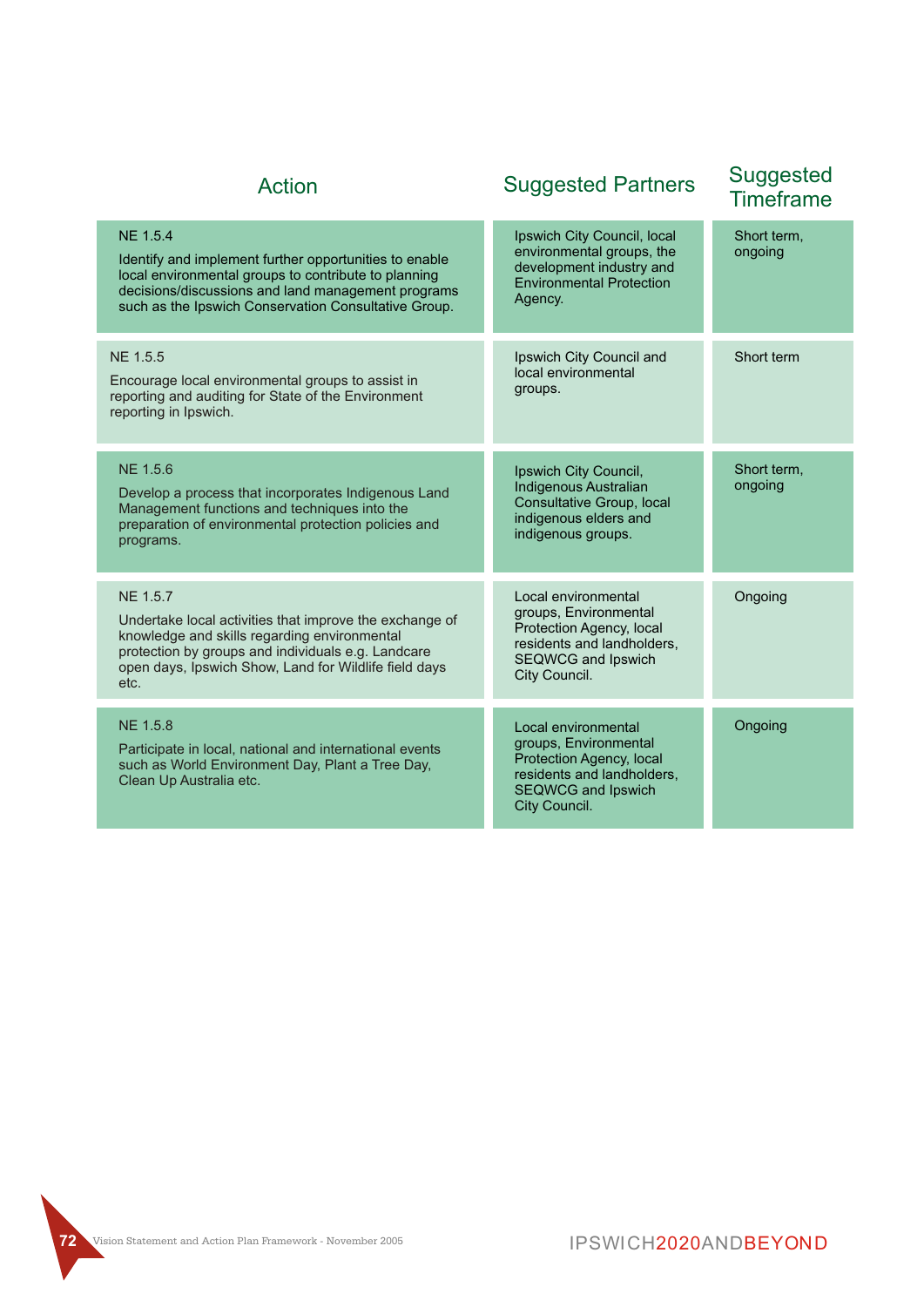# NE GOAL 2 - OPEN SPACE AND RECREATION

The City of Ipswich has an integrated network of open spaces that contribute to the attractiveness of the City, protects core habitat and environmental assets and caters for the recreational needs of the community.

#### **Strategy NE 2.1**

**A Network of Open Space: The open space values of Ipswich are managed through a comprehensive and integrated planning approach and management of spatial needs.** 

| Action                                                                                                                                                   | <b>Suggested Partners</b>                                                                                | Suggested<br><b>Timeframe</b> |
|----------------------------------------------------------------------------------------------------------------------------------------------------------|----------------------------------------------------------------------------------------------------------|-------------------------------|
| NE 2.1.1<br>Review the Open Space and Recreation Strategy to<br>identify contemporary needs of the current and future<br>local and regional populations. | Ipswich City Council.                                                                                    | Every 2 years                 |
| NE 2.1.2<br>Participate in the planning activities for the protection of<br>Regionally Significant Open Space.                                           | Office of Urban<br>Management,<br><b>Environmental Protection</b><br>Agency and Ipswich City<br>Council. | Ongoing                       |

#### **Strategy NE 2.2**

**Recreation in Open Spaces: Ensure that the recreational settings and opportunities in the City protect and promote a range of recreational activities and options.** 

| Action                                                                                                                                                                   | <b>Suggested Partners</b>                                                                                                                | Suggested<br><b>Timeframe</b> |
|--------------------------------------------------------------------------------------------------------------------------------------------------------------------------|------------------------------------------------------------------------------------------------------------------------------------------|-------------------------------|
| NE 2.2.1<br>Identify the recreational preferences of Ipswich<br>residents and apply these to planning for future<br>recreational facilities in the City.                 | Ipswich City Council,<br><b>Environmental Protection</b><br>Agency, Department of Local<br>Government Planning, Sport<br>and Recreation. | Every 2-5<br>years            |
| NE 2.2.2<br>Consider the recreational preferences identified in the<br>SEQ Outdoor Recreation Study and other regional<br>programs when undertaking recreation planning. | Ipswich City Council and<br><b>Environmental Protection</b><br>Agency.                                                                   | Ongoing                       |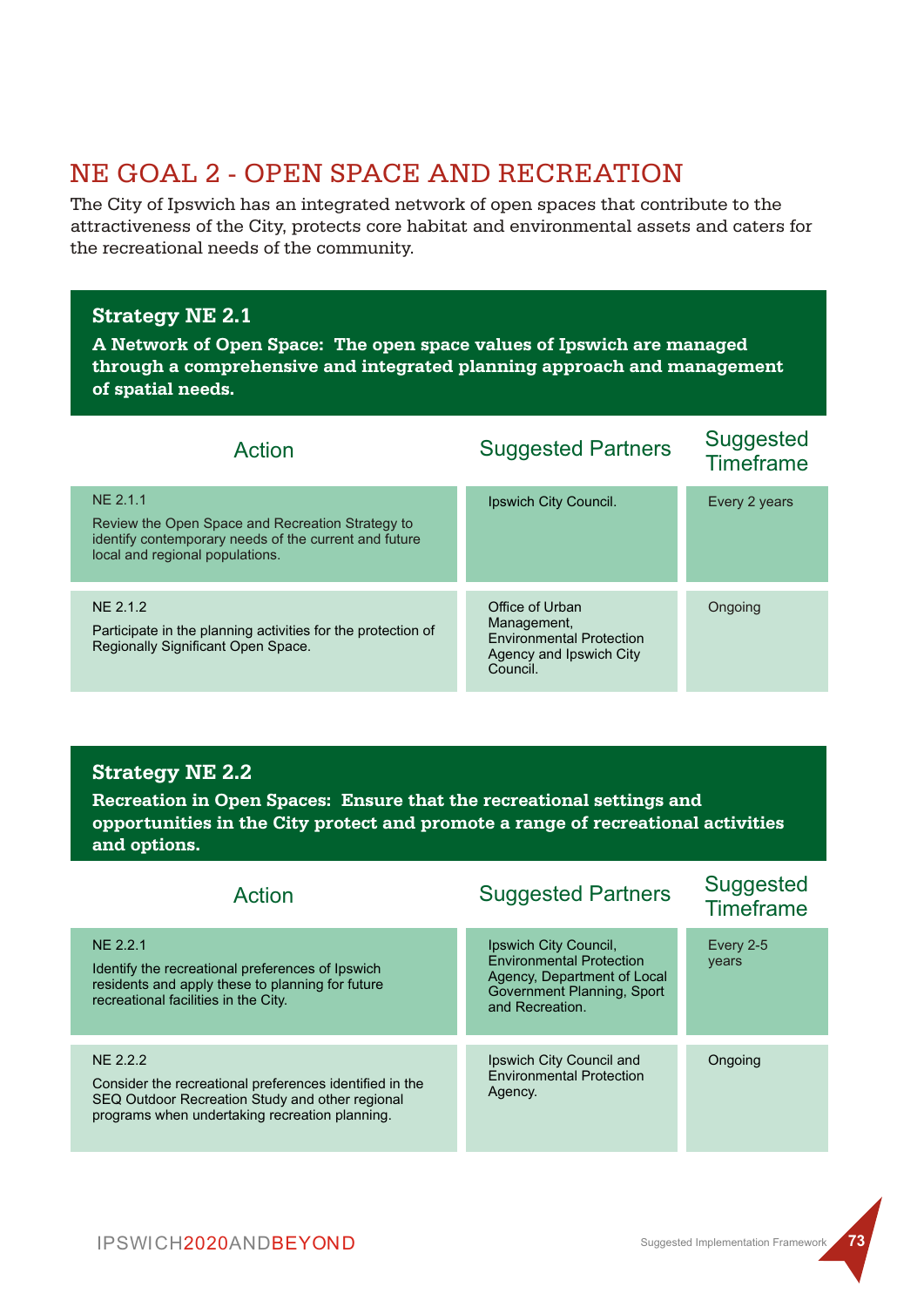| Action                                                                                                                                                                     | <b>Suggested Partners</b>                                                                                                                               | <b>Suggested</b><br><b>Timeframe</b> |
|----------------------------------------------------------------------------------------------------------------------------------------------------------------------------|---------------------------------------------------------------------------------------------------------------------------------------------------------|--------------------------------------|
| NE 2.2.3<br>Identify opportunities to plan for motorised vehicle<br>based recreational activities such as four-wheel driving<br>and trail bike riding.                     | Ipswich City Council and<br><b>Environmental Protection</b><br>Agency.                                                                                  | Ongoing                              |
| NF 2.2.4<br>Identify and implement opportunities to improve access<br>to water-based recreational opportunities that do not<br>negatively impact on the waterway environs. | Ipswich City Council,<br><b>Environmental Protection</b><br>Agency, Department of<br><b>Natural Resources and</b><br>Mines and development<br>industry. | Ongoing                              |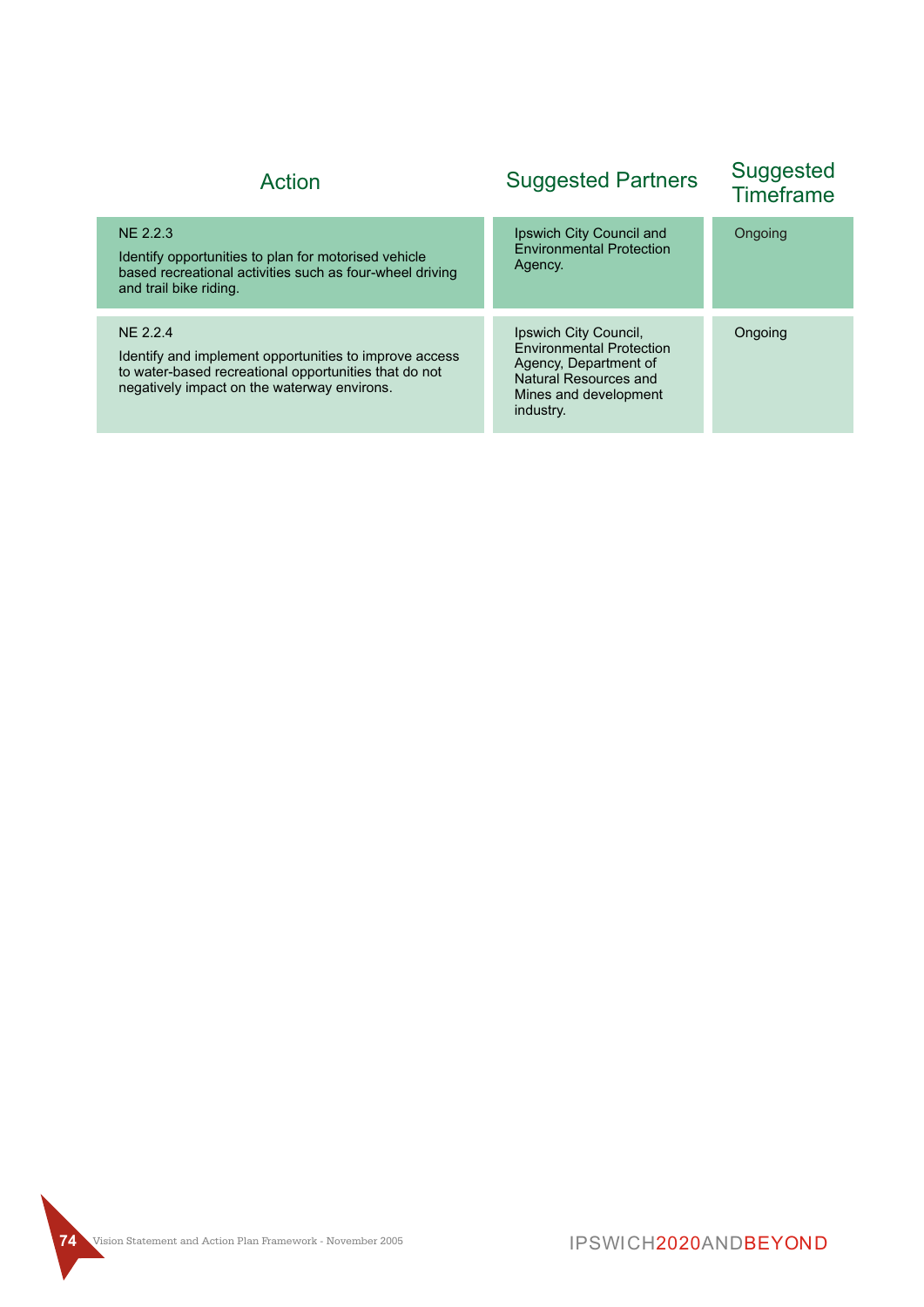# NE GOAL 3 - CLEAN AND HEALTHY WATERWAYS

The Bremer River, Brisbane River, and other major waterways that flow through Ipswich have improved water quality and increased biodiversity value and are appreciated by the community for their amenity values and through appropriate recreational use.

#### **Strategy NE 3.1**

**Integrated Catchment Management: An integrated catchment approach is applied to the management, use and protection of waterways.**

| Action                                                                                                                                                                       | <b>Suggested Partners</b>                                                                                                                                                                                                                                                                                                                                        | <b>Suggested</b><br><b>Timeframe</b> |
|------------------------------------------------------------------------------------------------------------------------------------------------------------------------------|------------------------------------------------------------------------------------------------------------------------------------------------------------------------------------------------------------------------------------------------------------------------------------------------------------------------------------------------------------------|--------------------------------------|
| NE 3.1.1<br>Implement and regularly review the Natural Resource<br>Management Plan- Healthy Land-Our Future.                                                                 | South East Queensland<br><b>Western Catchment</b><br>Group (SEQWCG), other<br>catchment management<br>groups and organisations,<br><b>Moreton Bay Waterways</b><br>and Catchments<br>Partnership, Department<br>of Natural Resources and<br>Mines, Ipswich City<br>Council, local Landcare<br>groups, local<br>environmental groups and<br>interested residents. | Ongoing                              |
| NE 3.1.2<br>Implement and regularly review Catchment<br>Management Plans for local waterways.                                                                                | SEQWCG, other<br>catchment management<br>groups and organisations,<br><b>Moreton Bay Waterways</b><br>and Catchments<br>Partnership and Ipswich<br>City Council.                                                                                                                                                                                                 | Ongoing                              |
| <b>NE 3.1.3</b><br>Design and construct a signage program informing<br>residents and visitors of the catchments and waterways<br>present in the area.                        | <b>SEQWCG, Ipswich City</b><br><b>Council and Catchment</b><br>management groups.                                                                                                                                                                                                                                                                                | Ongoing                              |
| NE 3.1.4<br>Prepare and implement programs and initiatives<br>devised by the Moreton Bay Waterways and<br>Catchments Partnership that are relevant to Ipswich<br>catchments. | <b>Moreton Bay Waterways</b><br>and Catchments<br>Partnership, SEQWCG,<br>Ipswich City Council and<br>local environmental groups.                                                                                                                                                                                                                                | Ongoing                              |

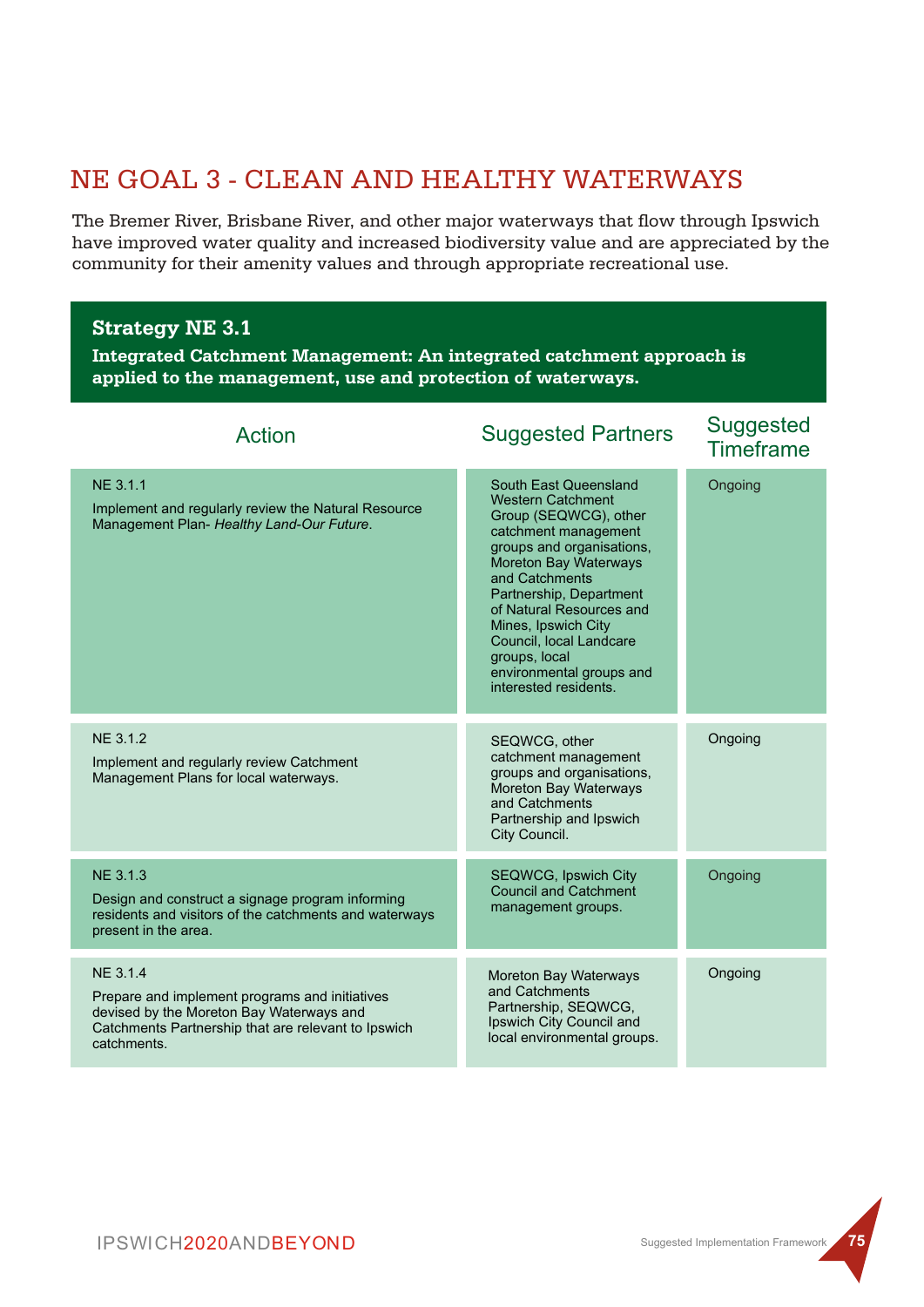| Action                                                                                                                                                                                                                                                                                      | <b>Suggested Partners</b>                                                                               | <b>Suggested</b><br><b>Timeframe</b> |
|---------------------------------------------------------------------------------------------------------------------------------------------------------------------------------------------------------------------------------------------------------------------------------------------|---------------------------------------------------------------------------------------------------------|--------------------------------------|
| NE 3.1.5<br>Implement and review Landcare projects and<br>revegetation programs specifically for riparian corridor<br>protection and rehabilitation. Coordinate with and<br>utilise funding opportunities presented under the<br>federal NRM program and the Regional NRM Plan.             | <b>SEQWCG, Ipswich City</b><br>Council, private<br>landowners.                                          | Ongoing                              |
| NE 3.1.6<br>Invest funding and technical assistance to implement<br>natural resource management projects that utilise<br>funding through the National Action Plan for Salinity<br>and Water Quality (NAP), the Natural Heritage Trust 2<br>(NHT2), and the National Landcare Program (NLP). | SEQWCG, Ipswich City<br>Council, Landcare groups,<br>industry groups and local<br>environmental groups. | Ongoing                              |
| NE 3.1.7<br>Continue to implement planning scheme measures that<br>address flood prone land and minimise the risk of<br>damage to property and buildings from flood events.                                                                                                                 | Ipswich City Council.                                                                                   | Ongoing                              |

**Pollution Prevention in Waterways and Groundwater: Minimise point-source and diffuse pollution sources in the catchment.**

| Action                                                                                                                                                                                                                                                                                     | <b>Suggested Partners</b>                                                                                                                                                         | Suggested<br><b>Timeframe</b> |
|--------------------------------------------------------------------------------------------------------------------------------------------------------------------------------------------------------------------------------------------------------------------------------------------|-----------------------------------------------------------------------------------------------------------------------------------------------------------------------------------|-------------------------------|
| NE 3.2.1<br>Devise and implement best practice guidelines for<br>groundwater protection.                                                                                                                                                                                                   | Ipswich City Council,<br>Department of Natural<br><b>Resources and Mines.</b><br>development industry.<br>environmental industries.<br><b>Environmental Protection</b><br>Agency. | Ongoing                       |
| <b>NE 3.2.2</b><br>Prepare and implement a Waste Water Strategy with<br>the aim of having 'zero waste discharge' by the year<br>2030, addressing issues such as the upgrade of public<br>wastewater treatment plants and the emission of<br>wastewater or other pollutants into waterways. | Ipswich City Council,<br><b>Environmental Protection</b><br>Agency, local industry<br>operators.                                                                                  | Short term,<br>ongoing        |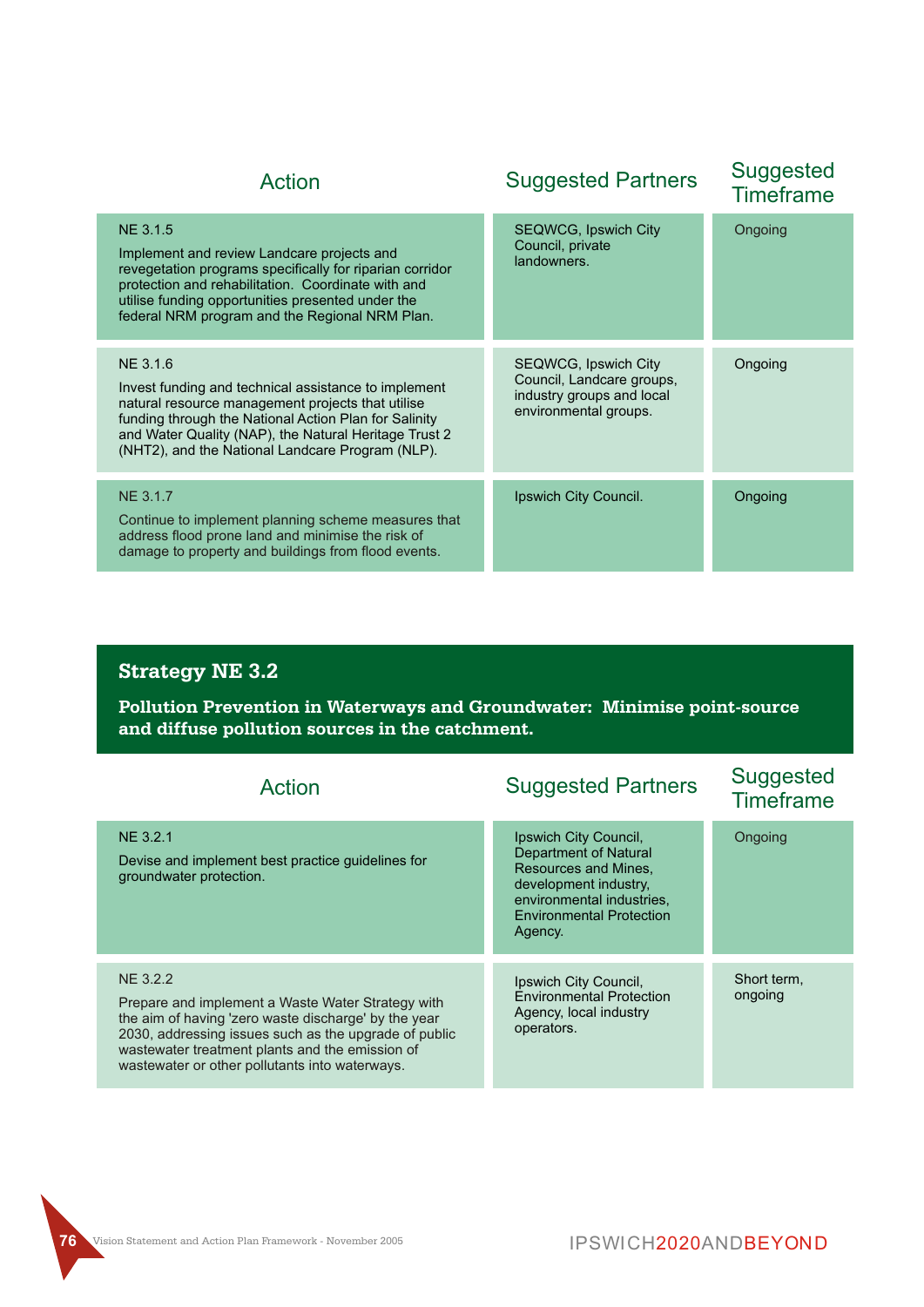| Action                                                                                                                                                                                                                                                                                               | <b>Suggested Partners</b>                                                                                                                                                                                     | <b>Suggested</b><br><b>Timeframe</b> |
|------------------------------------------------------------------------------------------------------------------------------------------------------------------------------------------------------------------------------------------------------------------------------------------------------|---------------------------------------------------------------------------------------------------------------------------------------------------------------------------------------------------------------|--------------------------------------|
| NE 3.2.3<br>Implement the existing SEQ Water Quality<br>Management Strategy and the Healthy Waterways<br>Strategy 2006, and the Council's Urban Stormwater<br>Quality Management Plan to reduce the impact of<br>hydrology and contaminated stormwater on waterways<br>from diffuse urban land uses. | Catchment management<br>groups, Ipswich City<br>Council, Moreton Bay<br><b>Waterways and Catchment</b><br>Partnership and<br>SEQWCG.                                                                          | Ongoing                              |
| <b>NE 3.2.4</b><br>Undertake water quality monitoring with the Moreton<br>Bay Waterways and Catchments Partnership to identify<br>sources of waterway degradation, and identify and<br>implement measures to decrease waterways pollution.                                                           | <b>Environmental Protection</b><br>Agency, Moreton Bay<br><b>Waterways and Catchment</b><br>Partnership, Ipswich City<br>Council and local<br>environmental groups.                                           | Ongoing                              |
| NE 3.2.5<br>Develop and implement pollution prevention strategies<br>(eg. Environmental incident response plans) in the<br>design and operation of industry.                                                                                                                                         | Industrial owners and<br>operators, Environmental<br>Protection Agency,<br><b>Department of State</b><br>Development, Trade and<br>Innovation and Ipswich<br>City Council.                                    | Ongoing                              |
| NE 3.2.6<br>Use Decision Support Tools developed by the Moreton<br>Waterways and Catchment Partnership to determine<br>water quality objectives and priorities for water quality<br>improvements in the Bremer catchment, in relation to<br>point source and diffuse sources of pollution.           | <b>Moreton Bay Waterways</b><br>and Catchments<br>Partnership, Ipswich City<br>Council, Bremer Steering<br>Committee, SEQWCG,<br><b>Environmental Protection</b><br>Agency and local<br>environmental groups. | Short term,<br>ongoing               |

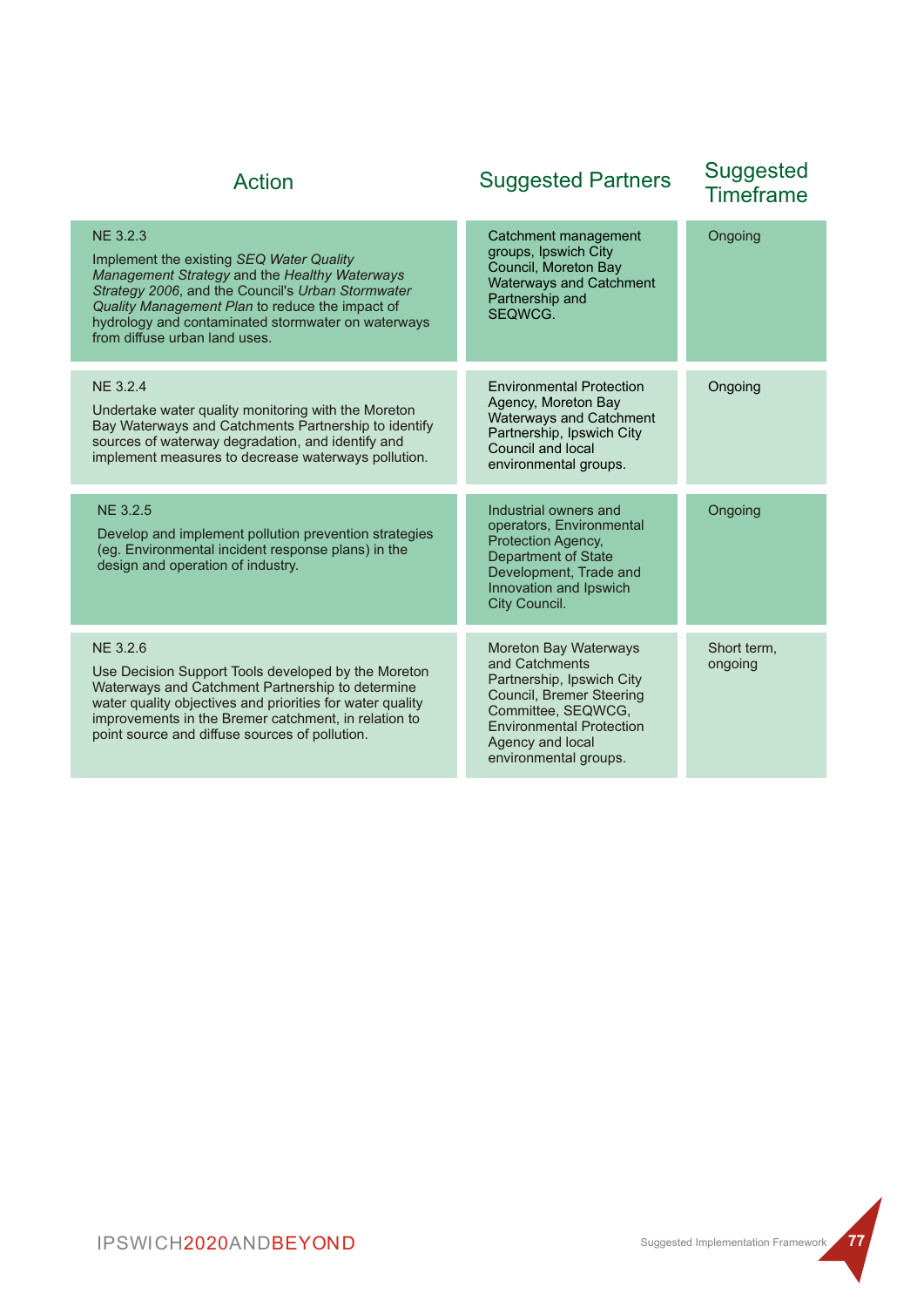# NE GOAL 4 - ENVIRONMENTAL RESPECT

The incidence of any form of pollution-noise, air, soil contamination is minimised and does not pose risks to the health of residents or the natural environment.

#### **Strategy NE 4.1**

**Community Awareness of Polluting Activities: Improve community awareness of sources of pollution, the degradation this can cause to environmental assets and measures which can be adopted to reduce pollution.**

| Action                                                                                                                                                                                                                              | <b>Suggested Partners</b>                                                                                                             | Suggested<br><b>Timeframe</b> |
|-------------------------------------------------------------------------------------------------------------------------------------------------------------------------------------------------------------------------------------|---------------------------------------------------------------------------------------------------------------------------------------|-------------------------------|
| NE 4.1.1<br>Conduct information sessions and community forums<br>where the community can learn more about how to<br>reduce pollution in the natural environment, particularly<br>on issues such as water pollution and air quality. | <b>Environmental Protection</b><br>Agency, Ipswich City<br>Council, catchment<br>management groups and<br>local environmental groups. | Ongoing                       |
| NE 4.1.2<br>Conduct training and awareness programs with local<br>business operators and owners with regards to 'cleaner<br>production' and pollution reduction measures.                                                           | <b>Environmental Protection</b><br>Agency, Ipswich City Council<br>and other successful<br>business operators.                        | Ongoing                       |
| NE 4.1.3<br>Continue to maintain and promote to the local<br>community the National Pollutant Inventory.                                                                                                                            | <b>Environmental Protection</b><br>Agency and Ipswich City<br>Council.                                                                | Ongoing                       |

#### **Strategy NE 4.2**

**Air Quality: Ensure air quality in Ipswich is of a high standard which does not pose any significant health risk or nuisance to residents.**

| Action                                                                                                                                                               | <b>Suggested Partners</b>                                                                                                                                  | <b>Suggested</b><br><b>Timeframe</b> |
|----------------------------------------------------------------------------------------------------------------------------------------------------------------------|------------------------------------------------------------------------------------------------------------------------------------------------------------|--------------------------------------|
| NE 4.2.1<br>Identify and control the primary sources of odour<br>problems throughout Ipswich, especially near<br>residential areas.                                  | <b>Environmental Protection</b><br>Agency, Ipswich City<br>Council, local business<br>and industrial operators.                                            | Short term,<br>ongoing               |
| NE 4.2.2<br>Implement the South East Queensland Regional Air<br>Quality Strategy (SEQRAQS) and ensure Ipswich is<br>represented on the SEQRAQS Implementation Group. | <b>SEQRAQS</b><br>implementation group,<br><b>Environmental Protection</b><br>Agency, Ipswich City<br>Council, local business<br>and industrial operators. | Ongoing                              |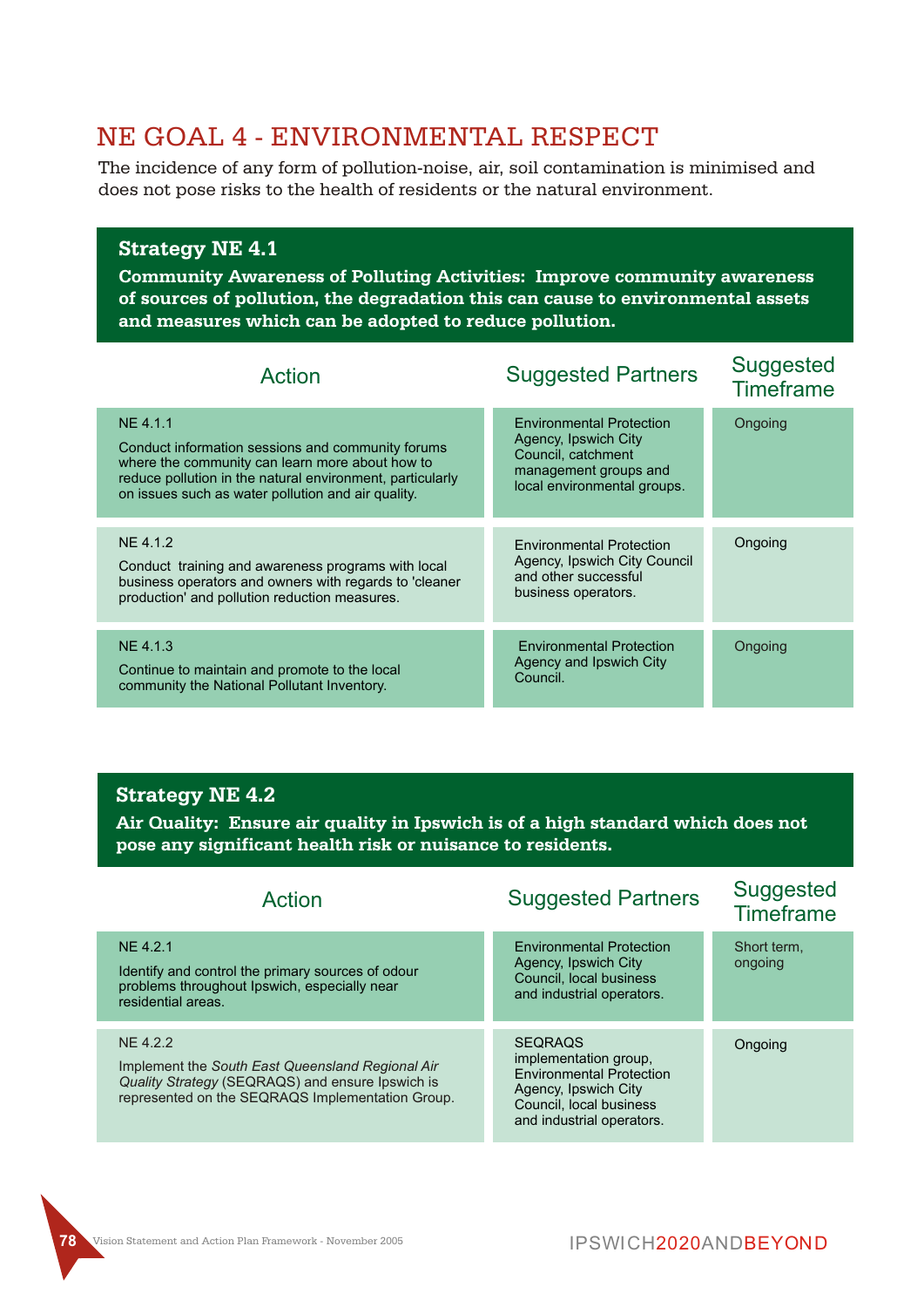#### NE 4.2.3

Prepare and implement a Cities for Climate Protection program to reduce local greenhouse gas emissions.

Ipswich City Council, Environmental Protection Agency and Australian Greenhouse Office.

#### **Strategy NE 4.3**

**Noise Pollution: Ensure noise levels in Ipswich do not pose any significant health risk or nuisance to residents.**

| Action                                                                                                                                                                                                | <b>Suggested Partners</b>                                                                                                           | <b>Suggested</b><br><b>Timeframe</b> |
|-------------------------------------------------------------------------------------------------------------------------------------------------------------------------------------------------------|-------------------------------------------------------------------------------------------------------------------------------------|--------------------------------------|
| NE 4.3.1<br>Maintain and protect buffers around the Amberley Air<br>Base and major industrial areas to protect the uses<br>from encroachment of incompatible uses or out-of-<br>sequence development. | Ipswich City Council,<br>Defence Force.<br>Department of State<br>Development, Trade and<br>Innovation and Ipswich<br>City Council. | Ongoing                              |
| NE 4.3.2<br>Implement planning scheme measures and design<br>guidelines which recognise and prevent potential<br>conflicts when residential and other uses are required<br>to co-exist.               | Ipswich City Council,<br>development industry and<br><b>Environmental Protection</b><br>Agency.                                     | Ongoing                              |

# Suggested Partners Suggested Timeframe Action

Ongoing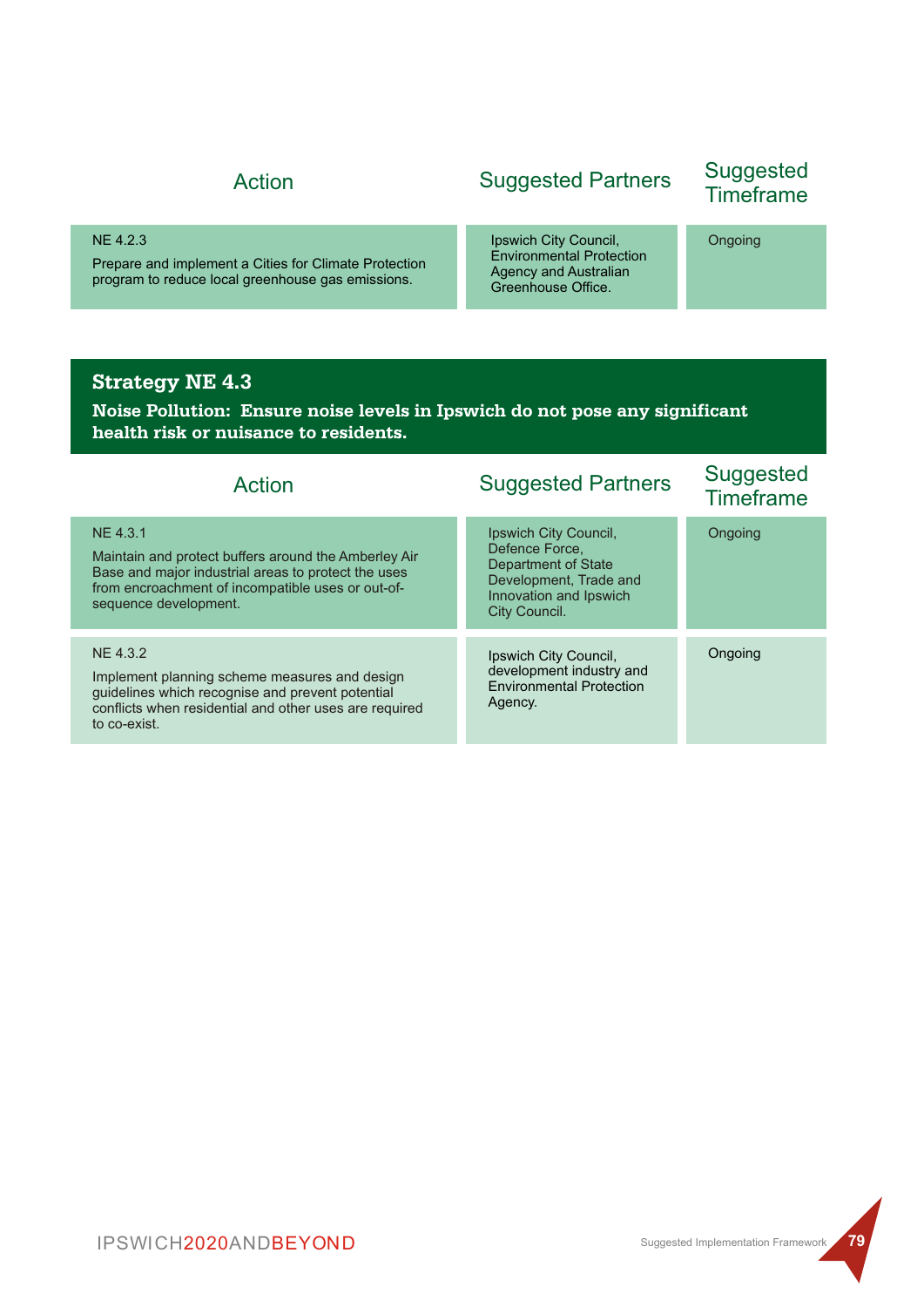# NE GOAL 5 - APPRECIATION OF ECOSYSTEM **SERVICES**

The residents of Ipswich understand and appreciate the full value of services provided by environmental assets and appreciate the importance of managing and enhancing these systems and processes.

# **Strategy NE 5.1 Community Awareness: Inform the community of the full breadth of**

**benefits environmental assets such as bushland, waterways and biodiversity have on the quality of life in the City.**

| Action                                                                                                                                                                                    | <b>Suggested Partners</b>                                                                             | Suggested<br><b>Timeframe</b> |
|-------------------------------------------------------------------------------------------------------------------------------------------------------------------------------------------|-------------------------------------------------------------------------------------------------------|-------------------------------|
| NE 5.1.1<br>Increase knowledge and awareness of the indigenous<br>cultural values attached to the natural environment<br>throughout Ipswich.                                              | Indigenous community,<br>Ipswich City Council and<br><b>Environmental Protection</b><br>Agency.       | Short term,<br>ongoing        |
| NE 5.1.2<br>Prepare and implement a public awareness campaign<br>that outlines the benefits and opportunities offered by<br>the environment in terms of economic and social<br>wellbeing. | Ipswich City Council,<br><b>Environmental Protection</b><br>Agency and local<br>environmental groups. | Short term,<br>ongoing        |
| NE 5.1.3<br>Demonstrate the environmental, cultural, historical,<br>social and economic values of conservation, parks<br>management and environmental strategies.                         | Ipswich City Council and<br><b>Environmental Protection</b><br>Agency.                                | Short term,<br>ongoing        |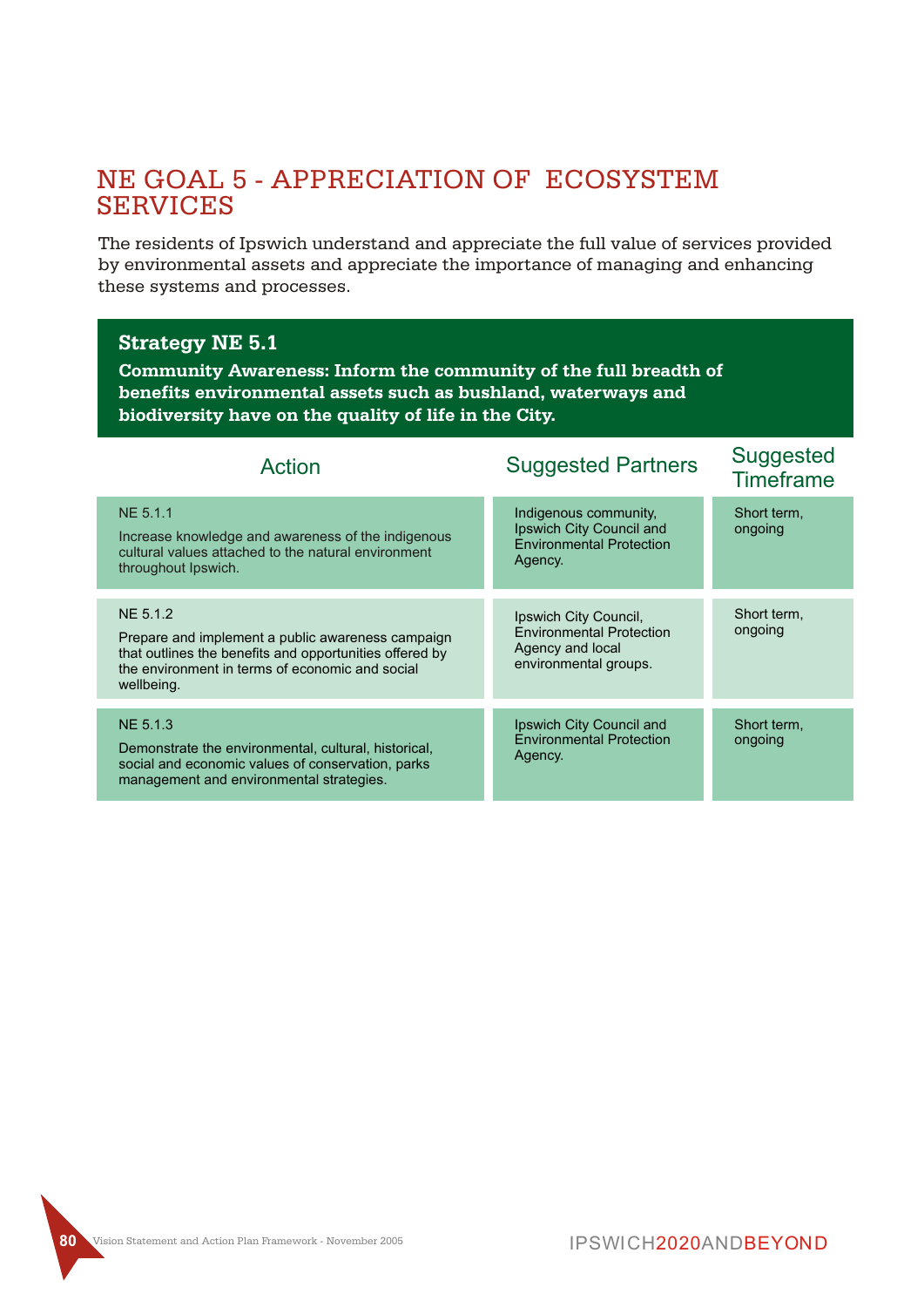# NE GOAL 6 - ECOSYSTEM INFRASTRUCTURE

The ecosystem services and open space values provided by the City's natural environmental assets are recognized as a fundamental component of the City's infrastructure network.

#### **Strategy NE 6.1**

**Accounting for Environmental Costs: Ensure development proposals determine the full extent of environmental costs and benefits of the proposed activity.**

| Action                                                                                                                             | <b>Suggested Partners</b>                                                                                                                                          | Suggested<br>Timeframe |
|------------------------------------------------------------------------------------------------------------------------------------|--------------------------------------------------------------------------------------------------------------------------------------------------------------------|------------------------|
| NE 6.1.1<br>Research methods to calculate the full environmental<br>cost of development proposals in terms of loss of<br>services. | Local universities and<br>research centres, UDIA or<br>similar development<br>organisation, Ipswich City<br><b>Council and Environmental</b><br>Protection Agency. | Short term,<br>ongoing |

### **Strategy NE 6.2**

**Recognise Ecosystem Services: Identify and acknowledge the variety of services provided by the natural environment and ecosystems.**

| Action                                                                                                                                                | <b>Suggested Partners</b>                                                                                         | Suggested<br><b>Timeframe</b> |
|-------------------------------------------------------------------------------------------------------------------------------------------------------|-------------------------------------------------------------------------------------------------------------------|-------------------------------|
| NE 6.2.1<br>Implement the recommendations of the Rural Futures<br>Program to protect ecosystem services such as<br>pollination, climate control, etc. | <b>Environmental Protection</b><br>Agency, Ipswich City<br>Council and local rural<br>landholders.                | Ongoing                       |
| NE 6.2.2<br>Investigate the economic value of services provided by<br>the Ipswich natural environment values.                                         | Ipswich City Council, local<br>tertiary education<br>institutions and local<br>community environmental<br>groups. | Short term,<br>ongoing        |
| NE 6.2.3<br>Identify opportunities to effectively manage and enhance<br>the services provided by environmental assets.                                | Ipswich City Council, local<br>tertiary education<br>institutions and local<br>community environmental<br>groups. | Short term,<br>ongoing        |

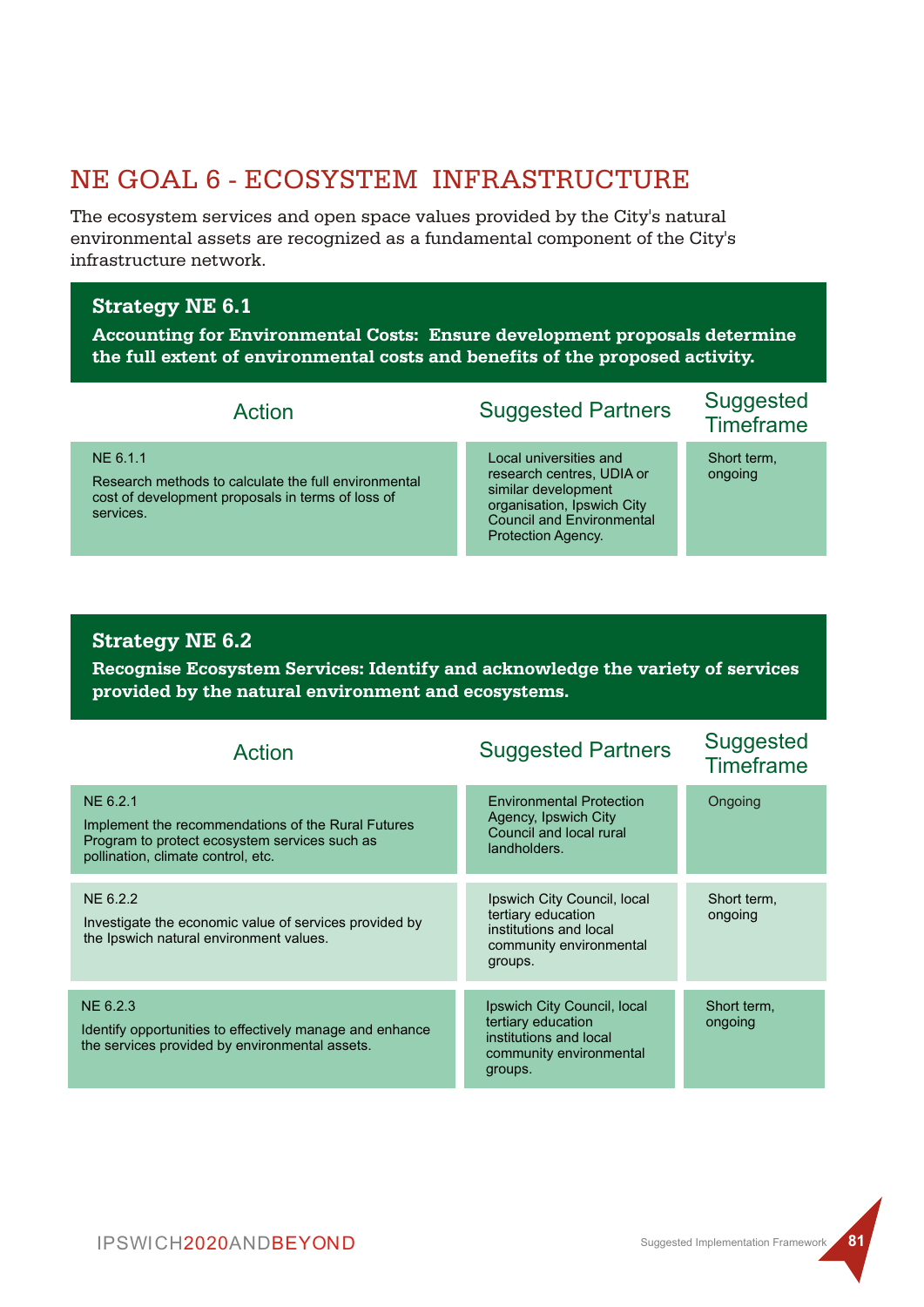**Equitable Distribution of Costs: Ensure that the costs associated with environmental protection are distributed equitably across the community.**

| Action                                                                                                                                                                                         | <b>Suggested Partners</b>                                                                                       | Suggested<br>Timeframe |
|------------------------------------------------------------------------------------------------------------------------------------------------------------------------------------------------|-----------------------------------------------------------------------------------------------------------------|------------------------|
| NE 6.3.1<br>Identify mechanisms that can facilitate the equitable<br>distribution of costs for protecting environmental<br>assets.                                                             | Ipswich City Council,<br><b>Environmental Protection</b><br>Agency, local universities<br>and research centres. | Short term.<br>ongoing |
| NE 6.3.2<br>Identify opportunities to provide rate rebates to<br>incoming residents and existing residents that apply<br>ESD principles to the building or redevelopment of their<br>property. | Ipswich City Council,<br><b>Environmental Protection</b><br>Agency and Department of<br>Housing.                | Short term.<br>ongoing |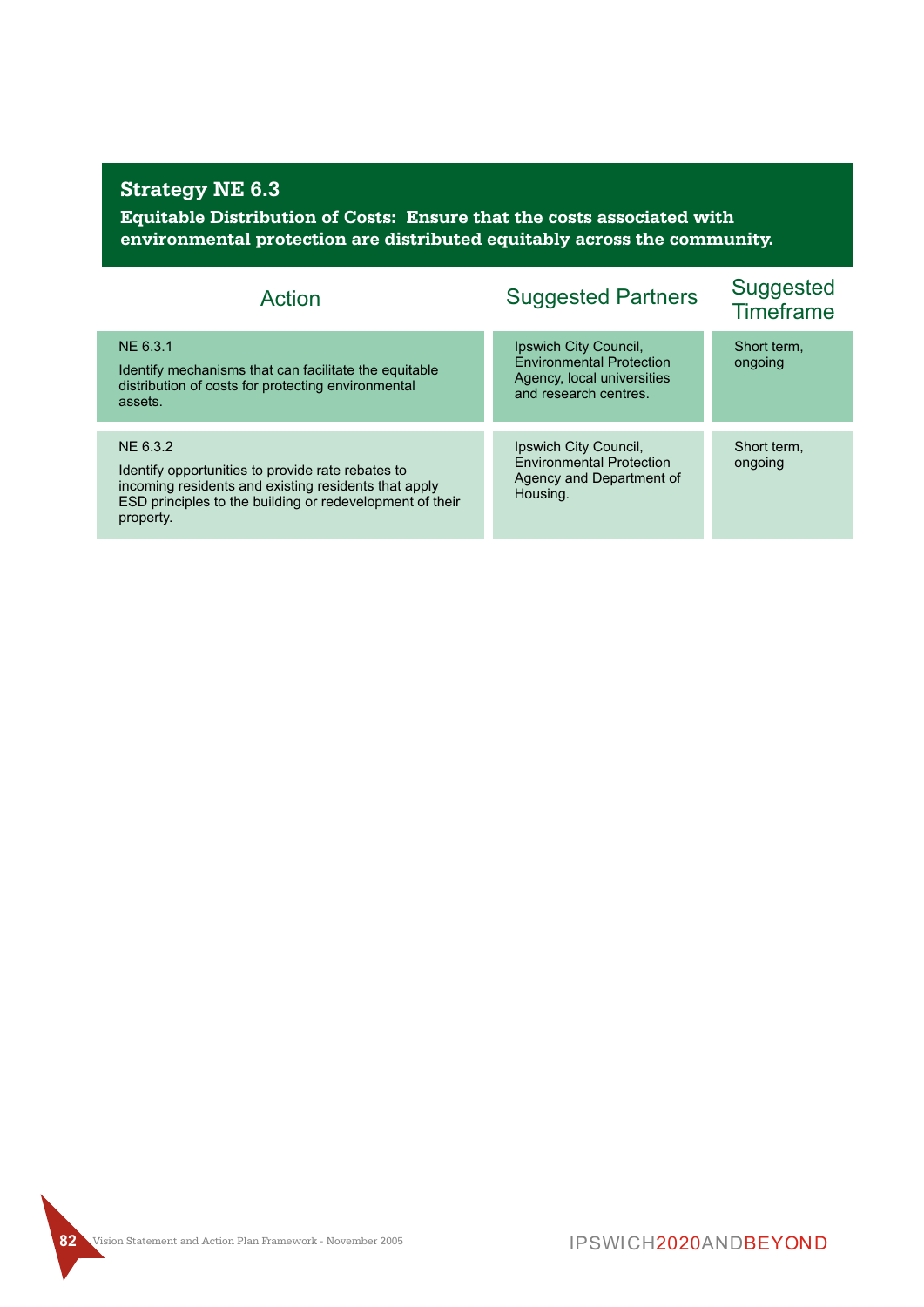# **TABLE 2 - GROWTH MANAGEMENT**

# GM GOAL 1 - SUSTAINABLE LAND USE

The City of Ipswich has been developed in a manner which has seen an efficient and sustainable use of available land and other resources.

### **Strategy GM 1.1**

**Appropriate Land Use: Ensure land is used and developed in the most appropriate manner consistent with the needs of a changing community.**

| <b>Action</b>                                                                                                                                                                                                                                                                 | <b>Suggested Partners</b>                                                                                                                                        | <b>Suggested</b><br><b>Timeframe</b> |
|-------------------------------------------------------------------------------------------------------------------------------------------------------------------------------------------------------------------------------------------------------------------------------|------------------------------------------------------------------------------------------------------------------------------------------------------------------|--------------------------------------|
| GM 1.1.1<br>Implement and review as required the land use<br>planning mechanisms contained in the Ipswich<br>Planning Scheme.                                                                                                                                                 | Ipswich City Council, Office<br>of Urban Management and<br>Department of Local<br>Government, Planning,<br>Sport and Recreation.                                 | Ongoing                              |
| GM 1.1.2<br>Prepare and implement Local Growth Management<br>Strategies and Structure Planning frameworks that<br>facilitate opportunities for future development in<br>Ipswich, both greenfield and infill, in accordance with<br>the requirements of the SEQ Regional Plan. | Ipswich City Council, Office<br>of Urban Management and<br>Department of Local<br>Government, Planning,<br>Sport and Recreation,<br>development industry.        | Ongoing                              |
| GM 1.1.3<br>Ensure that Council policies and programs<br>acknowledge the anticipated population growth and<br>consider the impacts this may have on planning for the<br>future Ipswich community.                                                                             | Ipswich City Council.                                                                                                                                            | Ongoing                              |
| GM 1.1.4<br>Identify and provide opportunities for local people to<br>participate in land use planning processes such as<br>Community Consultative Committees, public<br>exhibitions and forums, etc.                                                                         | Ipswich City Council.                                                                                                                                            | Ongoing                              |
| GM 1.1.5<br>Implement the Principles and Policies contained within<br>the SEQ Regional Plan 2005-2026 and inform the<br>Office of Urban Management of any issues arising from<br>implementation.                                                                              | Ipswich City Council,<br>development industry, Office<br>of Urban Management and<br>Department of Local<br>Government, Planning,<br>Sport and Recreation.        | Ongoing                              |
| GM 1.1.6<br>Monitor changes in demographics and population<br>growth in Ipswich and its suburbs. Undertake research<br>to identify the potential impact of the population growth<br>on the demand for services and infrastructure.                                            | Ipswich City Council, Office<br>of Urban Management,<br>Department of Local<br>Government, Planning,<br>Sport and Recreation and<br>local tertiary institutions. | Ongoing                              |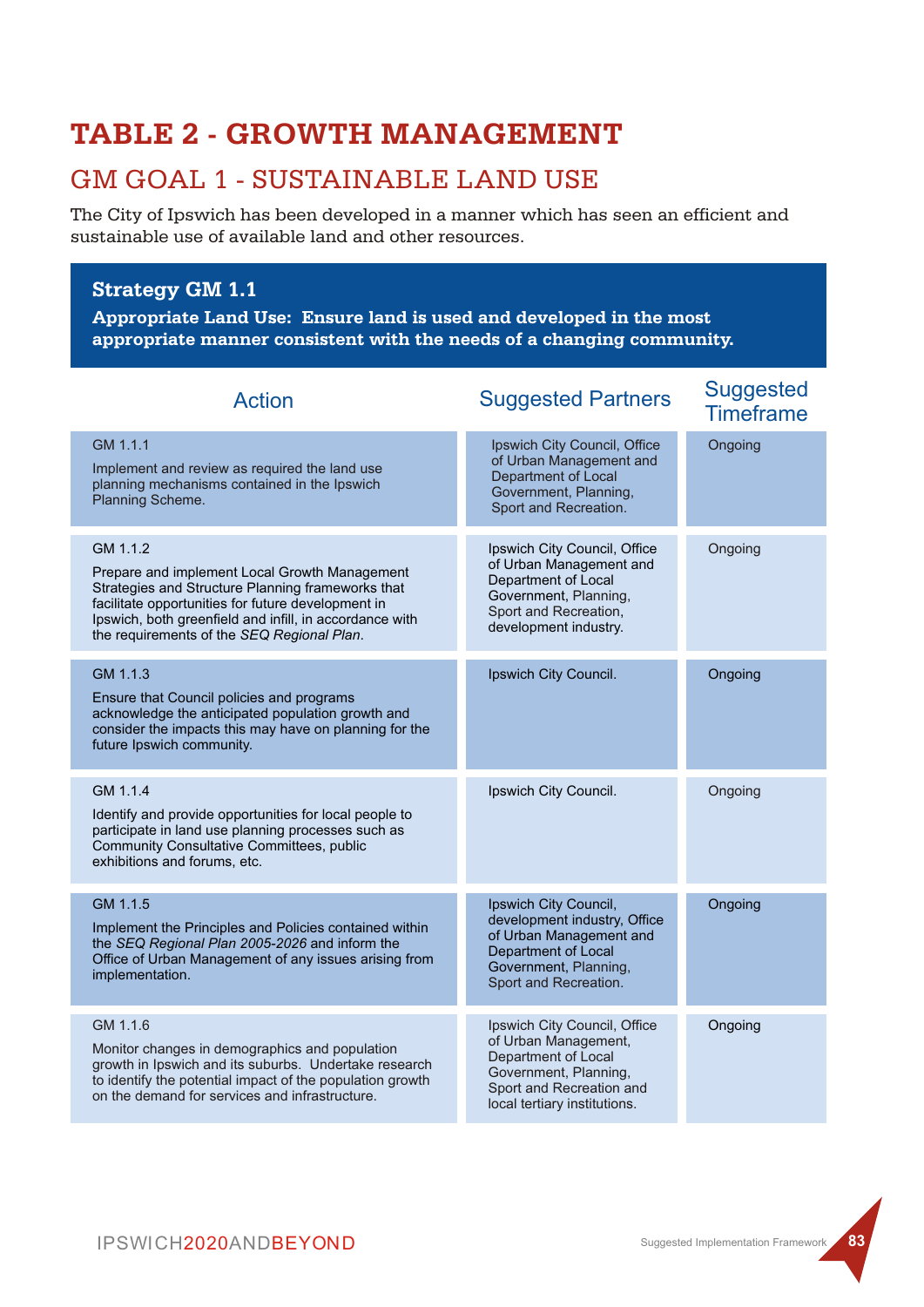| <b>Action</b>                                                                                                                                                                                                                                                    | <b>Suggested Partners</b>                                                                                                                                                      | <b>Suggested</b><br><b>Timeframe</b> |
|------------------------------------------------------------------------------------------------------------------------------------------------------------------------------------------------------------------------------------------------------------------|--------------------------------------------------------------------------------------------------------------------------------------------------------------------------------|--------------------------------------|
| GM 1.1.7<br>Facilitate opportunities for Health Impact Assessments<br>in planning processes to assess the impacts of a<br>proposed development, program or policy on the health<br>of the Ipswich community.                                                     | Queensland Health,<br><b>Australian Government</b><br>Department of Health and<br>Ageing, Ipswich City<br>Council and development<br>industry.                                 | Short term,<br>ongoing               |
| GM 1.1.8<br>Encourage the development of master planned<br>communities in urban growth areas that are planned<br>through a collaborative process similar to that being<br>undertaken by the Ripley Valley Master Planning Task<br>Force and in Walloon Thagoona. | Ipswich City Council,<br>development industry and<br>Office of Urban<br>Management                                                                                             | Ongoing                              |
| GM 1.1.9<br>Identify and implement effective buffering requirements<br>to minimise conflict between residential and other uses<br>such as industrial, rural etc.                                                                                                 | Ipswich City Council,<br>Department of Local<br>Government, Planning,<br>Sport and Recreation,<br><b>Environmental Protection</b><br>Agency and Office of Urban<br>Management. | Ongoing                              |

# **Strategy GM 1.2**

**Encourage Innovative Infill Development and Re-development: Identify opportunities for infill development and redevelopment, particularly around Ipswich CBD, which reflect the evolution of the local community and will contribute to a vibrant future.**

| Action                                                                                                                                                                                                                                                                                                                                                                            | <b>Suggested Partners</b>                                                           | <b>Suggested</b><br><b>Timeframe</b> |
|-----------------------------------------------------------------------------------------------------------------------------------------------------------------------------------------------------------------------------------------------------------------------------------------------------------------------------------------------------------------------------------|-------------------------------------------------------------------------------------|--------------------------------------|
| GM 1.2.1<br>Research innovative solutions and evaluate<br>opportunities for infill development and redevelopment.<br>particularly in and near the Ipswich CBD and on post-<br>mining areas.                                                                                                                                                                                       | Ipswich City Council and<br>development industry.                                   | Ongoing                              |
| GM 1.2.2<br>Research innovative solutions and evaluate<br>opportunities for redevelopment, particularly of some of<br>the existing buildings in the CBD, for other purposes<br>such as residential and alternative commercial uses<br>and in existing urban areas to provide better<br>recreational linkages between communities and reduce<br>the reliance on vehicle transport. | Ipswich City Council,<br>development industry and<br>Office of Urban<br>Management. | Short term,<br>ongoing               |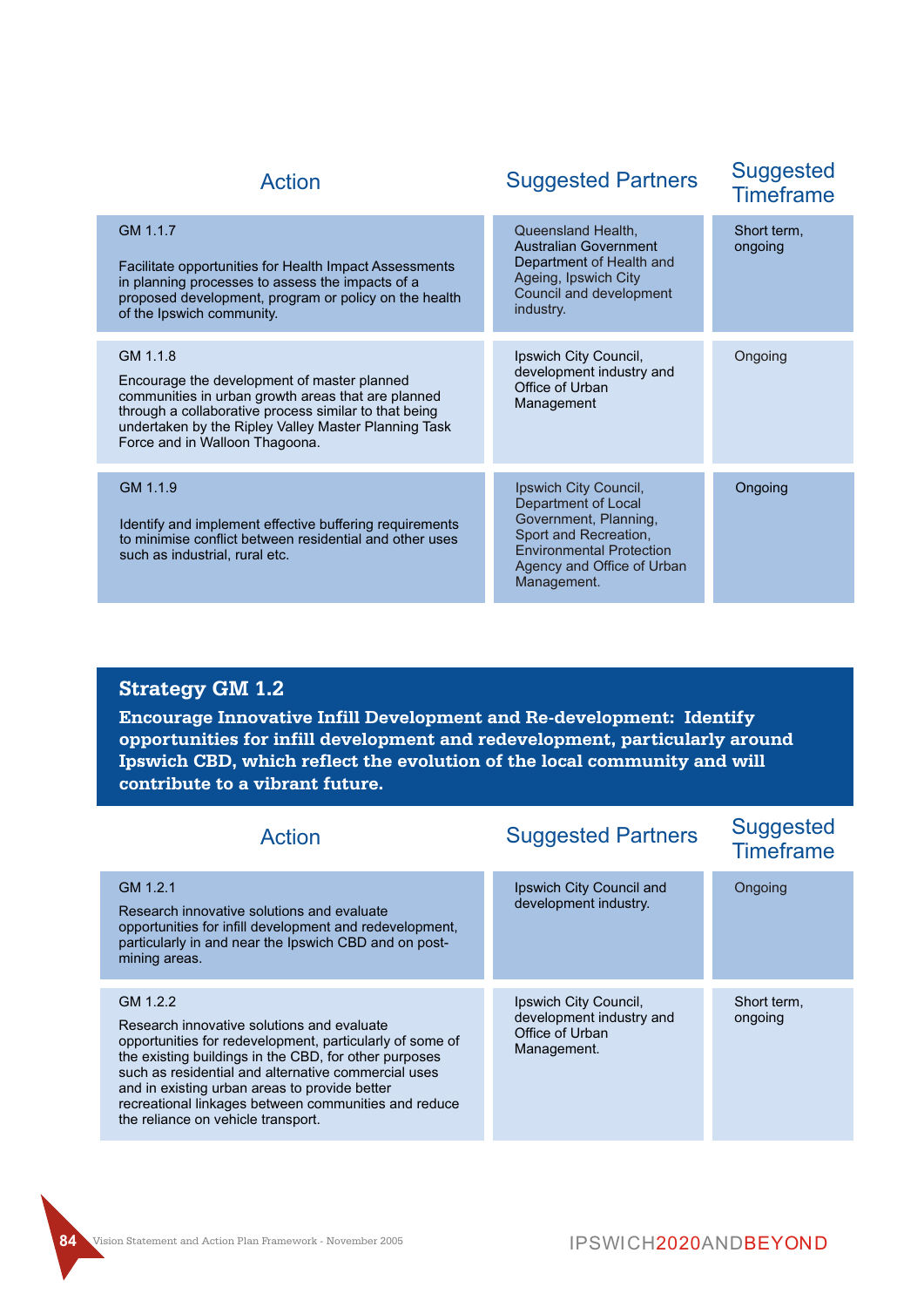# GM GOAL 2 - A NETWORK OF CENTRES AND UNIQUE COMMUNITIES

The City of Ipswich is a network of distinct urban and rural communities, each with their own character and vibrant centre that serves as the primary meeting place for residents and provides for general community needs.

#### **Strategy GM 2.1**

**Placemaking: New development in existing and emerging areas is developed in a manner that reflects the key values of residents and respects the setting within which the community is placed.**

| <b>Action</b>                                                                                                                                                                                                                                                                                                             | <b>Suggested Partners</b>                                                                 | <b>Suggested</b><br><b>Timeframe</b>     |
|---------------------------------------------------------------------------------------------------------------------------------------------------------------------------------------------------------------------------------------------------------------------------------------------------------------------------|-------------------------------------------------------------------------------------------|------------------------------------------|
| GM 2.1.1<br>Prepare a Community Profile and Social Atlas that<br>identifies the demographic and social characteristics of<br>the Ipswich community inclusive of migration patterns,<br>family structure, household patterns, and related<br>frameworks of analysis to inform both land use and<br>service based planning. | Ipswich City Council,<br>Queensland State and<br>Australian Government<br>agencies.       | Short term,<br>reviewed every<br>2 years |
| GM 2.1.2<br>Use the internet, community newsletters, heritage trail<br>brochures, and other communication mechanisms to<br>tell the stories of the evolution of suburbs and<br>communities in Ipswich.                                                                                                                    | Ipswich City Council and<br>local community groups.                                       | Short term,<br>ongoing                   |
| GM 2.1.3<br>Major development proposals (eg. greater than 250<br>dwellings or 6000m <sup>2</sup> commercial floorspace) undertake<br>Social Impact Assessments.                                                                                                                                                           | Development industry,<br>local community service<br>organisations and interest<br>groups. | Short term,<br>ongoing                   |

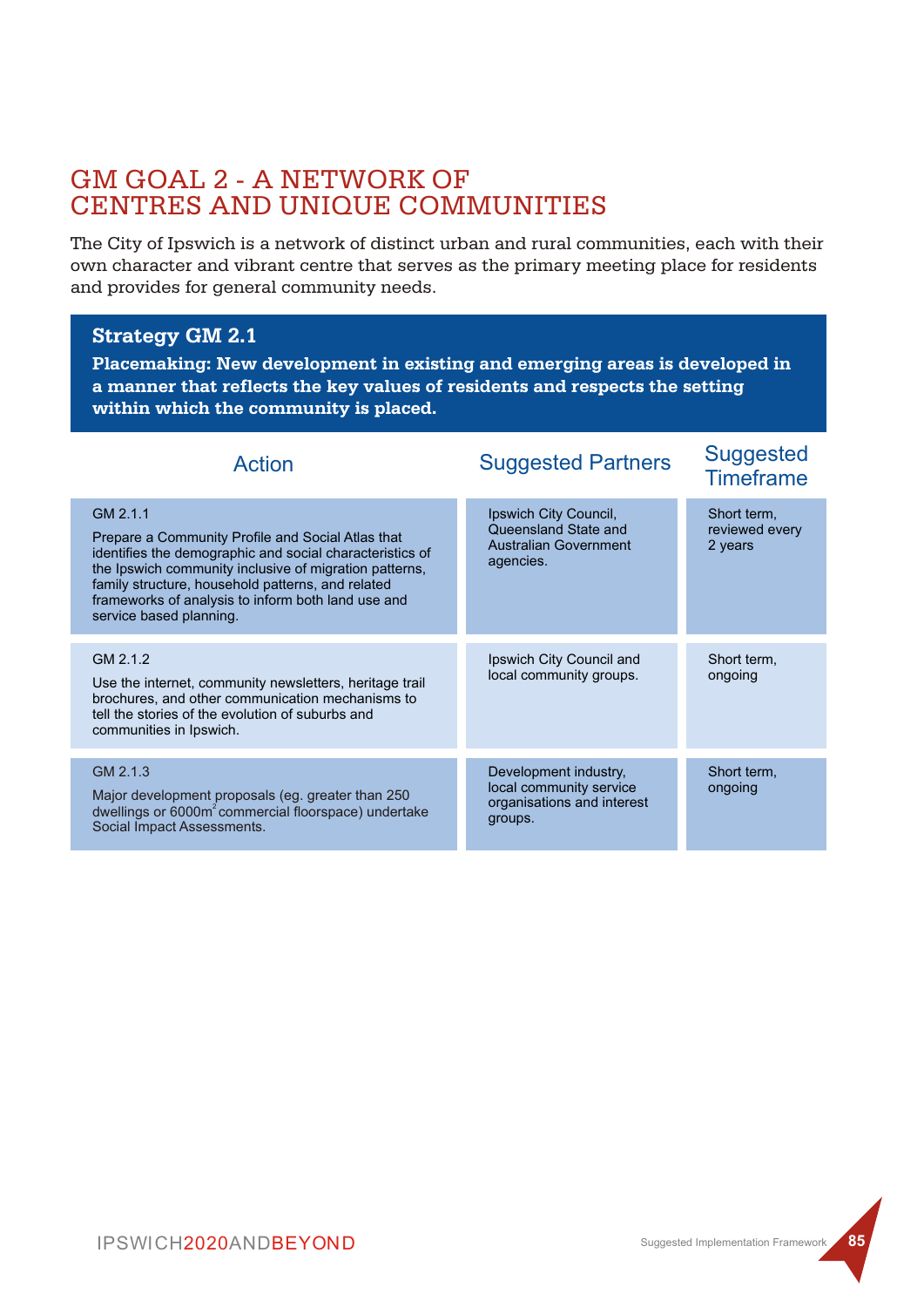# **Strategy GM 2.2**

**Centres to Serve Community Needs: Communities have a central hub whereby they can conduct the activities of recreation, socialising, shopping, and accessing community services in an attractive, vibrant and safe environment.**

| <b>Action</b>                                                                                                                                                                                         | <b>Suggested Partners</b>                                        | <b>Suggested</b><br><b>Timeframe</b> |
|-------------------------------------------------------------------------------------------------------------------------------------------------------------------------------------------------------|------------------------------------------------------------------|--------------------------------------|
| GM 2.2.1<br>Prepare and implement a Centres Improvement<br>Program that focuses on improving the appeal and<br>function of centres as the heart of service provision and<br>identity for communities. | Ipswich City Council, local<br>business owners and<br>operators. | Short term,<br>ongoing               |
| GM 2.2.2<br>Prepare and implement Centre Concepts Plans for<br>major developments in accordance with the Ipswich<br>Planning Scheme provisions.                                                       | Ipswich City Council and<br>development industry.                | Ongoing                              |
| GM 2.2.3<br>Undertake consultation with key stakeholders,<br>including traders, residents, community service<br>providers, etc. in the redevelopment and improvement<br>of centres.                   | Ipswich City Council.                                            | Short term,<br>ongoing               |

#### **Strategy GM 2.3**

**Rural Townships: Protect and enhance the character of rural townships throughout the City of Ipswich such as Rosewood, Marburg, Peak Crossing and Harrisville.**

| <b>Action</b>                                                                                                                                                                                          | <b>Suggested Partners</b>                                                           | <b>Suggested</b><br><b>Timeframe</b> |
|--------------------------------------------------------------------------------------------------------------------------------------------------------------------------------------------------------|-------------------------------------------------------------------------------------|--------------------------------------|
| GM 2.3.1<br>Implement Planning Scheme provisions that reflect the<br>character of rural townships.                                                                                                     | Ipswich City Council,<br>development industry and<br>Office of Urban<br>Management. | Ongoing                              |
| GM 2.3.2<br>Conduct community consultation to confirm or<br>determine the character of the rural townships and<br>develop measures to protect the existing character,<br>community spirit and economy. | Ipswich City Council and<br>local community groups.                                 | Short term,<br>ongoing               |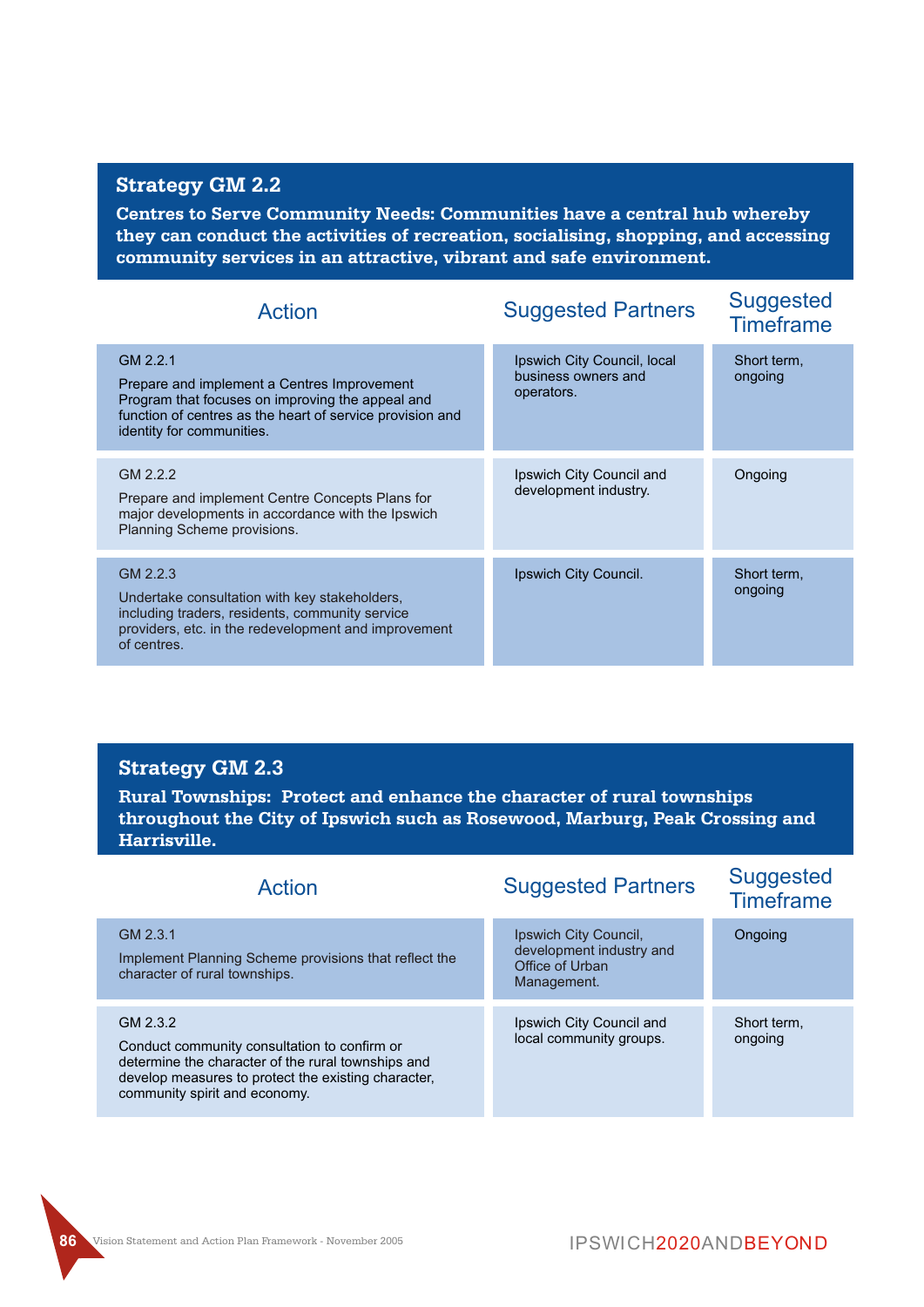#### GM 2.3.3

Encourage local townships to devise their own Vision for the future and marketing strategy of how the community wants to be perceived by other Ipswich residents and visitors to the area.

# Suggested Partners Suggested Timeframe Action

Ipswich City Council and local community groups.

Short term, ongoing

#### **Strategy GM 2.4**

**Open Space Network: Provide a functional open space and recreational network that provides equitable access to a range of recreation and leisure opportunities.**

| <b>Action</b>                                                                                                                                                                                                                                           | <b>Suggested Partners</b>                                      | <b>Suggested</b><br><b>Timeframe</b> |
|---------------------------------------------------------------------------------------------------------------------------------------------------------------------------------------------------------------------------------------------------------|----------------------------------------------------------------|--------------------------------------|
| GM 2.4.1<br>Identify the Open Space network and implement<br>protection measures through Local Growth<br>Management Strategies and Structure Plan<br>frameworks in the Ipswich Planning Scheme.                                                         | Ipswich City Council and<br>Office of Urban<br>Management.     | Short term,<br>ongoing               |
| GM 2.4.2<br>Continue to apply and review standards and<br>requirements when necessary for the provision of open<br>space and recreational opportunities in both public and<br>private realm in and around new medium to higher<br>density developments. | Ipswich City Council, local<br>recreation and sports<br>clubs. | Short term,<br>ongoing               |
| GM 2.4.3<br>Provide and manage an integrated open space system<br>that is adaptable for future use in accordance with<br>changes in community needs.                                                                                                    | Ipswich City Council.                                          | Ongoing                              |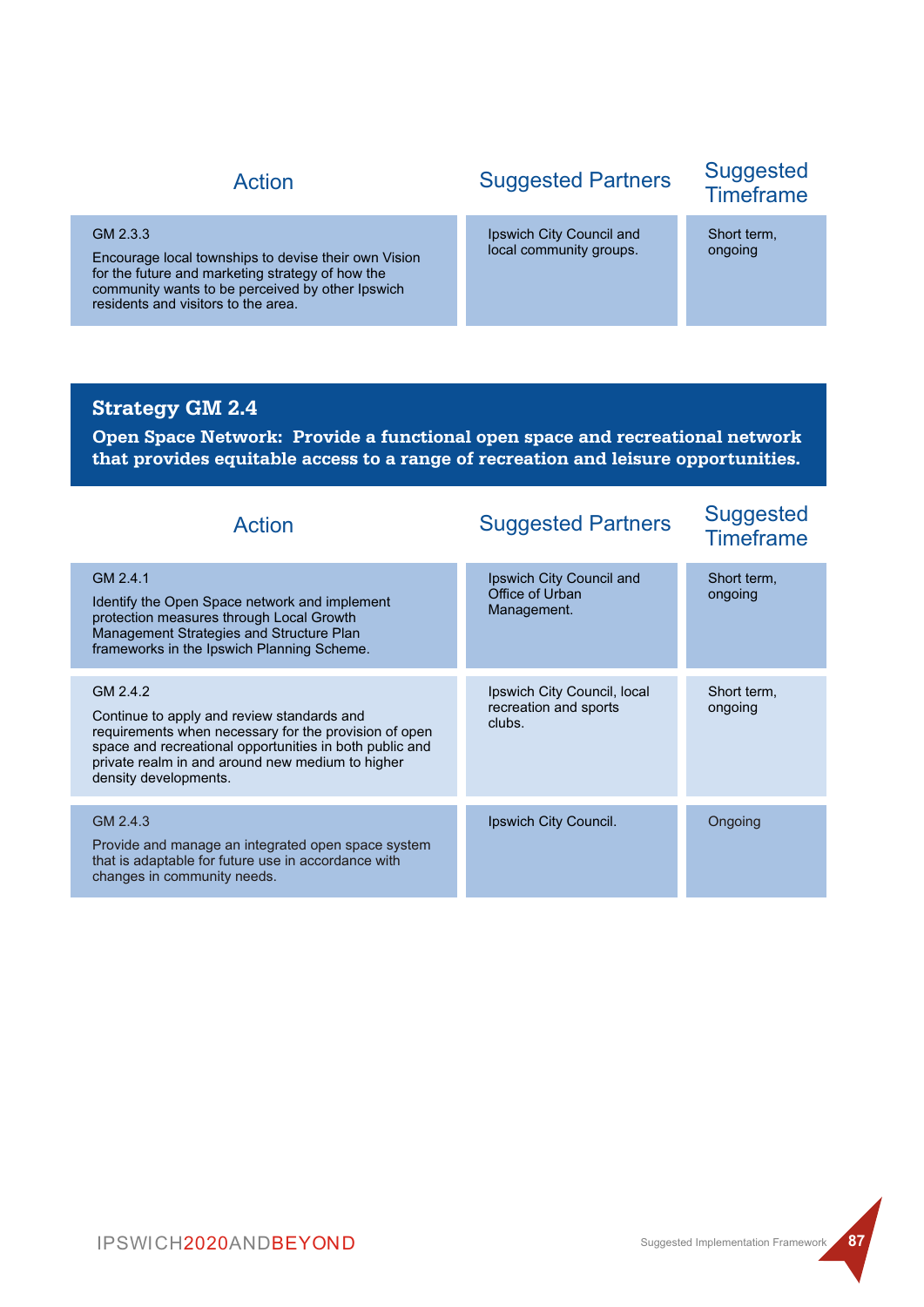# GM GOAL 3 - IPSWICH CBD - THE CIVIC HEART

The Ipswich CBD is the cultural, economic and civic heart of the western sub-region and showcases the unique qualities of the Ipswich community for both residents and visitors to enjoy.

#### **Strategy GM 3.1**

**Ipswich CBD Planned and Designed: Prepare and implement a master planning framework for the Ipswich CBD to deliver on the Ipswich Central 2020 Vision, to revitalise it as a Regional Activity Centre.**

| <b>Action</b>                                                                                                                                                                                                                                                                                                                          | <b>Suggested Partners</b>                                                                                                                                                                                    | <b>Suggested</b><br><b>Timeframe</b> |
|----------------------------------------------------------------------------------------------------------------------------------------------------------------------------------------------------------------------------------------------------------------------------------------------------------------------------------------|--------------------------------------------------------------------------------------------------------------------------------------------------------------------------------------------------------------|--------------------------------------|
| GM 3.1.1<br>Develop and implement an Ipswich CBD Revitalisation<br>Program that is based on a community vision for the<br>CBD.                                                                                                                                                                                                         | Ipswich City Council,<br>Department of Local<br>Government, Planning,<br>Sport and Recreation, Office<br>of Urban Management, local<br>business owners and<br>operators, local residents<br>and landholders. | Short term,<br>ongoing               |
| GM 3.1.2<br>Develop and implement a CBD Streetscape and Civic<br>Spaces Improvement Program which facilitates the<br>development of pedestrian linkages to improve<br>connectivity and reduce reliance on vehicular transport<br>and to provide links to recreational nodes such as<br>Denmark Hill, Queens Park and the Bremer River. | Ipswich City Council, local<br>business owners and<br>operators.                                                                                                                                             | Short term                           |
| GM 3.1.3<br>Implement measures in the Planning Scheme that<br>facilitate mixed use development, reuse of heritage and<br>character buildings, and increased urban density in the<br>Ipswich CBD growth areas.                                                                                                                          | Ipswich City Council.                                                                                                                                                                                        | Short term                           |
| GM 3.1.4<br>Promote the Ipswich CBD as a location for businesses<br>such as entertainment and restaurant services,<br>community services, cultural activities, health services<br>and retailing functions.                                                                                                                             | Ipswich City Council.                                                                                                                                                                                        | Short term                           |
| GM 3.1.5<br>Encourage development that focuses on the Bremer<br>River and improves access to the waterway and<br>associated Parklands within the River Heart program.                                                                                                                                                                  | Ipswich City Council.                                                                                                                                                                                        | Short term                           |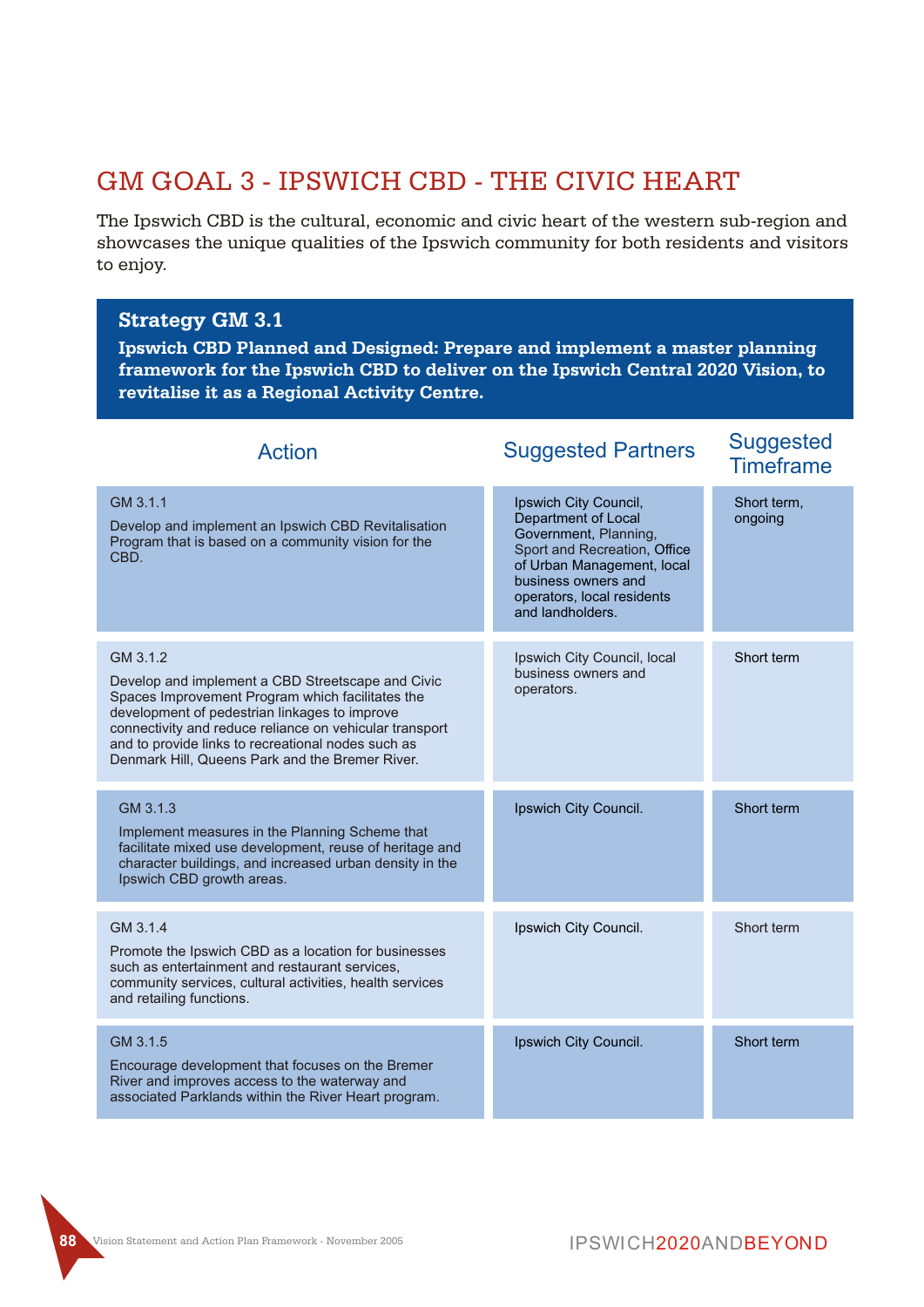# **Strategy GM 3.2**

**A CBD with Purpose: Establish the Ipswich CBD as the cultural, economic and civic heart for local residents and visitors to the Western corridor of South East Queensland.**

| <b>Action</b>                                                                                                                                                                                                                                                                                        | <b>Suggested Partners</b>                                                                                                                     | <b>Suggested</b><br><b>Timeframe</b> |
|------------------------------------------------------------------------------------------------------------------------------------------------------------------------------------------------------------------------------------------------------------------------------------------------------|-----------------------------------------------------------------------------------------------------------------------------------------------|--------------------------------------|
| GM 3.2.1<br>Determine the feasibility of creating a cultural precinct<br>within the CBD that complements the existing cultural<br>features such as the Art Gallery and Civic Hall.                                                                                                                   | Ipswich City Council,<br>Ipswich Chamber of<br>Commerce, Ipswich CBD<br>business operators,<br>Ipswich Art Gallery and<br>Ipswich Civic Hall. | Short term                           |
| GM 3.2.2<br>Establish a major Cultural and Entertainment Centre in<br>Ipswich CBD where large exhibitions, conventions and<br>conferences can take place with a capacity greater<br>than 1000 people.                                                                                                | Ipswich City Council,<br>Ipswich Civic Hall, Ipswich<br>Chamber of Commerce,<br>Ipswich CBD business<br>operators and Ipswich Art<br>Gallery. | Medium Term                          |
| GM 3.2.3<br>Implement existing Planning Scheme measures that<br>facilitate the development and consolidation of a<br>Medical Services precinct/hub that around the existing<br>Ipswich Hospital and St Andrews Private Hospital and<br>encourages new health services to locate in that<br>precinct. | Ipswich City Council.                                                                                                                         | Ongoing                              |
| GM 3.2.4<br>Identify and promote opportunities for the creation of<br>clustering of legal and other higher order services near<br>the Ipswich Courts.                                                                                                                                                | Ipswich City Council.                                                                                                                         | Short term                           |

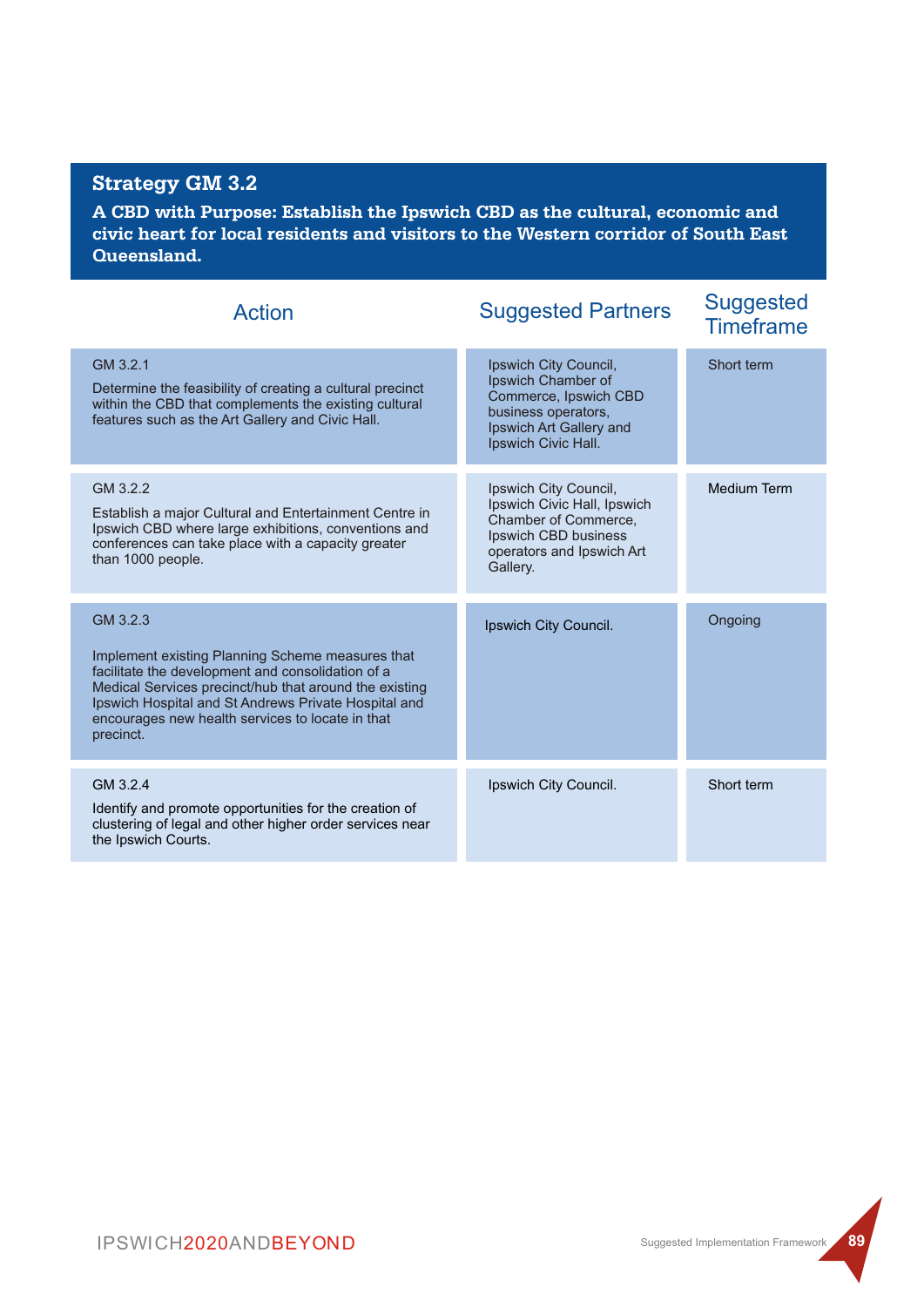# GM GOAL 4 - RANGE OF LIFESTYLE NEEDS ADDRESSED

A range of lifestyles are catered for in Ipswich with a diverse range of housing densities, styles and types throughout the City.

### **Strategy GM 4.1 Design Reflects Community Values: The design of the built form should reflect and respect the local character of the community, particularly cultural heritage, and its setting.**

| <b>Action</b>                                                                                                                                                             | <b>Suggested Partners</b>                         | <b>Suggested</b><br><b>Timeframe</b> |
|---------------------------------------------------------------------------------------------------------------------------------------------------------------------------|---------------------------------------------------|--------------------------------------|
| GM 4.1.1<br>Implement local area development frameworks based<br>on specific local area visions which complement the<br>overall City Vision Ipswich 2020 and Beyond.      | Ipswich City Council.                             | Short term,<br>ongoing               |
| GM 4.1.2<br>Continue to implement the character protection and<br>sympathetic infill design provisions contained in the<br>Ipswich Planning Scheme.                       | Ipswich City Council and<br>development industry. | Ongoing                              |
| GM 4.1.3<br>Continue to implement and enhance the Heritage<br>Advisor Service for residents seeking advice on the<br>redevelopment and enhancement of heritage buildings. | Ipswich City Council.                             | Ongoing                              |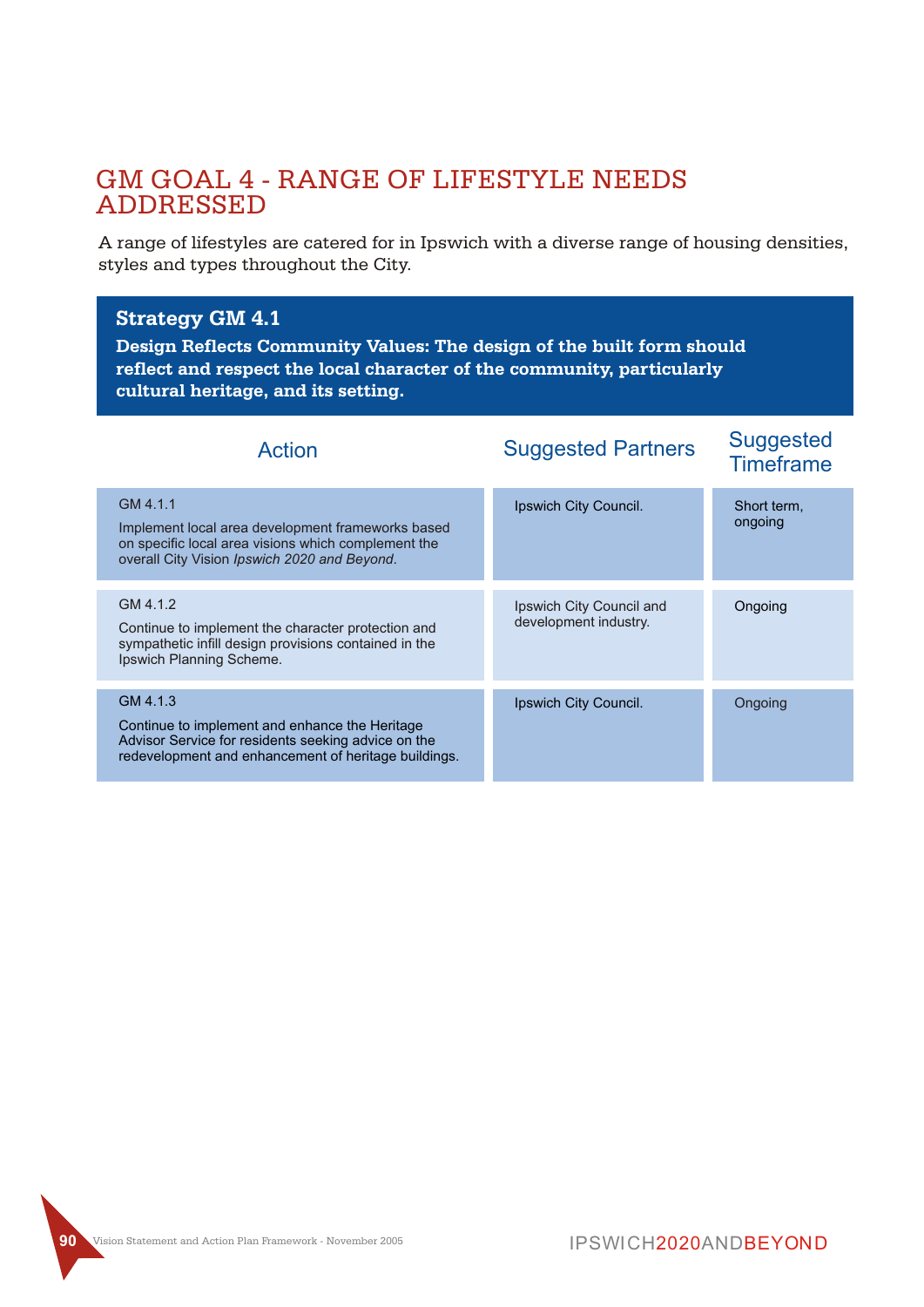# **Strategy GM 4.2**

**Housing for All Needs: A range of housing types are provided for a range of household needs such as student accommodation, families, low income families, senior citizens, and rural lifestyles.**

| Action                                                                                                                                                                                                                                                                                                                                                                                               | <b>Suggested Partners</b>                                                                                             | <b>Suggested</b><br><b>Timeframe</b> |
|------------------------------------------------------------------------------------------------------------------------------------------------------------------------------------------------------------------------------------------------------------------------------------------------------------------------------------------------------------------------------------------------------|-----------------------------------------------------------------------------------------------------------------------|--------------------------------------|
| GM 4.2.1<br>Undertake a Housing Needs Analysis comparing the<br>type of existing housing with the needs of the current<br>and projected population, including needs of groups<br>such as older persons, people with disabilities, people<br>from culturally diverse backgrounds, and young people.<br>This should be undertaken as part in the preparation of<br>Local Growth Management Strategies. | Ipswich City Council,<br>Department of Housing<br>and Office of Urban<br>Management.                                  | Short term                           |
| GM 4.2.2<br>Prepare an Affordable Housing Strategy and develop<br>incentives and opportunities working with the<br>development industry for new residential developments<br>to provide affordable housing solutions.                                                                                                                                                                                 | Ipswich City Council and<br>Department of Housing.                                                                    | Short term                           |
| GM 4.2.3<br>Identify the services and facilities necessary to enable<br>the elderly to reside in their homes and suburbs longer.                                                                                                                                                                                                                                                                     | Department of<br>Communities, Queensland<br>Health, Ipswich City<br>Council and local aged<br>care service providers. | Short term,<br>ongoing               |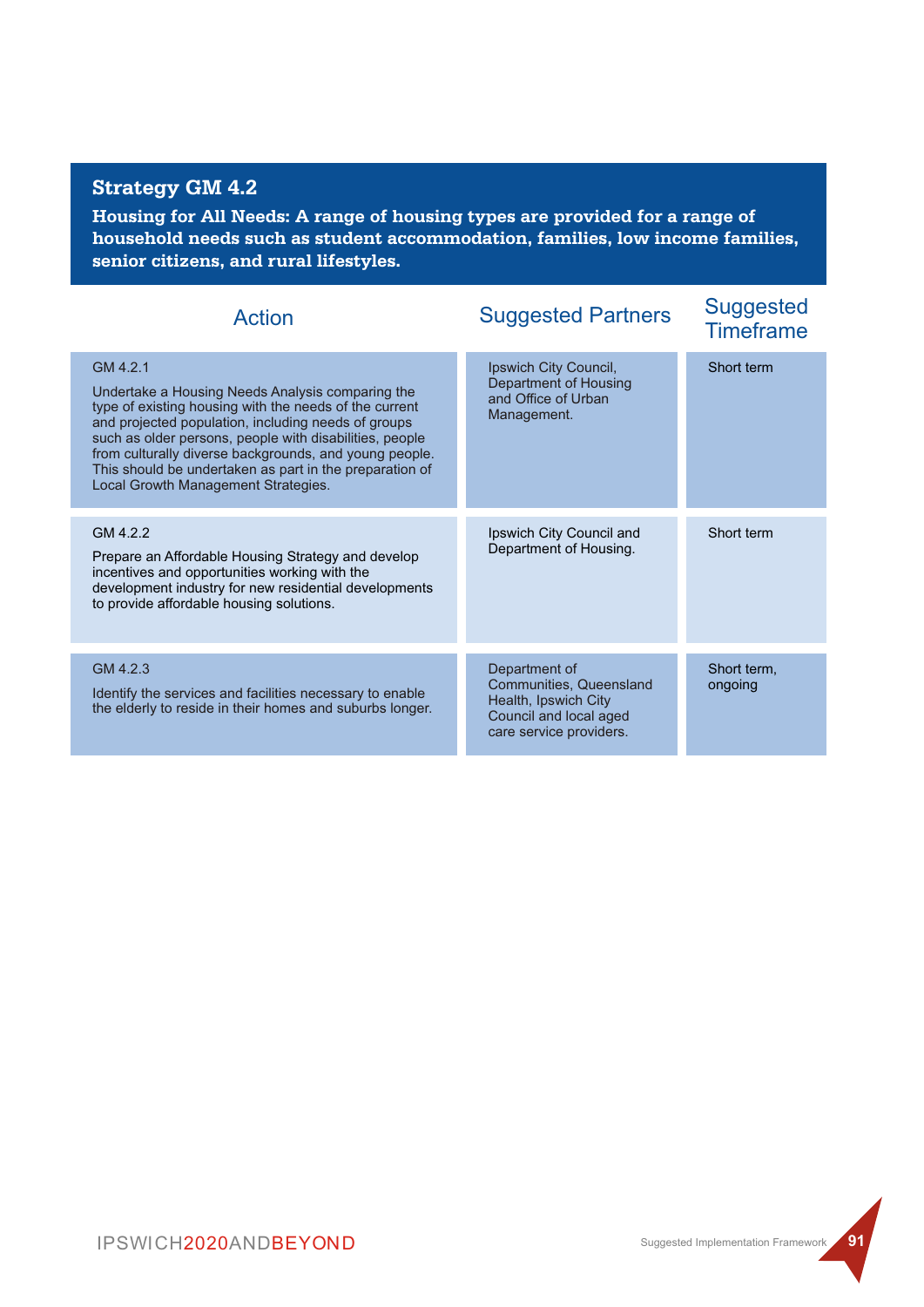#### **Strategy GM 4.3**

**Diversity in Densities: Provide a range of housing densities across the City. Higher densities to be focused in locations that are well serviced and supported by a range of transport options while respecting the local character of the area.**

| <b>Action</b>                                                                                                                                                                                                                                                        | <b>Suggested Partners</b>                                                                                                                                                          | <b>Suggested</b><br><b>Timeframe</b> |
|----------------------------------------------------------------------------------------------------------------------------------------------------------------------------------------------------------------------------------------------------------------------|------------------------------------------------------------------------------------------------------------------------------------------------------------------------------------|--------------------------------------|
| GM 4.3.1<br>Implement existing Planning Scheme provisions for<br>transit oriented development in the CBD, urban growth<br>areas of Ipswich and centres transport nodes.                                                                                              | Ipswich City Council,<br>development industry and<br>Office of Urban<br>Management.                                                                                                | Ongoing                              |
| GM 4.3.2<br>Ensure that higher density developments across the<br>City protect opportunities for the public to enjoy views<br>to major landscape characteristics and do not<br>negatively impact on the heritage characteristics of<br>existing development.         | Development industry,<br>Ipswich City Council,<br>planners and urban<br>designers with clients in<br>Ipswich, local architects<br>and urban design<br>professionals.               | Ongoing                              |
| GM 4.3.3<br>Ensure residential developments in the Ipswich CBD<br>and other activity centres take account of local amenity<br>issues such as noise and light pollution.                                                                                              | Development industry,<br>Ipswich City Council,<br><b>Environmental Protection</b><br>Agency and Department of<br>Local Government.<br>Planning, Sport and<br>Recreation.           | Ongoing                              |
| GM 4.3.4<br>Develop guidelines for the provision of recreational<br>activities and leisure facilities for residents needs at<br>different densities and for a variety of housing forms.                                                                              | Development industry,<br>Ipswich City Council and<br>Department of Local<br>Government, Planning,<br>Sport and Recreation.                                                         | Ongoing                              |
| GM 4.3.5<br>Establish public/private partnerships and development<br>frameworks to encourage innovative urban<br>development, that delivers the objectives in the SEQ<br>Regional Plan, such as increasing urban density and<br><b>Transit Oriented Development.</b> | <b>Queensland State</b><br>Government, Ipswich City<br>Council, Department of<br>State Development, Trade<br>and Innovation,<br>Department of Housing<br>and development industry. | Medium term                          |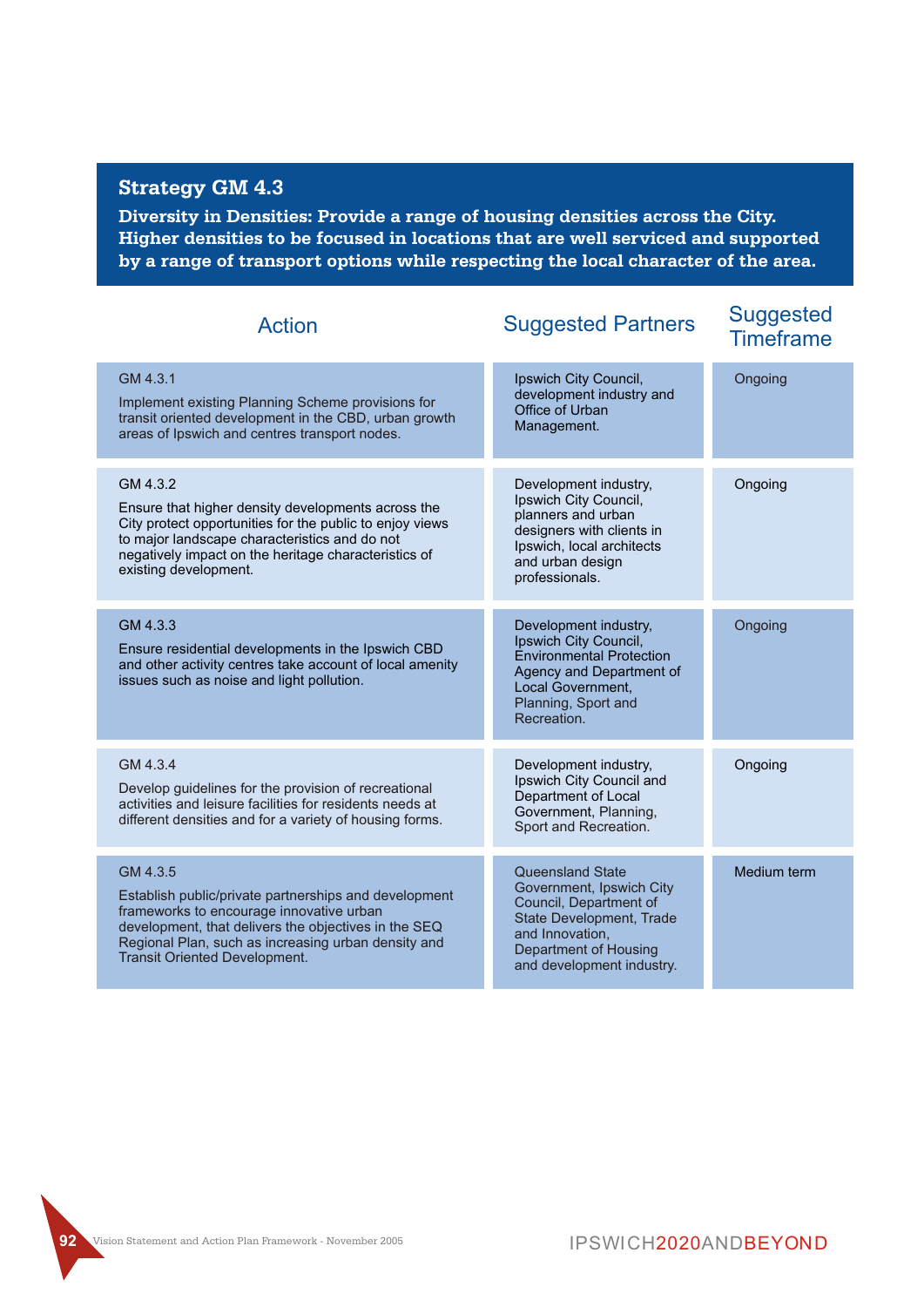# GM GOAL 5 - SUSTAINABLE DEVELOPMENT EMBRACED

The City of Ipswich is a leader in sustainable development in terms of the activities of residents, the application of new environmentally responsible technology, the provision of infrastructure and the design of the built form.

#### **Strategy GM 5.1**

**Sustainable Buildings: Implement ESD and climate responsive design principles in the design and construction of new buildings.**

| <b>Action</b>                                                                                                                                                                                                                                                                | <b>Suggested Partners</b>                                                                                                                                                                                                                                                        | <b>Suggested</b><br><b>Timeframe</b> |
|------------------------------------------------------------------------------------------------------------------------------------------------------------------------------------------------------------------------------------------------------------------------------|----------------------------------------------------------------------------------------------------------------------------------------------------------------------------------------------------------------------------------------------------------------------------------|--------------------------------------|
| GM 5.1.1<br>Promote achievements of builders and developers that<br>incorporate sustainable development principles in<br>housing and commercial developments/<br>redevelopments eg. Open House weekends, ESD<br>Awards for Excellence.                                       | Development industry,<br>Queensland State<br>Government and Ipswich<br>City Council.                                                                                                                                                                                             | Short term,<br>ongoing               |
| GM 5.1.2<br>Local builders and developers to design innovative<br>housing options which reflect the character of Ipswich<br>and accommodate local climate conditions.                                                                                                        | Development industry.<br>Ipswich City Council, local<br>building associations and<br>Department of Housing.                                                                                                                                                                      | Short term.<br>ongoing               |
| GM 5.1.3<br>Identify and foster partnerships between the public<br>sector and private industry to develop demonstration<br>products/programs for innovative urban development<br>and housing products, particularly focusing on climate<br>responsive design.                | Department of Local<br>Government, Planning,<br>Sport and Recreation,<br><b>Building Services,</b><br>Department of Housing,<br>Department of State<br>Development, Trade and<br>Innovation, Ipswich City<br>Council, development<br>industry and Office of Urban<br>Management. | Ongoing                              |
| GM 5.1.4<br>Research and devise guidelines and environmental<br>performance specifications for buildings to apply<br>climate responsive design principles specific to Ipswich<br>and encourage architects and developers to use these<br>when planning for new developments. | Universities and Research<br>Centres, QUT Centre for<br>Subtropical Design,<br>Ipswich City Council, local<br>development industry and<br>Office of Urban<br>Management.                                                                                                         | Short term,<br>ongoing               |
| GM 5.1.5<br>Design and implement a Sustainable Development<br>Advisory Service which provides residents with advice<br>on how to implement sustainable design principles in<br>the construction, restoration, and extension of<br>buildings.                                 | Ipswich City Council and<br>Department of Housing.                                                                                                                                                                                                                               | Short term,<br>ongoing               |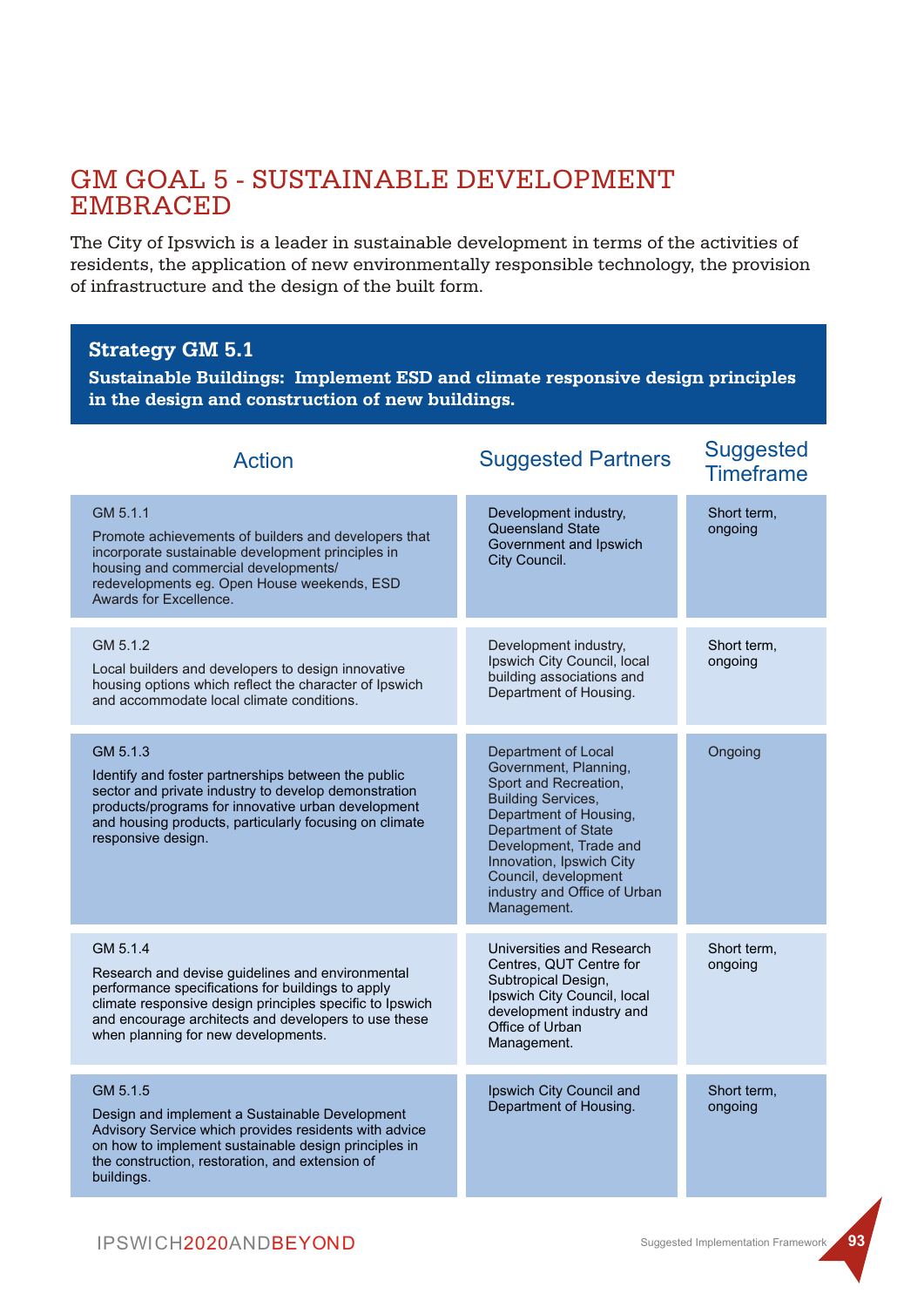| <b>Action</b>                                                                                                                                                                                                                                                                                     | <b>Suggested Partners</b>                                                                                                                                 | <b>Suggested</b><br><b>Timeframe</b> |
|---------------------------------------------------------------------------------------------------------------------------------------------------------------------------------------------------------------------------------------------------------------------------------------------------|-----------------------------------------------------------------------------------------------------------------------------------------------------------|--------------------------------------|
| GM 5.1.6<br>Devise and promote measures for households and<br>businesses to monitor the use of energy, consumption<br>of water, and production of waste, such as Smart<br>Meters and ecobiz.                                                                                                      | <b>Environmental Protection</b><br>Agency, Ipswich City<br>Council, local universities<br>and research institutions.                                      | Ongoing                              |
| GM 5.1.7<br>Undertake energy audits of buildings- commercial,<br>industrial, public facilities, and residential- and<br>implement suggested measures to reduce energy<br>consumption.                                                                                                             | Ipswich residents and local<br>business owners and<br>operators, Environmental<br>Protection Agency,<br>Department of Energy and<br>Ipswich City Council. | Ongoing                              |
| GM 5.1.8<br>Devise and publicise incentives and initiatives that<br>encourage improved energy efficiency in homes and<br>buildings such as investment in energy efficient<br>appliances and installation of solar hot water,<br>alternative energy sources, or improved insulation<br>techniques. | Department of Housing,<br><b>Environmental Protection</b><br>Agency and Ipswich City<br>Council.                                                          | Ongoing                              |
| GM 5.1.9<br>Design and apply a 'performance based' test of<br>'sustainability' that is similar to existing programs<br>elsewhere such as the BASIX Program in NSW that<br>assesses the sustainability characteristics of<br>development applications.                                             | <b>Environmental Protection</b><br>Agency, Ipswich City<br>Council and local building<br>association.                                                     | Short term                           |
| GM 5.1.10<br>Prepare and implement Water Sensitive Urban Design<br>standards and guidelines for desired stormwater<br>quality/quantity in residential and other urban<br>developments.                                                                                                            | Ipswich City Council,<br>Moreton Bay Waterways<br>and Catchments<br>Partnership and<br>development industry.                                              | Short term,<br>ongoing               |
| GM 5.1.11<br>Develop and implement a 'Sustainable Housing Code'<br>based on the guidelines prepared by Department of<br>Local Government, Planning, Sport and Recreation.                                                                                                                         | Ipswich City Council and<br>Department of Local<br>Government, Planning,<br>Sport and Recreation.                                                         | Short term,<br>ongoing               |
| GM 5.1.12<br>Design and implement a 'green labelling' program for<br>residential and other forms of urban development<br>which demonstrates the level to which ESD principles<br>have been incorporated in the design.                                                                            | <b>Environmental Protection</b><br>Agency, Ipswich City<br>Council and development<br>industry.                                                           | Short term,<br>ongoing               |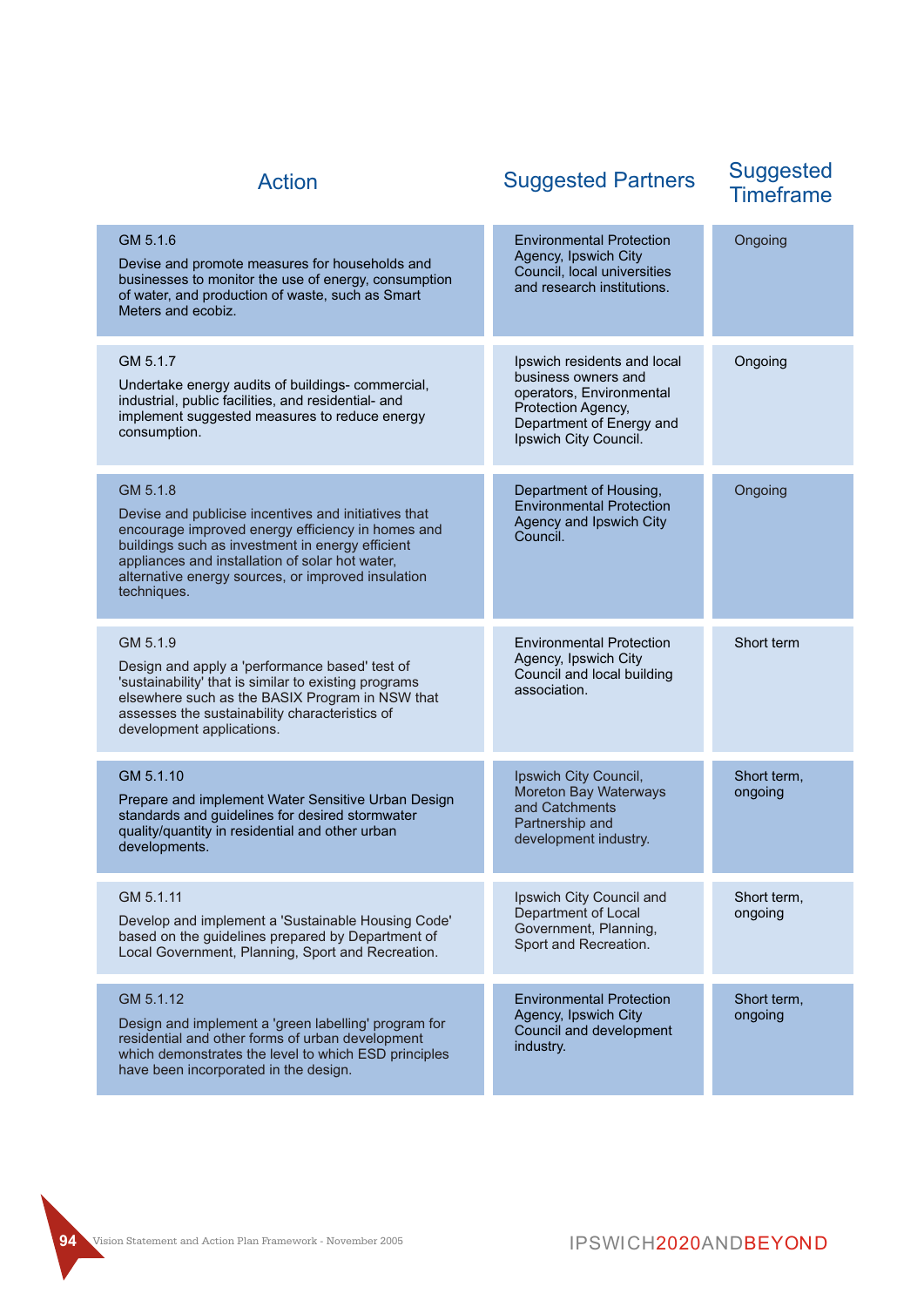#### GM 5.1.13

Develop and implement building regulations that address ESD design principles in new buildings and major renovations.

Department of Housing, Environmental Protection Agency, Department of Local Government, Recreation and Ipswich City Council. Planning, Sport and

Short term, ongoing

# **Strategy GM 5.2**

**Adapting to Change: Encourage design that is flexible and adapts to changes in communities such as technological advancements, population dynamics, and lifestyles.**

| Action                                                                                                                                                                     | <b>Suggested Partners</b>                         | <b>Suggested</b><br><b>Timeframe</b> |
|----------------------------------------------------------------------------------------------------------------------------------------------------------------------------|---------------------------------------------------|--------------------------------------|
| GM 5.2.1<br>Design community facilities to be constructed in stages<br>that are developed as the community expands or<br>changes.                                          | Ipswich City Council and<br>Development industry. | Short term.<br>ongoing               |
| GM 5.2.2<br>Investigate mechanisms to accommodate housing<br>products and property title configurations which provide<br>opportunities to accommodate evolving households. | Development industry and<br>Ipswich City Council. | Short term.<br>ongoing               |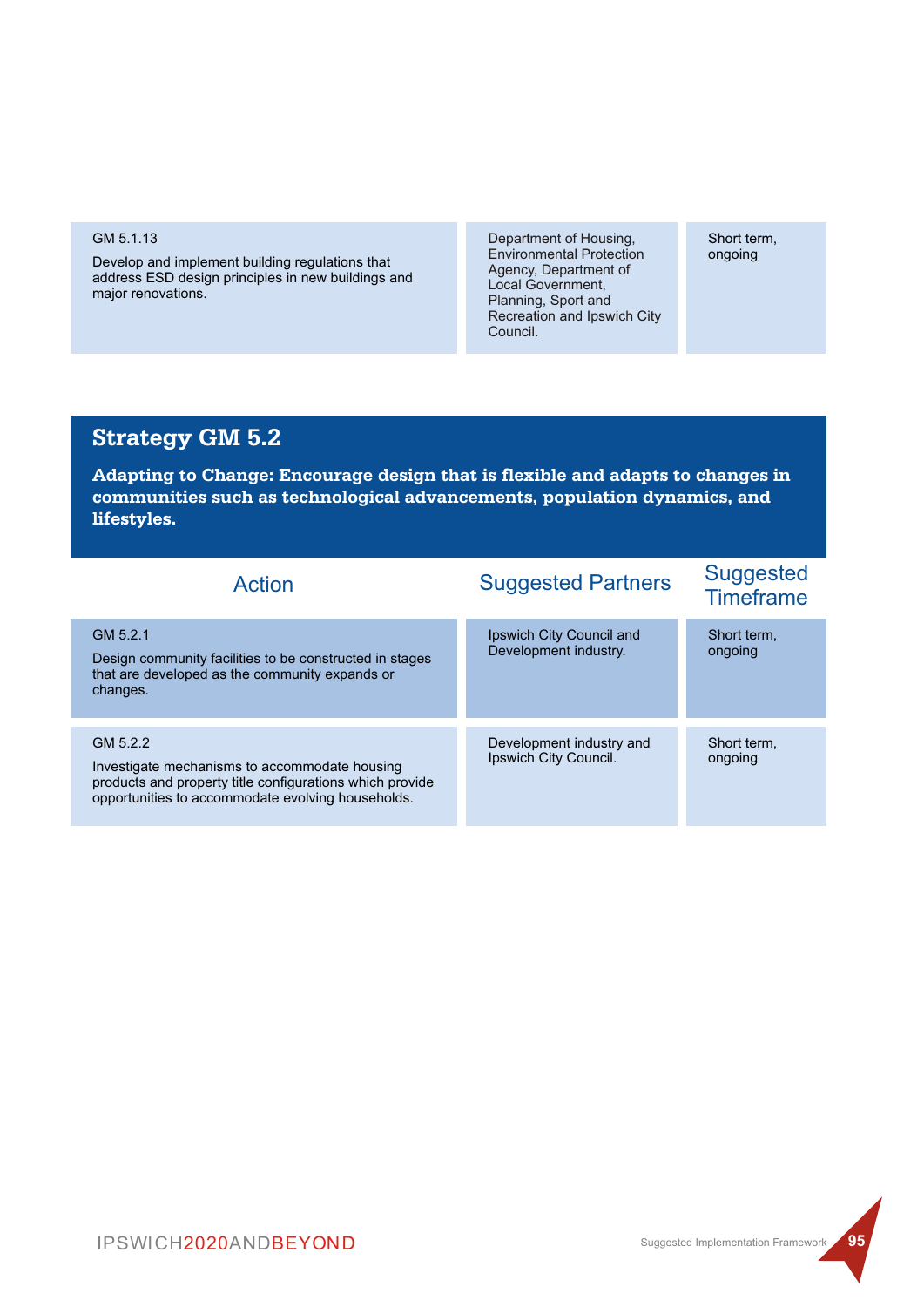# GM GOAL 6 - PROTECTION OF CULTURAL HERITAGE, ENVIRONMENTAL, LANDSCAPE AND RURAL VALUES

The City of Ipswich takes pride in protecting its key valuable features such as its scenic values, rural areas, environmental assets and cultural heritage.

#### **Strategy GM 6.1**

**Protect Significant Cultural Heritage: Ensure that significant cultural heritage values of Ipswich such as historical architecture, indigenous cultural features, historic landscapes, and remnants of the rail and mining industries are protected and maintained in a manner which reminds residents where their City has come from.**

| Action                                                                                                                                                                                                                                         | <b>Suggested Partners</b>                                                                                                                      | <b>Suggested</b><br><b>Timeframe</b> |
|------------------------------------------------------------------------------------------------------------------------------------------------------------------------------------------------------------------------------------------------|------------------------------------------------------------------------------------------------------------------------------------------------|--------------------------------------|
| GM 6.1.1<br>Protect culturally significant places through the Ipswich<br>Planning Scheme.                                                                                                                                                      | Ipswich City Council and<br>development industry.                                                                                              | Ongoing                              |
| GM 6.1.2<br>Establish an integrated and holistic approach to<br>indigenous land use agreements that facilitates the<br>development of land use management practices under<br>the Native Title Act and the Aboriginal Cultural Heritage<br>Act. | Queensland State<br>Government, Ipswich City<br>Council, representative<br>indigenous organisations<br>and community groups.                   | Ongoing                              |
| GM 6.1.3<br>Maintain heritage registers of significant local heritage<br>buildings and features.                                                                                                                                               | Ipswich City Council,<br><b>Heritage Consultative</b><br>Committee, and other local<br>interest groups.                                        | Ongoing                              |
| GM 6.1.4<br>Identify and implement mechanisms to protect key<br>heritage precincts throughout Ipswich e.g. Designing<br>buildings adjacent to heritage buildings.                                                                              | Ipswich City Council,<br><b>Environmental Protection</b><br>Agency, Heritage<br>Consultative Committee.<br>and other local interest<br>groups. | Ongoing                              |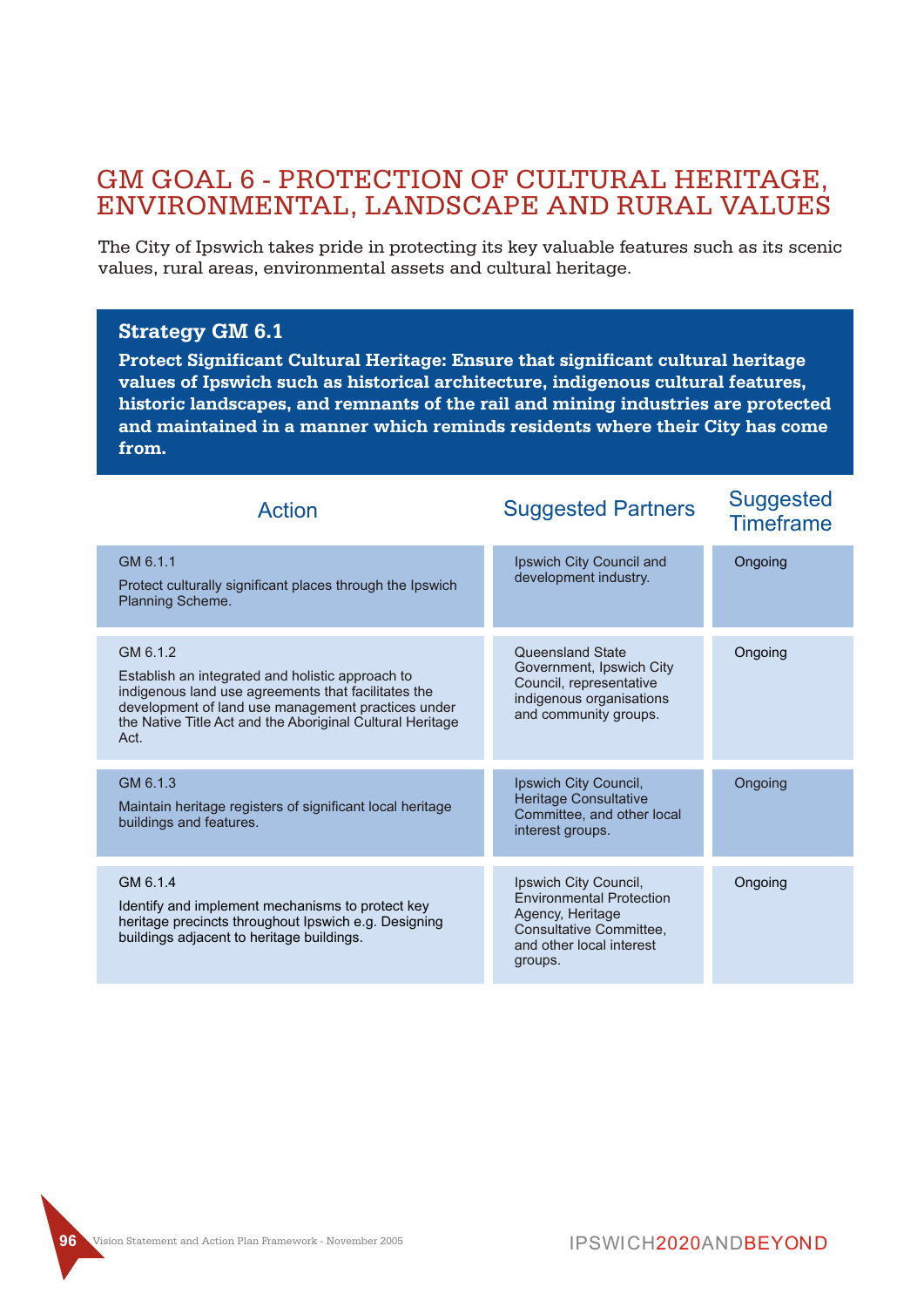#### **Strategy GM 6.2**

**Protect Landscape and Scenic Values: Maintain landscape and scenic values such as views to the D'Aguilar Ranges, Flinders Peak, White Rock-Spring Mountain, The Scenic Rim and vast rural landscapes for the benefit of the wider community.**

| <b>Action</b>                                                                                                                                                                                                                                                                                                            | <b>Suggested Partners</b>                                              | <b>Suggested</b><br><b>Timeframe</b> |
|--------------------------------------------------------------------------------------------------------------------------------------------------------------------------------------------------------------------------------------------------------------------------------------------------------------------------|------------------------------------------------------------------------|--------------------------------------|
| GM 6.2.1<br>Develop Denmark Hill and other elevated sites as<br>lookout points that people can access and experience<br>the views of the district and City.                                                                                                                                                              | Ipswich City Council and<br>Ipswich Tourism<br>Association.            | Medium term                          |
| GM 6.2.2<br>Investigate opportunities to develop a program for the<br>undergrounding of power lines in visually prominent<br>areas.                                                                                                                                                                                      | Powerlink, energy<br>generating companies and<br>Ipswich City Council. | Ongoing                              |
| GM 6.2.3<br>Implement existing Planning Scheme measures to<br>protect the crests of ranges and hillsides from<br>vegetation removal and urban development that will<br>have a major negative impact on the landscape values<br>of the area.                                                                              | Ipswich City Council and<br>Environmental Protection<br>Agency.        | Short term.<br>ongoing               |
| GM 6.2.4<br>Identify and implement Planning Scheme mechanisms<br>to protect the key scenic features of Ipswich including<br>Flinders Peak, White Rock and Spring Mountain.                                                                                                                                               | Ipswich City Council and<br>WESROC.                                    | Short term                           |
| GM 6.2.5<br>Require development applications for buildings greater<br>than 5 storeys, particularly in existing urban areas, to<br>undertake an assessment of visual impact of the<br>structure on the existing urban form, the physical<br>setting of the site and its surrounds, overshadowing,<br>and local viewsheds. | Ipswich City Council and<br>development industry.                      | Ongoing                              |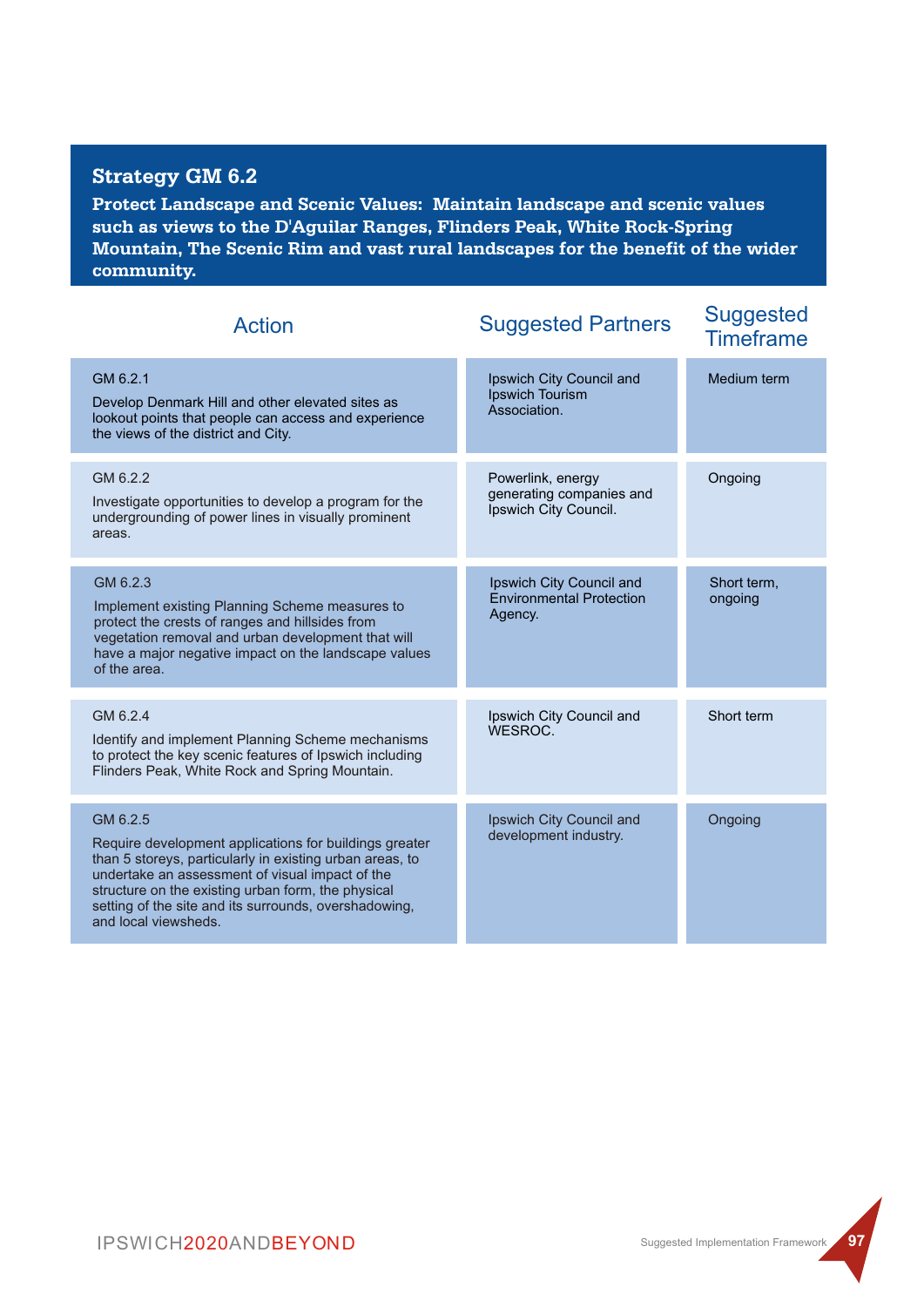#### **Strategy GM 6.3**

**Protect Environmental Values: Ensure that the environmental attributes of the City are protected for biodiversity conservation and protection of the functions served by the environment such as clean air, fresh water, and amenity.**

| <b>Action</b>                                                                                                                                                                                                                                                                                          | <b>Suggested Partners</b>                                                                                                                                                                                                              | <b>Suggested</b><br><b>Timeframe</b> |
|--------------------------------------------------------------------------------------------------------------------------------------------------------------------------------------------------------------------------------------------------------------------------------------------------------|----------------------------------------------------------------------------------------------------------------------------------------------------------------------------------------------------------------------------------------|--------------------------------------|
| GM 6.3.1<br>Investigate and implement measures to protect existing<br>environmental assets that reflect basic principles such<br>as revegetation, no further loss of endangered or<br>threatened species or significant vegetation<br>communities, appropriate public access to<br>conservation areas. | Ipswich City Council,<br><b>Environmental Protection</b><br>Agency, Department of<br>Local Government.<br>Planning, Sport and<br>Recreation, Office of Urban<br>Management and<br><b>Department of Natural</b><br>Resources and Mines. | Ongoing                              |
| GM 6.3.2<br>Identify and implement design solutions for the<br>protection of flora and fauna values in new<br>developments such as wildlife corridors, environmental<br>buffers and vegetation retention.                                                                                              | Ipswich City Council and<br>development industry.                                                                                                                                                                                      | Ongoing                              |
| GM 6.3.3<br>Identify and implement design measures that achieve<br>successful incorporation of environmental features in<br>subdivisions.                                                                                                                                                              | Development industry and<br>Ipswich City Council.                                                                                                                                                                                      | Short term,<br>ongoing               |
| GM 6.3.4<br>Provide incentives and schemes to encourage the<br>community and developers to invest in conserving<br>habitats and increasing the natural environmental<br>values of sites.                                                                                                               | Ipswich City Council,<br><b>Environmental Protection</b><br>Agency and Department of<br>Natural Resources and<br>Mines.                                                                                                                | Short term                           |
| GM 6.3.5<br>Identify and implement mechanisms that enable the<br>retention of flora in development of existing urban<br>areas, these may include covenants, voluntary<br>agreements, etc.                                                                                                              | Ipswich City Council.                                                                                                                                                                                                                  | Short term,<br>ongoing               |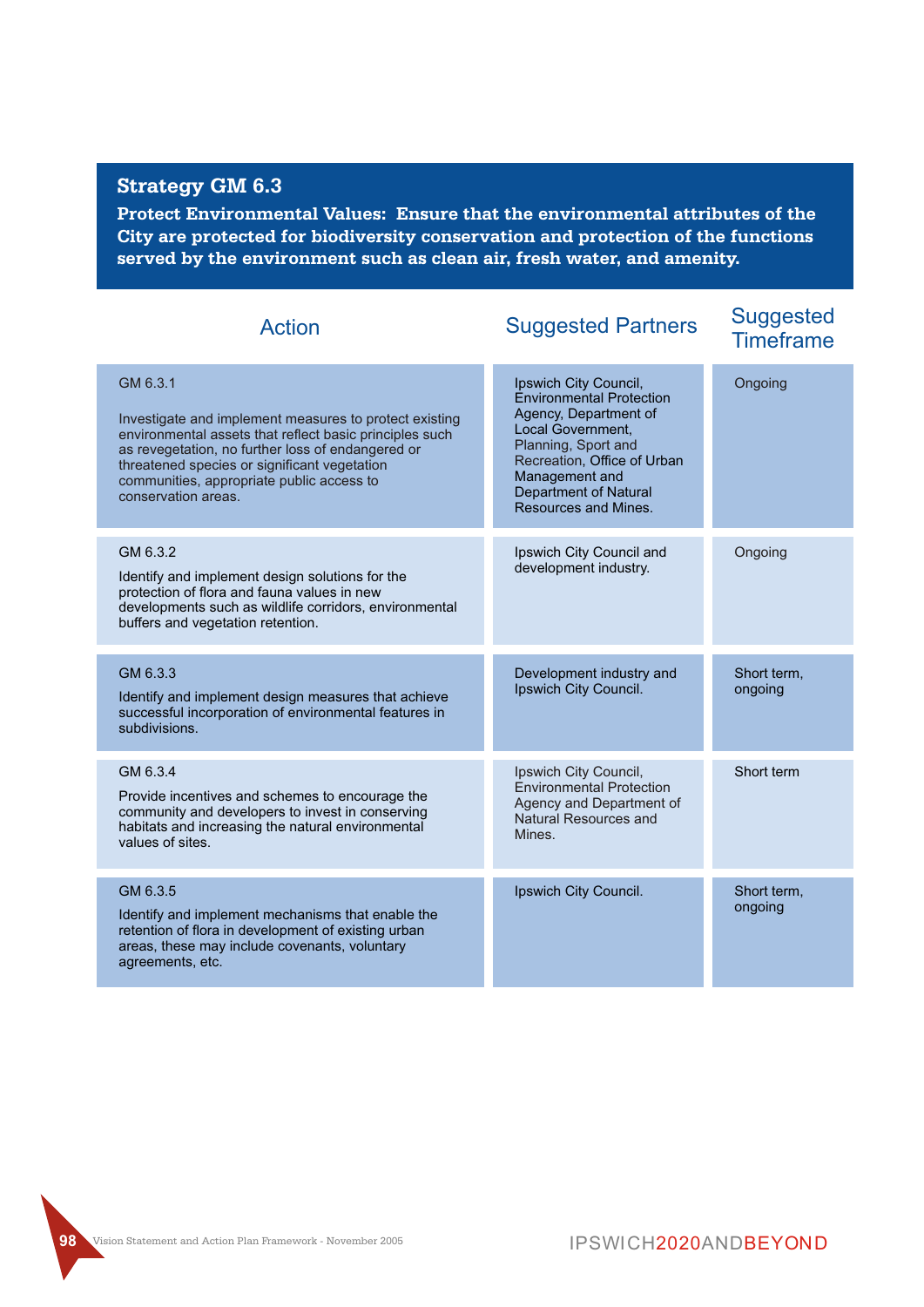# **Strategy GM 6.4**

**Protect Rural Areas: Ensure that the rural areas throughout Ipswich are protected and available for appreciation by the broader Ipswich community and rural production.**

| <b>Action</b>                                                                                                                                                                          | <b>Suggested Partners</b>                                                                                                              | <b>Suggested</b><br><b>Timeframe</b> |
|----------------------------------------------------------------------------------------------------------------------------------------------------------------------------------------|----------------------------------------------------------------------------------------------------------------------------------------|--------------------------------------|
| GM 6.4.1<br>Continue to implement Planning Scheme measures and<br>regional planning initiatives that endeavour to protect<br>rural areas e.g. Rural Lands Study.                       | Ipswich City Council, Office<br>of Urban Management and<br>Department of Local<br>Government, Planning,<br>Sport and Recreation.       | Ongoing                              |
| GM 6.4.2<br>Undertake a rural productivity study to identify the rural<br>production capacity of areas designated for rural uses.                                                      | Ipswich City Council,<br>Department of Primary<br><b>Industries and Fisheries</b><br>and Department of Natural<br>Resources and Mines. | Ongoing                              |
| GM 6.4.3<br>Investigate and implement a range of incentives to<br>encourage rural producers to undertake business and<br>property plans with a view to sustainable farm<br>techniques. | Ipswich City Council                                                                                                                   | Ongoing                              |

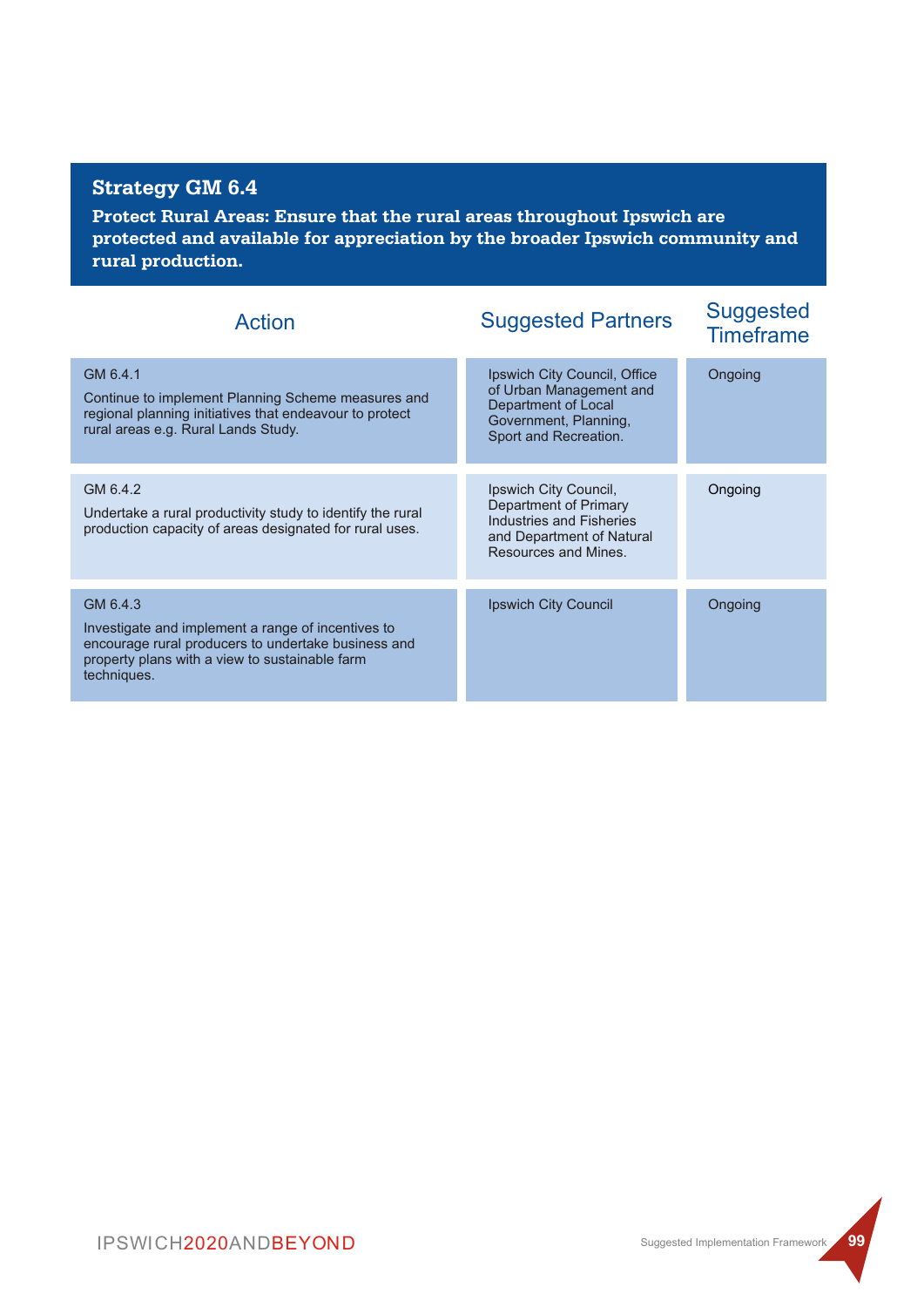# GM GOAL 7 - SIGNIFICANT ENTERPRISE DISTRICTS

The City of Ipswich protects and maintains precincts to foster the development of aerospace, motorsports, education, manufacturing and health, as well as encouraging innovative business and employment generators in the City.

#### **Strategy GM 7.1**

**Available Land and Infrastructure: Provide serviced land and infrastructure to protect enterprise precincts from encroachment, or out of sequence development.**

#### GM 7.1.1 Prepare and implement detailed Master Plans and Infrastructure Plans for the Regionally Significant Enterprise Areas in Ipswich such as Ebenezer-Willowbank, Swanbank- New Chum, Bremer, Redbank, Carole Park, Wulkaraka-Karrabin, Amberley and other potential industrial areas throughout the City. GM 7.1.3 Identify opportunities and develop a range of mechanisms to create and invest in major infrastructure solutions and delivery frameworks within Regionally Significant Enterprise Areas. GM 7.1.2 Prepare Infrastructure Roll Out Plans for the Regionally Significant Enterprise Areas to guide and outline the associated sequencing and cost. Ipswich City Council, Department of State Development, Trade and Innovation, Ipswich Chamber of Commerce, local business owners and operators, land owners and development industry. Department of State Development, Trade and Innovation, Department of Treasury and Cabinet and Department of Local Government, Planning, Sport and Recreation, Ipswich City Council. Ipswich City Council, Department of State Development, Trade and Innovation and Department of Local Government, Planning, Sport and Recreation. Short term, ongoing **Ongoing Ongoing** Suggested Partners Suggested Timeframe Action

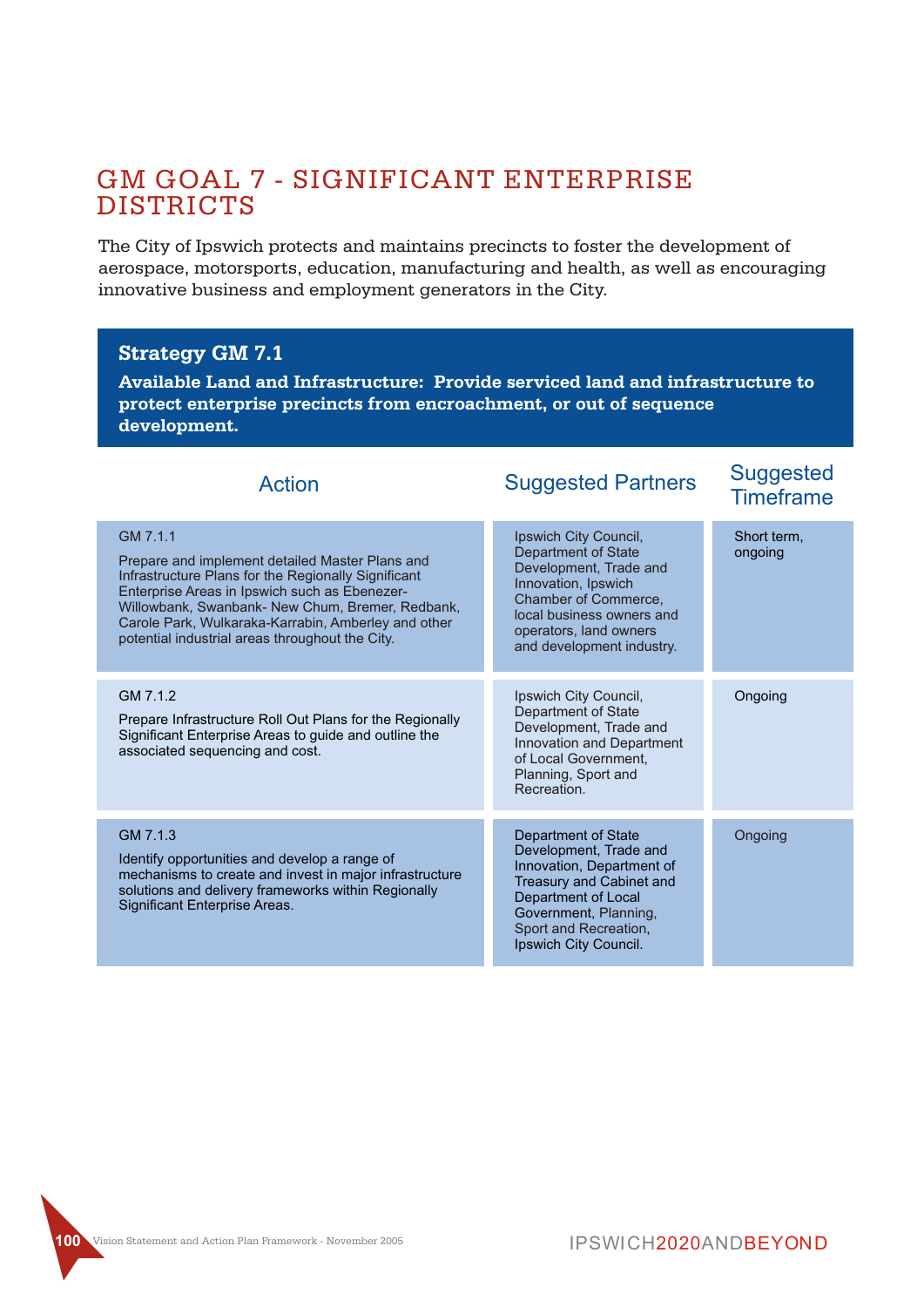## GM GOAL 8 - A HUB OF SOUTH EAST QUEENSLAND

The City of Ipswich is a key regional hub which provides for a range of services and functions for the entire western sub-region.

#### **Strategy GM 8.1**

**Alliances and Partnerships: Establish and maintain solid relationships with adjacent local governments.**

| Action                                                                                                                                                                                                                                                                            | <b>Suggested Partners</b>                  | <b>Suggested</b><br><b>Timeframe</b> |
|-----------------------------------------------------------------------------------------------------------------------------------------------------------------------------------------------------------------------------------------------------------------------------------|--------------------------------------------|--------------------------------------|
| GM 8.1.1<br>Engage and play a leadership role in the activities of<br>the Western Region Organisation of Councils.                                                                                                                                                                | <b>WESROC and Ipswich</b><br>City Council. | Ongoing                              |
| GM 8.1.2<br>Identify opportunities to form partnerships with adjacent<br>local governments to avoid duplication of services,<br>utilise the strengths of adjacent local governments and<br>develop common infrastructure such as trunk water,<br>roads and recreation facilities. | <b>WESROC and Ipswich</b><br>City Council. | Ongoing                              |
| GM 8.1.3<br>Work with adjacent local governments to action<br>Policies and Programs presented in the SEQ Regional<br>Plan.                                                                                                                                                        | <b>WESROC and Ipswich</b><br>City Council. | Ongoing                              |

#### **Strategy GM 8.2**

**The Role of Ipswich in SEQ: Ensure that the development of Ipswich is recognised as a key element in the development of South East Queensland.**

| Action                                                                                                                                                             | <b>Suggested Partners</b>                                                 | <b>Suggested</b><br><b>Timeframe</b> |
|--------------------------------------------------------------------------------------------------------------------------------------------------------------------|---------------------------------------------------------------------------|--------------------------------------|
| GM 8.2.1<br>Develop and foster an ongoing working relationship<br>with the Office of Urban Management and actively<br>participate in regional planning activities. | <b>WESROC and Ipswich</b><br>City Council.                                | Ongoing                              |
| GM 8.2.2<br>Monitor implications of the SEQ Regional Plan in so far<br>as it relates to the City and Western Corridors.                                            | Ipswich City Council,<br><b>WESROC and Office of</b><br>Urban Management. | Ongoing                              |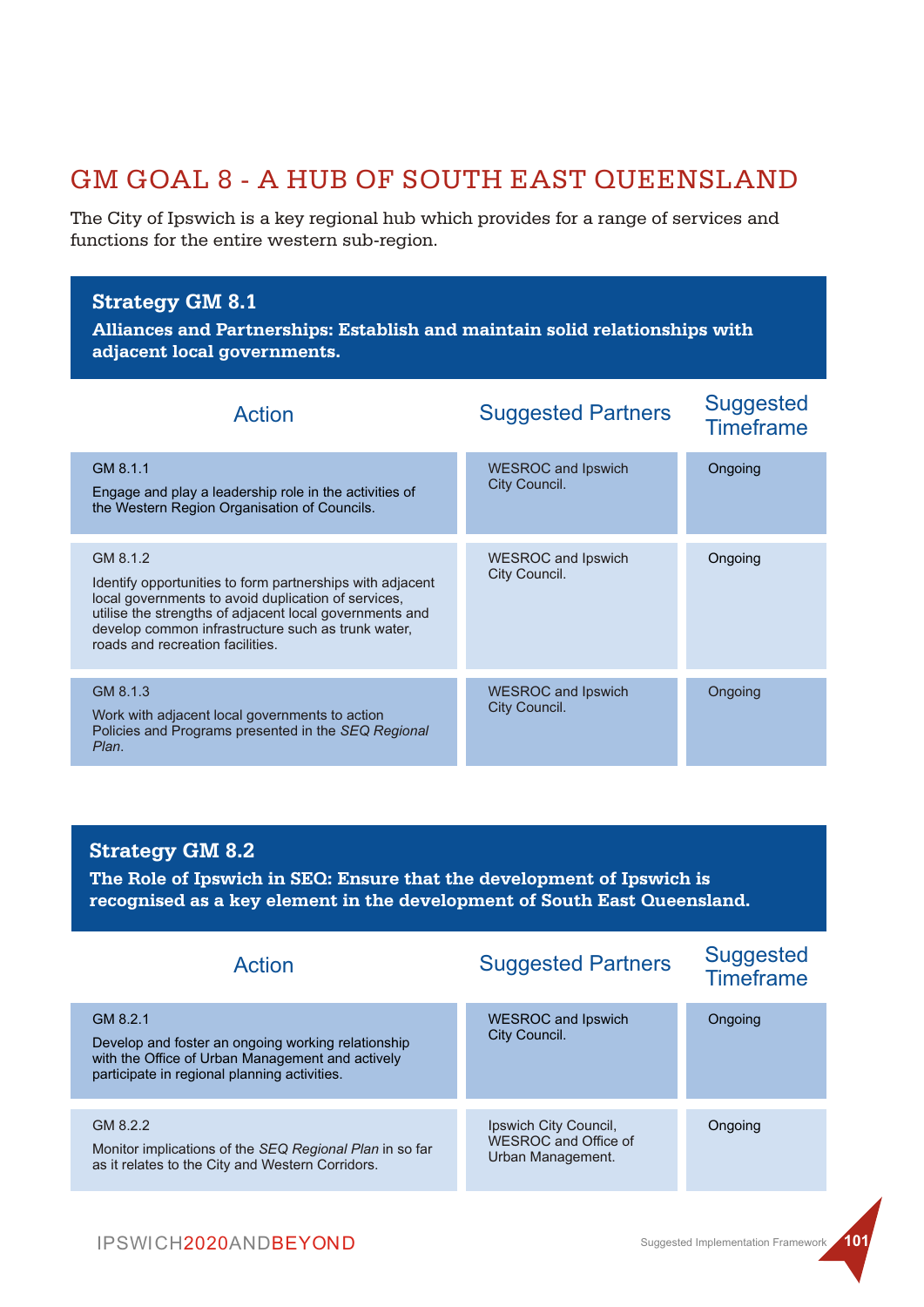## **TABLE 3 - A STRONG DIVERSE ECONOMY TABLE**

### SDE GOAL 1 - MAJOR EMPLOYMENT GENERATOR

Redirection of metropolitan population growth to the City of Ipswich by the Queensland Government will lead to a labour force growth of around 90,000 during the life of this plan. Encourage economic development within the City to achieve a high level of employment self-containment.

#### **Strategy SDE 1.1**

**Enhance Enterprise Precincts: Protect, expand and establish enterprise precincts serviced with appropriate infrastructure to accommodate manufacturing and related industries in Carole Park, Redbank, Bundamba/Riverview, Wulkaraka/Karrabin, Swanbank/New Chum, Ebenezer/Willowbank, Amberley and other potential industrial areas.**

| <b>Action</b>                                                                                                                                                                                                                                                                                                                                                                                                                                | <b>Suggested Partners</b>                                                                                                                                                                                                                              | <b>Suggested</b><br><b>Timeframe</b> |
|----------------------------------------------------------------------------------------------------------------------------------------------------------------------------------------------------------------------------------------------------------------------------------------------------------------------------------------------------------------------------------------------------------------------------------------------|--------------------------------------------------------------------------------------------------------------------------------------------------------------------------------------------------------------------------------------------------------|--------------------------------------|
| <b>SDE 1.1.1</b><br>Prepare and implement an Economic Development<br>Strategy for the City of Ipswich that identifies the types<br>of businesses to establish in the City, the infrastructure<br>and services required to encourage this business,<br>monitoring of business activity, and strategies to enable<br>the City to be relatively self-contained in terms of<br>employment provision and adjust to the changes in the<br>economy. | Ipswich City Council,<br>Ipswich Chamber of<br>Commerce, local business<br>owners and operators,<br><b>Department of State</b><br>Development, Trade and<br>Innovation and<br>Commonwealth<br><b>Department of Transport</b><br>and Regional Services. | Short term,<br>ongoing               |
| <b>SDE 1.1.2</b><br>Identify opportunities for innovative investment in<br>infrastructure to enable businesses to establish quickly<br>within the City.                                                                                                                                                                                                                                                                                      | Ipswich City Council,<br><b>Department of State</b><br>Development, Trade and<br>Innovation and Old<br>Treasury.                                                                                                                                       | Ongoing                              |
| <b>SDE 1.1.3</b><br>In preparing master plans for enterprise areas ensure<br>that they include strategies for co-locating businesses<br>with similar infrastructure requirements and facilitate<br>sharing of resources ie. Industrial ecology.                                                                                                                                                                                              | Development industry,<br>Ipswich City Council,<br>Ipswich Chamber of<br>Commerce, local business<br>owners and operators,<br>development industry and<br><b>Department of State</b><br>Development, Trade and<br>Innovation.                           | Ongoing                              |
| <b>SDE 1.1.4</b><br>Establish research and monitoring functions capable of<br>producing regular reports regarding supply, demand,<br>value and infrastructure costs of industrial and<br>commercial property in Ipswich and South East<br>Queensland.                                                                                                                                                                                        | <b>Department of State</b><br>Development, Trade and<br>Innovation and Ipswich<br>City Council.                                                                                                                                                        | Short term.<br>ongoing               |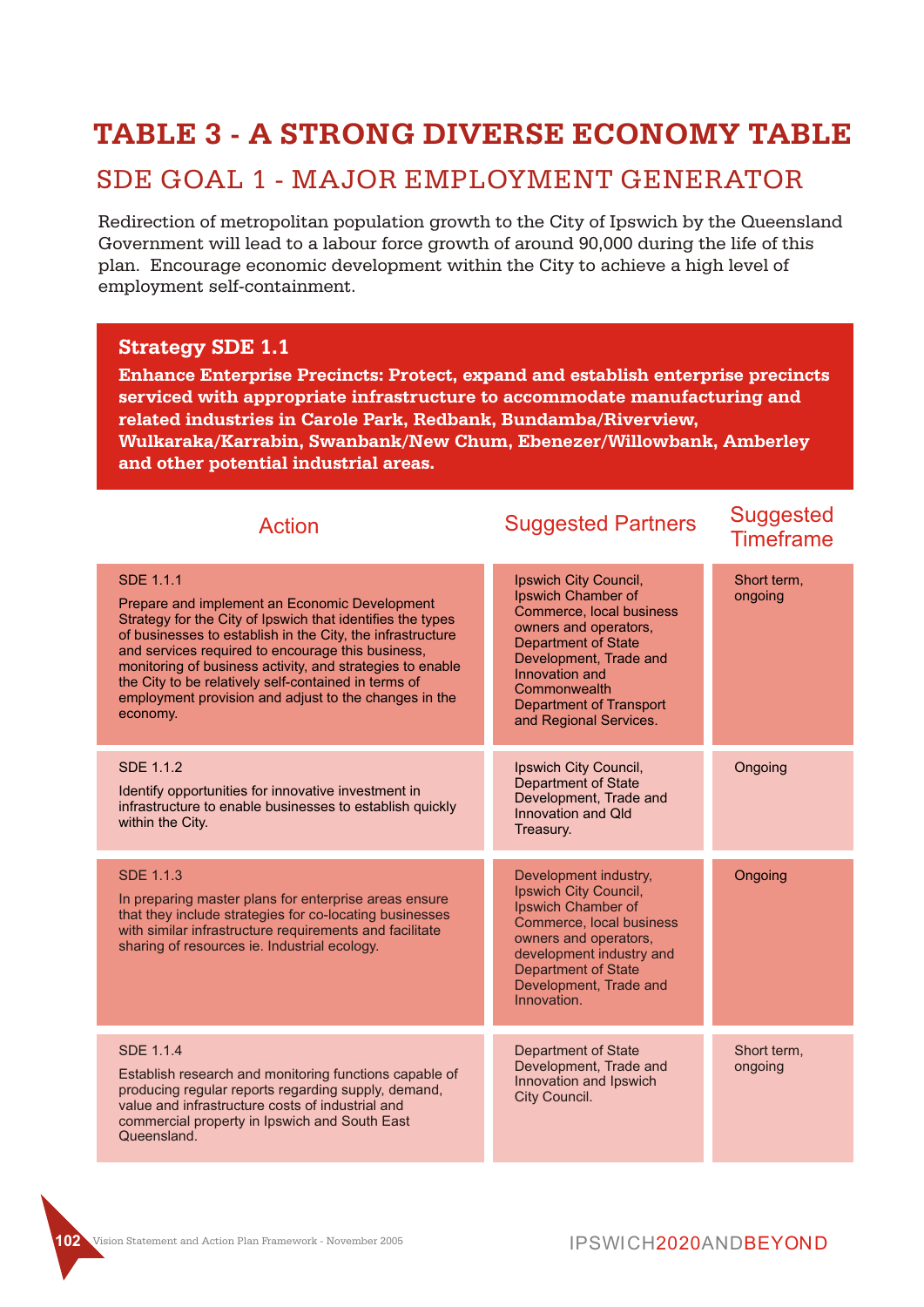#### **Strategy SDE 1.2**

**Government and Administrative Functions: Expand government administrative office employment opportunities to Ipswich CBD.**

| Action                                                                                                                                                                                                                           | <b>Suggested Partners</b>                                          | <b>Suggested</b><br><b>Timeframe</b> |
|----------------------------------------------------------------------------------------------------------------------------------------------------------------------------------------------------------------------------------|--------------------------------------------------------------------|--------------------------------------|
| SDE 1.2.1<br>Relocate State government 'back office' functions to<br>Ipswich City such as Office of State Revenue,<br>Department of Housing, Electoral Commission, etc.                                                          | Queensland State<br>Government and Ipswich<br>City Council.        | Ongoing                              |
| SDE 1.2.2<br>Encourage government departments to establish<br>regional offices throughout Ipswich in accordance with<br>the needs of the local community eg. Department of<br>Primary Industries and Fisheries in rural Ipswich. | Queensland State<br>Government and Ipswich<br>City Council.        | Ongoing                              |
| SDE 1.2.3<br>Identify opportunities for new businesses to establish<br>their head office premises in Ipswich.                                                                                                                    | <b>Queensland State</b><br>Government and Ipswich<br>City Council. | Ongoing                              |

### **Strategy SDE 1.3**

**Access to Information: Develop programmes to expand the information available to, and the capability of, existing businesses.**

| Action                                                                                                                                                                    | <b>Suggested Partners</b>                                                                                                                    | <b>Suggested</b><br><b>Timeframe</b> |
|---------------------------------------------------------------------------------------------------------------------------------------------------------------------------|----------------------------------------------------------------------------------------------------------------------------------------------|--------------------------------------|
| <b>SDE 1.3.1</b><br>Enhance and expand information networks that support<br>the establishment of new businesses and development<br>of existing business activities.       | Department of State<br>Development, Trade and<br>Innovation, Austrade, local<br>tertiary institutions and<br>Ipswich Chamber of<br>Commerce. | Ongoing                              |
| SDE 1.3.2<br>Foster business networks such as the Ipswich<br>Chamber of Commerce that increase exchange of<br>knowledge and encourage partnerships between<br>businesses. | Local business owners<br>and operators, local<br>community groups and<br>Ipswich City Council.                                               | Ongoing                              |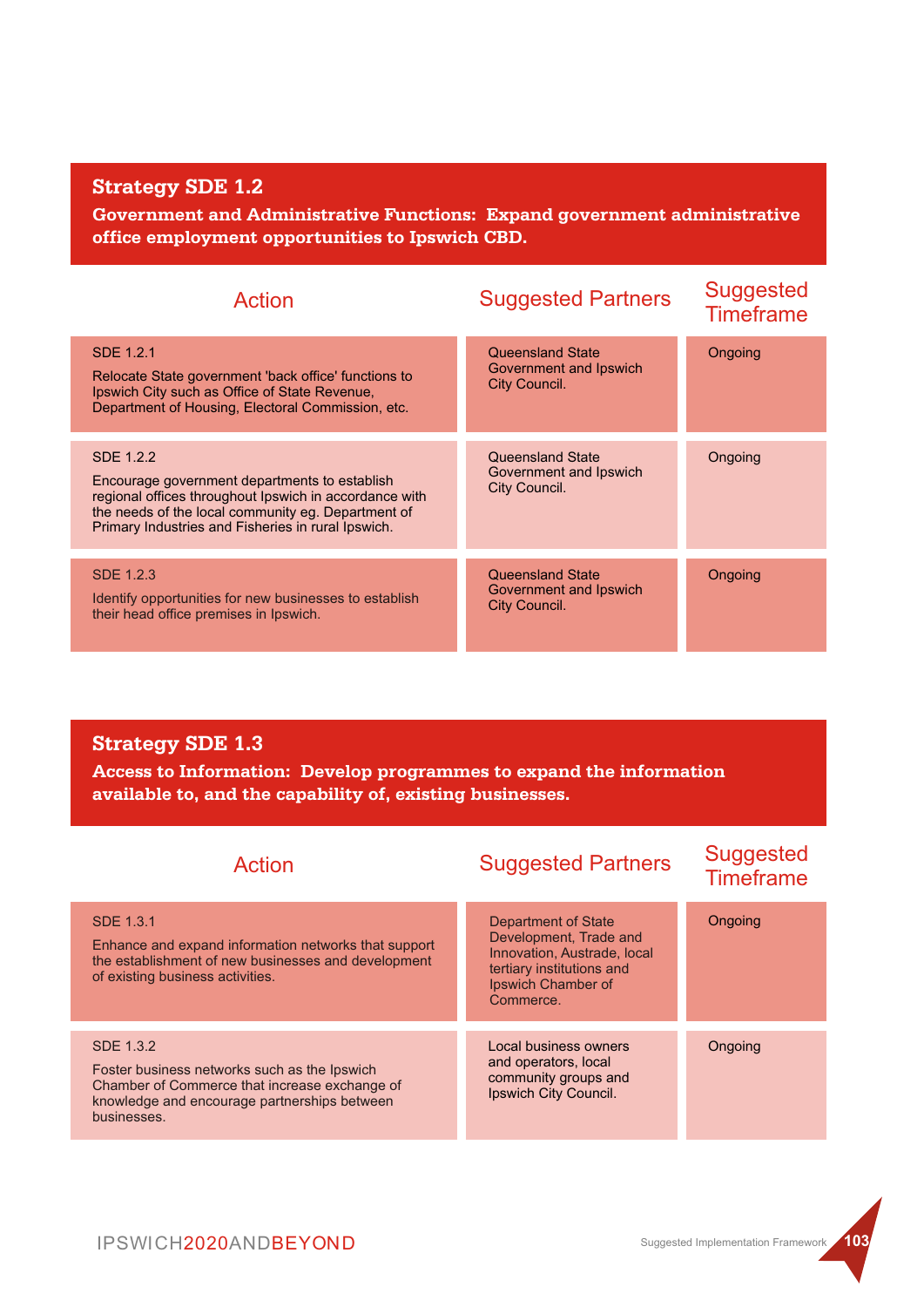| Action                                                                                                                                                                            | <b>Suggested Partners</b>                                                                                              | <b>Suggested</b><br><b>Timeframe</b> |
|-----------------------------------------------------------------------------------------------------------------------------------------------------------------------------------|------------------------------------------------------------------------------------------------------------------------|--------------------------------------|
| SDE 1.3.3<br>Local businesses to foster and support local<br>community groups and activities.                                                                                     | Ipswich City Council,<br>business and industry<br>groups, local community<br>groups, business owners<br>and operators. | Short term,<br>ongoing               |
| SDE 1.3.4<br>Establish and maintain a 'Business in Ipswich' web-<br>page that provides business owners and operators with<br>advice on services available and support programs.   | Ipswich City Council,<br>Ipswich Chamber of<br>Commerce, local business<br>owners and operators.                       | Ongoing                              |
| <b>SDE 1.3.5</b><br>Provide incentive schemes for local people to shop in<br>local businesses and reduce the amount of expenditure<br>that is lost to centres outside of Ipswich. | Ipswich Chamber of<br>Commerce, local business<br>owners and operators.                                                | Ongoing                              |

#### **Strategy SDE 1.4**

**Access to Advanced Technology: Provide access to the latest technologies and infrastructure that will improve the competitiveness of local businesses in the global market.**

| Action                                                                                                                                                                                                                             | <b>Suggested Partners</b>                                                                                                | <b>Suggested</b><br><b>Timeframe</b> |
|------------------------------------------------------------------------------------------------------------------------------------------------------------------------------------------------------------------------------------|--------------------------------------------------------------------------------------------------------------------------|--------------------------------------|
| <b>SDE 1.4.1</b><br>Identify and implement opportunities to improve access<br>to broadband and wireless technologies for business.                                                                                                 | <b>Department of State</b><br>Development, Trade and<br>Innovation, Ipswich City<br>Council, Telstra and other<br>ISP's. | Ongoing                              |
| SDE 1.4.2<br>Establish and implement demonstration projects in<br>Ipswich regarding the application of new technologies<br>and innovation in telecommunication services.                                                           | Department of State<br>Development, Trade and<br>Innovation, Ipswich City<br>Council, Telstra and other<br>ISP's.        | Ongoing                              |
| SDE 1.4.3<br>Encourage new industrial operators to adopt cleaner<br>production techniques and utilise renewable resources<br>in production such as recycled water, renewable<br>energy, and efficient resource (waste) management. | Department of State<br>Development, Trade and<br>Innovation and Ipswich<br>City Council.                                 | Ongoing                              |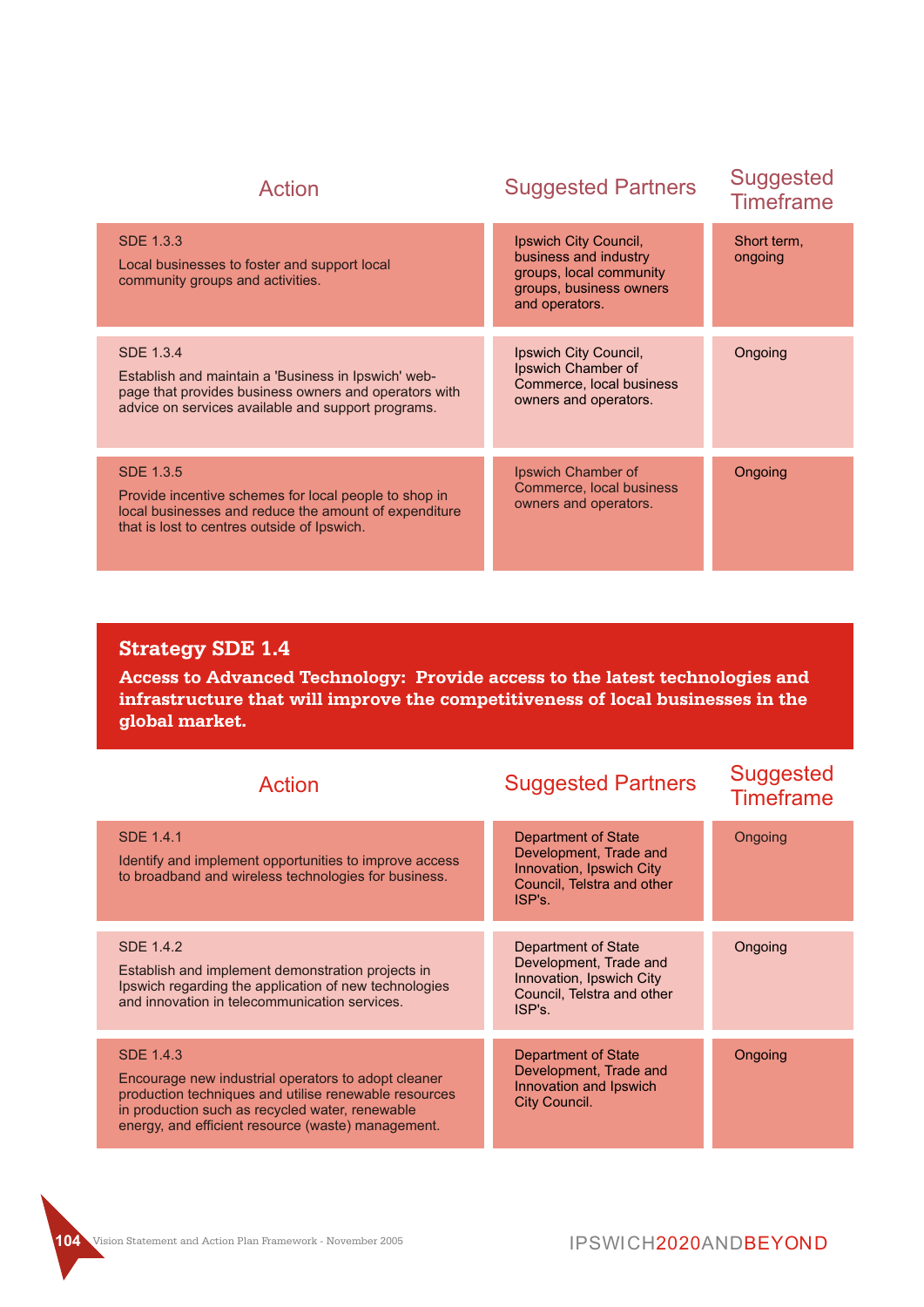### **Strategy SDE 1.5**

**Markets of the Future: Focus marketing and develop incentive programs to encourage key future-oriented industries to establish in Ipswich.**

| <b>Action</b>                                                                                                                                                                                                                                                                                                  | <b>Suggested Partners</b>                                                                                                                                 | <b>Suggested</b><br><b>Timeframe</b> |
|----------------------------------------------------------------------------------------------------------------------------------------------------------------------------------------------------------------------------------------------------------------------------------------------------------------|-----------------------------------------------------------------------------------------------------------------------------------------------------------|--------------------------------------|
| <b>SDE 1.5.1</b><br>Establish strong Water and Waste Management<br>industries by encouraging businesses to Ipswich that<br>produce and distribute technologies and products that<br>are designed to improve sustainable water use and<br>sustainable waste management.                                         | <b>Department of State</b><br>Development, Trade and<br>Innovation, Ipswich City<br>Council, Telstra and other<br>ISP's.                                  | Ongoing                              |
| SDE 1.5.2<br>Encourage accommodation providers, cafés, special<br>events, attractions, theatre, sport and recreation, high<br>quality restaurants, wineries, and bed and breakfast<br>types of businesses to the City to encourage greater<br>tourism.                                                         | Ipswich Tourism<br>Association, Ipswich City<br><b>Council and Queensland</b><br>Tourism.                                                                 | Short term,<br>ongoing               |
| <b>SDE 1.5.3</b><br>Prepare and implement a Tourism Strategy for the City<br>of Ipswich that addresses issues such as the types of<br>attractions the City can market, the tourism markets<br>that the City can cater for, the investments required for<br>a strong tourism industry and promotion strategies. | Ipswich City Council,<br><b>Ipswich Tourism</b><br>Association and<br>Queensland Tourism.                                                                 | Short term,<br>ongoing               |
| <b>SDE 1.5.4</b><br>Identify and implement opportunities to expand the<br>Amberley RAAF Base, particularly in the areas of<br>aerospace technology.                                                                                                                                                            | <b>Australian Government</b><br>Department of Defence,<br>Ipswich City Council and<br><b>Department of State</b><br>Development, Trade and<br>Innovation. | Short term,<br>ongoing               |
| <b>SDE 1.5.5</b><br>Further develop the Ipswich Motorsport precinct at<br>Willowbank as a primary tourism and business activity<br>centre.                                                                                                                                                                     | Ipswich Motorsport<br><b>Precinct Management</b><br>Group and Ipswich City<br>Council.                                                                    | Ongoing                              |
| SDE 1.5.6<br>Facilitate the establishment of businesses and<br>professions related to the building industry e.g.<br>Surveyors, engineers etc.                                                                                                                                                                  | <b>Department of State</b><br>Development, Trade and<br>Innovation and Ipswich<br>City Council.                                                           | Short term                           |
| <b>SDE 1.5.7</b><br>Identify opportunities to establish a 'creative industry'<br>sector in Ipswich.                                                                                                                                                                                                            | <b>Department of State</b><br>Development, Trade and<br>Innovation and Ipswich<br>City Council.                                                           | Medium term                          |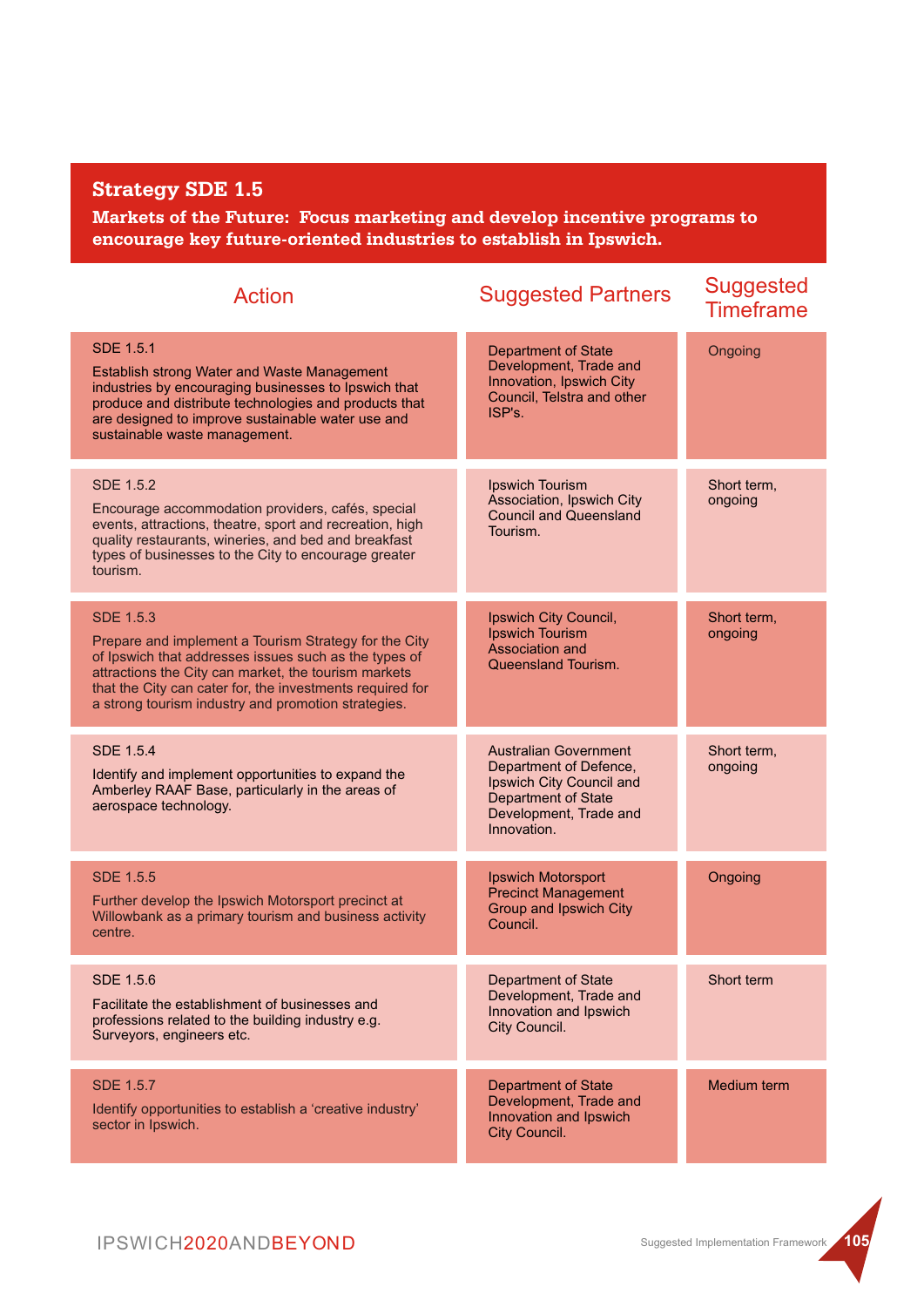## SDE GOAL 2 - A STRONG AND STABLE ECONOMY

Ipswich is known as an attractive location to invest and establish a business that is part of a strong local economy and supportive business environment.

#### **Strategy SDE 2.1**

**Local Business Heroes: Promote the business success stories for Ipswich City and develop a "heroes" marketing campaign.**

| Action                                                                                                                                             | <b>Suggested Partners</b>                                   | <b>Suggested</b><br><b>Timeframe</b> |
|----------------------------------------------------------------------------------------------------------------------------------------------------|-------------------------------------------------------------|--------------------------------------|
| SDE 2.1.1<br>In marketing material for the City, support and promote<br>local businesses that have been established in Ipswich<br>for generations. | Ipswich City Council.                                       | Ongoing                              |
| SDE 2.1.2<br>Continue to promote the achievements of local<br>businesses through events such as the Bendigo Bank<br>Ipswich Business Awards.       | Queensland State<br>Government and Ipswich<br>City Council. | Ongoing                              |

**106 Vision Statement and Action Plan Framework - November 2005**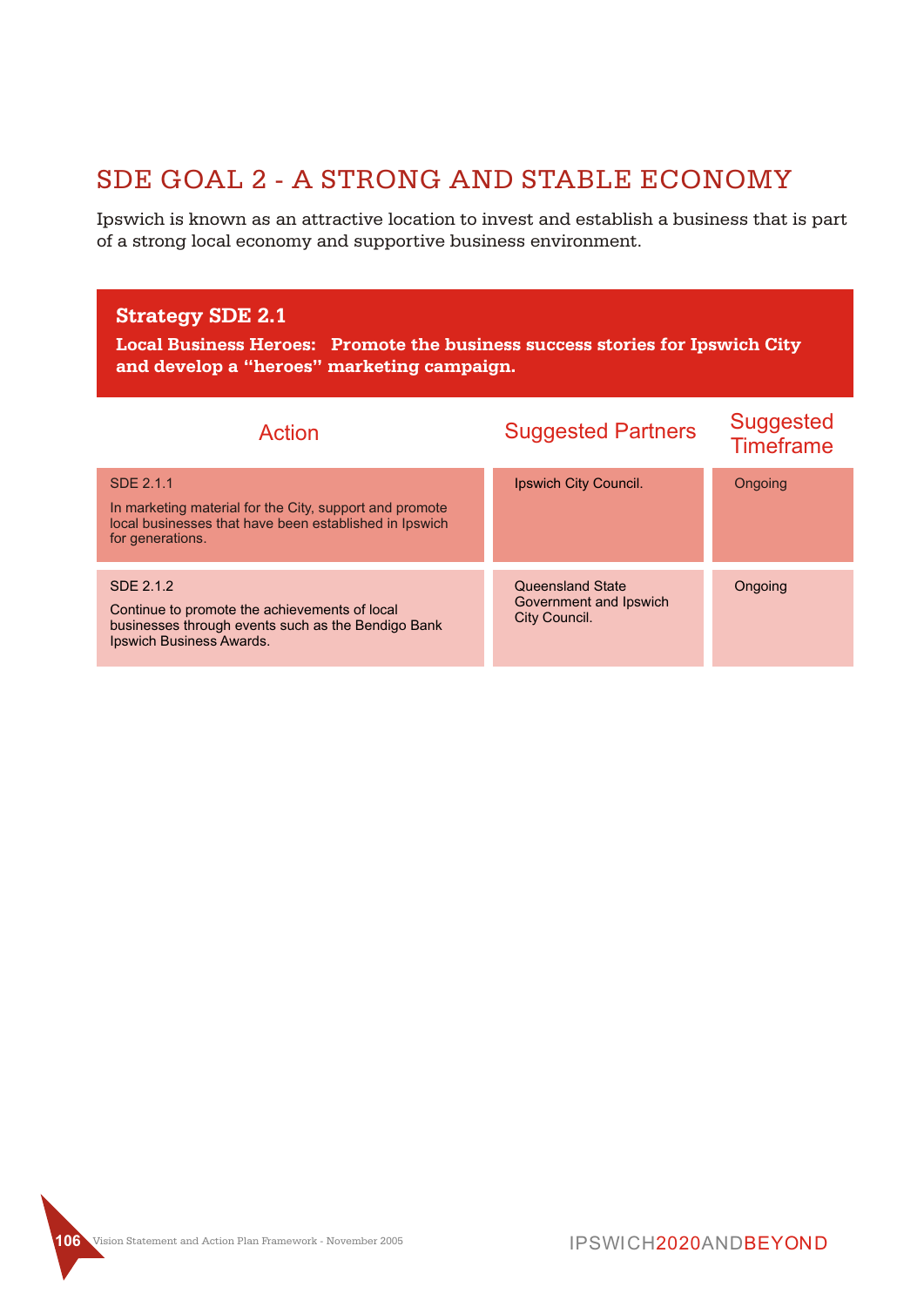### **Strategy SDE 2.2**

**Strong Workforce Base: Businesses employ a large number of local residents within a range of employment opportunities.**

| Action                                                                                                                                                                                                                         | <b>Suggested Partners</b>                                                                                                                                                            | <b>Suggested</b><br><b>Timeframe</b> |
|--------------------------------------------------------------------------------------------------------------------------------------------------------------------------------------------------------------------------------|--------------------------------------------------------------------------------------------------------------------------------------------------------------------------------------|--------------------------------------|
| <b>SDE 2.2.1</b><br>Provide flexible work environments that cater for<br>different needs of the work force, for example work-<br>from-home arrangements, part-time/casual, childcare<br>facilities.                            | Local business owners<br>and operators, Ipswich<br><b>City Council and</b><br>Department of State<br>Development, Trade and                                                          | Ongoing                              |
| SDF 2.2.2<br>Establish and implement programs and initiatives<br>that encourage local residents to participate in the<br>workforce and contribute to the local economy.                                                        | <b>Department of State</b><br>Development, Trade and<br>Innovation, Department of<br><b>Employment and Training,</b><br>Ipswich City Council.                                        | Ongoing                              |
| <b>SDE 2.2.3</b><br>Establish a program for young people to gain<br>practical work experience, skills, and some form<br>of accreditation which will increase opportunities<br>to gain employment after school/TAFE/university. | <b>Queensland Department</b><br>of Employment and<br>Training, Education<br>Queensland, Ipswich<br>Chamber of Commerce,<br>local schools, local<br>business owners and<br>operators. | Short term.<br>ongoing               |
| SDF 2.2.4<br>Enhance and further establish the existing<br>Ipswich Business Incubator to be integral to<br>workforce training and business development.                                                                        | Aus Industry, Department<br>of State Development,<br>Trade and Innovation and<br>Ipswich Chamber of<br>Commerce.                                                                     | Short term                           |

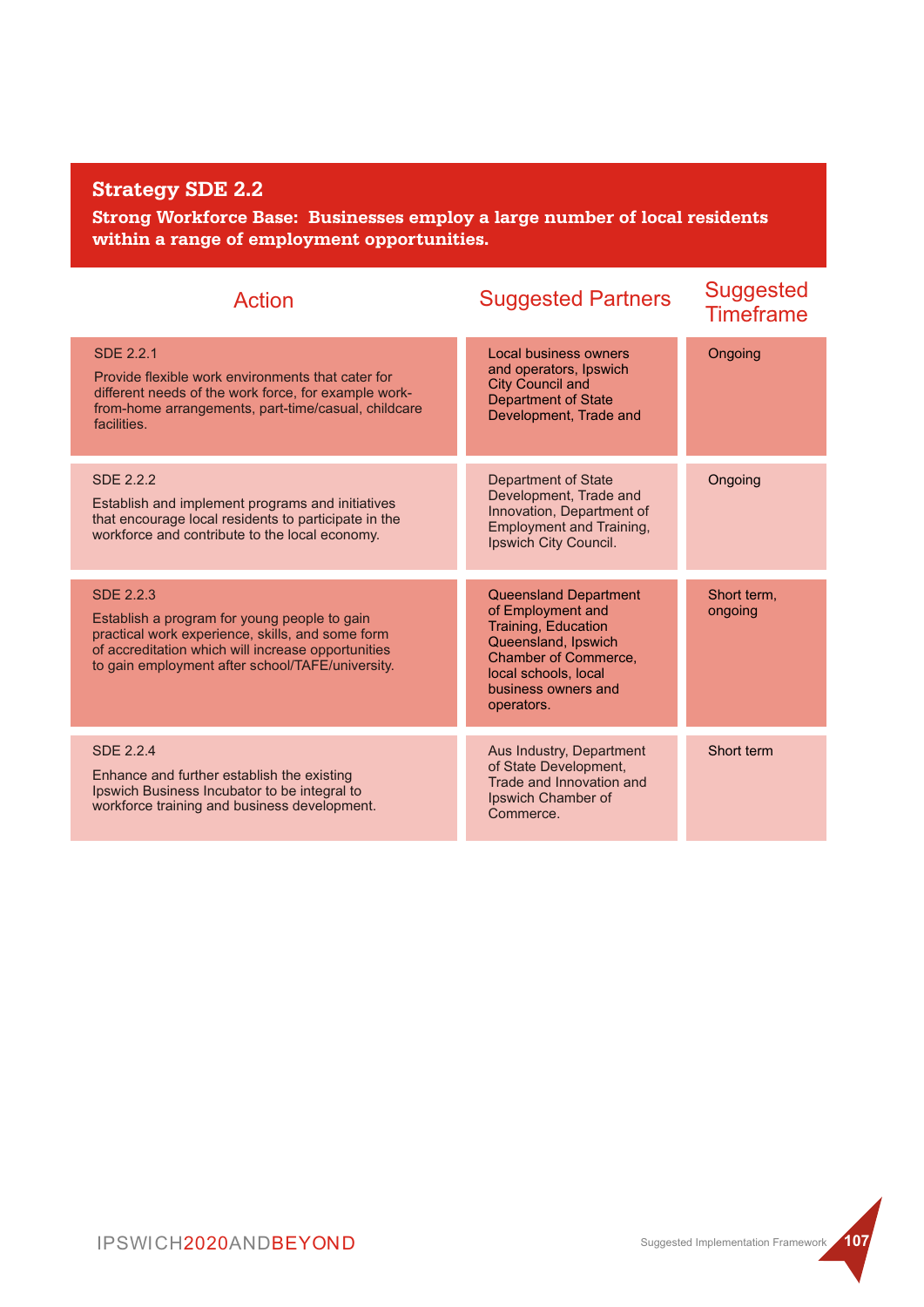### **Strategy SDE 2.3**

**Promote the City: Develop a comprehensive marketing campaign to sell the economic, lifestyle and other advantages of the City regionally, nationally and internationally.**

| Action                                                                                                                                                                                                            | <b>Suggested Partners</b>                                                                                                       | <b>Suggested</b><br><b>Timeframe</b> |
|-------------------------------------------------------------------------------------------------------------------------------------------------------------------------------------------------------------------|---------------------------------------------------------------------------------------------------------------------------------|--------------------------------------|
| <b>SDE 2.3.1</b><br>Prepare a Marketing Strategy, in-line with the<br>preparation of an Economic Development Strategy, and<br>a targeted campaign specifically designed to<br>encourage new business to the area. | Ipswich City Council and<br><b>Department of State</b><br>Development, Trade and<br>Innovation.                                 | Short term.<br>ongoing               |
| <b>SDE 2.3.2</b><br>Establish a mentoring / development program for new<br>businesses with existing Ipswich businesses.                                                                                           | Ipswich Chamber of<br>Commerce, Department of<br><b>State Development, Trade</b><br>and Innovation and<br>Ipswich City Council. | Medium term                          |
| SDF 2.3.3<br>Promote a bi-annual Ipswich Business Expo that<br>enables local businesses and industries to exchange<br>ideas and services.                                                                         | Ipswich Chamber of<br>Commerce, Department of<br><b>State Development, Trade</b><br>and Innovation and<br>Ipswich City Council. | Medium term                          |
| SDF 2.3.4<br>Facilitate international employee exchange programs<br>within local businesses.                                                                                                                      | Business owners and<br>operators.                                                                                               | Short term.<br>ongoing               |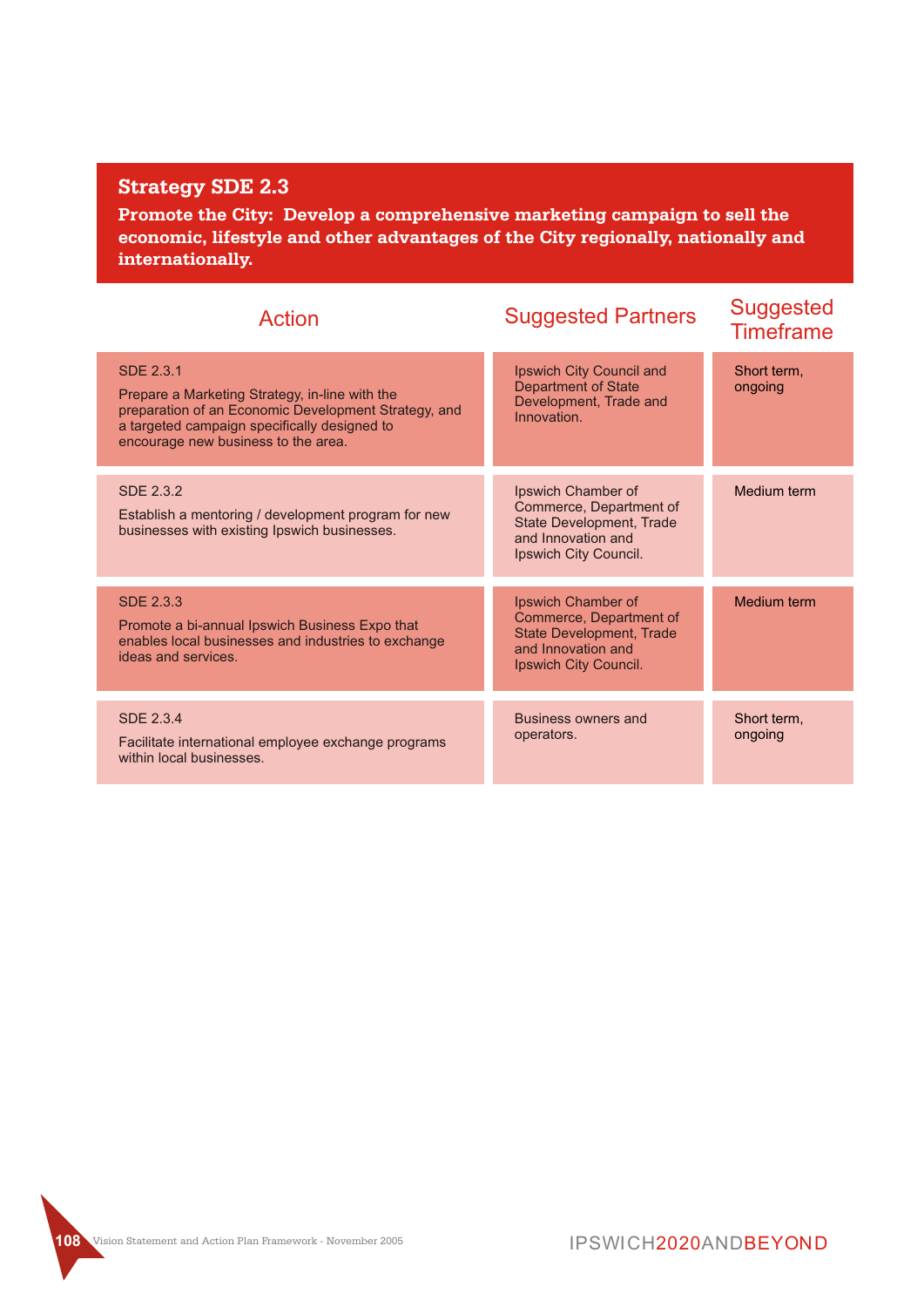## SDE GOAL 3 - A KNOWLEDGE-BASED ECONOMY

Continue to develop educational opportunities as a primary agent in shifting Ipswich from the 'Old Economy' to a 'Knowledge Based Economy'.

#### **Strategy SDE 3.1**

**Schooling for All: Provide high quality public and private school systems that are based on a variety of educational values and objectives.**

| Action                                                                                                                                                                                                                                                                  | <b>Suggested Partners</b>                                                                  | <b>Suggested</b><br><b>Timeframe</b> |
|-------------------------------------------------------------------------------------------------------------------------------------------------------------------------------------------------------------------------------------------------------------------------|--------------------------------------------------------------------------------------------|--------------------------------------|
| SDE 3.1.1<br>Prepare and implement an Education Strategy for the<br>City which identifies the types of education facilities<br>that are desirable for the City with respect to the needs<br>of the community, including early childhood care to<br>mature age learning. | Department of Education<br>and Ipswich City Council.                                       | Short term,<br>ongoing               |
| SDE 3.1.2<br>Foster networking opportunities between schools and<br>other educational institutions such as the Ipswich<br><b>Education Cluster.</b>                                                                                                                     | Ipswich City Council and<br>Department of Education<br>and private education<br>providers. | Ongoing                              |
| SDE 3.1.3<br>Devise a partnership between the various library<br>facilities and research facilities such as Ipswich City<br>Library, TAFE, University of Queensland, that improve<br>student access to information services.                                            | Ipswich City Council and<br>local research institutions.                                   | Short term,<br>ongoing               |

#### **Strategy SDE 3.2**

**World Class University Education: Provide world class university education that caters for Ipswich's educational needs and encourages research partnerships with local businesses.**

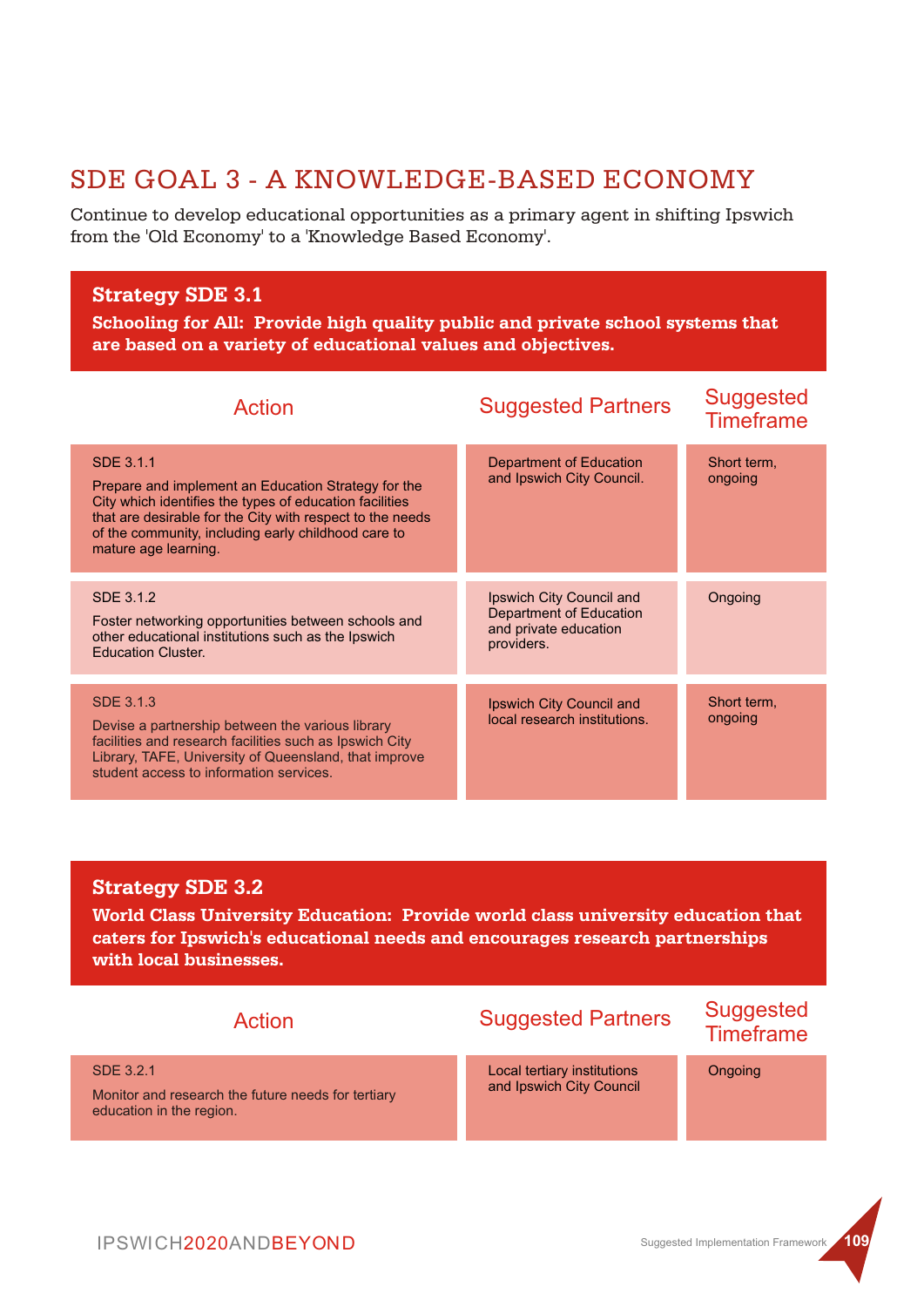## SDE GOAL 4 - RURAL ASSETS

Make the best use of the City's rural assets.

## **Strategy SDE 4.1**

**Encourage Diversity in Rural Business: Raise awareness about the range of opportunities available to rural landholders for business activities.**

| Action                                                                                                                                                                                               | <b>Suggested Partners</b>                                                             | <b>Suggested</b><br><b>Timeframe</b> |
|------------------------------------------------------------------------------------------------------------------------------------------------------------------------------------------------------|---------------------------------------------------------------------------------------|--------------------------------------|
| SDE 4.1.1<br>Through branding and marketing develop local 'village<br>hubs' for horticultural and home-based productive effort<br>ie Harrisville, Peak Crossing, Marburg, Rosewood,<br>Grandchester. | Local rural landholders<br>and Ipswich City Council.                                  | Ongoing                              |
| SDE 4.1.2<br>Provide advice and support programs for traditional<br>rural activities such as grazing and cropping.                                                                                   | Department of Primary<br><b>Industries and Fisheries</b><br>and Ipswich City Council. | Ongoing                              |

### **Strategy SDE 4.2**

**Facilitate Rural Innovation: Ensure rural landholders are encouraged to identify innovative uses and management regimes for rural land resources.**

| <b>Action</b>                                                                                                                                                                                         | <b>Suggested Partners</b>                                                                                                       | <b>Suggested</b><br><b>Timeframe</b> |
|-------------------------------------------------------------------------------------------------------------------------------------------------------------------------------------------------------|---------------------------------------------------------------------------------------------------------------------------------|--------------------------------------|
| <b>SDE 4.2.1</b><br>Establish an event such as a Culinary Festival or<br>Farmers Market in Ipswich whereby local producers<br>can distribute local produce such as wines and fruit<br>and vegetables. | Local rural producers,<br>Ipswich City Council,<br>Ipswich Chamber of<br>Commerce, local business<br>owners and operators.      | Medium term,<br>ongoing              |
| SDF 4.2.2<br>Develop management structures for small rural land<br>holdings to convert land into productive enterprise and<br>minimise adverse environmental outcomes.                                | Department of Primary<br>Industries and Fisheries,<br>Ipswich City Council and<br>local rural studies research<br>institutions. | Ongoing                              |
| SDF 4.2.3<br>Devise and implement a "Rural Enterprise" program<br>that enables land to be used for income generators and<br>home based industry, which do not detract from the<br>rural character.    | Ipswich City Council and<br><b>Department of State</b><br>Development and Trade<br>and Innovation.                              | Short term,<br>ongoing               |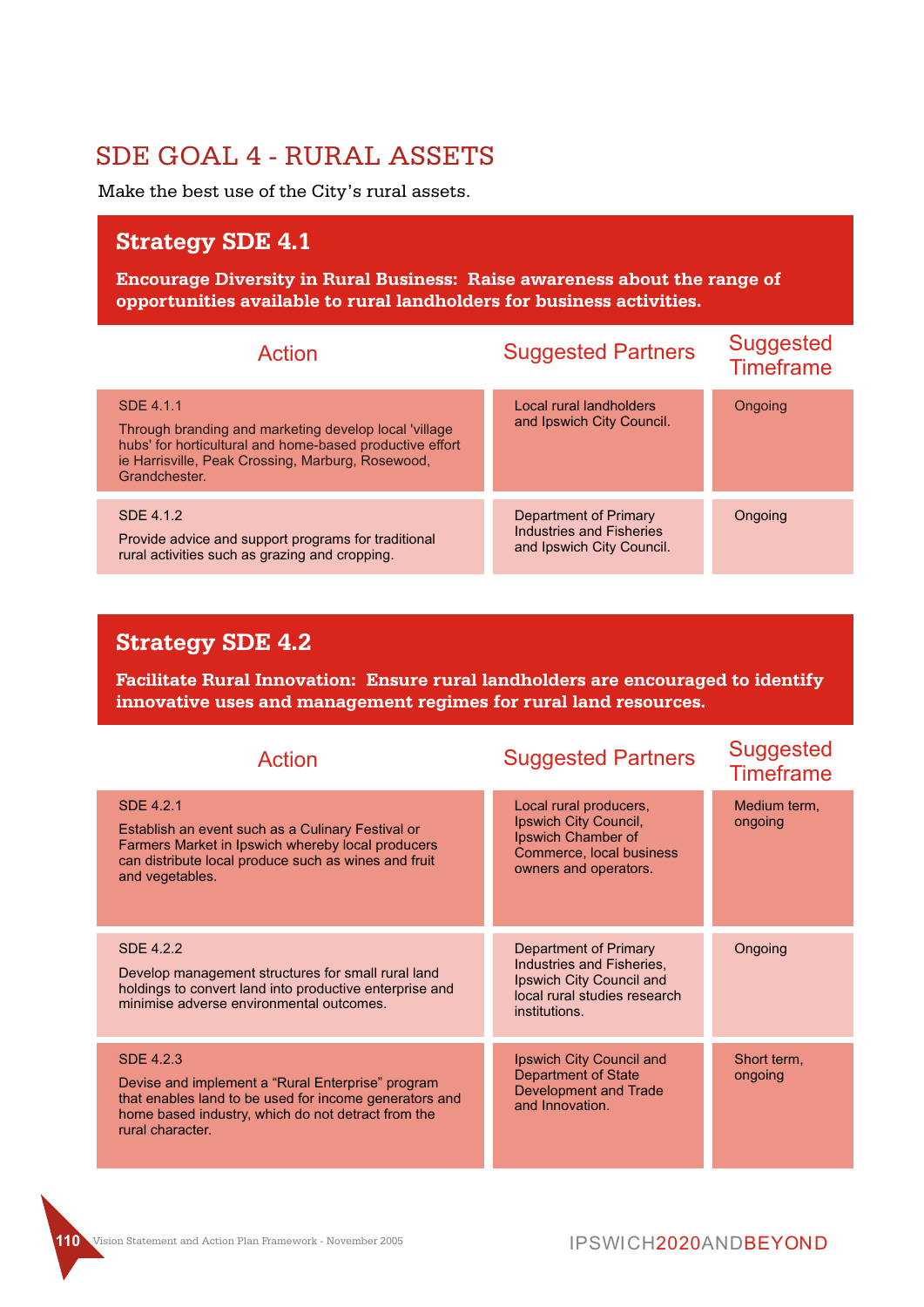#### SDE 4.2.4

Encourage innovative rural industries (eg. wines, olives, eco-tourism, sport/adventure tourism, nurseries) and other peri-urban activities.

# Suggested Partners Suggested Timeframe Action

Ipswich City Council, Department of State Development, Trade and Innovation

Short term, ongoing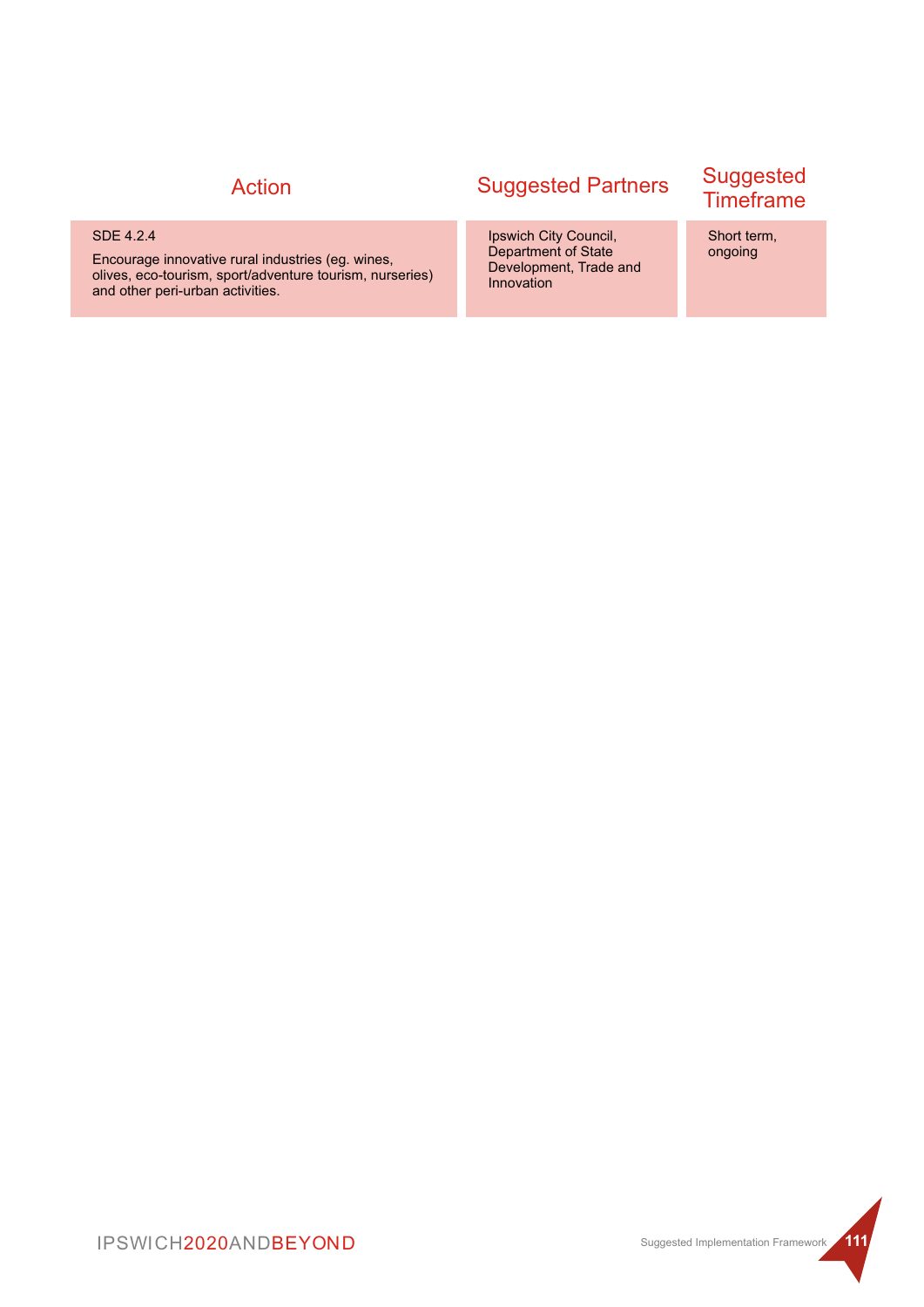| Action                                                                                                                                                                                                                                | <b>Suggested Partners</b>                                                                                                                                                                       | <b>Suggested</b><br><b>Timeframe</b> |
|---------------------------------------------------------------------------------------------------------------------------------------------------------------------------------------------------------------------------------------|-------------------------------------------------------------------------------------------------------------------------------------------------------------------------------------------------|--------------------------------------|
| SDE 3.2.2<br>Establish research centres and facilities in Ipswich that<br>directly cater to the needs of local businesses and<br>residents.                                                                                           | Local tertiary institutions,<br>Ipswich Chamber of<br>Commerce, Ipswich City<br>Council, Department of<br><b>State Development, Trade</b><br>and Innovation and<br><b>Education Queensland.</b> | Ongoing                              |
| SDF 3.2.3<br>Foster the long term growth and development of the<br>tertiary education sector by assessing options for<br>complementary higher education provision in Ipswich,<br>consistent with broader State government objectives. | Queensland State<br>Government, Ipswich City<br>Council, local tertiary<br>institutions.                                                                                                        | Short term,<br>ongoing               |

#### **Strategy SDE 3.3**

**Equitable Access to Relevant Vocational Training: Provide equitable access to innovative vocational training which is responsive to industry and business needs.**

| <b>Action</b>                                                                                                                                                                                                                                                                          | <b>Suggested Partners</b>                                                                                                        | <b>Suggested</b><br><b>Timeframe</b> |
|----------------------------------------------------------------------------------------------------------------------------------------------------------------------------------------------------------------------------------------------------------------------------------------|----------------------------------------------------------------------------------------------------------------------------------|--------------------------------------|
| SDE 3.3.1<br>Foster partnerships between local businesses and<br>vocational training institutions to discuss the skills and<br>knowledge levels required in the workforce and<br>approaches to how the vocational institutions can<br>provide for these.                               | Bremer Institute of TAFE,<br>Ipswich Chamber of<br>Commerce, local business<br>owners and operators and<br>Ipswich City Council. | Short term,<br>ongoing               |
| SDE 3.3.2<br>Establish and implement traineeships, apprenticeships,<br>and cadetships in those professions most in need of<br>improved skills.                                                                                                                                         | Department of<br>Employment and Training,<br><b>Bremer Institute of TAFE</b><br>and Ipswich Chamber of<br>Commerce.              | Ongoing                              |
| <b>SDE 3.3.3</b><br>Provide opportunities for local people to improve their<br>skills and knowledge in development related<br>professions necessary such as electrical, civil and<br>mechanical engineering, surveying, town planning,<br>architecture, urban design and tradespeople. | Local education providers<br>such as TAFE, universities<br>and local schools.                                                    | Ongoing                              |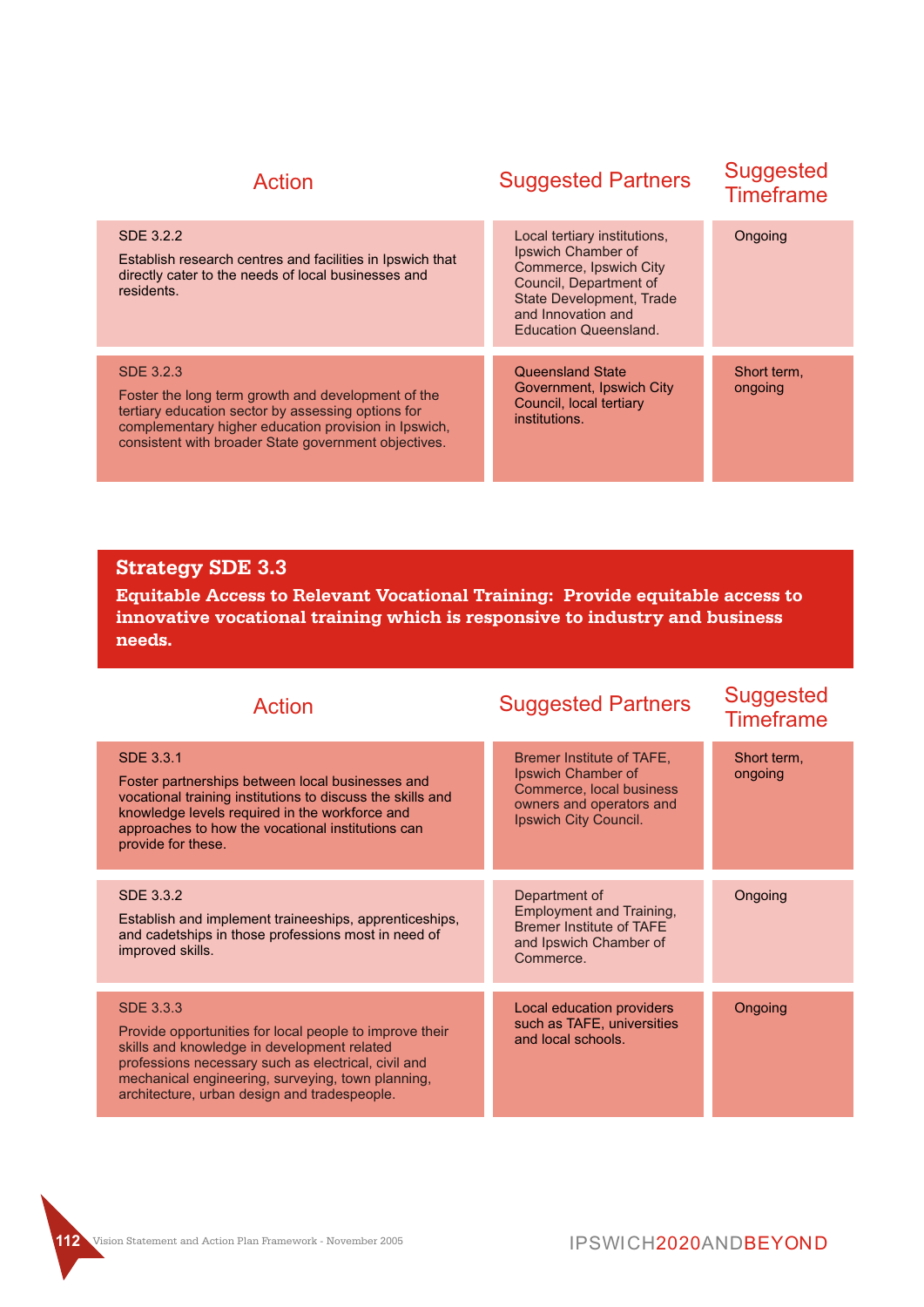| Action                                                                                         | <b>Suggested Partners</b>                                              | <b>Suggested</b><br><b>Timeframe</b> |
|------------------------------------------------------------------------------------------------|------------------------------------------------------------------------|--------------------------------------|
| SDE 3.2.4<br>Prioritise the provision of technology infrastructure to<br>education facilities. | Telecommunications<br>providers.                                       | Short term.<br>ongoing               |
| SDE 3.2.5<br>Facilitate distance education services for residents.                             | Local education providers,<br>TAFE, universities and<br>local schools. | Ongoing                              |

### **Strategy SDE 3.4**

**Export Education: Enhance and market the education facilities of Ipswich to encourage intra-state, interstate and international students to the City.**

| Action                                                                                                                                                  | <b>Suggested Partners</b>                                                     | <b>Suggested</b><br><b>Timeframe</b> |
|---------------------------------------------------------------------------------------------------------------------------------------------------------|-------------------------------------------------------------------------------|--------------------------------------|
| SDE 3.4.1<br>Maintain and enhance the 'Green Corner' web-site to<br>promote the educational facilities in Ipswich.                                      | Ipswich Region Training<br>and Education Cluster and<br>Ipswich City Council. | Ongoing                              |
| SDE 3.4.2<br>Market all education facilities and course/opportunities<br>in Ipswich regionally, intrastate, interstate, nationally,<br>internationally. | Ipswich Region Training<br>and Education Cluster and<br>Ipswich City Council. | Ongoing                              |

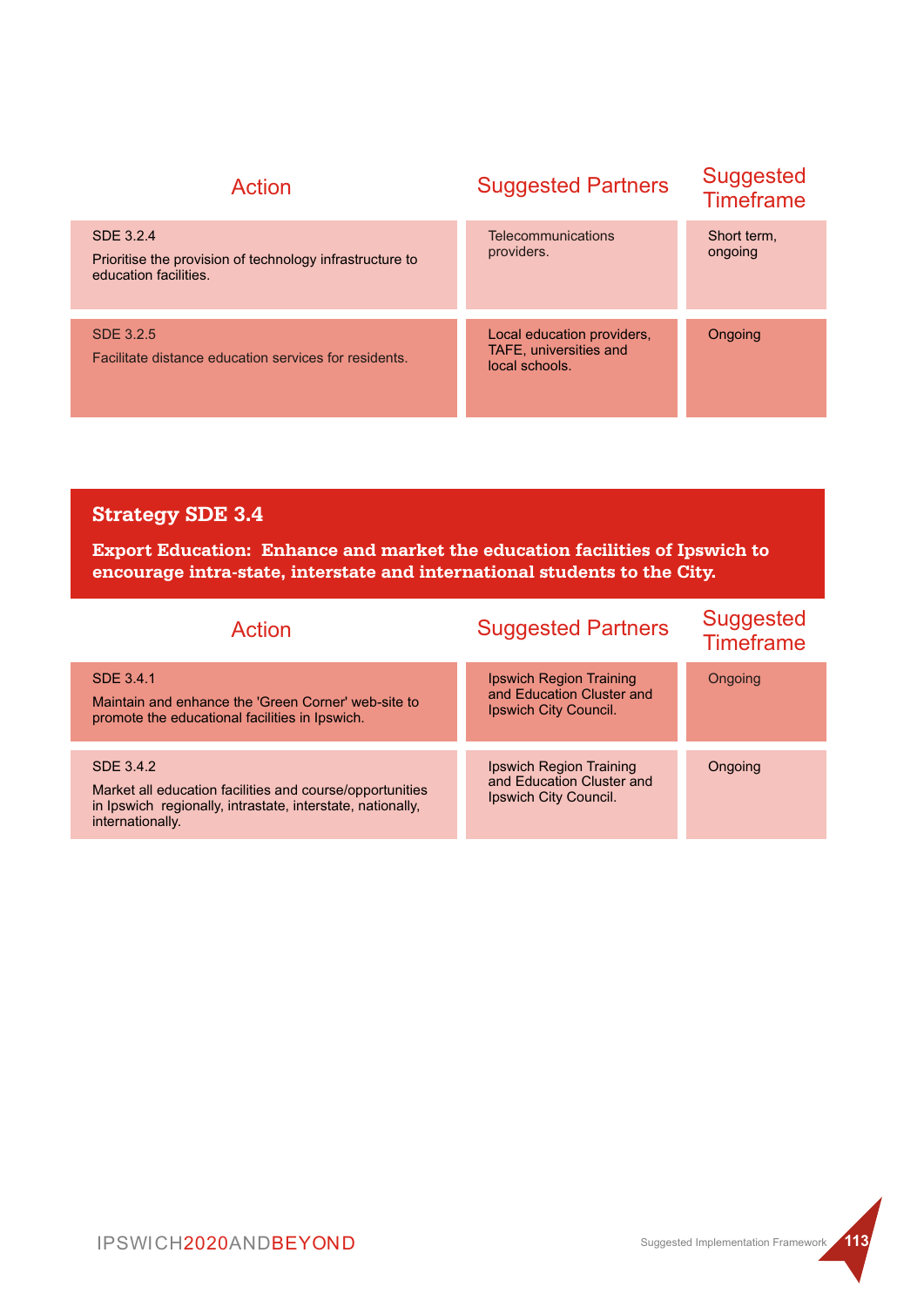## SDE GOAL 5 - KEY ROLE IN THE WESTERN CORRIDOR

Ipswich has a key role to play in the Western Corridor in promoting the development of rural industry, centres and broader economic development of the sub-region.

### **Strategy SDE 5.1**

**Desired Regional Outcomes: Ipswich plays a priority role in upholding the principles contained in the Desired Regional Economic Outcomes of the SEQ Regional Plan.**

| <b>Action</b>                                                                                                                                                                                                                   | <b>Suggested Partners</b>                                                                                                              | Suggested<br><b>Timeframe</b> |
|---------------------------------------------------------------------------------------------------------------------------------------------------------------------------------------------------------------------------------|----------------------------------------------------------------------------------------------------------------------------------------|-------------------------------|
| <b>SDE 5.1.1</b><br>Identify and implement measures to ensure that rural<br>properties are maintained at sizes that enable for<br>economically viable farming practices.                                                        | Ipswich City Council,<br>Office of Urban<br>Management and<br>Department of Local<br>Government, Planning,<br>Sport and Recreation.    | Ongoing                       |
| SDF 5.1.2<br>Identify and maintain buffers between residential<br>development and rural land uses protecting on-going<br>rural usage.                                                                                           | Ipswich City Council,<br><b>Department of Primary</b><br>Industries and Fisheries and<br>local rural studies research<br>institutions. | Ongoing                       |
| SDF 5.1.3<br>Investigate and implement a range of incentives to<br>encourage rural producers to undertake a variety of<br>sustainable business activities.                                                                      | Ipswich City Council.                                                                                                                  | Ongoing                       |
| SDF 5.1.4<br>Identify and implement appropriate land uses in peri-<br>urban areas, between intense urban development and<br>rural activities such as recreational facilities, inter-urban<br>breaks, conservation estates, etc. | Ipswich City Council,<br>Office of Urban<br>Management and<br>Department of Local<br>Government, Planning,<br>Sport and Recreation.    | Ongoing                       |
| SDE 5.1.5<br>Provide the necessary infrastructure, facilities and<br>transport network to support economic activities in rural<br>areas.                                                                                        | Ipswich City Council and<br>Queensland State<br>Government.                                                                            | Ongoing                       |

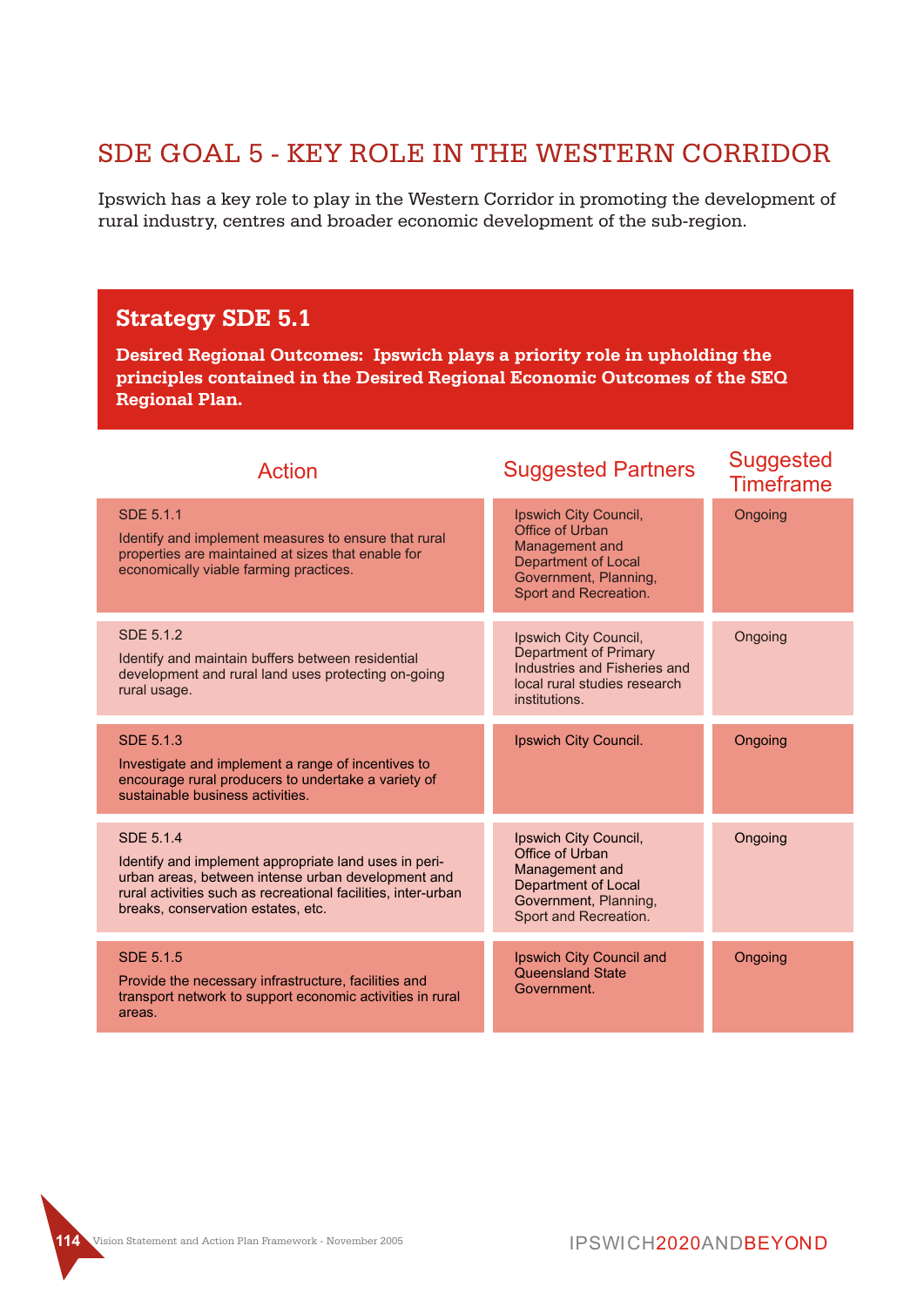#### **Strategy SDE 5.2**

**The Western Gateway: Ipswich plays a significant gateway function between urban areas of SEQ and Brisbane and the rural hinterland which extends into the Darling Downs.**

| Action                                                                                                                                                                                       | <b>Suggested Partners</b>                                                                                                                                                      | <b>Suggested</b><br><b>Timeframe</b> |
|----------------------------------------------------------------------------------------------------------------------------------------------------------------------------------------------|--------------------------------------------------------------------------------------------------------------------------------------------------------------------------------|--------------------------------------|
| SDE 5.2.1<br>Provide facilities and services that enable for the<br>distribution/logistics and processing of rural products.                                                                 | Ipswich City Council, local<br>business owners,<br>operators and local rural<br>entrepreneurs.                                                                                 | Ongoing                              |
| SDE 5.2.2<br>Research the needs of the sub-regional community and<br>establish Ipswich as a hub that provides goods and<br>services to other communities throughout the sub-region.          | Ipswich City Council, other<br>local governments in the<br><b>WESROC</b> region and<br>Office of Urban<br>Management.                                                          | Ongoing                              |
| SDE 5.2.3<br>Establish and distribute major infrastructure services in<br>accordance with the needs of other communities<br>throughout the region eg. Water, electricity, recycled<br>water. | Ipswich City Council,<br><b>Department of State</b><br>Development, Trade and<br>Innovation, Office of Urban<br>Management, public and<br>private infrastructure<br>providers. | Ongoing                              |

#### **Strategy SDE 5.3**

**Distribution Facilities: Ebenezer and Purga are developed as key distribution facilities taking on the role of an inland port which complements activities at Bromelton and the Trade Coast facilities.**

| <b>Action</b>                                                                                                                    | <b>Suggested Partners</b>                                                                                                                                                                                                                             | <b>Suggested</b><br><b>Timeframe</b> |
|----------------------------------------------------------------------------------------------------------------------------------|-------------------------------------------------------------------------------------------------------------------------------------------------------------------------------------------------------------------------------------------------------|--------------------------------------|
| SDE 5.3.1<br>Upgrade rail and road connections including rail to<br>Bromelton and development of the Western Ipswich By<br>Pass. | Queensland Rail and<br>Queensland Transport,<br>Department of Main Roads,<br><b>Department of State</b><br>Development, Trade and<br>Innovation, Commonwealth<br><b>Department of Transport</b><br>and Regional Services and<br>Ipswich City Council. | Medium term.<br>ongoing              |
| SDE 5.3.2<br>Protect land suitable for major distribution/logistics<br>facilities.                                               | Ipswich City Council and<br>other local authorities in<br>the WESROC region.                                                                                                                                                                          | Ongoing                              |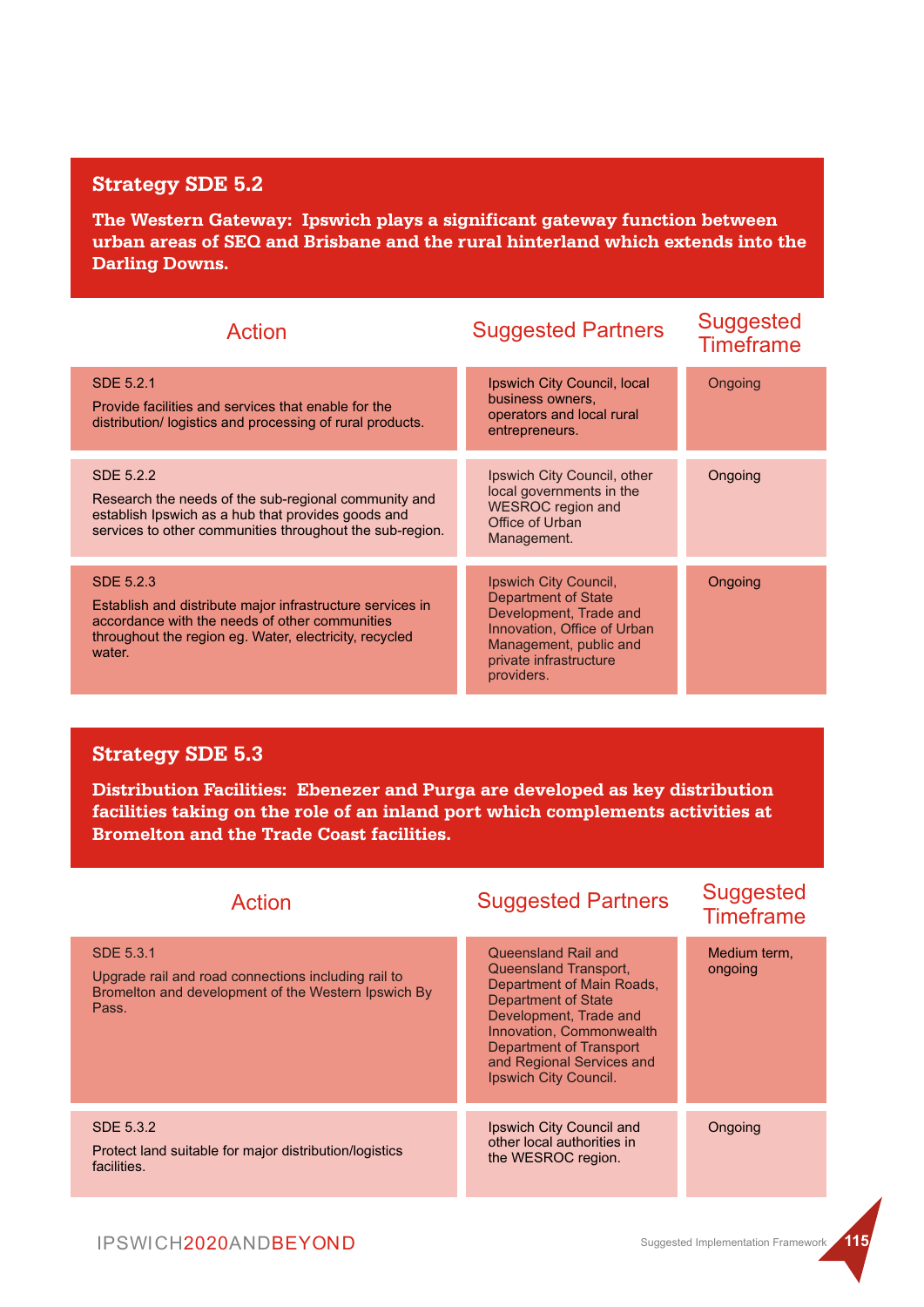### **Strategy SDE 5.4**

**WESROC Economic Development: Ipswich is a key member of the WESROC Economic Development Forum.**

| Action                                                                                                                         | <b>Suggested Partners</b>                                                                                             | <b>Suggested</b><br><b>Timeframe</b> |
|--------------------------------------------------------------------------------------------------------------------------------|-----------------------------------------------------------------------------------------------------------------------|--------------------------------------|
| SDE 5.4.1<br>Contribute to the coordinated delivery of employment<br>and economic development programs for the sub-<br>region. | <b>WESROC, Ipswich City</b><br>Council. local business<br>owners and operators and<br>Ipswich Chamber of<br>Commerce. | Ongoing                              |
| SDE 5.4.2<br>Identify and implement Sub-Regionally Significant<br>Economic Development programs.                               | <b>WESROC, Ipswich City</b><br>Council, local business<br>owners and operators.                                       | Ongoing                              |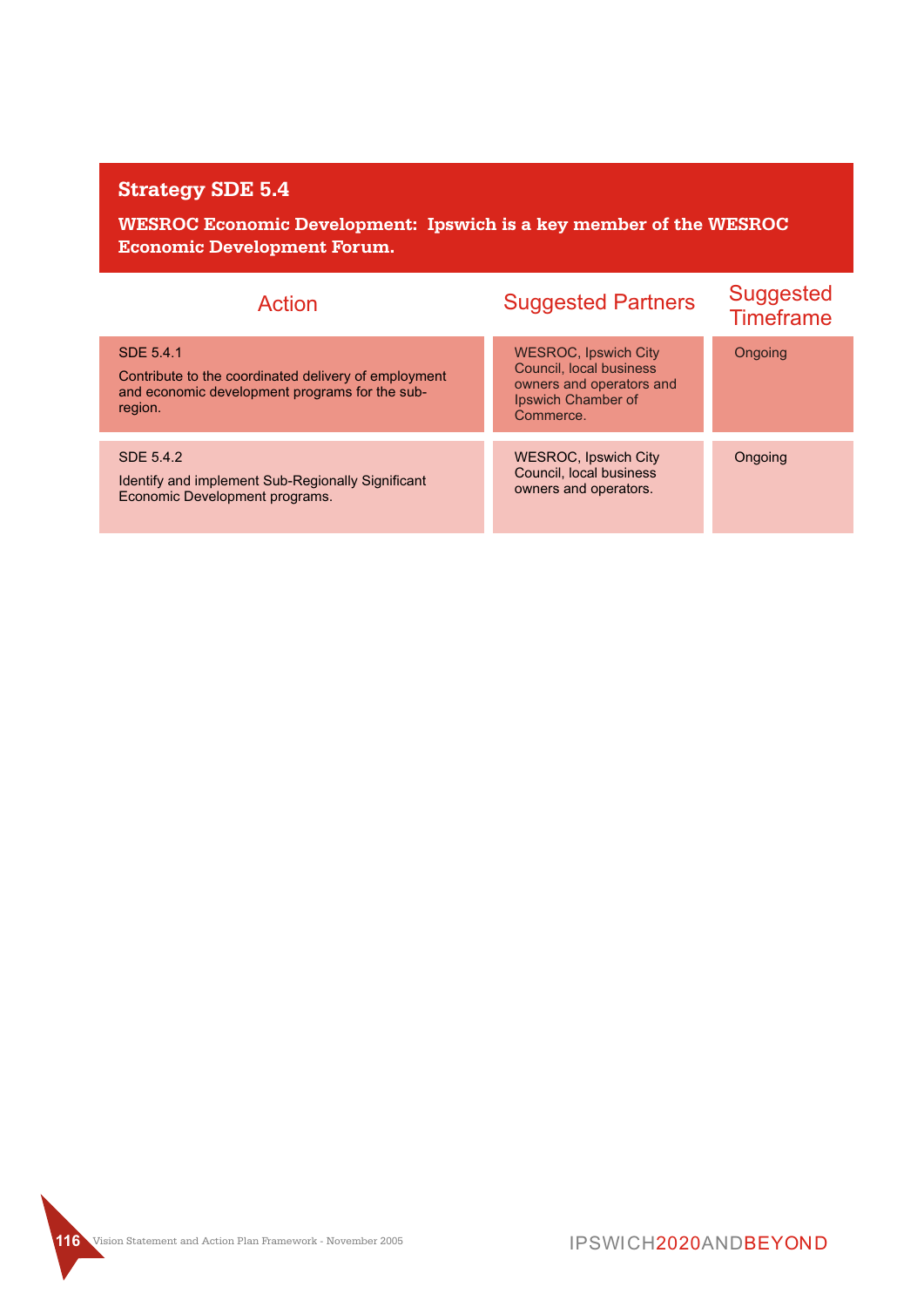## CSW GOAL 1 - IDENTITY AND INCLUSION **TABLE 4 - COMMUNITY SPIRIT AND WELLBEING**

The City of Ipswich has a unique sense of community' - celebrate the past, enhance the future' - fostered by residents and respected by visitors.

#### **Strategy CSW 1.1**

**Inform Newcomers: Visitors and new residents of Ipswich are informed and share in the unique 'Ipswich' sense of community, Indigenous Australian heritage and other distinct qualities that are harboured in the individual neighbourhoods and suburbs throughout City.**

| <b>Action</b>                                                                                                                                                                                                                                                                                                                     | <b>Suggested Partners</b>                                                                                                                                                                                                         | Suggested<br><b>Timeframe</b>       |
|-----------------------------------------------------------------------------------------------------------------------------------------------------------------------------------------------------------------------------------------------------------------------------------------------------------------------------------|-----------------------------------------------------------------------------------------------------------------------------------------------------------------------------------------------------------------------------------|-------------------------------------|
| CSW 1.1.1<br>Prepare and distribute a 'Welcome Pack' to new<br>residents that contains items such as:<br>Local community groups and actvities,<br>٠<br>Ipswich City Council services such as Park Guides,<br>heritage trails, etc and,<br>Referrals to information services/portals in regards<br>to community service provision. | Ipswich City Council, local<br>developers, local real<br>estate agents, community<br>service providers<br>(Queensland State and<br>Australian Governments)<br>and peak community<br>organisations.                                | Short term,<br>reviewed<br>annually |
| CSW 1.1.2<br>Distribute a Heritage Education Kit to schools<br>throughout the City.                                                                                                                                                                                                                                               | Ipswich City Council.                                                                                                                                                                                                             | Ongoing                             |
| CSW 1.1.3<br>Design and implement a program for the collection and<br>exchange of oral histories and develop historic<br>inventories of local people and groups.                                                                                                                                                                  | Local Historical and<br>Heritage societies and<br>community organisations,<br>schools and youth groups,<br>aged services providers,<br>community groups that<br>address the needs of older<br>people and Ipswich City<br>Council. | Short term.<br>ongoing              |
| CSW 1.1.4<br>Identify and implement community development<br>programs that encourage the military staff from<br>Amberley to actively participate in Ipswich community<br>activities and events.                                                                                                                                   | <b>Australian Government</b><br>Department of Defence,<br>local community groups<br>and service organisations.                                                                                                                    | Ongoing                             |

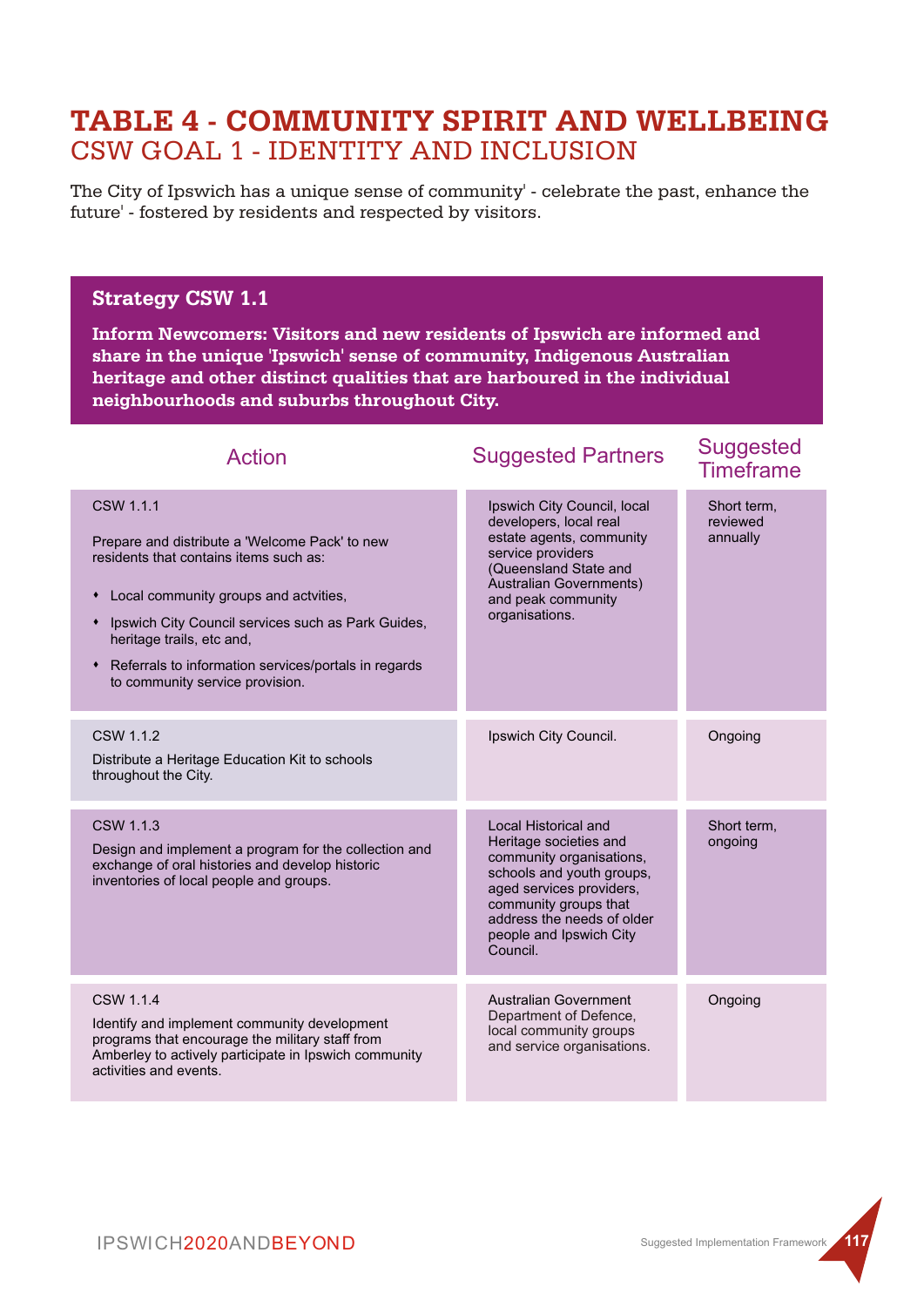## **Strategy CSW 1.2**

**Market 'Ipswich': Ipswich sense of community is accurately depicted in the media and other marketing strategies for Ipswich.**

| <b>Action</b>                                                                                                                                                                                                                                                                             | <b>Suggested Partners</b>                                                                                                                                                                                                                 | <b>Suggested</b><br><b>Timeframe</b> |
|-------------------------------------------------------------------------------------------------------------------------------------------------------------------------------------------------------------------------------------------------------------------------------------------|-------------------------------------------------------------------------------------------------------------------------------------------------------------------------------------------------------------------------------------------|--------------------------------------|
| CSW 1.2.1<br>Gain community input in the preparation and review of<br>Ipswich City-wide marketing and promotional material,<br>particularly for the smaller communities and townships,<br>so that the material accurately reflects the<br>achievements and features of these communities. | Ipswich City Council,<br>Ipswich Tourism<br>Association, Ipswich<br><b>Indigenous Australian</b><br>Consultative Group, multi-<br>cultural organisations and<br>groups, local community<br>groups and community<br>service organisations. | Short term,<br>ongoing               |
| CSW 1.2.2<br>Establish an Ipswich web based portal which provides<br>information about the community groups and a forum<br>for the exchange of ideas and formation of partnerships<br>between groups.                                                                                     | Ipswich City Council,<br>Department of Communities<br>and Community service<br>organisations and interest<br>groups.                                                                                                                      | Short term,<br>ongoing               |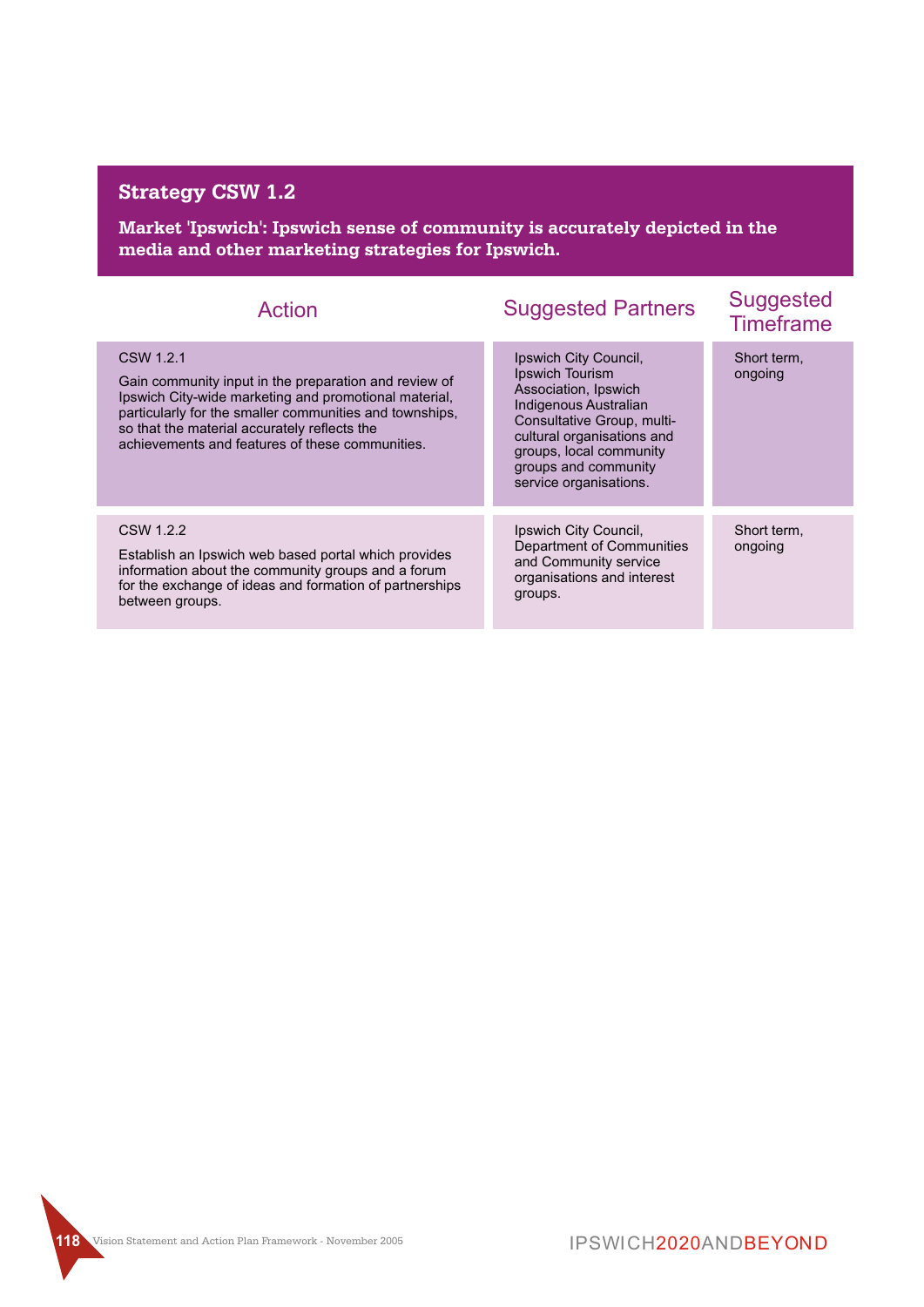### **Strategy CSW 1.3**

**Community Networks: Create an environment and provide opportunities to foster social interaction, community and civic activities and enable residents to participate, celebrate and share at a variety of venues, places and events.**

| Action                                                                                                                                                                                                                                                                                                                                                                                                                                                                                                                                                                   | <b>Suggested Partners</b>                                                                                                                                          | <b>Suggested</b><br><b>Timeframe</b> |
|--------------------------------------------------------------------------------------------------------------------------------------------------------------------------------------------------------------------------------------------------------------------------------------------------------------------------------------------------------------------------------------------------------------------------------------------------------------------------------------------------------------------------------------------------------------------------|--------------------------------------------------------------------------------------------------------------------------------------------------------------------|--------------------------------------|
| CSW 1.3.1<br>Promote new and enhance established events which<br>celebrate the City including:-<br>• The Festival of Theatre and the Ipswich Festival.<br>Civic functions including awards, balls, dinners,<br>٠<br>receptions, trade shows, conferences, seminars,<br>fundraising, testimonials, street parties and<br>community social events.<br>Significant celebratory events such as Youth Week,<br>٠<br>Seniors Week, Disability Action Week.<br>Celebrations of multicultural diversity.<br>٠<br>Indigenous Australian diversity.<br>٠<br>The Ipswich Show.<br>٠ | Ipswich City Council,<br>Ipswich Tourism<br>Association, local media,<br>local residents and<br>landholders.                                                       | Ongoing                              |
| CSW 1.3.2<br>Build social capital of local groups to manage and<br>develop localised neighbourhood celebrations and<br>markets.                                                                                                                                                                                                                                                                                                                                                                                                                                          | Ipswich City Council,<br>Ipswich Civic Hall, local<br>media, local community<br>service organisations and<br>community groups, local<br>residents and landholders. | Ongoing                              |

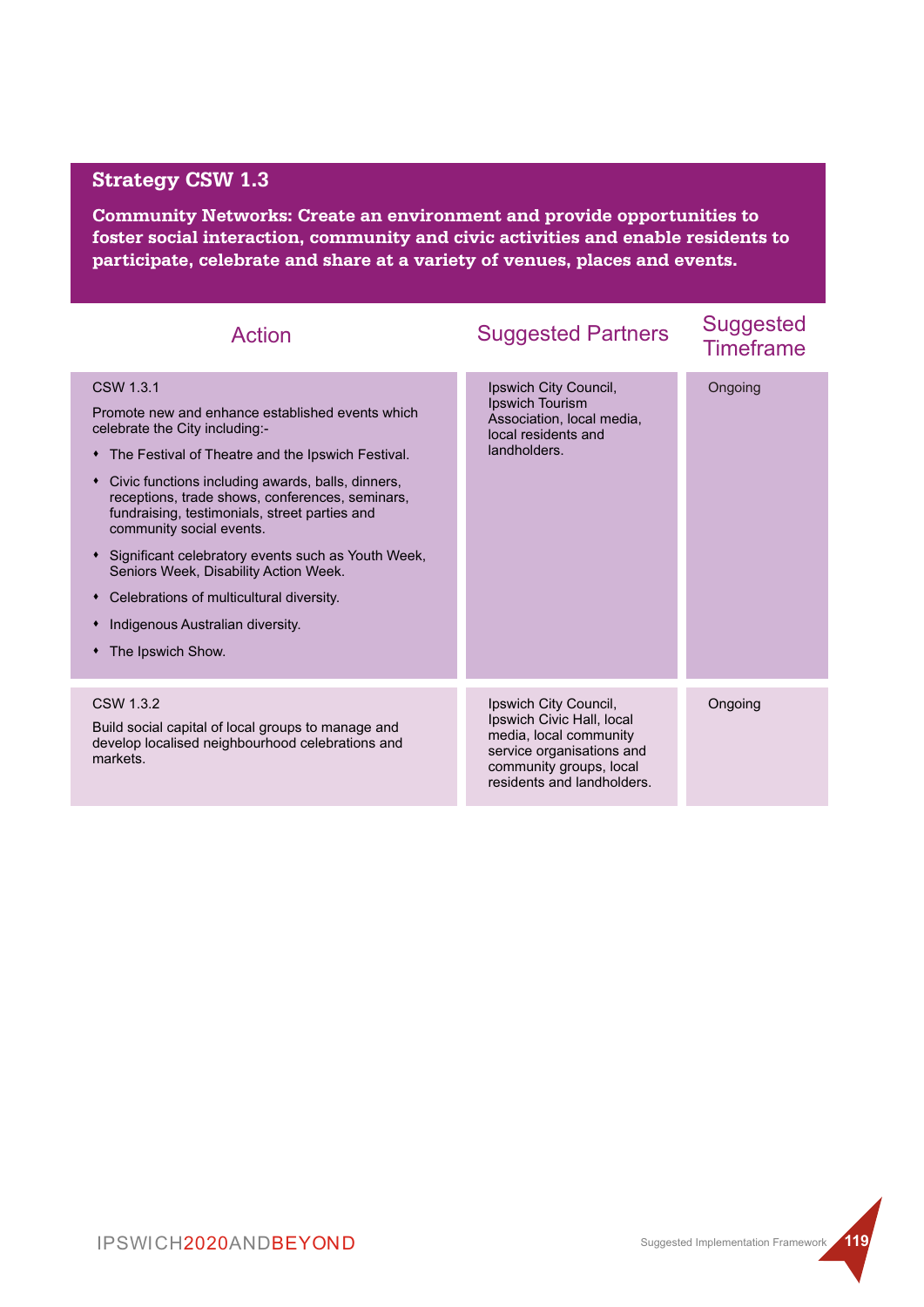## CSW GOAL 2 - PARTICIPATION AND COMMUNITY CAPACITY

Residents of Ipswich are valued and active citizens in informing and participating in local decision making processes that shape and improve the quality of life in Ipswich.

#### **Strategy CSW 2.1**

**Active Community Spirit: Promote a diverse range of opportunities for residents to participate in local community activities and foster common citizenship.**

| <b>Action</b>                                                                                                                                                                                                                                                                                                                                                                                                | <b>Suggested Partners</b>                                                                                                              | <b>Suggested</b><br><b>Timeframe</b> |
|--------------------------------------------------------------------------------------------------------------------------------------------------------------------------------------------------------------------------------------------------------------------------------------------------------------------------------------------------------------------------------------------------------------|----------------------------------------------------------------------------------------------------------------------------------------|--------------------------------------|
| CSW 2.1.1<br>Enhance capacity of community organisations through<br>education and training programs to develop skills in<br>administration and management including governance<br>processes and tasks such as promotion, web-design,<br>chairing a public meeting, etc which can be achieved<br>through local businesses sponsoring groups and<br>exchange of experience between community<br>organisations. | Ipswich City Council,<br><b>Queensland State</b><br>Government agencies,<br>local community groups<br>and local business<br>operators. | Ongoing                              |
| CSW 2.1.2<br>Provide for access to public resources and facilities to<br>administer the activities of local community groups.<br>For example, photocopiers and printers in schools and<br>electorate offices.                                                                                                                                                                                                | Ipswich City Council,<br>Queensland State<br><b>Government Departments</b><br>and local community<br>groups.                           | Ongoing                              |
| CSW 2.1.3<br>Provide opportunities for groups to access avenues of<br>funding assistance including partnerships, collaborative<br>and co-operative arrangements.                                                                                                                                                                                                                                             | Department of Communities,<br>Ipswich City Council, local<br>community service<br>organisations and<br>community groups.               | Ongoing                              |
| CSW 2.1.4<br>Community groups develop skills that improve their<br>long-term viability such as attracting funding through<br>sponsorship, donation and philanthropic activities,<br>social entrepreneurial capacity, and innovative<br>measures to increase membership.                                                                                                                                      | Ipswich City Council, local<br>businesses owners and<br>operators, local community<br>service organisations and<br>community groups.   | Ongoing                              |

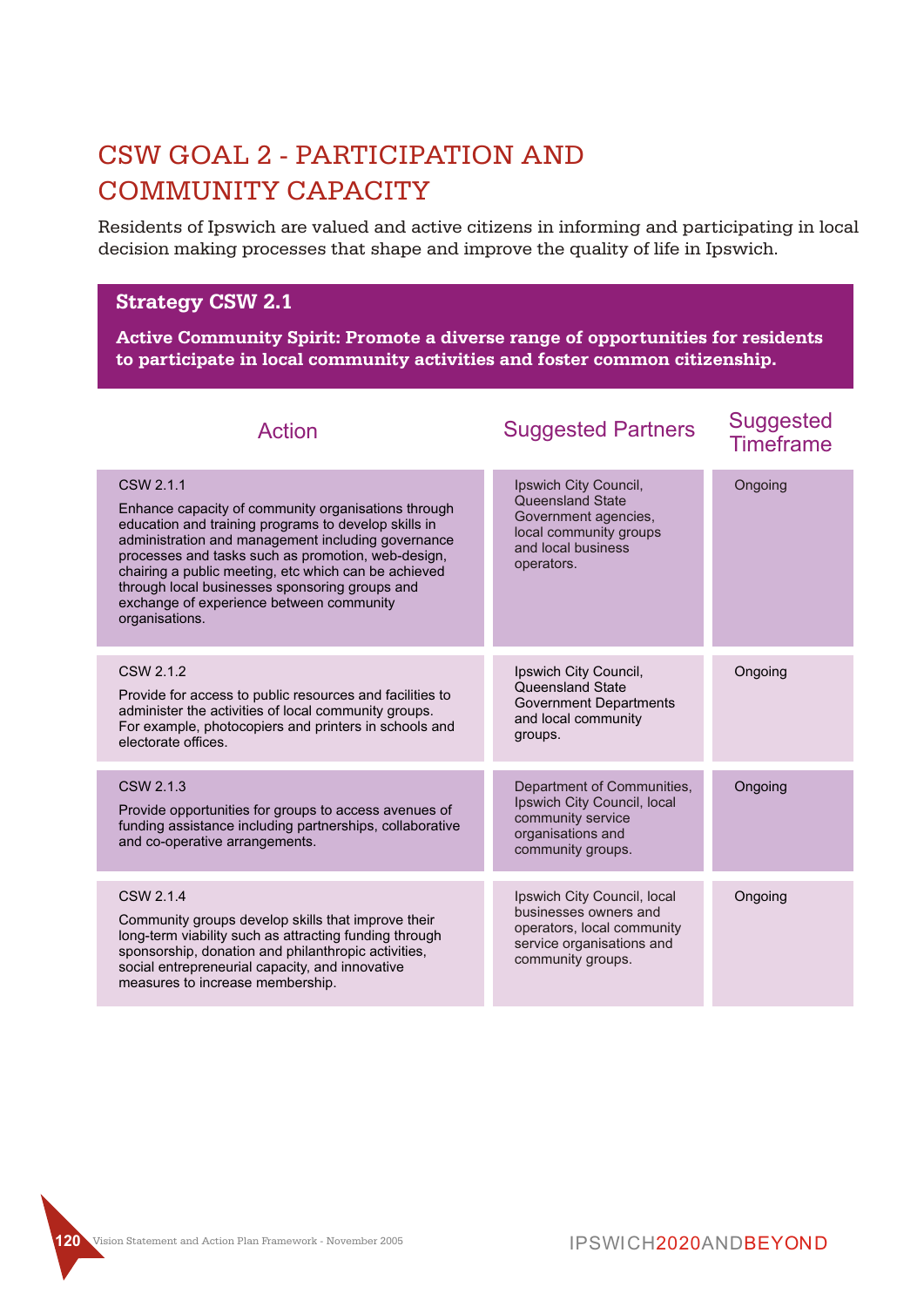#### CSW 2.1.5

Promote the community activities that older persons are involved with in a manner which increases the respect for their contribution to the community. Incorporate intergenerational succession planning in including younger people in broad community based activities undertaken by these groups.

# Suggested Partners Suggested Timeframe Action

Ipswich City Council, local community service organisations and community groups, youth networks and service providers.

Short term, ongoing

#### **Strategy CSW 2.2**

**Participate in Decisions: Provide equitable access and avenues for all residents of Ipswich to participate and contribute to decisions made in their community.**

| <b>Action</b>                                                                                                                                                                                                                                                                                                                                                                | <b>Suggested Partners</b>                                                                    | <b>Suggested</b><br><b>Timeframe</b> |
|------------------------------------------------------------------------------------------------------------------------------------------------------------------------------------------------------------------------------------------------------------------------------------------------------------------------------------------------------------------------------|----------------------------------------------------------------------------------------------|--------------------------------------|
| CSW 2.2.1<br>Establish an Ipswich 2020 and Beyond Taskforce to<br>oversee and assist in the implementation of the Ipswich<br>2020 and Beyond Community Plan with diverse and<br>equitable representation of the community.                                                                                                                                                   | Ipswich City Council, local<br>residents, community<br>organizations and interest<br>groups. | Short term,<br>ongoing               |
| CSW 2.2.2<br>Identify and implement innovative measures to gain<br>feedback from the community about community values,<br>priority issues in the community, and progress in<br>achieving the desired Ipswich. Through mechanisms<br>such as:<br>• Community Council<br><b>Consultative Committees</b><br>• Community boards<br>• Citizen juries<br>Local Area Planning teams | Ipswich City Council and<br>State Government<br>Departments.                                 | Ongoing                              |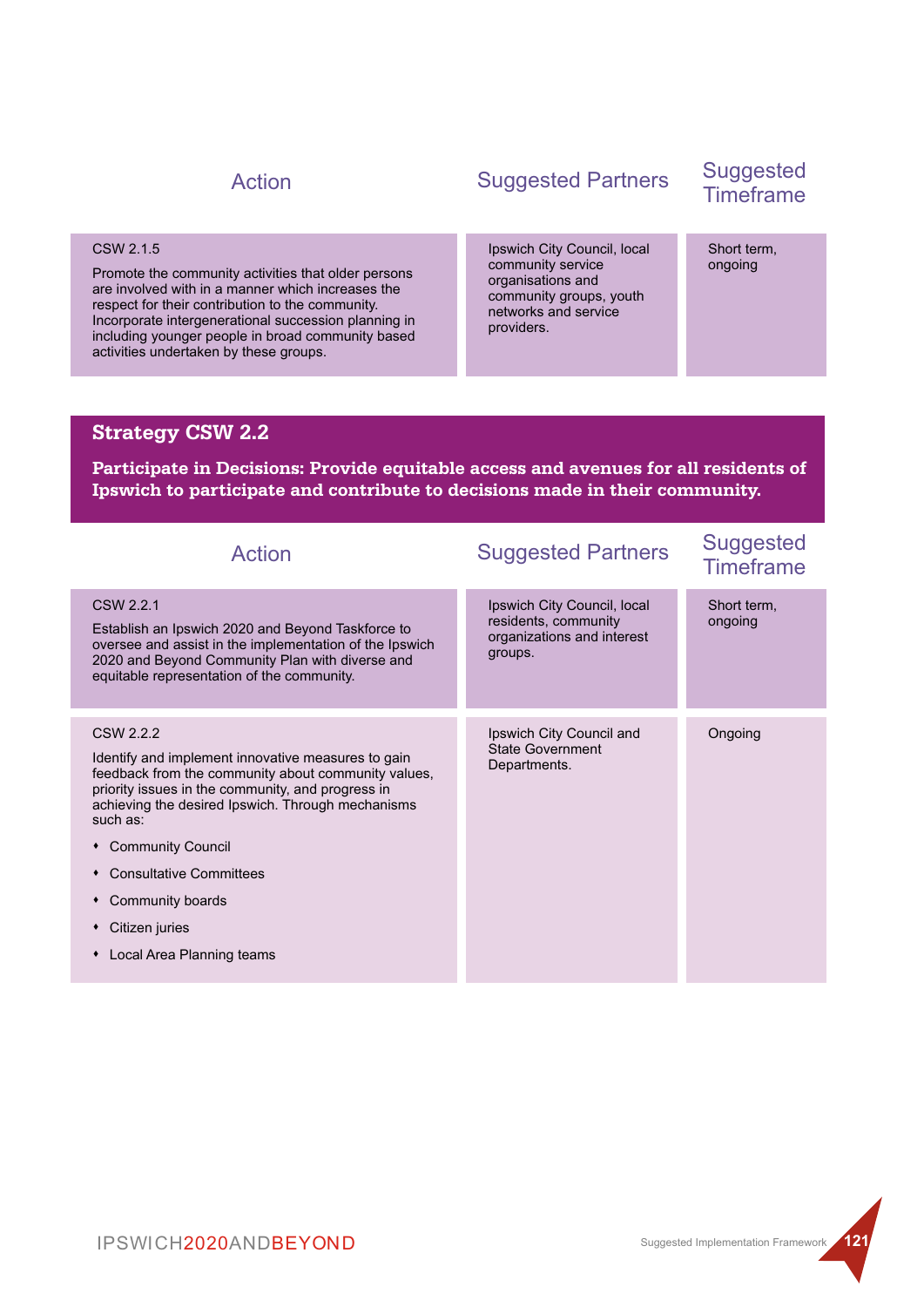| <b>Action</b>                                                                                                                                                                                                                                                                                 | <b>Suggested Partners</b>                                                                                                                                              | <b>Suggested</b><br><b>Timeframe</b> |
|-----------------------------------------------------------------------------------------------------------------------------------------------------------------------------------------------------------------------------------------------------------------------------------------------|------------------------------------------------------------------------------------------------------------------------------------------------------------------------|--------------------------------------|
| CSW 2.2.3<br>Communicate community activities and events through<br>major media sources such as major local newspapers,<br>Queensland Times and other community newspapers,<br>local radio stations, television, internet, multilingual<br>media, and indigenous media.                       | Local media, Ipswich City<br>Council, ethnic and<br>indigenous media.                                                                                                  | Ongoing                              |
| CSW 2.2.4<br>Identify and implement opportunities for fair<br>representation of a broad range of age groups inclusive<br>of youth 12-25 and older people to build current and<br>future leaders of the Ipswich community, such as Lead<br>On, Youth On Track, Seniors Consultative Committee. | Ipswich City Council, local<br>schools and youth groups.                                                                                                               | Ongoing                              |
| CSW 2.2.5<br>Coordinate public meetings to encourage young<br>families to attend eg. Childcare/creche provision,<br>appropriate time and venue of meetings, and<br>appropriate transport options for those isolated within<br>the community.                                                  | Department of Local<br>Government and Planning,<br>Sport and Recreation,<br>Ipswich City Council, local<br>community service<br>organisations and<br>community groups. | Short term,<br>ongoing               |
| CSW 2.2.6<br>Conduct activities that enable young people to discuss<br>issues of most importance to them e.g. Youth Forum.                                                                                                                                                                    | Local schools and<br>education institutions, local<br>community service<br>organisations and groups<br>and Department of<br>Communities.                               | Short term.<br>ongoing               |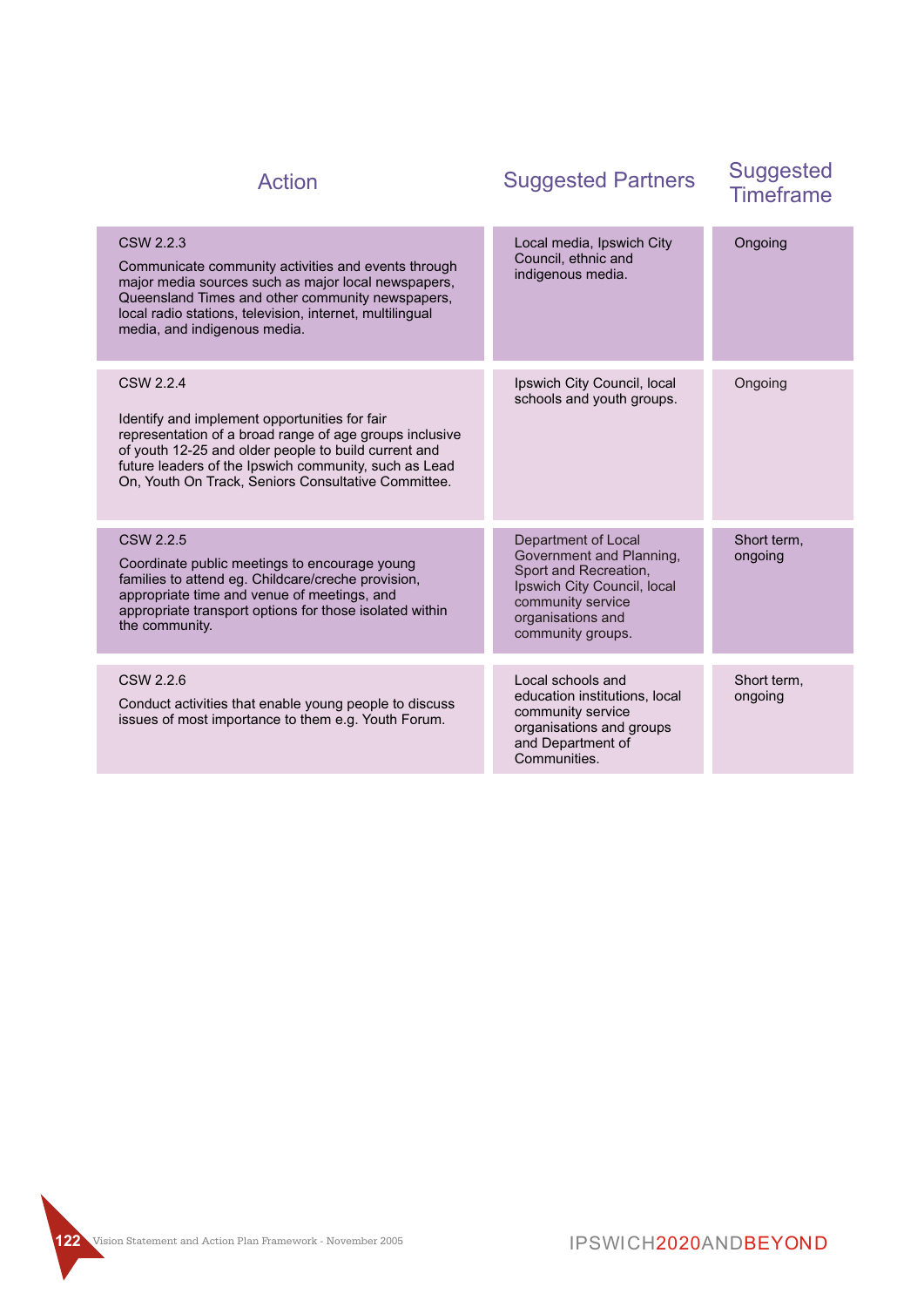### **Strategy CSW 2.3**

**Inspire Leadership: Encourage and nurture leaders within the community who instil a sense of pride in other Ipswich residents.**

| <b>Action</b>                                                                                                                                                                                                                                                                                                                          | <b>Suggested Partners</b>                                                                                 | <b>Suggested</b><br><b>Timeframe</b> |
|----------------------------------------------------------------------------------------------------------------------------------------------------------------------------------------------------------------------------------------------------------------------------------------------------------------------------------------|-----------------------------------------------------------------------------------------------------------|--------------------------------------|
| CSW 2.3.1<br>Promote equitable access to leadership development,<br>mentoring and support programs for youth that are also<br>culturally and spiritually relevant and reflective of<br>diversity such as Scouts, Girl Guides, SES Cadets,<br>Lead On and active after school programs.                                                 | Ipswich City Council, local<br>schools, local community<br>service organisations and<br>community groups. | Ongoing                              |
| CSW 2.3.2<br>Create an Ipswich Ambassadors program whereby<br>nominations are called for equitable representatives of<br>all ages, cultures, religions, and genders to become<br>representatives for the community and become<br>involved in promotion activities for the City and attend<br>functions as representatives for Ipswich. | Ipswich City Council, local<br>community service<br>organisations and<br>community groups.                | Short term,<br>ongoing               |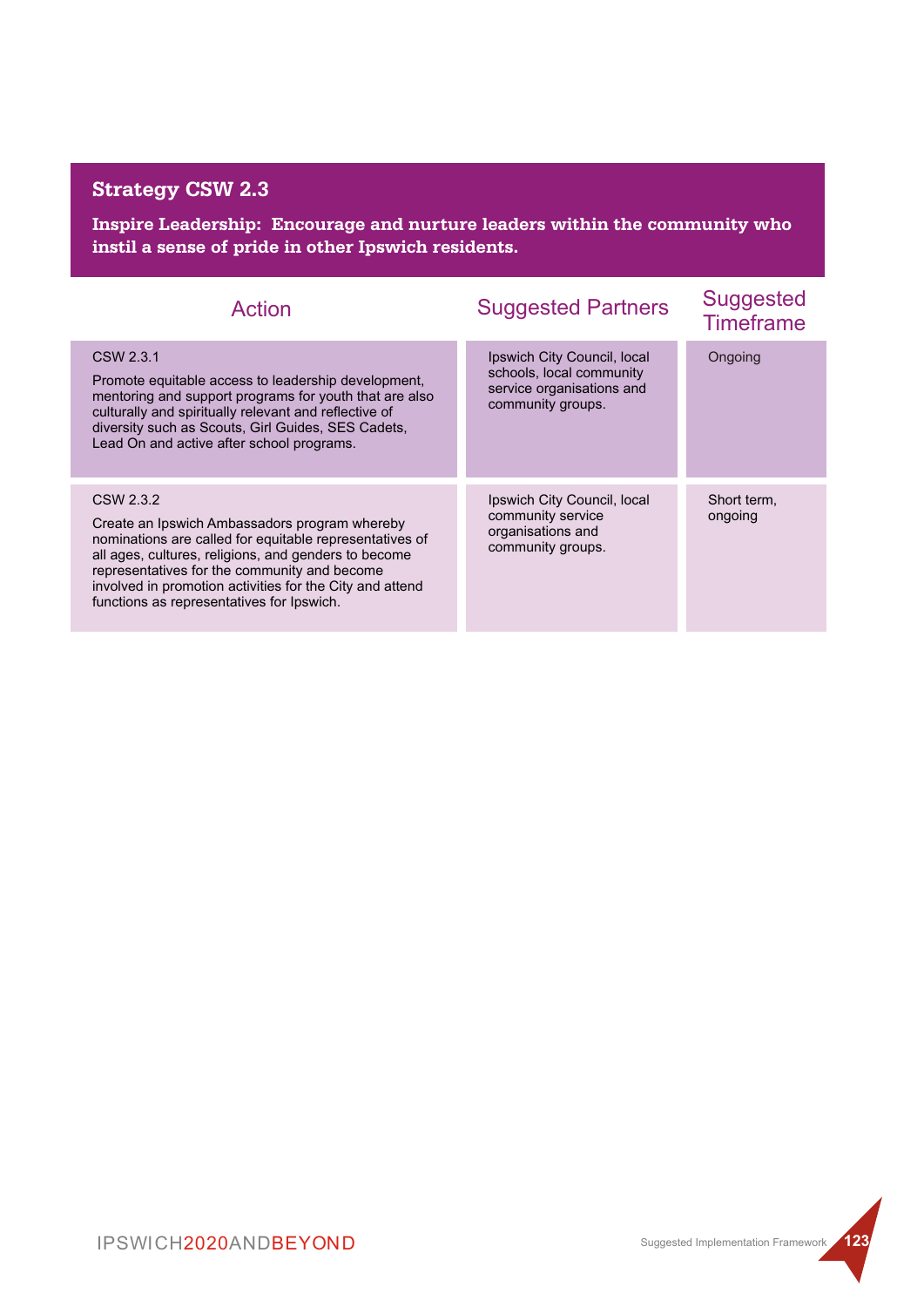### **Strategy CSW 2.4**

**Lifelong Learning: Members of the community have equitable access to a comprehensive range of progressive education learning, training and enrichment opportunities.**

| Action                                                                                                                                                                                                           | <b>Suggested Partners</b>                                                                                                        | <b>Suggested</b><br><b>Timeframe</b> |
|------------------------------------------------------------------------------------------------------------------------------------------------------------------------------------------------------------------|----------------------------------------------------------------------------------------------------------------------------------|--------------------------------------|
| CSW 2.4.1<br>Undertake research on community capacity building in<br>Ipswich.                                                                                                                                    | Local education providers,<br>schools, TAFE, research<br>centres, local community<br>groups and organisations.                   | Ongoing                              |
| CSW 2.4.2<br>Develop community programs which encourage the<br>exchange of knowledge and skills between residents<br>and community groups.                                                                       | Local community<br>organisations and<br>community groups,<br>Ipswich City Council and<br>Ipswich Library information<br>service. | Ongoing                              |
| CSW 2.4.3<br>Provide public points of access to technology in<br>community hubs across Ipswich that facilitate equitable<br>access to learning through technology and uptake of<br>higher level skills.          | Ipswich City Council,<br>schools, TAFE, university<br>and other training<br>organisations and local<br>community groups.         | Ongoing                              |
| CSW 2.4.4<br>Establish a scholarship program for local universities to<br>support equitable access and diverse representation of<br>Ipswich residents.                                                           | Local universities, schools,<br>TAFE, other training<br>organisations, business<br>and industry.                                 | Ongoing                              |
| CSW 2.4.5<br>Where appropriate implement bilingual support<br>programs to enable the ongoing development of<br>culturally appropriate curriculum and service provision<br>including promotion of social harmony. | <b>Education Queensland,</b><br>local universities and<br>TAFE.                                                                  | Ongoing                              |

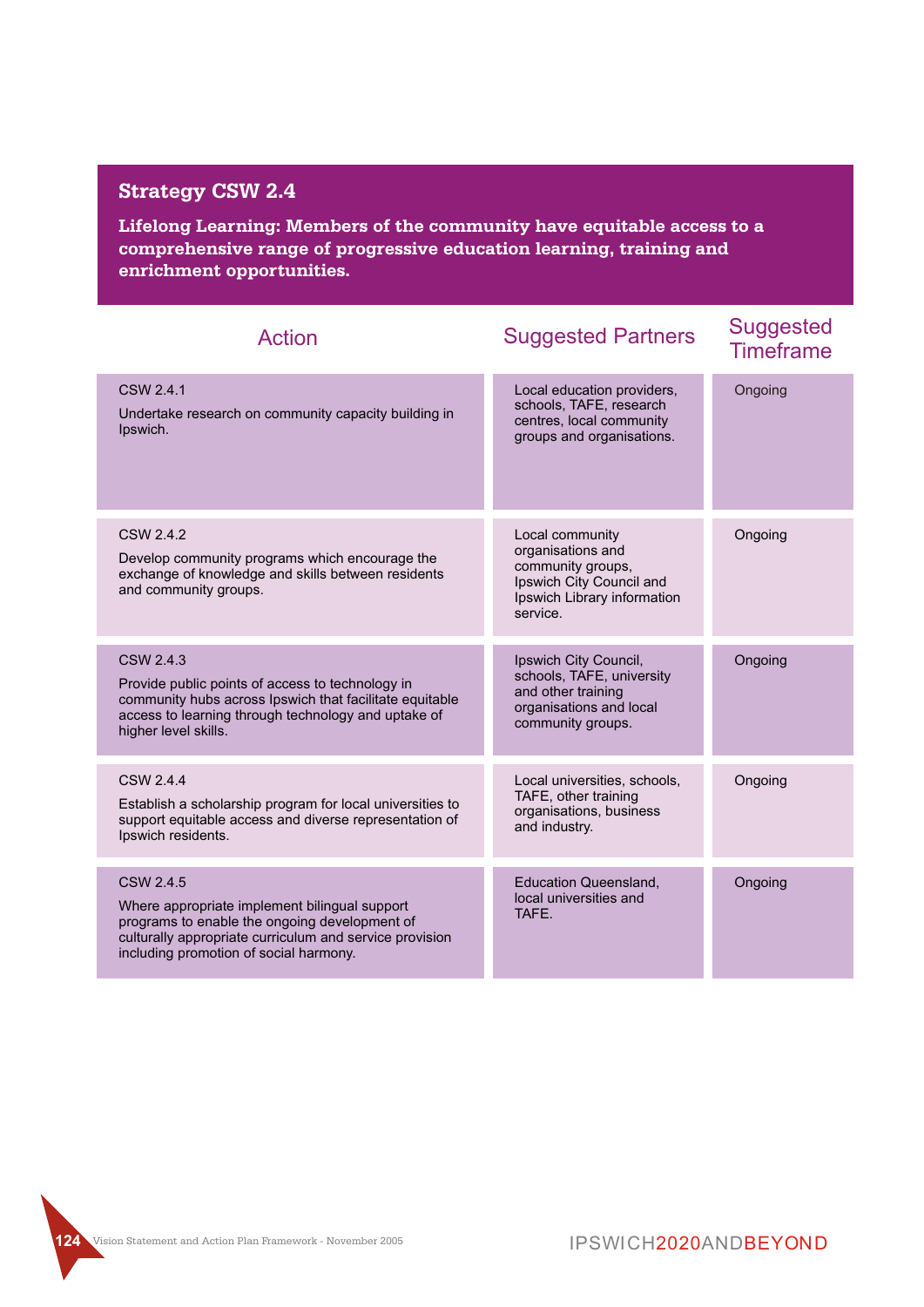### **Strategy CSW 2.5**

**Promote Achievement: Promote and broadcast the major achievements and successes of the community within Ipswich.**

| Action                                                                                                                                                                                                                                                                                                                                                   | <b>Suggested Partners</b>                                                                                                                    | <b>Suggested</b><br><b>Timeframe</b> |
|----------------------------------------------------------------------------------------------------------------------------------------------------------------------------------------------------------------------------------------------------------------------------------------------------------------------------------------------------------|----------------------------------------------------------------------------------------------------------------------------------------------|--------------------------------------|
| CSW 2.5.1<br>Continue to conduct the Ipswich City Council Awards<br>for Excellence and include categories that recognise<br>the achievements of and contributions made by local<br>community groups and volunteers and recognise<br>productive diversity and social entrepreneurial<br>innovation.                                                       | Ipswich City Council, local<br>business owners and<br>operators, local community<br>service organisations and<br>community groups.           | Short term,<br>ongoing               |
| CSW 2.5.2<br>Promote the achievements and activities of local<br>community groups, acknowledging their efforts and<br>encouraging others to participate eg. Good Sports.                                                                                                                                                                                 | Ipswich City Council, Local<br>media sources, ethnic and<br>indigenous media.                                                                | Short term,<br>ongoing               |
| CSW 2.5.3<br>Enhance the Australia Day Awards in order to:-<br>encourage more community nominations reflective<br>of the cultural diversity of Ipswich<br>ensure that all nominees are acknowledged in the<br>local media and on the Council web-site, and<br>encourage the participation of nominees / winners in<br>community consultation activities. | Ipswich City Council, local<br>media, local community<br>service organisations and<br>community groups.                                      | Ongoing                              |
| CSW 2.5.4<br>Provide opportunities for business and community<br>organisations to share their experiences in providing<br>proactive responses to community needs such as the<br>establishment of the Cabanda Aged Care Facility and<br>Hostel in Rosewood.                                                                                               | Ipswich City Council, local<br>community groups and<br>service organisations,<br>local residents, local<br>business owners and<br>operators. | Short term,<br>ongoing               |

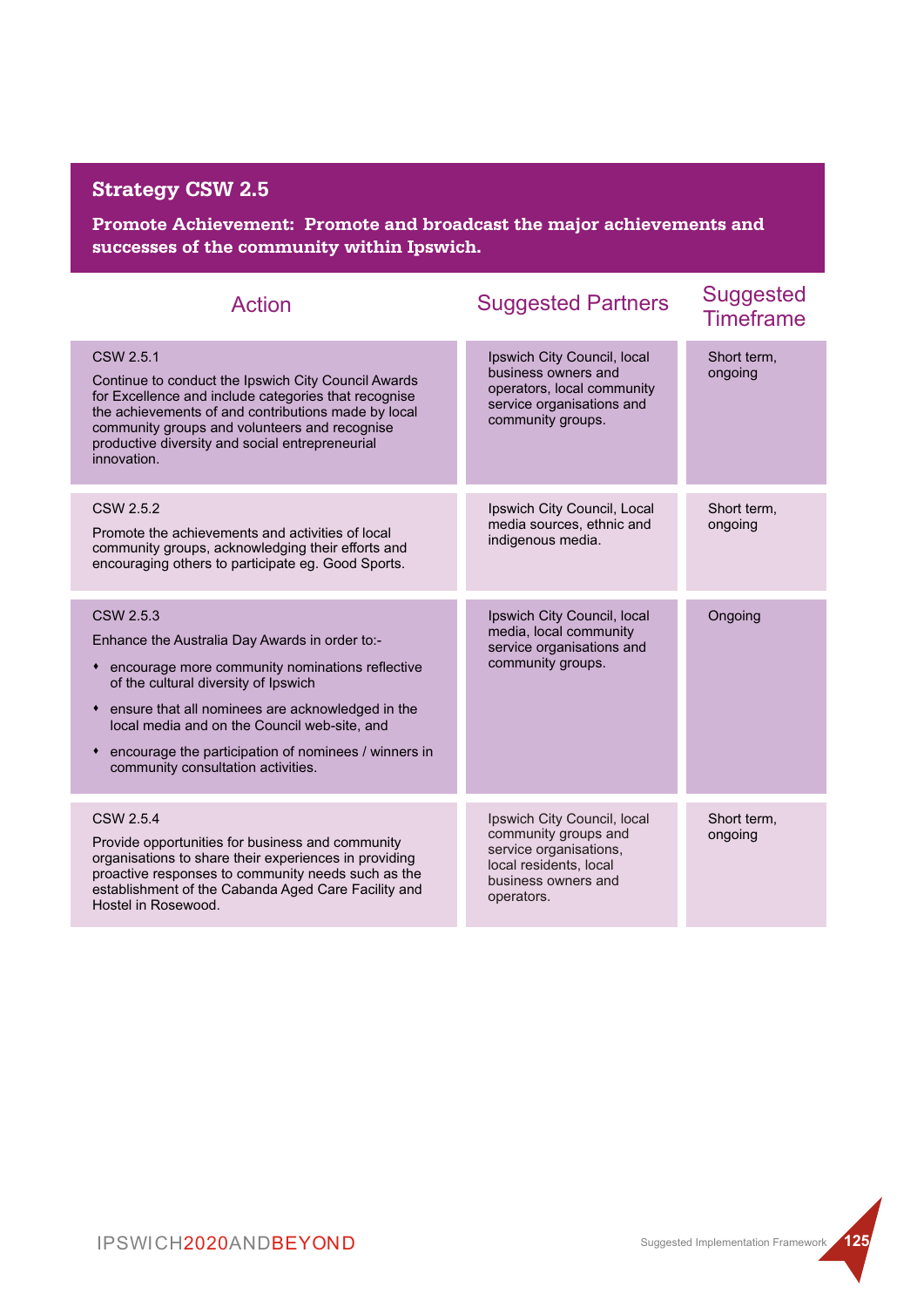## CSW GOAL 3 - SENSE OF BELONGING AND CULTURE

Residents of Ipswich communicate and demonstrate a sense of pride and belonging to their community that acknowledges and celebrates their culture and its contribution to community well-being.

#### CSW 3.1.1 Implement, regularly review and promote to the community the Ipswich City Council Indigenous Australian Accord aligned with contemporary reconciliation processes and practices. CSW 3.1.3 Promote activities to bring Indigenous Australians and others together such as Neville Bonner Golf Day etc. CSW 3.1.2 In collaboration with the indigenous community investigate the feasibility and potential for funding of a theatrical and performing arts centre to celebrate local Aboriginal culture. Ipswich City Council, Ipswich Indigenous Australian Consultative Group and the Ipswich community. Ipswich City Council and Ipswich Indigenous Australian Consultative Group. Ipswich City Council and Ipswich Indigenous Australian Consultative Group. **Ongoing Ongoing** Ongoing **Strategy CSW 3.1 Respect for Indigenous Australians: Promote community reconciliation, understanding , recognition, protection and preservation of indigenous history and culture, Native Title and indigenous issues. Respect Indigenous Australians as active contributors to local community identity and heritage.** Suggested Partners Suggested Timeframe Action

**126 Vision Statement and Action Plan Framework - November 2005**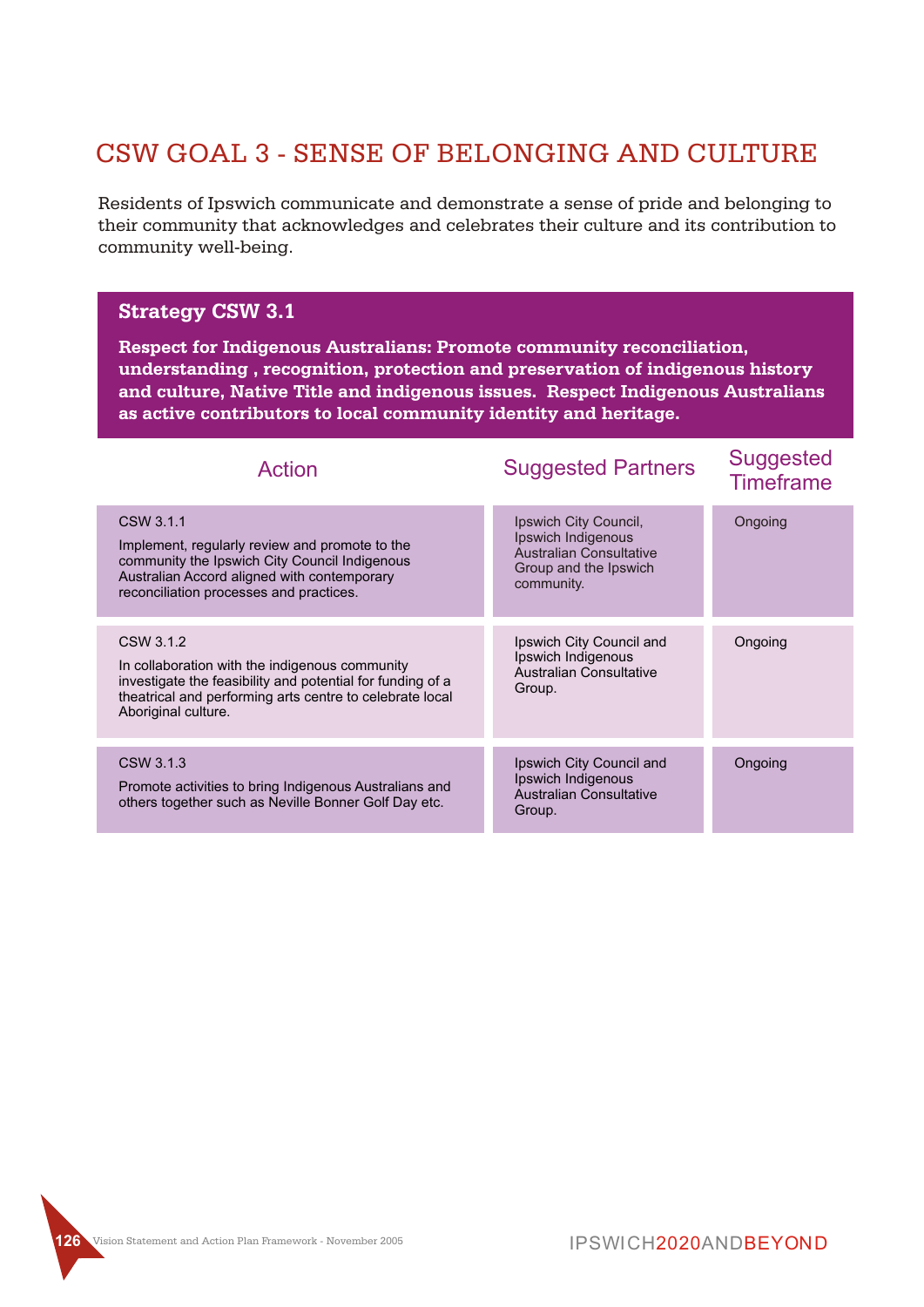### **Strategy CSW 3.2**

**Diverse Cultures - One Ipswich: Encourage diverse cultural groups in Ipswich to celebrate their heritage and distinct cultural expression with others in the community.**

| <b>Action</b>                                                                                                                                                                                                                                                                                                                                 | <b>Suggested Partners</b>                                                                                                          | <b>Suggested</b><br><b>Timeframe</b> |
|-----------------------------------------------------------------------------------------------------------------------------------------------------------------------------------------------------------------------------------------------------------------------------------------------------------------------------------------------|------------------------------------------------------------------------------------------------------------------------------------|--------------------------------------|
| CSW 3.2.1<br>Engage the local community in the creation of local<br>projects and cultural events that promote and<br>demonstrate the diverse representation of culture and<br>ethnicity of the community and the local character.                                                                                                             | Local residents, Ipswich<br><b>City Council, Department</b><br>of Housing, local<br>community groups and<br>service organisations. | Short term.<br>ongoing               |
| CSW 3.2.2<br>Develop a Public Art Policy and Strategy for Ipswich<br>which identifies funding opportunities to implement<br>public art projects into streetscapes and public places<br>such as the Art Built In program that provide for<br>equitable representation and participation of all ethnic,<br>cultural and indigenous Australians. | Ipswich City Council, local<br>artists and Department of<br>Communities.                                                           | Short term.<br>ongoing               |
| CSW 3.2.3<br>Develop a Community Relations Plan that<br>acknowledges and recognises the leadership by and<br>contribution of ethno-specific sectors to the economic,<br>social and environmental development and community<br>well-being of Ipswich.                                                                                          | Queensland State and<br>Australian Governments,<br>Ipswich City Council,<br>ethno-specific community<br>groups and key leaders.    | Short term,<br>ongoing               |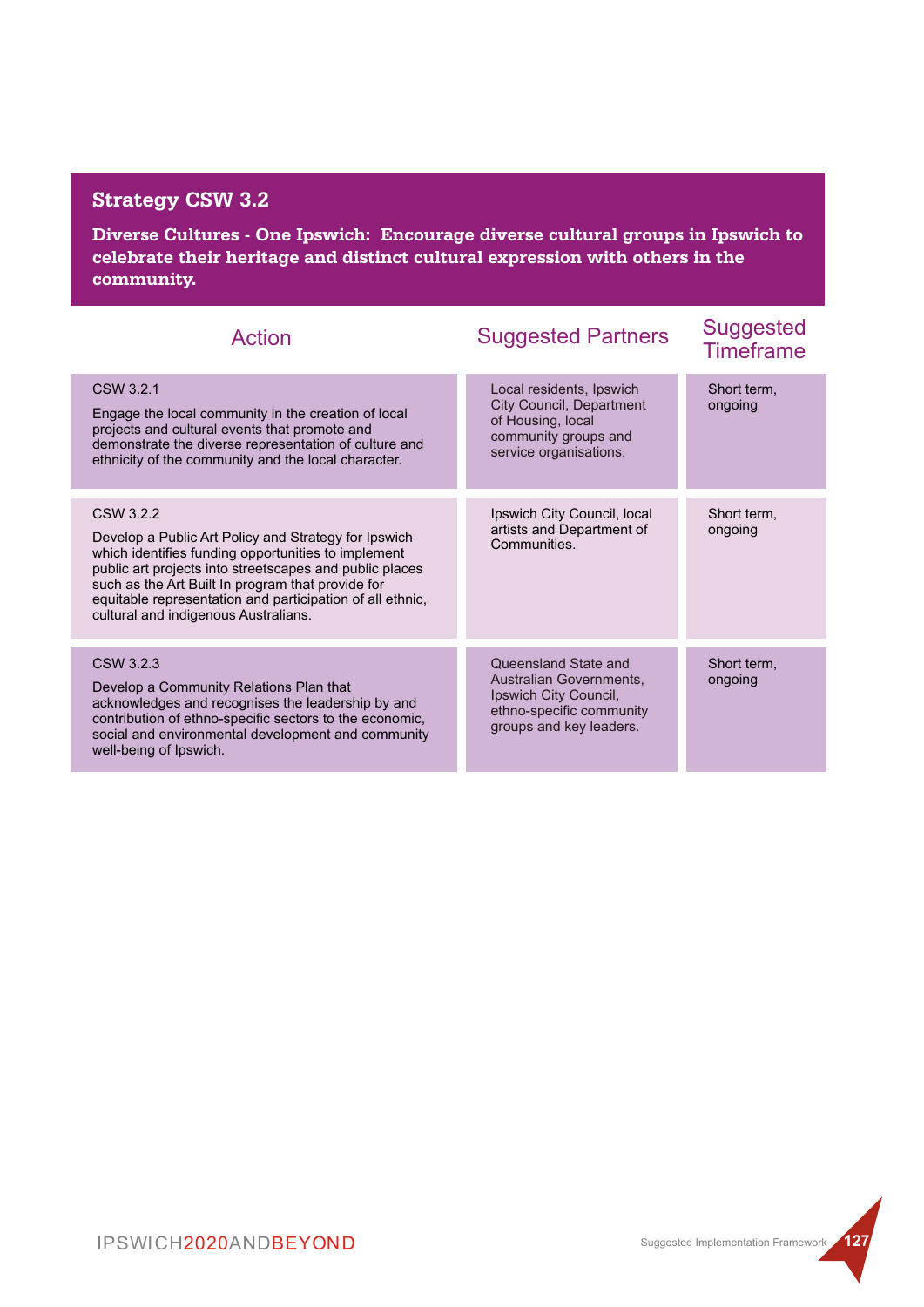#### **Strategy CSW 3.3**

**An Informed and Caring Community: Encourage residents to identify the needs of the community and provide a caring environment with particular attention to youth, families, people with a disability, older people and people from cultural linguistically diverse backgrounds.**

| <b>Action</b>                                                                                                                                                                                                                                                                                                                    | <b>Suggested Partners</b>                                                                                                   | <b>Suggested</b><br><b>Timeframe</b> |
|----------------------------------------------------------------------------------------------------------------------------------------------------------------------------------------------------------------------------------------------------------------------------------------------------------------------------------|-----------------------------------------------------------------------------------------------------------------------------|--------------------------------------|
| CSW 3.3.1<br>Undertake monitoring and provide updates of the range<br>of community service needs of the Ipswich community.                                                                                                                                                                                                       | Department of<br>Communities, Ipswich City<br>Council, local community<br>service providers and<br>community organisations. | Ongoing                              |
| CSW 3.3.2<br>Encourage community service groups and<br>organisations to collaboratively plan for shared<br>community facilities throughout Ipswich.                                                                                                                                                                              | <b>Community Service</b><br>Groups, Ipswich City<br>Council and local<br>developers.                                        | Ongoing                              |
| CSW 3.3.3<br>Determine the needs of the City's various ethnic and<br>cultural groups and implement strategies to address<br>such as provision of community services that respect<br>cultural needs, multi-lingual service provision,<br>translation and interpreter services, distribution of<br>material in multiple languages. | Ipswich City Council,<br>Department of<br>Communities, local cultural<br>groups and elders.                                 | Ongoing                              |
| CSW 3.3.4<br>Establish attractive, multi-lingual and legible community<br>group directory boards in prominent locations<br>throughout Ipswich.                                                                                                                                                                                   | Ipswich City Council,<br>community organisations<br>and interest groups.                                                    | Short term                           |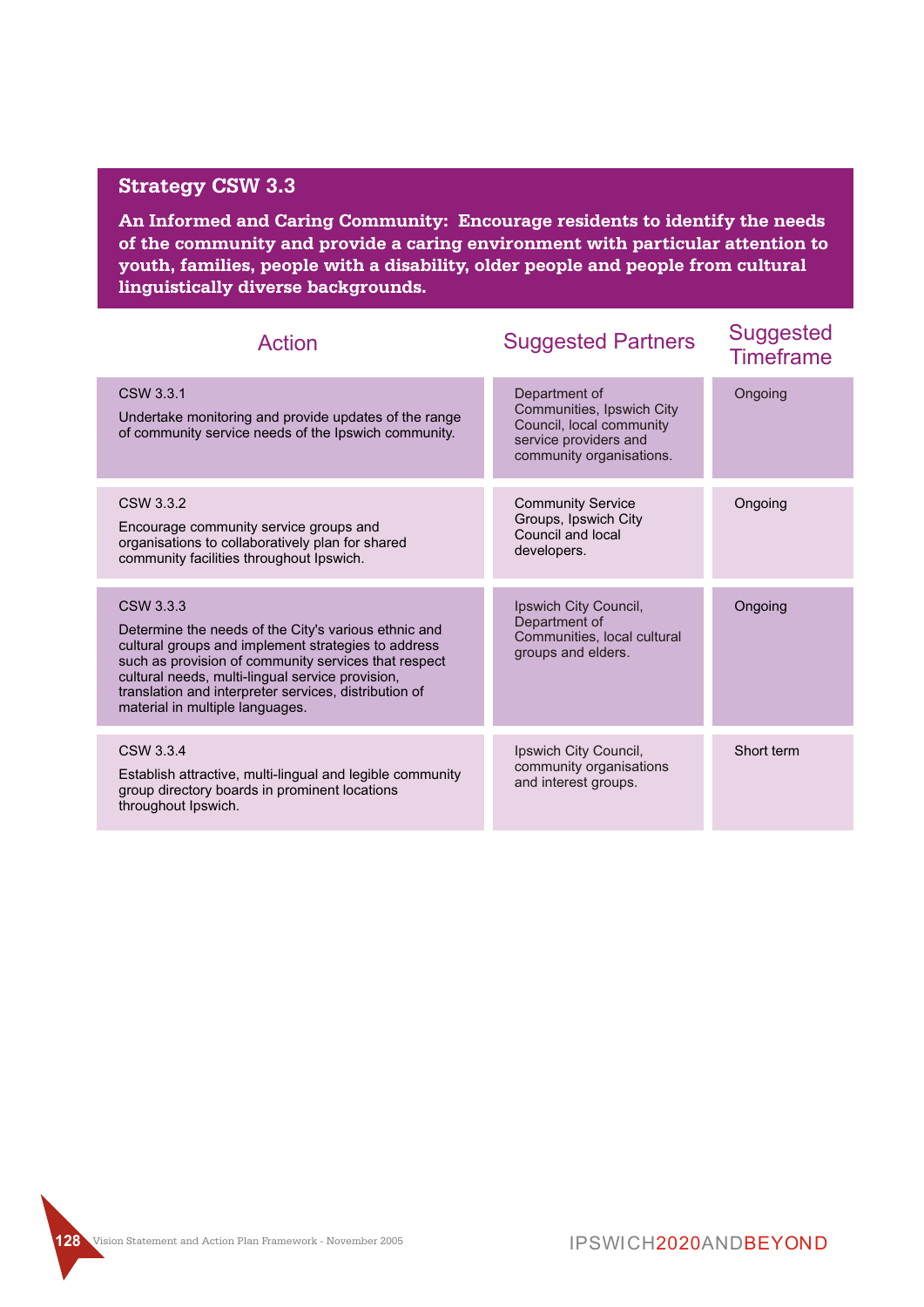| <b>Action</b>                                                                                                                                                                                                                                                                                                              | <b>Suggested Partners</b>                                                                  | <b>Suggested</b><br><b>Timeframe</b> |
|----------------------------------------------------------------------------------------------------------------------------------------------------------------------------------------------------------------------------------------------------------------------------------------------------------------------------|--------------------------------------------------------------------------------------------|--------------------------------------|
| CSW 3.3.5<br>Foster community-based organisations and facilities for<br>older persons in accordance with the interests and<br>needs of older persons in the community.                                                                                                                                                     | Ipswich City Council, local<br>community service<br>organisations and<br>community groups. | Ongoing                              |
| CSW 3.3.6<br>Foster and promote community based networks of<br>service providers to provide a range of outreach and<br>treatment services responsive to the needs of the<br>community, such as:-<br>• Drug and alcohol<br>• Young people<br>Older people<br>Disadvantaged members of the community<br>Crisis accommodation | Local outreach services,<br>Ipswich City Council and<br>Queensland State<br>Governments.   | Short term                           |

### **Strategy CSW 3.4**

**Creative Culture: Enable residents to have ready access to a range of cultural facilities, programs and initiatives to express and develop their creativity and cultural values through visual and performing arts.**

| Action                                                                                                                                                                                                | <b>Suggested Partners</b>                                                                 | <b>Suggested</b><br><b>Timeframe</b> |
|-------------------------------------------------------------------------------------------------------------------------------------------------------------------------------------------------------|-------------------------------------------------------------------------------------------|--------------------------------------|
| CSW 3.4.1<br>Promote Ipswich as a venue for film festivals and<br>encourage the showing of more art-house films in local<br>venues.                                                                   | Ipswich Arts Society.<br>Ipswich City Council, local<br>business owners and<br>operators. | Short term                           |
| CSW 3.4.2<br>Establish an annual program of outdoor events that<br>maximises public spaces and historic buildings and<br>includes festivals, community events, celebrations and<br>public activities. | Ipswich City Council and<br>community arts groups.                                        | Short term                           |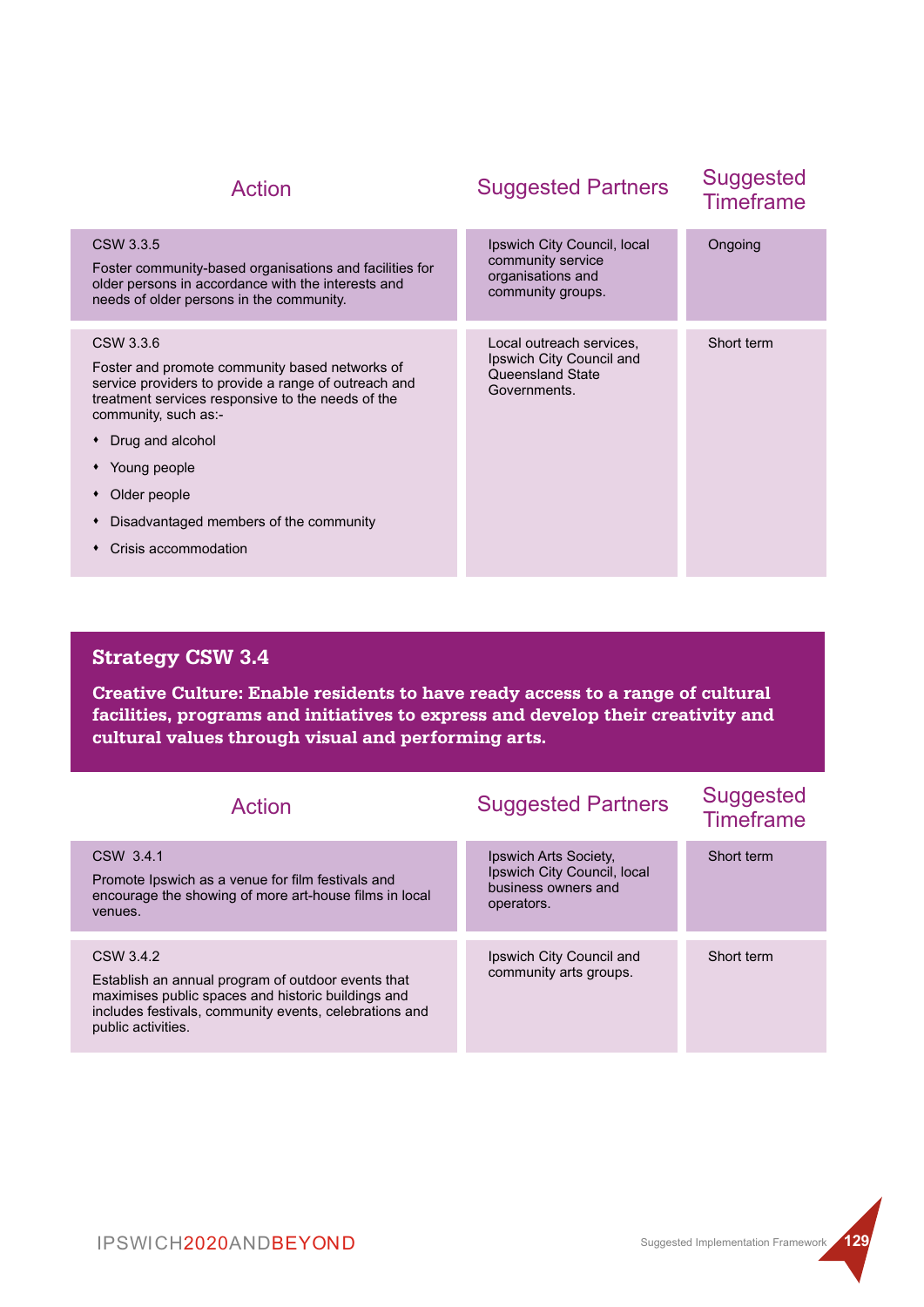| Action                                                                                                                                                                                                                                                | <b>Suggested Partners</b>                                                                                                  | <b>Suggested</b><br><b>Timeframe</b> |
|-------------------------------------------------------------------------------------------------------------------------------------------------------------------------------------------------------------------------------------------------------|----------------------------------------------------------------------------------------------------------------------------|--------------------------------------|
| CSW 3.4.3<br>Develop local performing arts groups that stimulate<br>community engagement in traditional and<br>contemporary dance forms reflective of the diversity of<br>the community.                                                              | Community dance groups,<br>multicultural community<br>organisations, local<br>schools and Ipswich<br>Eisteddfod Society.   | Ongoing                              |
| CSW 3.4.4<br>Develop partnerships in developing local music<br>festivals and art festivals as signature events in the<br>Ipswich Calendar.                                                                                                            | Local community groups,<br>Ipswich City Council,<br>Ipswich Civic Hall, Ipswich<br>Art Gallery and Ipswich Art<br>Society. | Ongoing                              |
| CSW 3.4.5<br>Promote Ipswich and its surrounds for use as sets for<br>films and television production.                                                                                                                                                | <b>Local Community Arts</b><br>Groups, Ipswich City<br>Council and Department of<br>Education and the Arts.                | Ongoing                              |
| CSW 3.4.6<br>Promote, develop and continue to support the<br>development of local talent through eisteddfod,<br>emerging and established cultural performance groups<br>and individuals to progress to state, national and<br>international standard. | Local schools, Ipswich<br>Eisteddfod Society and<br>Ipswich Civic Hall.                                                    | Ongoing                              |

**130 Vision Statement and Action Plan Framework - November 2005**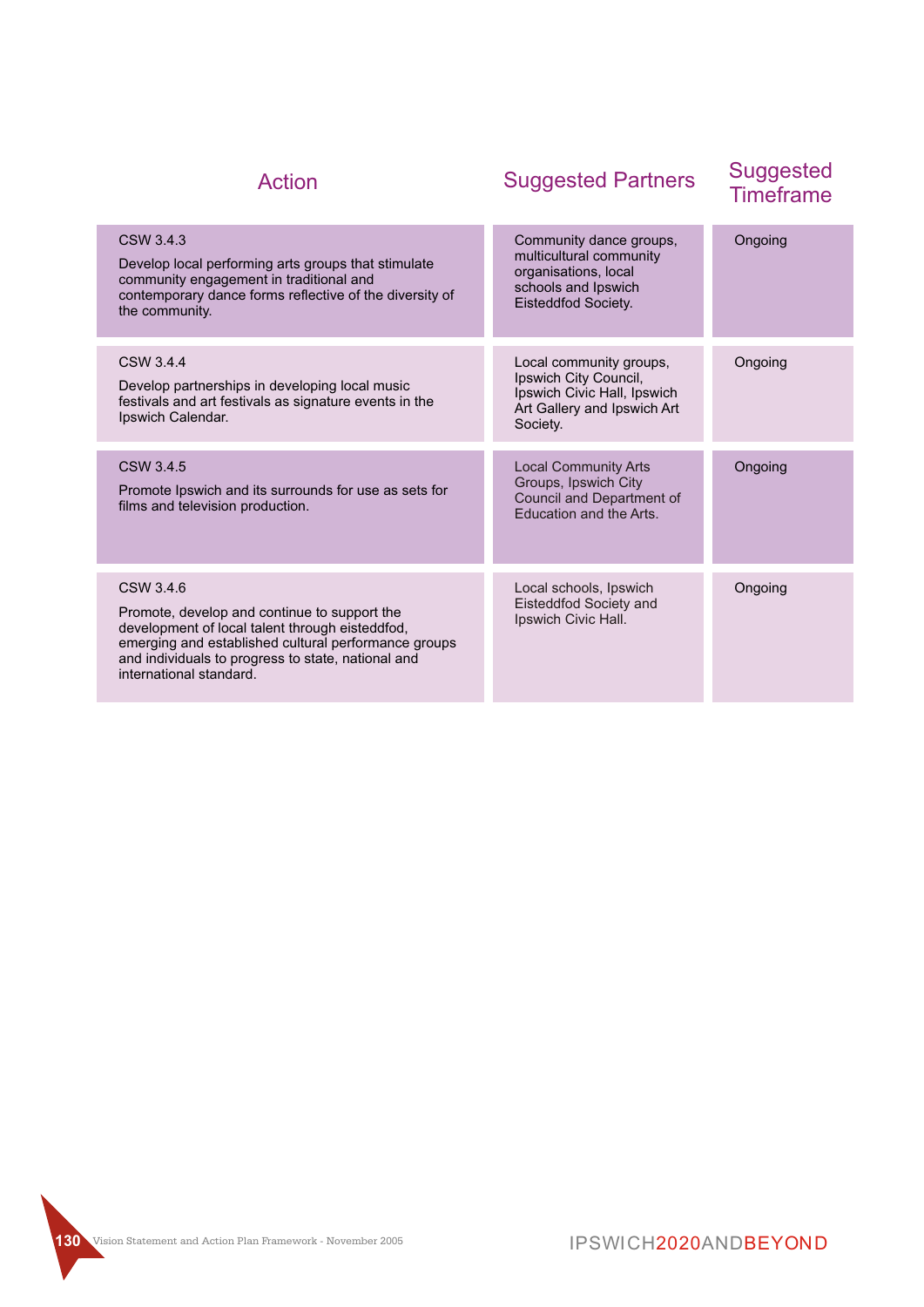## CSW GOAL 4 - HEALTHY COMMUNITY

Ipswich is home to a vibrant and healthy community.

#### **Strategy CSW 4.1**

**Public Health: Ensure that all residents have ready access to health care, intervention and prevention services, and health education, services and facilities and utilise the services necessary to create and maintain a healthy living community.**

| <b>Action</b>                                                                                                                                                                                                                                                                          | <b>Suggested Partners</b>                                                                                       | <b>Suggested</b><br><b>Timeframe</b> |
|----------------------------------------------------------------------------------------------------------------------------------------------------------------------------------------------------------------------------------------------------------------------------------------|-----------------------------------------------------------------------------------------------------------------|--------------------------------------|
| CSW 4.1.1<br>Prepare and implement a Health Services Strategy<br>which identifies the number and type of health facilities<br>and services required for the existing and projected<br>population of Ipswich.                                                                           | Queensland Health,<br>Ipswich Hospital, Ipswich<br>health services providers<br>and Ipswich City Council.       | Short term                           |
| CSW 4.1.2<br>Improve facilities and community services that provide<br>counselling services that respond to a range of needs<br>particularly in the areas of mental health, trauma, trans-<br>cultural mental health, drug and alcohol induced and<br>age-related mental health needs. | Queensland Health and<br>local health service<br>providers.                                                     | Ongoing                              |
| CSW 4.1.3<br>Provide services and resources for the treatment of<br>drug addiction and alcohol dependency such as<br>residential rehabilitation centres.                                                                                                                               | Queensland Health, local<br>outreach services and<br>Ipswich City Council.                                      | Ongoing                              |
| CSW 4.1.4<br>Provide information and education programs and<br>activities to enable residents equitable access to<br>information regarding maintaining healthy lifestyles,<br>physical activity, nutrition, diet and preventative health<br>measures.                                  | Queensland Health, public<br>health facilities, general<br>practitioners and local<br>health service providers. | Ongoing                              |
| CSW 4.1.5<br>Establish physical activity programs in association with<br>local schools and childcare providers informing young<br>people of the importance of good nutrition and the<br>health risks associated with problems such as obesity,<br>smoking and alcohol.                 | Queensland Health, local<br>schools and childcare<br>providers and local<br>general practitioners.              | Ongoing                              |

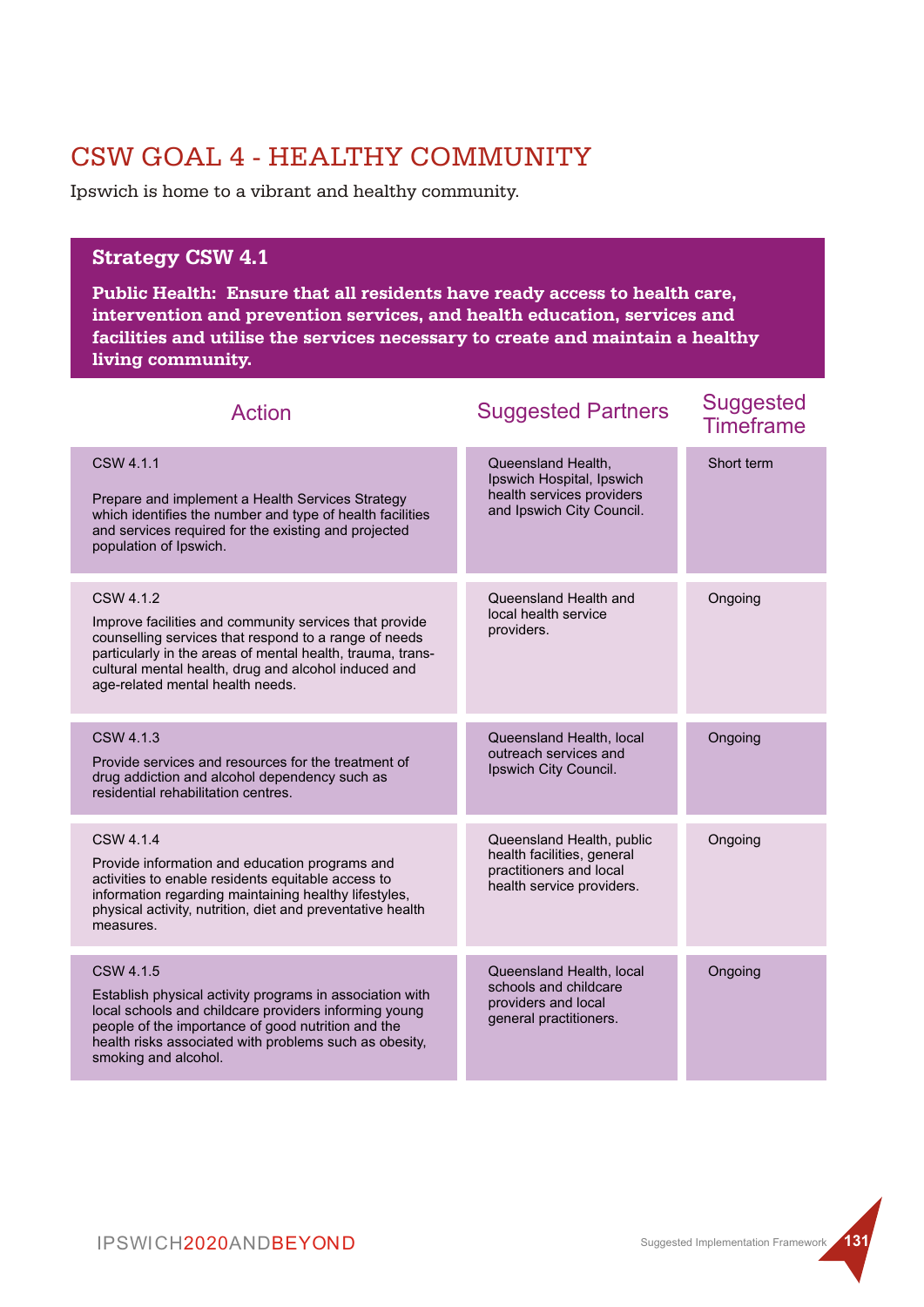| Action                                                                                                                                                                                                            | <b>Suggested Partners</b>                                                      | <b>Suggested</b><br><b>Timeframe</b> |
|-------------------------------------------------------------------------------------------------------------------------------------------------------------------------------------------------------------------|--------------------------------------------------------------------------------|--------------------------------------|
| CSW 4.1.6<br>Develop and implement a Public Health Plan that:<br>Establishes a set of Health and Wellbeing values<br>Identifies actions to manage and enhance the<br>٠<br>community's Health and Wellbeing values | Ipswich City Council,<br>Queensland Health, local<br>health service providers. | Short term.<br>ongoing               |
| CSW 4.1.7<br>Report on the value and success of programs that target<br>communicable diseases and vaccinate against<br>preventable disease.                                                                       | Ipswich City Council and<br>Queensland Health.                                 | Ongoing                              |
| CSW 4.1.8<br>Continue to implement and promote immunisation<br>services and programs.                                                                                                                             | Ipswich City Council and<br>Queensland Health.                                 | Ongoing                              |
| CSW 4.1.9<br>Continue to provide businesses and residents with<br>information regarding Health and Safety issues related<br>to food preparation and distribution.                                                 | Ipswich City Council, and<br>Queensland Health.                                | Ongoing                              |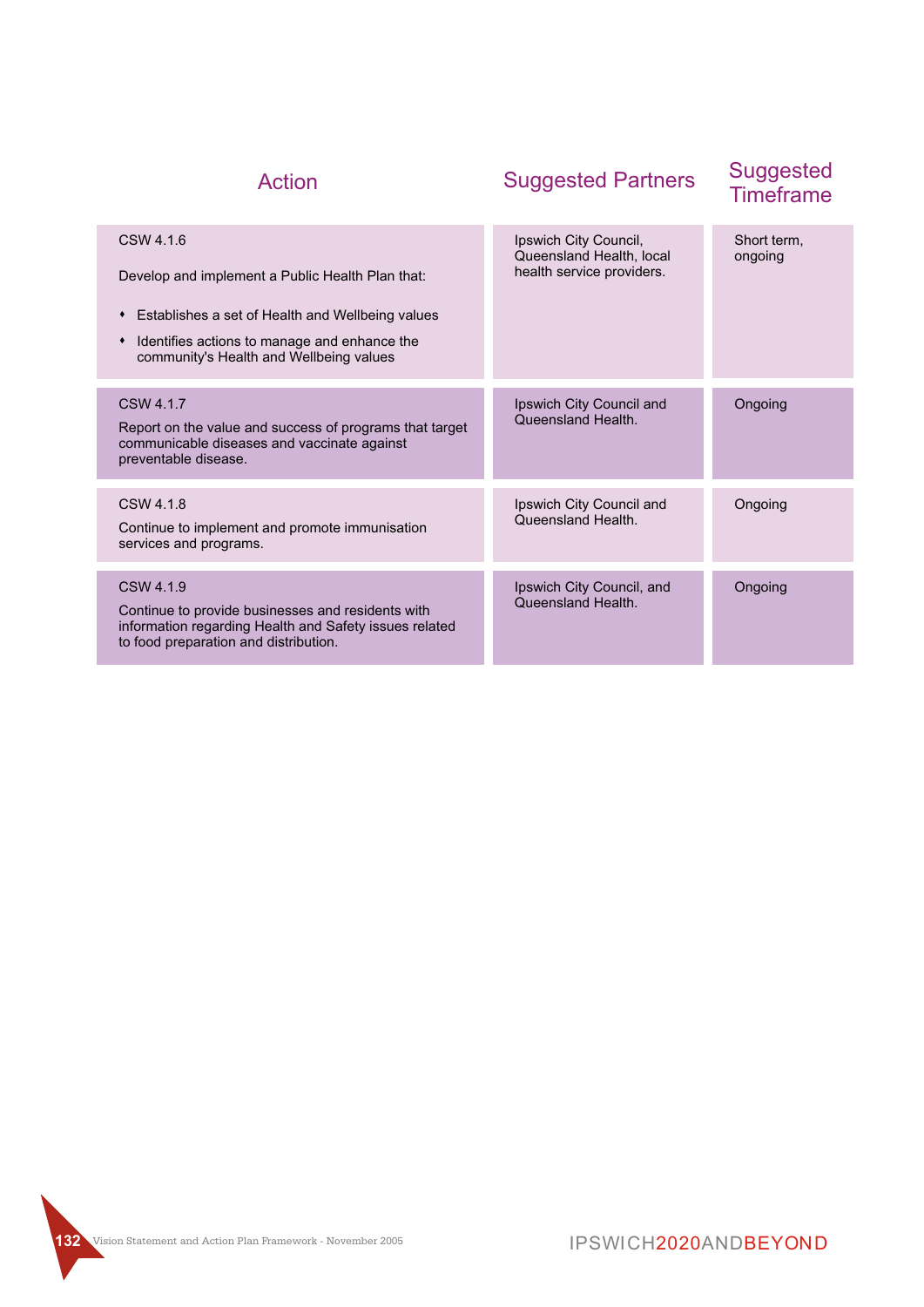#### **Strategy CSW 4.2**

**Active Lifestyles, Healthy Communities: Promote healthy lifestyles that include keeping fit and active and involved in physical activities such as walking, cycling, tai chi, and organised sporting activities, and provision of a comprehensive range of recreational services and facilities.**

# Suggested Partners Suggested Timeframe Action

#### CSW 4.2.1

Develop and promote Active Lifestyle Programs throughout Ipswich that include a range of paid and free activities such as guided walks, information sessions on nutrition, exercise classes, eg. ICC's Just Walk It program, Come and Try Sports Expo, Neville Bonner Indigenous Sports Day.

Ipswich City Council, Queensland Health, community outreach services, local community service organisation and groups.

Short term, ongoing

#### **Strategy CSW 4.3**

**Comprehensive range of recreation facilities and services: Ensure that all members of the community have ready access to a comprehensive range of recreational services and facilities which reflect the diversity and interests of the community.**

| Action                                                                                                                                                                    | <b>Suggested Partners</b> | <b>Suggested</b><br><b>Timeframe</b> |
|---------------------------------------------------------------------------------------------------------------------------------------------------------------------------|---------------------------|--------------------------------------|
| CSW 4.3.1<br>Promote Ipswich City Council parks and reserves, in<br>particular, those that offer infrastructure and<br>opportunities to participate in physical activity. | Ipswich City Council.     | Ongoing                              |
| CSW 4.3.2<br>Develop and market opportunities for active recreation<br>pursuits in natural environment and conservation<br>areas.                                         | Ipswich City Council.     | Ongoing                              |

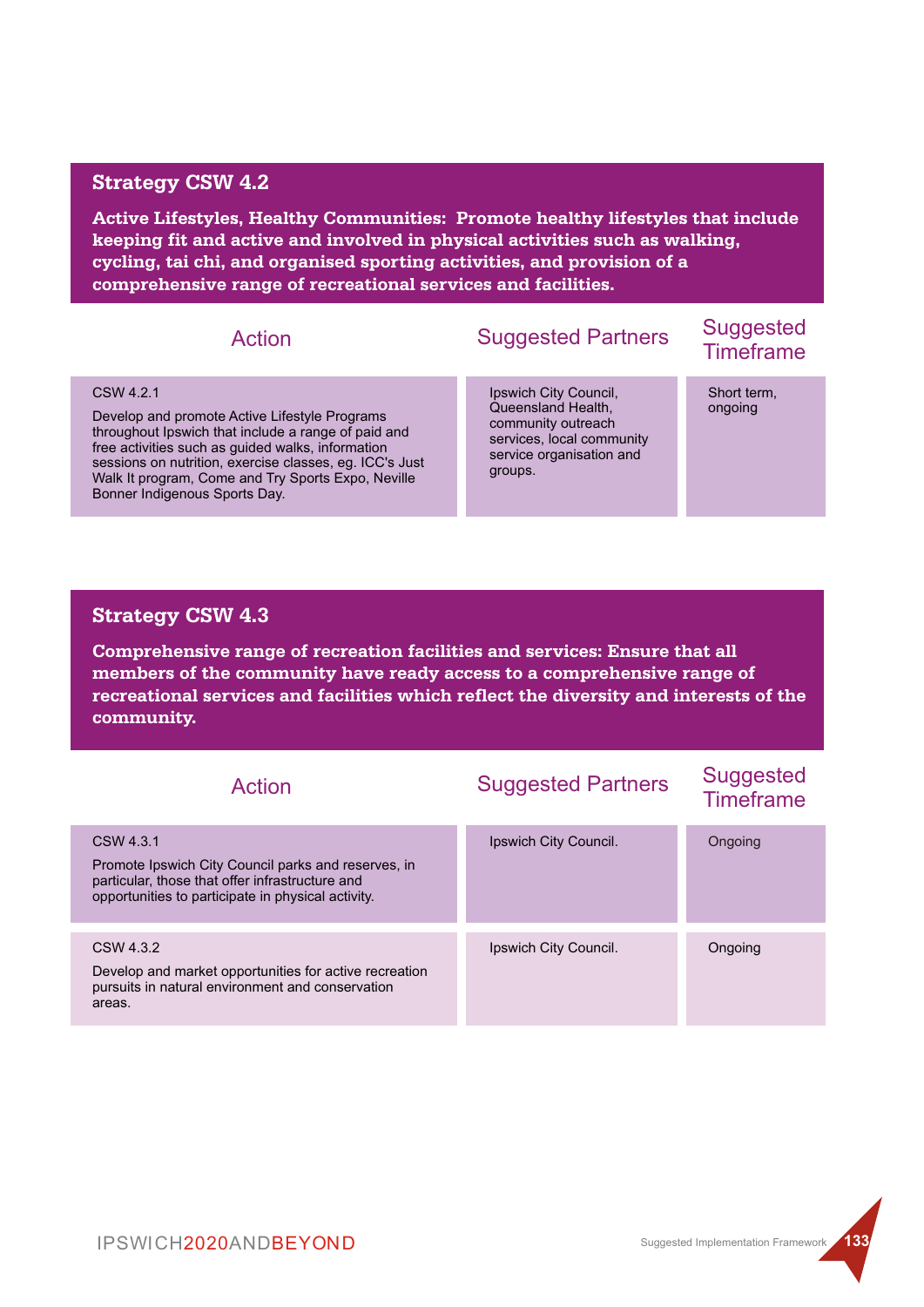## CSW GOAL 5 - THE IPSWICH IDENTITY

Ipswich retains its own identity and is acknowledged as the interface between metropolitan Brisbane and the western region.

#### **Strategy CSW 5.1**

**An Entity in its Own Right: Ipswich is identified and known as a City in its own right and is recognised for the respect the community holds for its heritage.**

| Action                                                                                                                                                                                                              | <b>Suggested Partners</b>                                                                                                                                                                     | <b>Suggested</b><br><b>Timeframe</b> |
|---------------------------------------------------------------------------------------------------------------------------------------------------------------------------------------------------------------------|-----------------------------------------------------------------------------------------------------------------------------------------------------------------------------------------------|--------------------------------------|
| CSW 5.1.1<br>Include in the marketing and promotional material of all<br>Ipswich government, non-government, business and<br>community organisations that Ipswich is a City.                                        | Queensland State and<br><b>Australian Government</b><br>agencies, non-government<br>organisations, community<br>service organisations and<br>groups, Ipswich City<br>Council and local media. | Ongoing                              |
| CSW 5.1.2<br>Produce an Ipswich City brochure and guide which<br>depicts Ipswich as a City and a relatively self-contained<br>community.                                                                            | Ipswich City Council and<br>local media.                                                                                                                                                      | Short term,<br>ongoing               |
| CSW 5.1.3<br>Include the smaller townships and communities such<br>as Rosewood, Marburg, Peak Crossing and Harrisville<br>in the promotion material for the City of Ipswich as a<br>network of diverse communities. | Ipswich City Council and<br>Ipswich Tourism<br>Association.                                                                                                                                   | Short term,<br>ongoing               |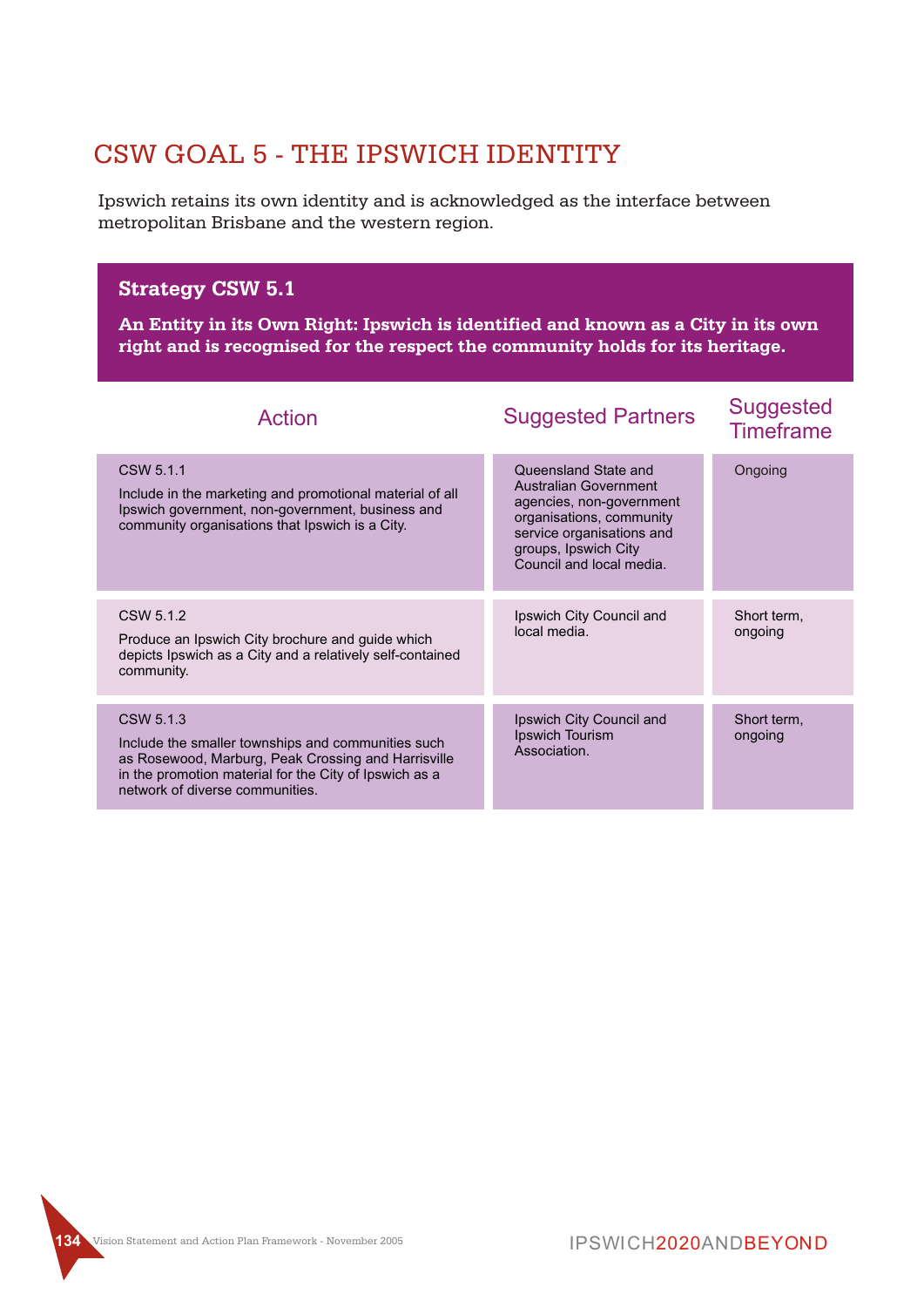## CSW GOAL 6 - A SAFE COMMUNITY

Ipswich is a safe place to live, work and play.

## **Strategy CSW 6.1**

**Design for Safety: Ensure the design, management and maintenance of public places, parks, and open spaces is undertaken with community safety as a priority.**

| Action                                                                                                                                         | <b>Suggested Partners</b>                         | <b>Suggested</b><br>Timeframe |
|------------------------------------------------------------------------------------------------------------------------------------------------|---------------------------------------------------|-------------------------------|
| CSW 6.1.1<br>Implement Crime Prevention Through Environmental<br>Design (CPTED) principles in the design and<br>construction of public spaces. | Ipswich City Council and<br>development industry. | Ongoing                       |
| CSW 6.1.2<br>Design and construct public spaces that respond to the<br>needs of older people and people with a disability.                     | Ipswich City Council and<br>development industry. | Ongoing                       |

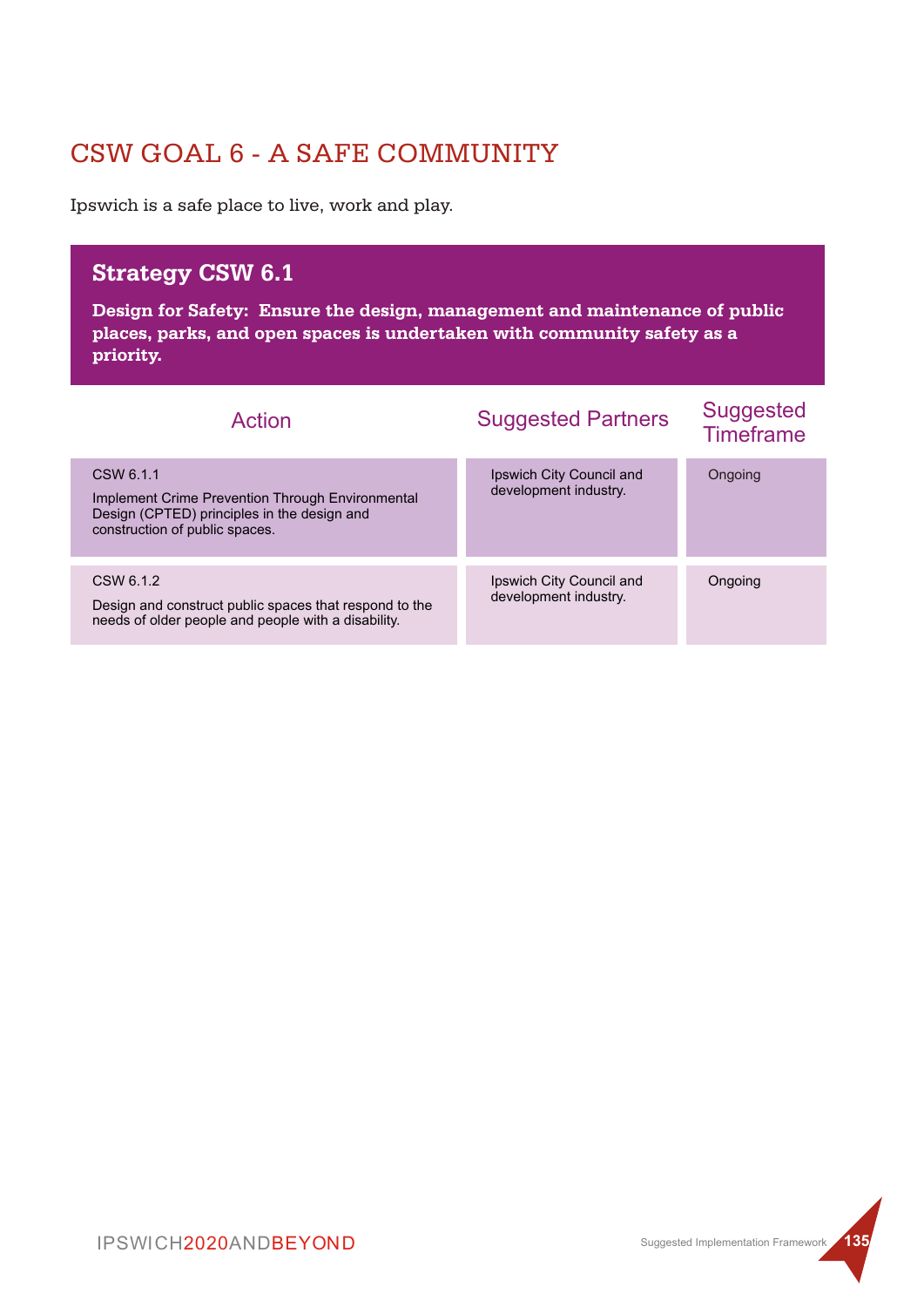### **Strategy CSW 6.2**

**Community Safety and Crime Prevention: Establish and maintain a range of programs and initiatives which ensure Ipswich is a community in which people are able to live, work and play, and move freely with due regard for their personal safety.**

| Action                                                                                                                                                                                                                                                                                                                                                                   | <b>Suggested Partners</b>                                                                          | <b>Suggested</b><br><b>Timeframe</b> |
|--------------------------------------------------------------------------------------------------------------------------------------------------------------------------------------------------------------------------------------------------------------------------------------------------------------------------------------------------------------------------|----------------------------------------------------------------------------------------------------|--------------------------------------|
| CSW 6.2.1<br>Establish appropriate levels of service provision to<br>respond to the needs of the community in regards to<br>crime and public safety including the provision of<br>appropriate levels of staffing at Police Beats in central<br>locations.                                                                                                                | Ipswich Police and Ipswich<br>City Council.                                                        | Ongoing                              |
| CSW 6.2.2<br>Design and implement a Community Safety and Crime<br>Prevention Strategy which is based on the principles of<br>Community Policing and encourages active<br>involvement of Council, community based<br>organisations, Police and other relevant state<br>government agencies recognising the culturally diverse<br>needs of the specific community sectors. | Ipswich City Council,<br>Ipswich Police, local<br>community organisations<br>and community groups. | Short term,<br>ongoing               |
| CSW 6.2.3<br>Establish education programs regarding personal<br>management of safety and delivered to all sectors of<br>the community including business, schools, across age<br>and cultural profiles.                                                                                                                                                                  | Ipswich Police.                                                                                    | Ongoing                              |

**136 Vision Statement and Action Plan Framework - November 2005**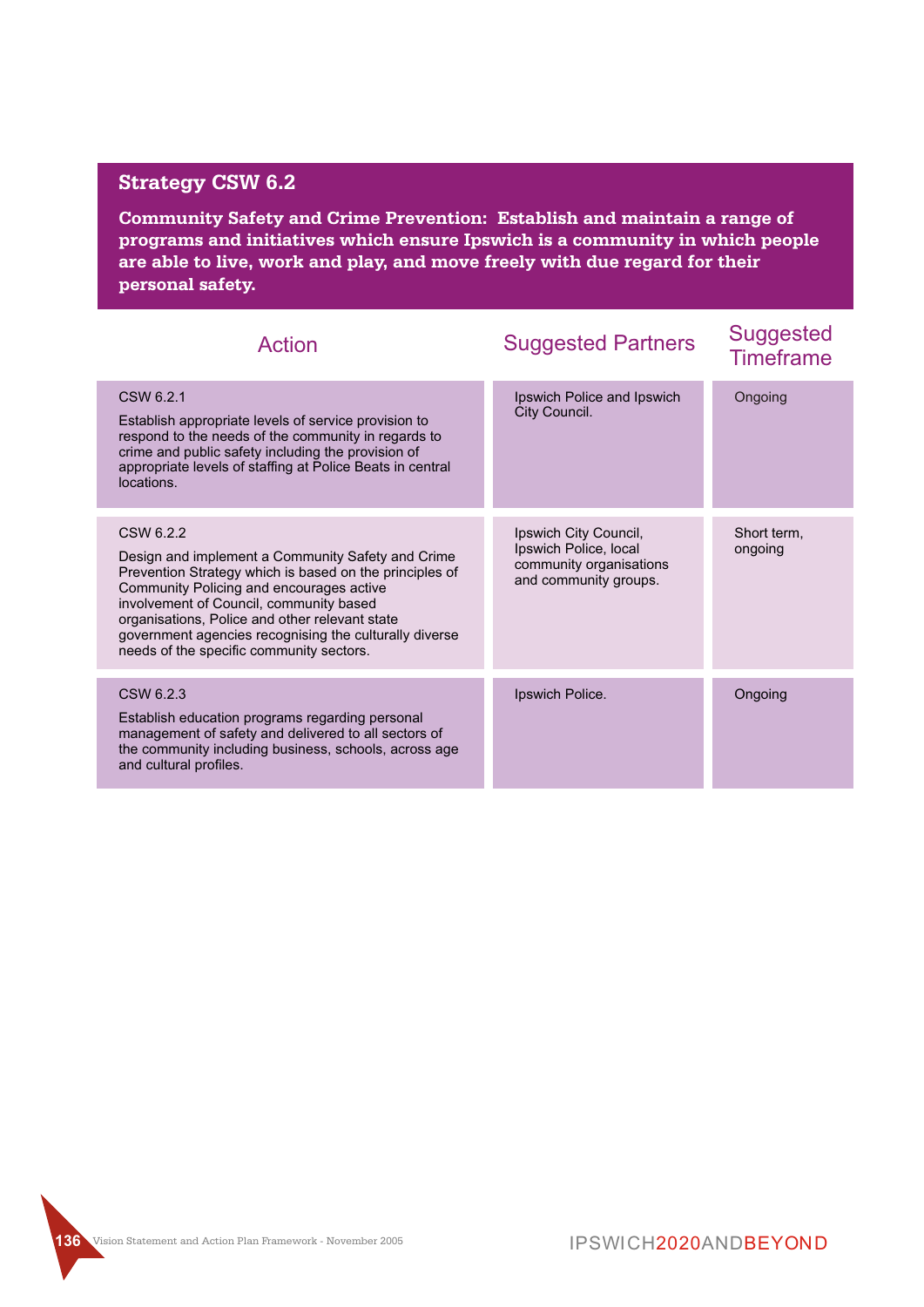#### **Strategy CSW 6.3**

**Emergency Services and Disaster Management: Ensure Ipswich has the benefits of well-equipped, well-staffed essential and emergency services including both professional staff and volunteers.**

| <b>Action</b>                                                                                                                                                                                                                         | <b>Suggested Partners</b>                                                                                                                 | <b>Suggested</b><br><b>Timeframe</b> |
|---------------------------------------------------------------------------------------------------------------------------------------------------------------------------------------------------------------------------------------|-------------------------------------------------------------------------------------------------------------------------------------------|--------------------------------------|
| CSW 6.3.1<br>Develop an Emergency Services and Facilities plan as<br>part of an integrated and coordinated response by all<br>relevant agencies including Fire, Ambulance, Police,<br>State Emergency Service and community response. | Ipswich Police, State<br><b>Emergency Services,</b><br>Ipswich City Council,<br>local community<br>organisations and<br>community groups. | Ongoing                              |
| CSW 6.3.2<br>Prepare and review the City's Counter Disaster Plan<br>and link with District Emergency Management Plan.                                                                                                                 | Ipswich Police, Ipswich<br>City Council, local<br>community<br>organisations and<br>community groups and<br>Defence forces.               | Ongoing                              |

#### **Strategy CSW 6.4**

**Design for Equitable Access to Services: Ensure Ipswich facilities and services are designed for all Ipswich residents to access, inclusive of the specific needs of people with disabilities and their carers.**

| Action                                                                                                                                                                      | <b>Suggested Partners</b>                                                                                                    | <b>Suggested</b><br><b>Timeframe</b> |
|-----------------------------------------------------------------------------------------------------------------------------------------------------------------------------|------------------------------------------------------------------------------------------------------------------------------|--------------------------------------|
| CSW 6.4.1<br>Establish a coordinated approach to equitable access<br>to community facilities and public spaces throughout<br>Ipswich.                                       | Ipswich City Council,<br><b>Disability Services</b><br>Queensland, local<br>community organisations<br>and community groups. | Ongoing                              |
| CSW 6.4.2<br>Establish employment and quality of life programs to<br>support marginalised and isolated groups of people<br>with disabilities to access mainstream services. | Ipswich City Council,<br><b>Disability Services</b><br>Queensland, local<br>community organisations<br>and community groups. | Ongoing                              |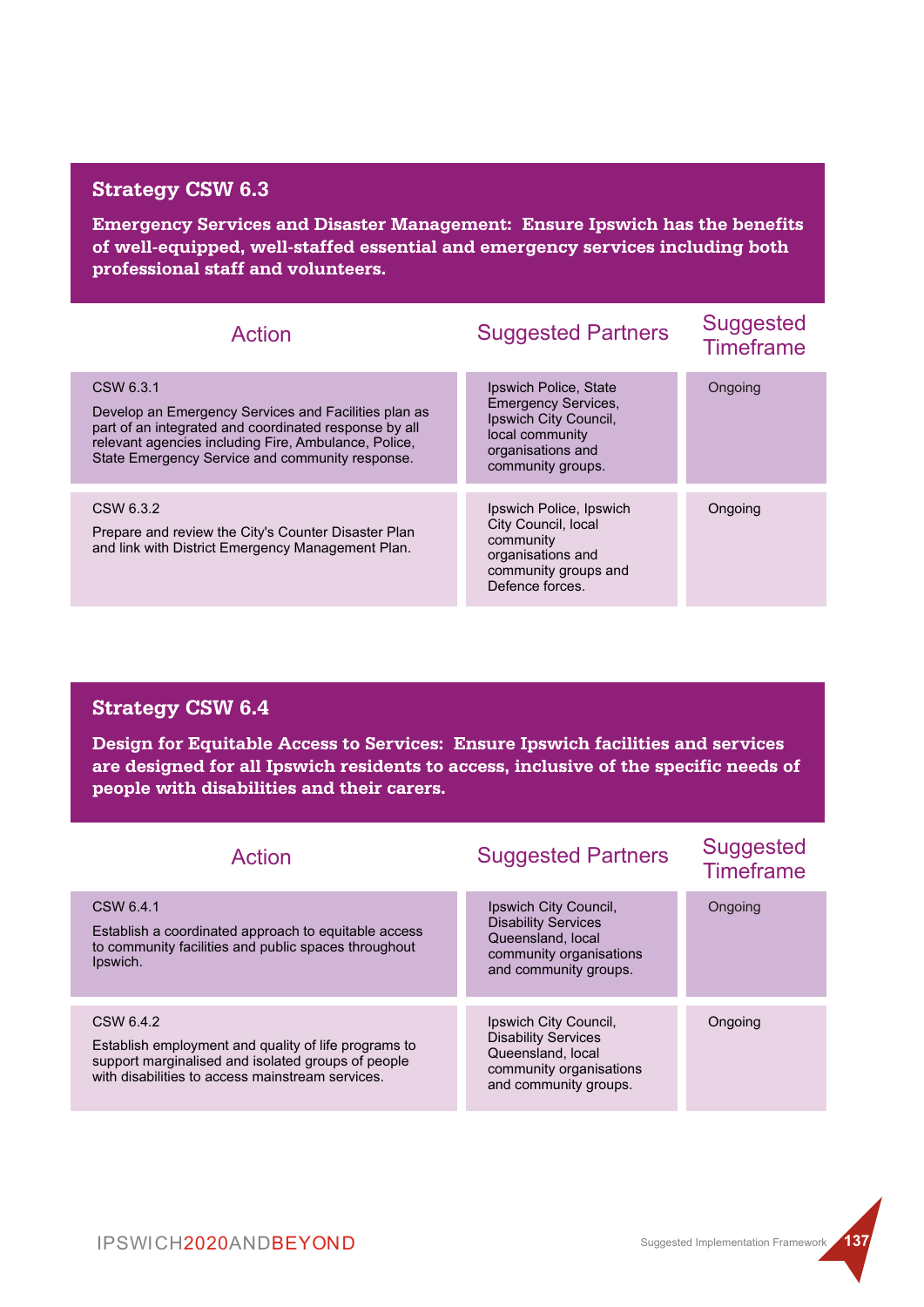## CSW GOAL 7 - A SPORTING CITY

Ipswich has a strong sporting culture and a wide range of active recreation activities are provided for within the local government area.

#### **Strategy CSW 7.1**

**Sporting Champions: Acknowledge and promote the successes of Ipswich residents and teams in state, national and international competitions.**

| Action                                                                                                                                                       | <b>Suggested Partners</b>                                                                      | <b>Suggested</b><br><b>Timeframe</b> |
|--------------------------------------------------------------------------------------------------------------------------------------------------------------|------------------------------------------------------------------------------------------------|--------------------------------------|
| CSW 7.1.1<br>Promote the outstanding achievements of sports<br>people and teams, particularly those that participate at<br>national and international level. | Local media sources and<br>Ipswich City Council.                                               | Ongoing                              |
| CSW 7.1.2<br>Attract high standard coaching staff to train local<br>champions and teams.                                                                     | Ipswich sports<br>associations and clubs.                                                      | Ongoing                              |
| CSW 7.1.3<br>Encourage leaders in sport to engage with the local<br>community and encourage greater participation in<br>sporting activities.                 | Ipswich sports<br>associations and clubs.<br>local sporting clubs and<br>Ipswich City Council. | Ongoing                              |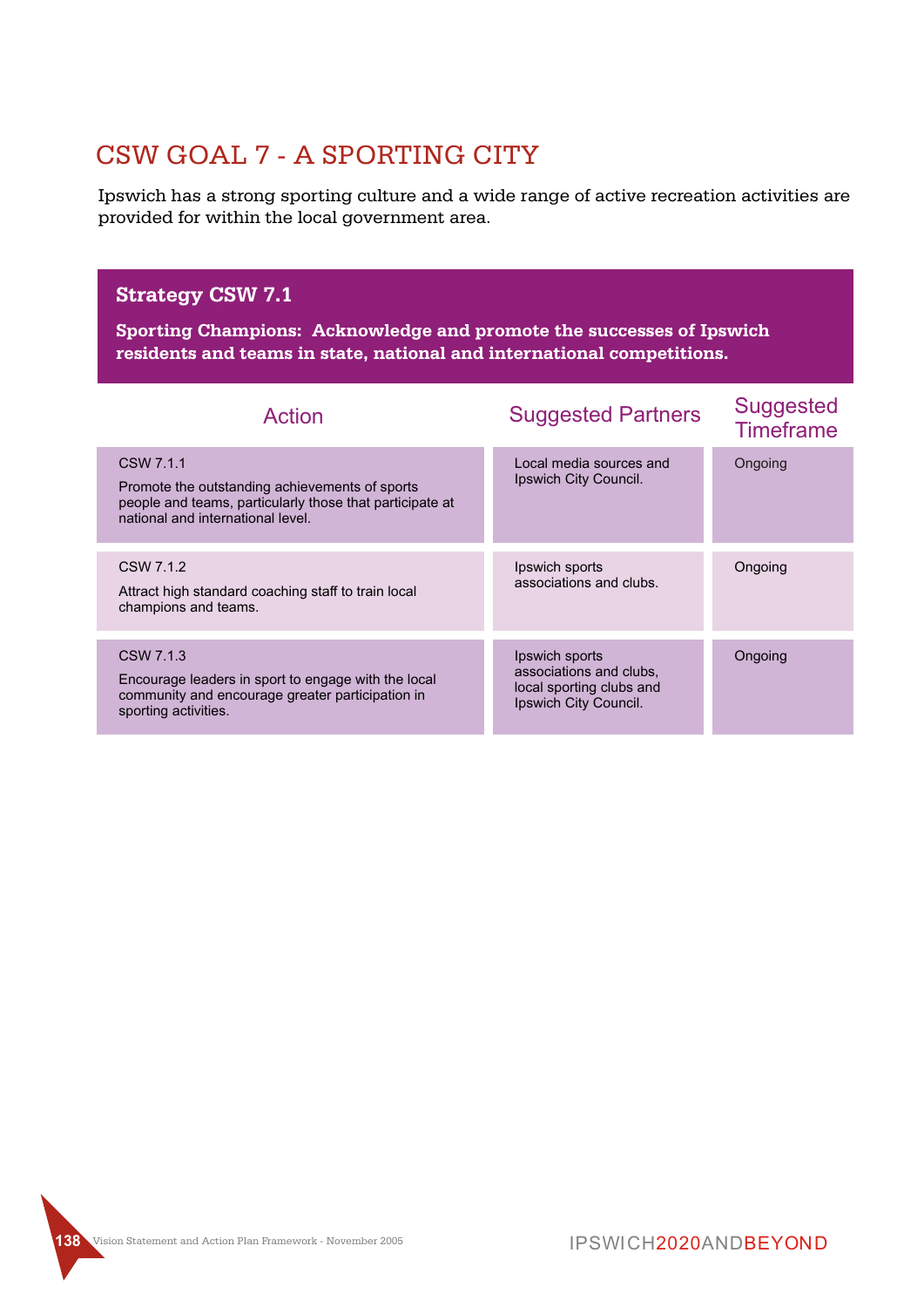## IS GOAL 1 - INTEGRATED INFRASTRUCTURE PLANNING AND PROVISION **TABLE 5 - INFRASTRUCTURE AND SERVICES**

Infrastructure leads development and through the collaborative planning efforts of a range of stakeholders, investment is directed towards delivering the desired outcomes of the Ipswich community and businesses in a timely manner.

#### **Strategy IS 1.1 Community Participation: Consider the specific needs of the Ipswich community in determining infrastructure requirements.** IS 1.1.1. Engage the community to determine the expectations and desired standards of service in the delivery of infrastructure items across the City, including those within the Priority Infrastructure Plans. IS 1.1.3 Include a Community Awareness component in campaigns for the application of new technologies and infrastructure provision. IS 1.1.2 Conduct community consultation activities in the planning and design phases of major infrastructure projects to engage the community and receive their input on issues such as phasing of projects. Infrastructure providers both public and private. Ipswich City Council, Infrastructure providers both public and private. Infrastructure providers both public and private. **Ongoing** Short term, ongoing **Ongoing** Suggested Partners Suggested Timeframe Action

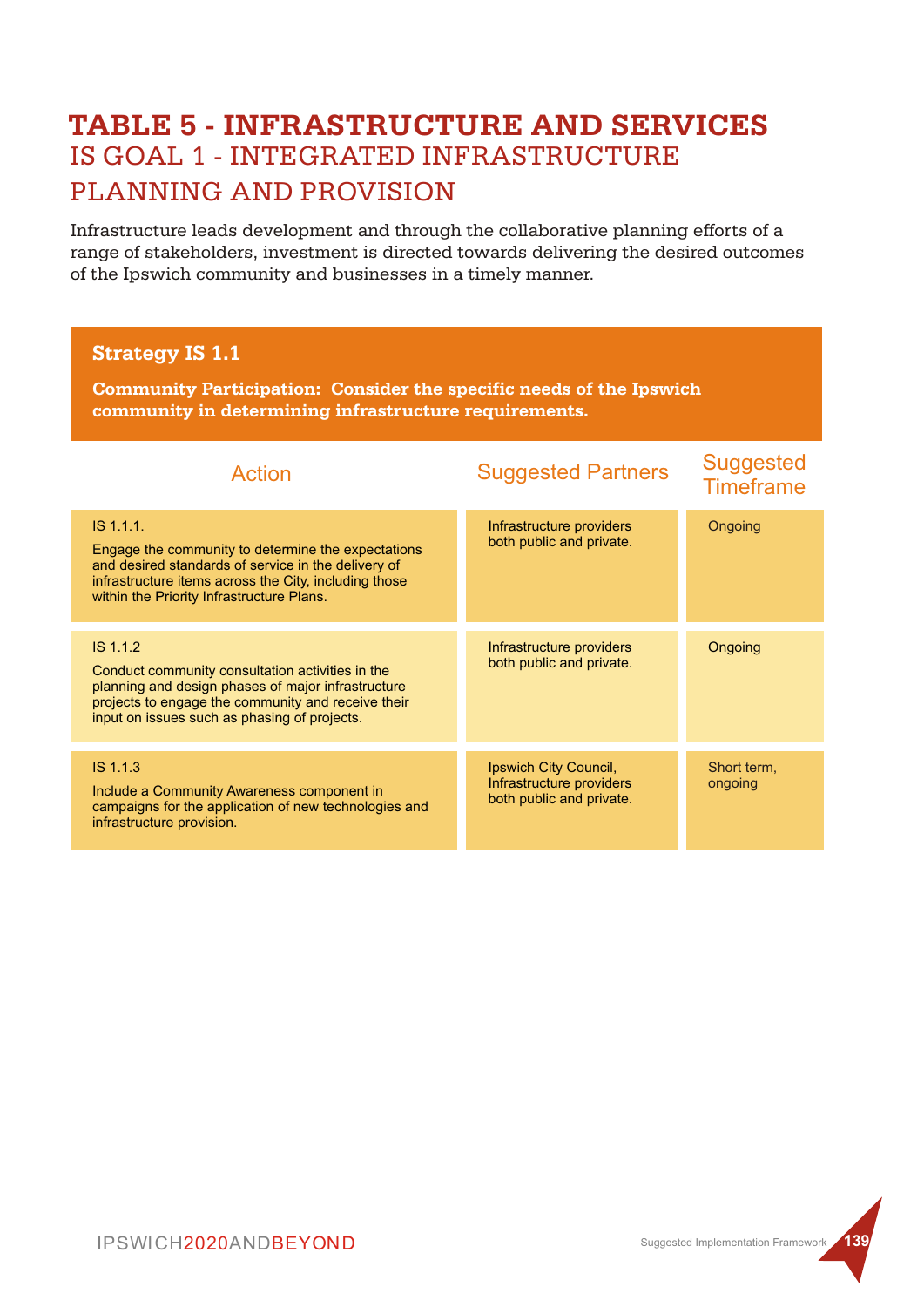**Plan and Review Provision of Infrastructure: Undertake strategic infrastructure planning and periodically review the provision of infrastructure and services.**

| <b>Action</b>                                                                                                                                                                                                                                                                                                         | <b>Suggested Partners</b>                                                                                                                                 | <b>Suggested</b><br><b>Timeframe</b> |
|-----------------------------------------------------------------------------------------------------------------------------------------------------------------------------------------------------------------------------------------------------------------------------------------------------------------------|-----------------------------------------------------------------------------------------------------------------------------------------------------------|--------------------------------------|
| IS 1.2.1<br>Prepare and implement desired standards for<br>infrastructure provision for issues such as design<br>standards, staging, materials, construction methods,<br>etc.                                                                                                                                         | Ipswich City Council,<br>infrastructure providers<br>both public and private<br>and Office of Urban<br>Management.                                        | Short term,<br>ongoing               |
| IS 1.2.2<br>Prepare Planning Assumptions considering growth and<br>demand to provide a basis for planning and design of<br>infrastructure and review as required.                                                                                                                                                     | Ipswich City Council,<br>infrastructure providers<br>both public and private<br>and Office of Urban<br>Management.                                        | Short term,<br>ongoing               |
| IS 1.2.3<br>Prepare and implement Development Thresholds<br>identifying timing for infrastructure provision.                                                                                                                                                                                                          | Ipswich City Council,<br>development industry and<br>Office of Urban<br>Management.                                                                       | Short term,<br>ongoing               |
| IS 1.2.4<br>Identify and protect corridors that may be required in<br>the future for the provision of large-scale infrastructure<br>such as powerlines, transport corridors, water<br>pipelines, etc. Identify temporary land uses which can<br>be accommodated within these corridors prior to their<br>development. | <b>Queensland State</b><br>Government, infrastructure<br>providers both public and<br>private, Ipswich City<br>Council and Office of<br>Urban Management. | Short term,<br>ongoing               |
| IS 1.2.5<br>Develop detailed plans for Trunk Infrastructure that<br>identifies the type, location, size, and staging of trunk<br>infrastructure to support developments.                                                                                                                                              | Ipswich City Council,<br>infrastructure providers<br>both public and private.                                                                             | Short term,<br>ongoing               |
| IS 1.2.6<br>Identify and implement opportunities to provide utility<br>services such as water, energy and waste disposal<br>from local treatment/generation plants in urban growth<br>areas.                                                                                                                          | Ipswich City Council,<br>Development industry,<br>infrastructure providers<br>both public and private,                                                    | Ongoing                              |
| IS 1.2.7<br>All major infrastructure projects and large-scale are<br>planned in accordance with an Environmental Impact<br><b>Assessment and Social/Community Impact</b><br>Assessment.                                                                                                                               | Infrastructure providers<br>both public and private.                                                                                                      | Short term,<br>ongoing               |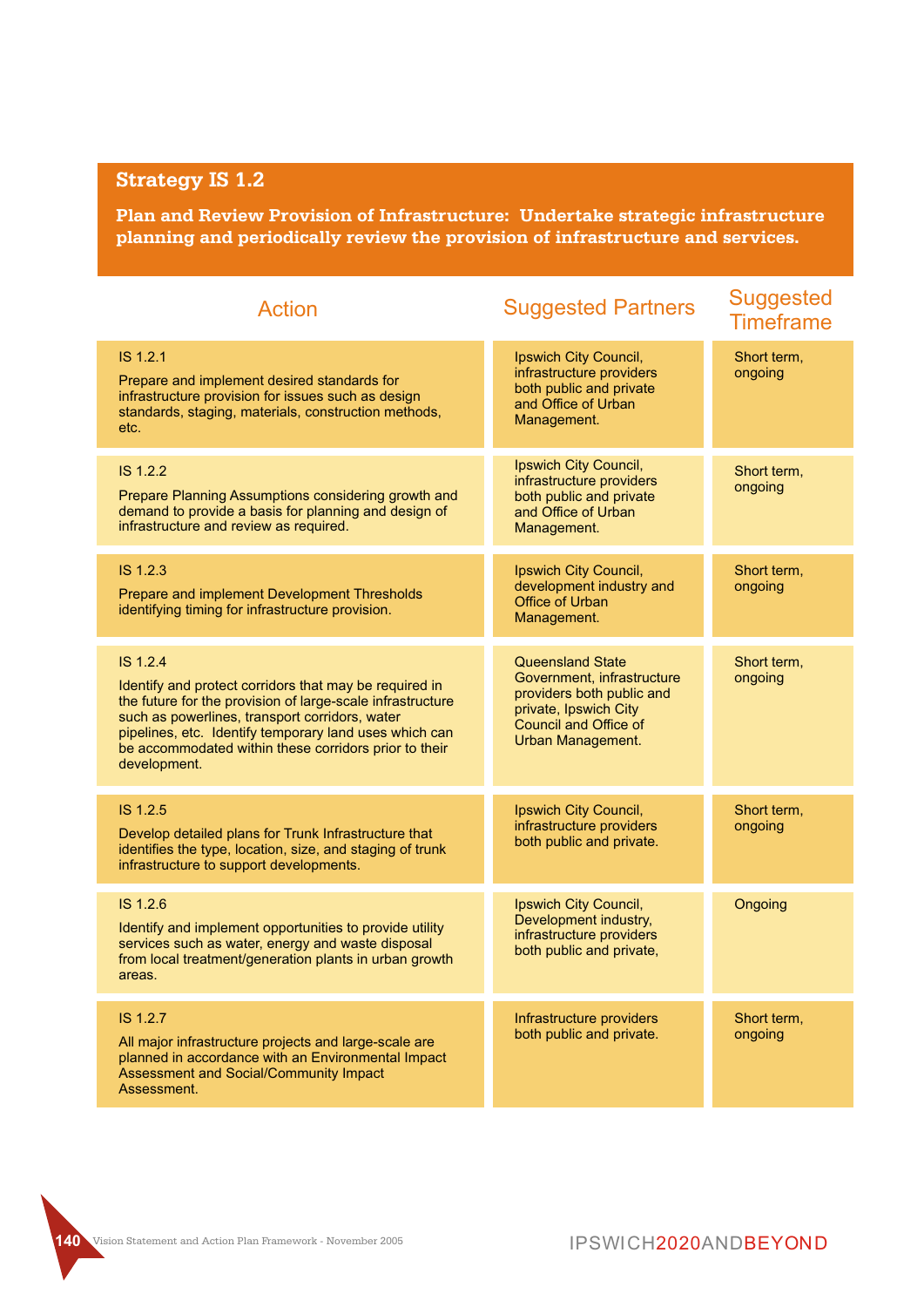**Partnerships for Infrastructure Delivery: Identify opportunities to form partnerships to deliver infrastructure requirements.**

| Action                                                                                                              | <b>Suggested Partners</b>                                                                                          | <b>Suggested</b><br><b>Timeframe</b> |
|---------------------------------------------------------------------------------------------------------------------|--------------------------------------------------------------------------------------------------------------------|--------------------------------------|
| $IS$ 1.3.1<br>Develop local expertise to assess and review Public<br>Private Partnerships (PPP) for infrastructure. | Infrastructure providers<br>both public and private,<br>development industry<br>and Office of Urban<br>Management. | Short term,<br>ongoing               |
|                                                                                                                     |                                                                                                                    |                                      |
| $IS$ 1.3.2<br>Actively seek technical and funding partners for Public<br><b>Private Partnerships.</b>               | Development industry.<br>Infrastructure providers<br>both public and private.                                      | Ongoing                              |

#### **Strategy IS 1.4**

**Fund Infrastructure and Services: Identify funding opportunities to deliver infrastructure and services in a timely and co-ordinated manner.**

| Action                                                                                                                                                                                                                                            | <b>Suggested Partners</b>                                                                                                                                                       | <b>Suggested</b><br><b>Timeframe</b> |
|---------------------------------------------------------------------------------------------------------------------------------------------------------------------------------------------------------------------------------------------------|---------------------------------------------------------------------------------------------------------------------------------------------------------------------------------|--------------------------------------|
| IS 1.4.1<br>Develop Capital Works Programs that provide clear<br>accounting of future needs. Use legislative funding<br>mechanisms such as:-<br>• Infrastructure Charges Schedules<br>◆ Federal/State subsidies<br>• Public-private partnerships. | Ipswich City Council.<br>development industry,<br>Department of Local<br>Government, Planning,<br>Sport and Recreation and<br>Department of Transport<br>and Regional Services. | Ongoing                              |

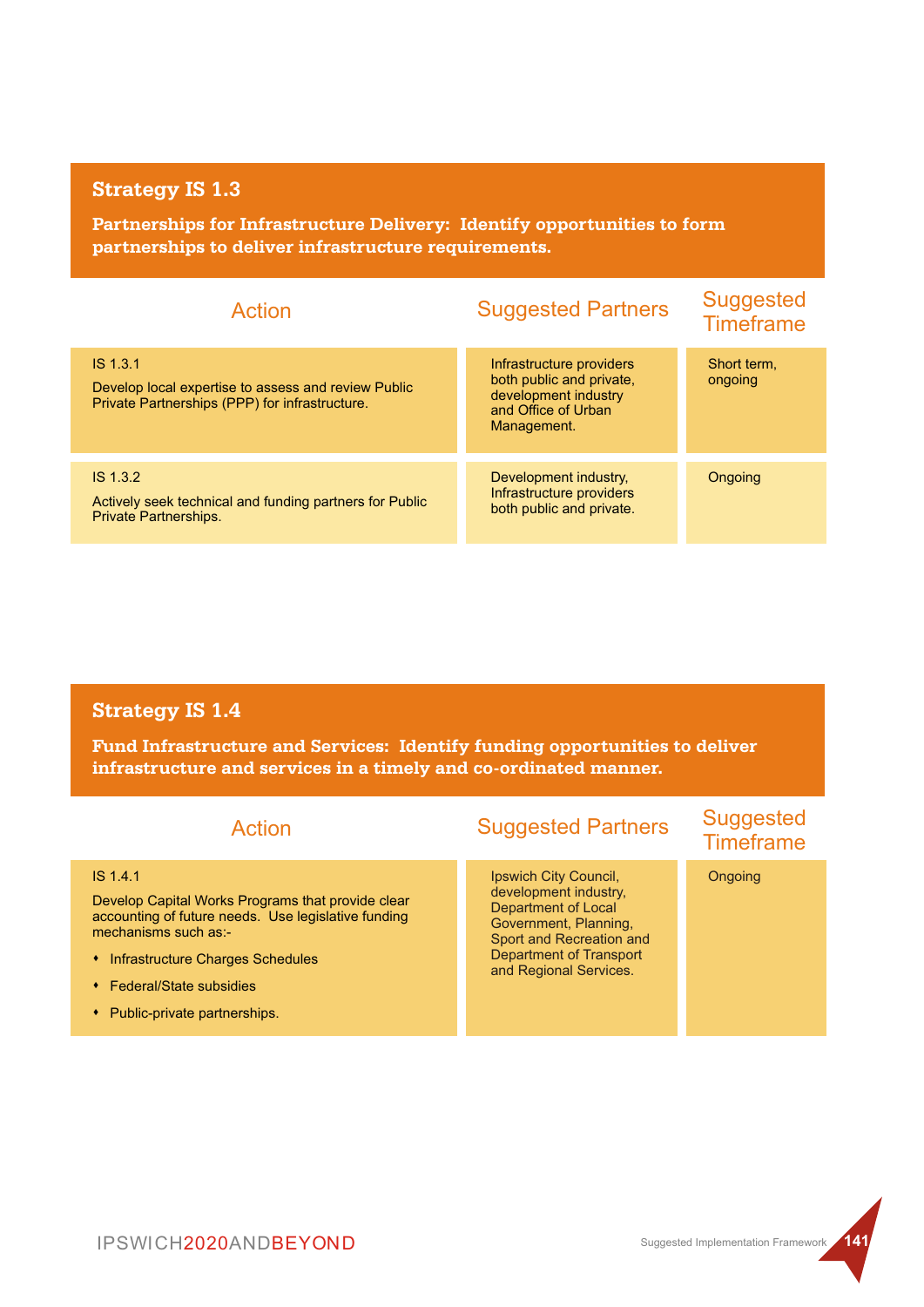**Provide Infrastructure: Infrastructure is delivered in accordance with priority infrastructure plans, in a manner that reflects community priorities and standards and does not pose significant risk to environmental assets or community values.**

| Action                                                                                                                                                                                                                                                 | <b>Suggested Partners</b>                                                                                                                | <b>Suggested</b><br><b>Timeframe</b> |
|--------------------------------------------------------------------------------------------------------------------------------------------------------------------------------------------------------------------------------------------------------|------------------------------------------------------------------------------------------------------------------------------------------|--------------------------------------|
| IS 1.5.1<br>Implement major infrastructure plans such as:-<br>SEQ Regional Infrastructure Plan and Program<br>٠<br>Queensland State Infrastructure Plan<br>• Federal infrastructure plans such as Auslink<br>Ipswich City Capital Works Program        | Ipswich City Council,<br>development industry,<br>Office of Urban<br>Management and<br>Department of Transport<br>and Regional Services. | Ongoing                              |
| IS <sub>1.5.2</sub><br>Prepare and implement Priority Infrastructure Plans in<br>accordance with the SEQ Infrastructure Plan and<br>Program.                                                                                                           | Ipswich City Council and<br>development industry.                                                                                        | Ongoing                              |
| IS 1.5.3<br>Implement the recommendations of Environmental<br><b>Impact Assessments and Social/Community Impact</b><br>Assessments to ensure that infrastructure has minimal<br>negative impacts on environmental and community<br>values on the site. | Infrastructure providers<br>both public and private.                                                                                     | Ongoing                              |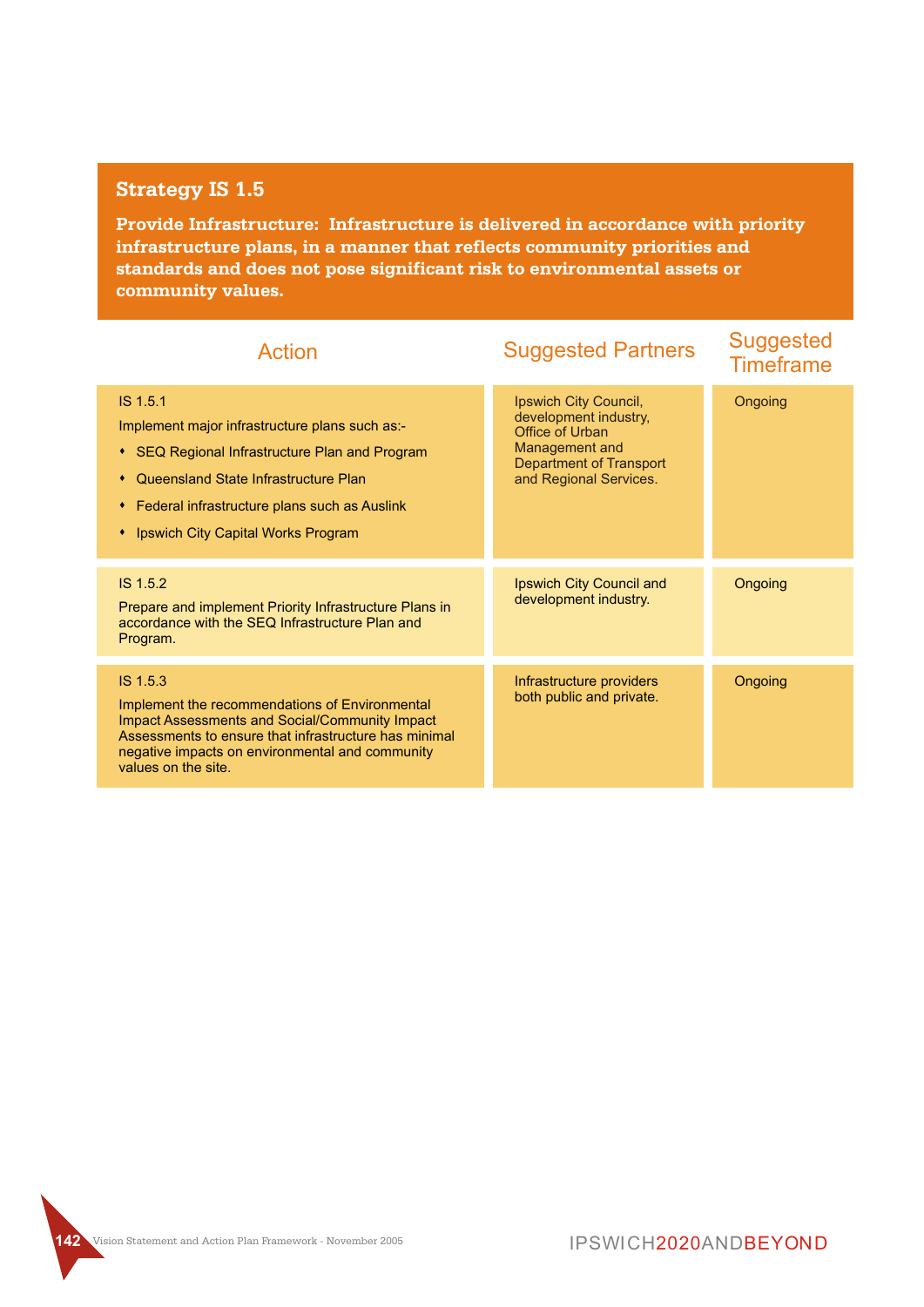**Maintain Infrastructure: Ensure that current infrastructure is maintained and upgraded in accordance with the needs of the community.**

| Action                                                                                                                                                                | <b>Suggested Partners</b> | <b>Suggested</b><br><b>Timeframe</b> |
|-----------------------------------------------------------------------------------------------------------------------------------------------------------------------|---------------------------|--------------------------------------|
| IS 1.6.1<br>Develop a comprehensive suite of Asset Management<br>Plans and programs focused on protection of assets<br>and not reactive repair.                       | Ipswich City Council.     | Short term.<br>ongoing               |
| IS 1.6.2<br>Develop a monitoring process and community surveys<br>to determine the success of infrastructure items in<br>delivering according to community standards. | Ipswich City Council.     | Ongoing                              |

#### **Strategy IS 1.7**

**Infrastructure Outcomes for the Present and the Future: Share the benefits and costs of infrastructure provision equitably within and across current and future generations.**

| Action                                                                                                                        | <b>Suggested Partners</b>                                                     | <b>Suggested</b><br><b>Timeframe</b> |
|-------------------------------------------------------------------------------------------------------------------------------|-------------------------------------------------------------------------------|--------------------------------------|
| IS 1.7.1<br>Prepare operational and capital cost estimates and<br>benchmark these against population growth and<br>demand.    | Ipswich City Council,<br>Infrastructure providers<br>both public and private. | Short term.<br>ongoing               |
|                                                                                                                               |                                                                               |                                      |
| IS 1.7.2<br>Demonstrate the projected financial and environmental<br>implications of delaying large infrastructure decisions. | Ipswich City Council,<br>Infrastructure providers<br>both public and private. | Short term,<br>ongoing               |

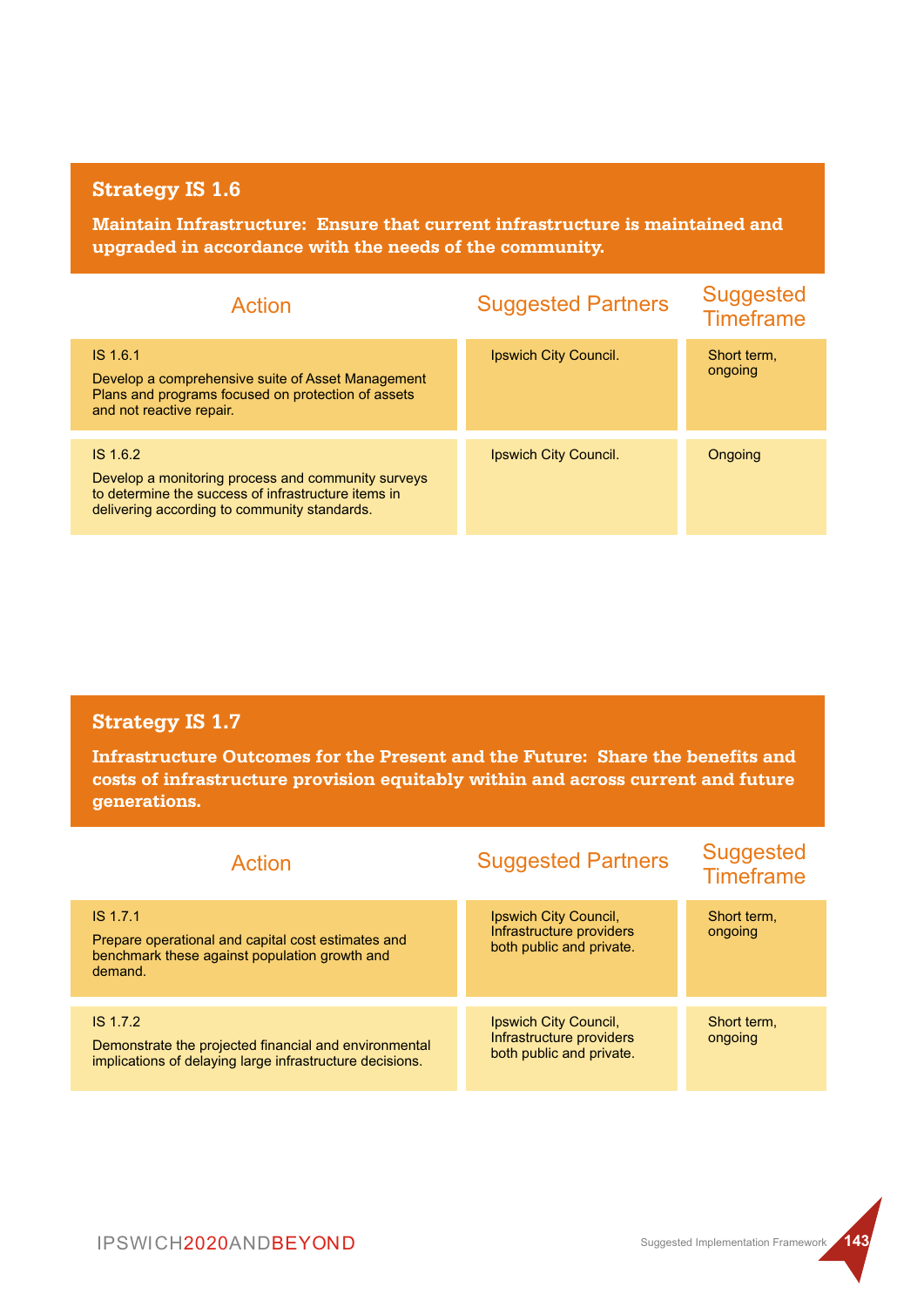# IS GOAL 2 - COORDINATED COMMUNITY SERVICES

The community services provided in the City of Ipswich are accessible, delivered in a coordinated manner and cater for the vast array of social issues that occur in the community.

### **Strategy IS 2.1**

**Integrated Service Approach: Ensure community services are delivered in a coordinated manner which provides accessible services and addresses community need.**

| Action                                                                                                                                                                                                                                                                                                                                    | <b>Suggested Partners</b>                                                                                                                    | <b>Suggested</b><br><b>Timeframe</b> |
|-------------------------------------------------------------------------------------------------------------------------------------------------------------------------------------------------------------------------------------------------------------------------------------------------------------------------------------------|----------------------------------------------------------------------------------------------------------------------------------------------|--------------------------------------|
| IS 2.1.1<br>Establish minimum essential standards of provision for<br>both built and social networks of community service<br>requirements and facilities necessary to respond to the<br>needs of the community inclusive of cultural/spiritual<br>requirements.                                                                           | Ipswich City Council,<br>Queensland State<br>Government agencies,<br><b>Department of Communities</b><br>and community service<br>providers. | Short term,<br>ongoing               |
| IS 2.1.2<br>Audit and review of the level of service provision and<br>forward provision to respond to population growth in<br>Ipswich in consultation with the residents of Ipswich in<br>response to changing socio-demographic and cultural<br>needs.                                                                                   | Queensland Health,<br>Ipswich City Council, local<br>community service<br>providers and Department<br>of Communities.                        | Ongoing                              |
| IS 2.1.3<br>Establish innovative funding models for the<br>establishment, construction and on-going management<br>and administration of community facilities that provide<br>integrated community service provision. The funding<br>models account for whole of life cost and service<br>provision within the context of community needs. | Queensland Health,<br>Ipswich City Council and<br>local community service<br>providers.                                                      | Ongoing                              |
| IS 2.1.4<br>Undertake a Needs Assessment for the Ipswich<br>community as a whole, as well as individual townships<br>and suburbs within the City, to identify the infrastructure<br>and community services they need.                                                                                                                     | Ipswich City Council and<br>Department of<br>Communities.                                                                                    | Short term,<br>ongoing               |
| IS 2.1.5<br>Prepare a Community Facilities Plan based on<br>community Needs Assessments with the purpose of<br>identifying the programs and facilities that will support<br>the required services.                                                                                                                                        | Ipswich City Council.                                                                                                                        | Short term                           |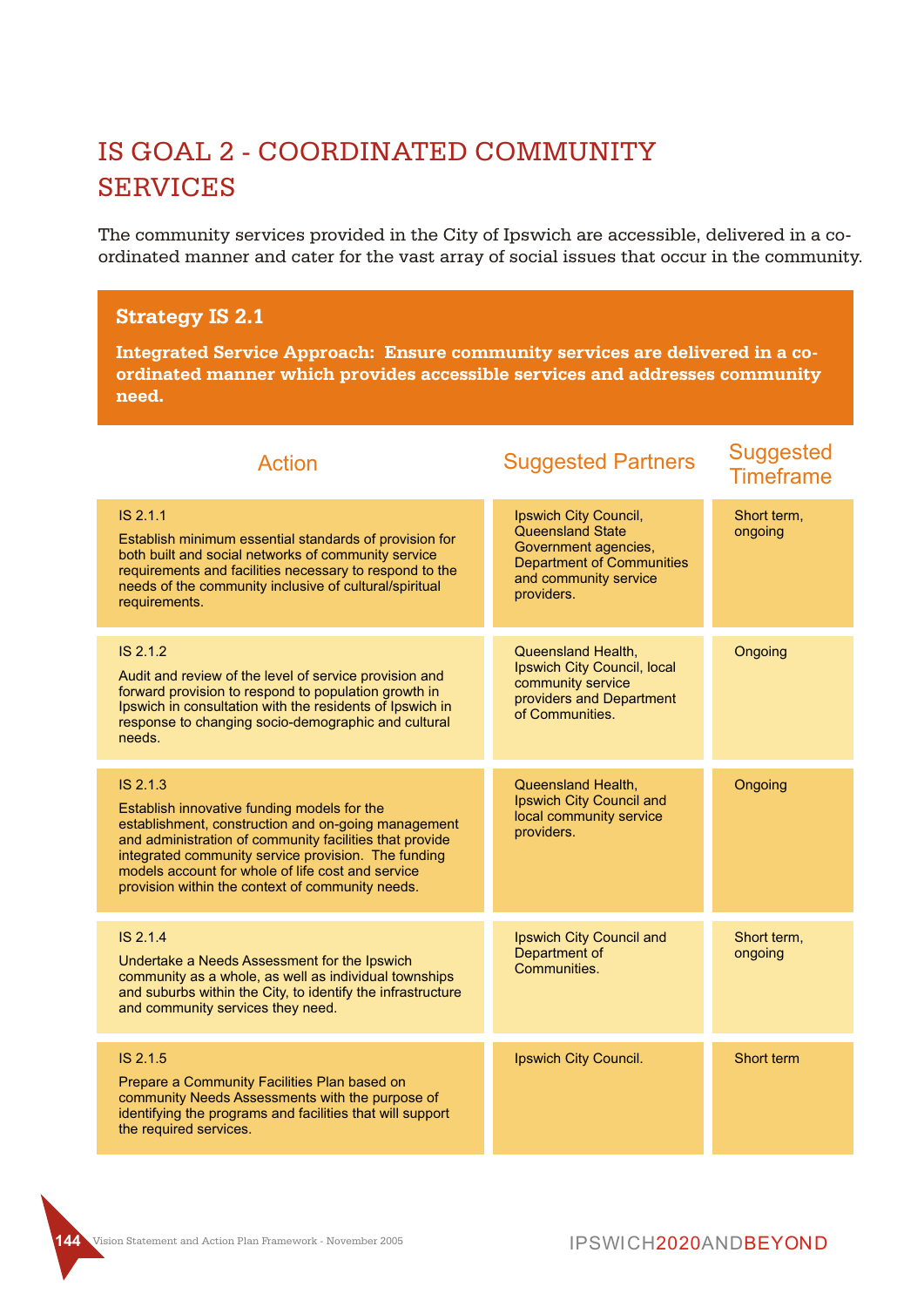| <b>Action</b>                                                                                                                                                                                                                                                                                                                                                           | <b>Suggested Partners</b>                                                                                   | <b>Suggested</b><br><b>Timeframe</b> |
|-------------------------------------------------------------------------------------------------------------------------------------------------------------------------------------------------------------------------------------------------------------------------------------------------------------------------------------------------------------------------|-------------------------------------------------------------------------------------------------------------|--------------------------------------|
| $IS$ 2.1.6<br>Establish community service providers networks similar<br>to the Youth Services Providers Network to exchange<br>information and identify partnerships to improve service<br>delivery and coordinate activities. These networks<br>should be devised based on community service areas<br>such as disability services, drug and alcohol use, aged<br>care. | Ipswich City Council,<br>community service<br>providers public, private<br>and non-profit<br>organisations. | Short term,<br>ongoing               |
| IS 2.1.7<br>Engage local communities in the planning and design<br>of community facilities and programs.                                                                                                                                                                                                                                                                | Ipswich City Council and<br>development industry.                                                           | Ongoing                              |
| IS 2.1.8<br>Improve information regarding the respective service<br>responsibilities of community service agencies and<br>processes of customer service.                                                                                                                                                                                                                | Department of<br>Communities and<br>community service<br>providers.                                         | Short term,<br>ongoing               |

**Health and Emergency Services: Ipswich residents have access to a range of quality health and emergency services in accordance with community expectations and national and international standards.**

| <b>Action</b>                                                                                                                                               | <b>Suggested Partners</b>                                                                                                                                | <b>Suggested</b><br><b>Timeframe</b> |
|-------------------------------------------------------------------------------------------------------------------------------------------------------------|----------------------------------------------------------------------------------------------------------------------------------------------------------|--------------------------------------|
| $IS$ 2.2.1<br>Improve the quality and number of facilities and health<br>services provided specifically for infants, children and<br>young people and aged. | Queensland Health,<br><b>Australian Government</b><br>Department of Health and<br>Ageing, Qld Department<br>of Child Safety and<br>Ipswich City Council. | Ongoing                              |
| IS 2.2.2<br>Increase the number of specialists in mental health and<br>counselling such as psychiatrists and psychologists.                                 | Queensland Health.                                                                                                                                       | Short term.<br>ongoing               |

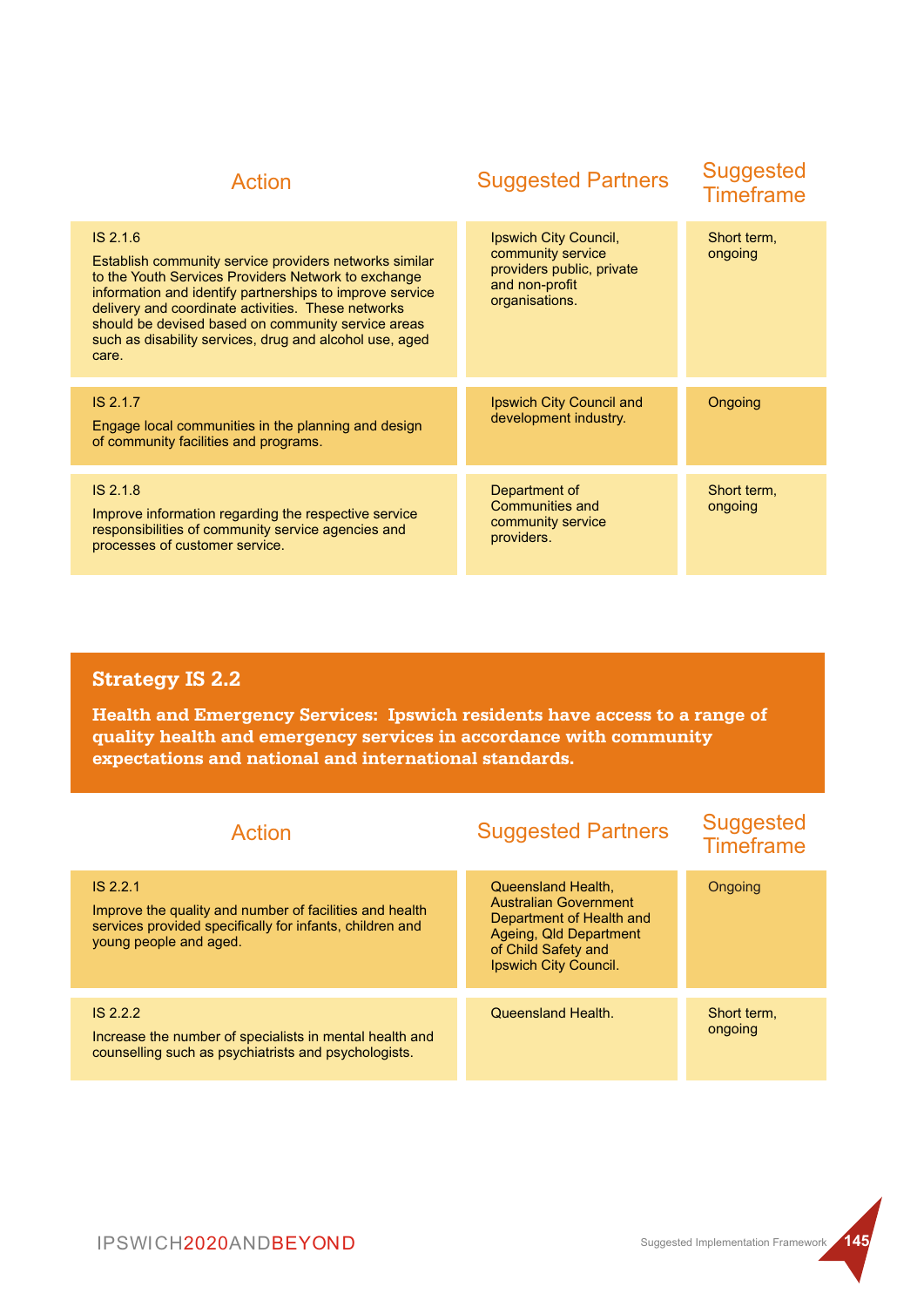**Education and Childcare Services: Ipswich residents have access to a range of quality education facilities and child care services.**

| <b>Action</b>                                                                                                                                                | <b>Suggested Partners</b>                                                                                      | <b>Suggested</b><br><b>Timeframe</b> |
|--------------------------------------------------------------------------------------------------------------------------------------------------------------|----------------------------------------------------------------------------------------------------------------|--------------------------------------|
| IS 2.3.1<br>Identify guidelines for the provision of education<br>facilities through discussions with both public and<br>private sector education providers. | Ipswich City Council and<br>Department of Education<br>and Training.                                           | Short term,<br>ongoing               |
| IS 2.3.2<br>Undertake collaborative strategic planning for the<br>location of both public and private education facilities in<br>urban growth areas.         | Ipswich City Council,<br>Department of Education<br>and private education<br>providers.                        | Ongoing                              |
| $IS$ 2.3.3<br>Plan for the provision of a network of child-care centres<br>throughout Ipswich for both business hours and after-<br>hours care.              | Ipswich City Council,<br>community service<br>providers, - public, private<br>and non-profit<br>organisations. | Short term,<br>ongoing               |

**146 Vision Statement and Action Plan Framework - November 2005**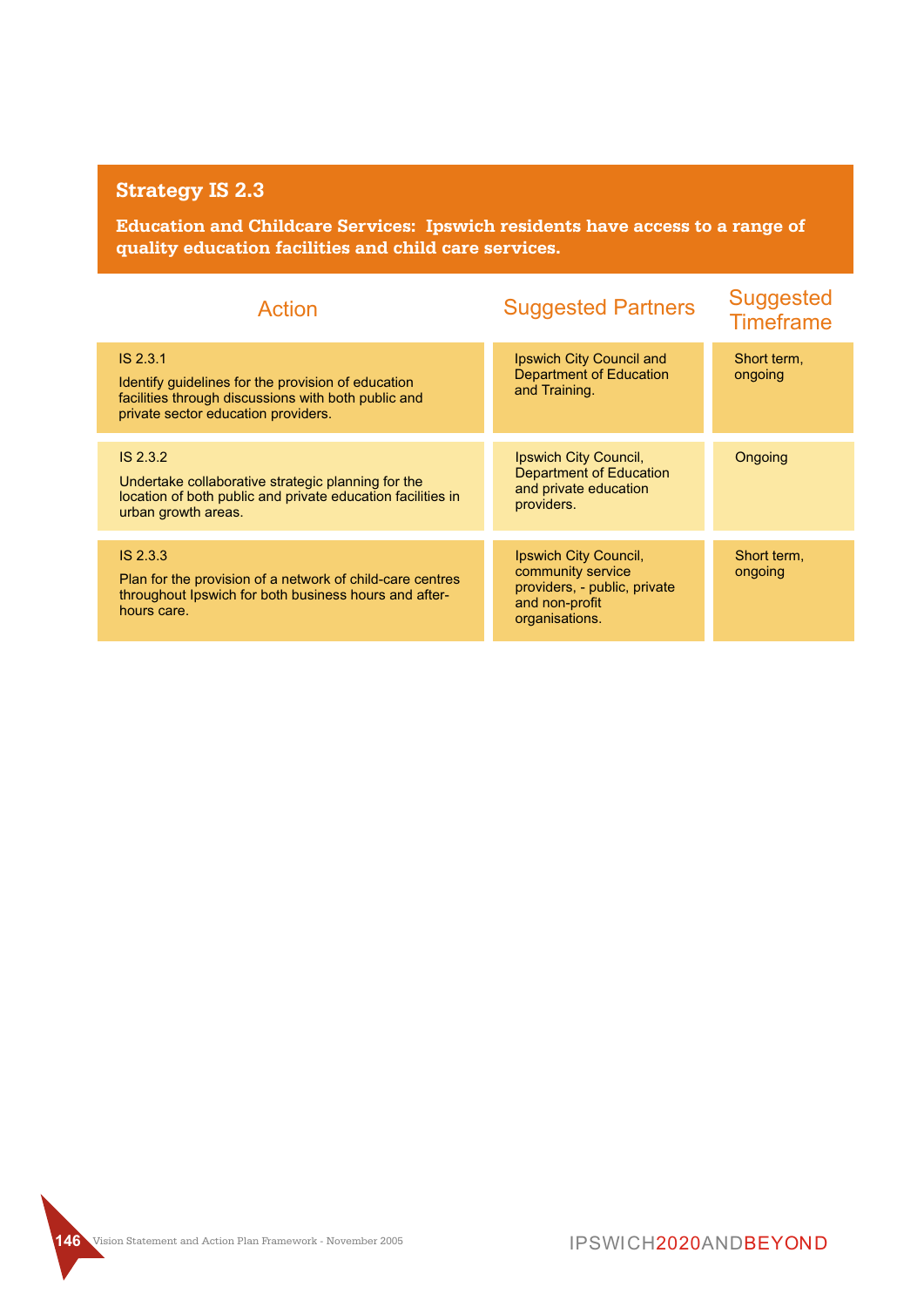# IS GOAL 3 - WATER A VALUABLE RESOURCE

The City of Ipswich respects the value of its precious water resources and manages them in a manner to ensure their sustainable use.

#### **Strategy IS 3.1**

**Water Supply: Provide infrastructure required to supply water to urban and rural residents, industry and business in accordance with community needs.**

| Action                                                                                                                                           | <b>Suggested Partners</b>                                                                                                                                              | <b>Suggested</b><br><b>Timeframe</b> |
|--------------------------------------------------------------------------------------------------------------------------------------------------|------------------------------------------------------------------------------------------------------------------------------------------------------------------------|--------------------------------------|
| IS 3.1.1<br>Establish and maintain discussions with key<br>stakeholders throughout SEQ regarding the strategic<br>management of water resources. | Ipswich City Council,<br>Ipswich Water, Qld<br><b>Department of State</b><br>Development, Trade and<br>Innovation and<br>Department of Natural<br>Resources and Mines. | Short term,<br>ongoing               |
| IS.3.1.2<br>Establish an Excellence Award for Sustainable Water<br>Use for local innovations in water treatment, products<br>and management.     | Ipswich City Council.                                                                                                                                                  | Short term,<br>ongoing               |
| IS.3.1.3<br>Identify and implement opportunities to provide dual<br>reticulation systems in new developments.                                    | Ipswich Water and SEQ<br>Water.                                                                                                                                        | Short term,<br>ongoing               |

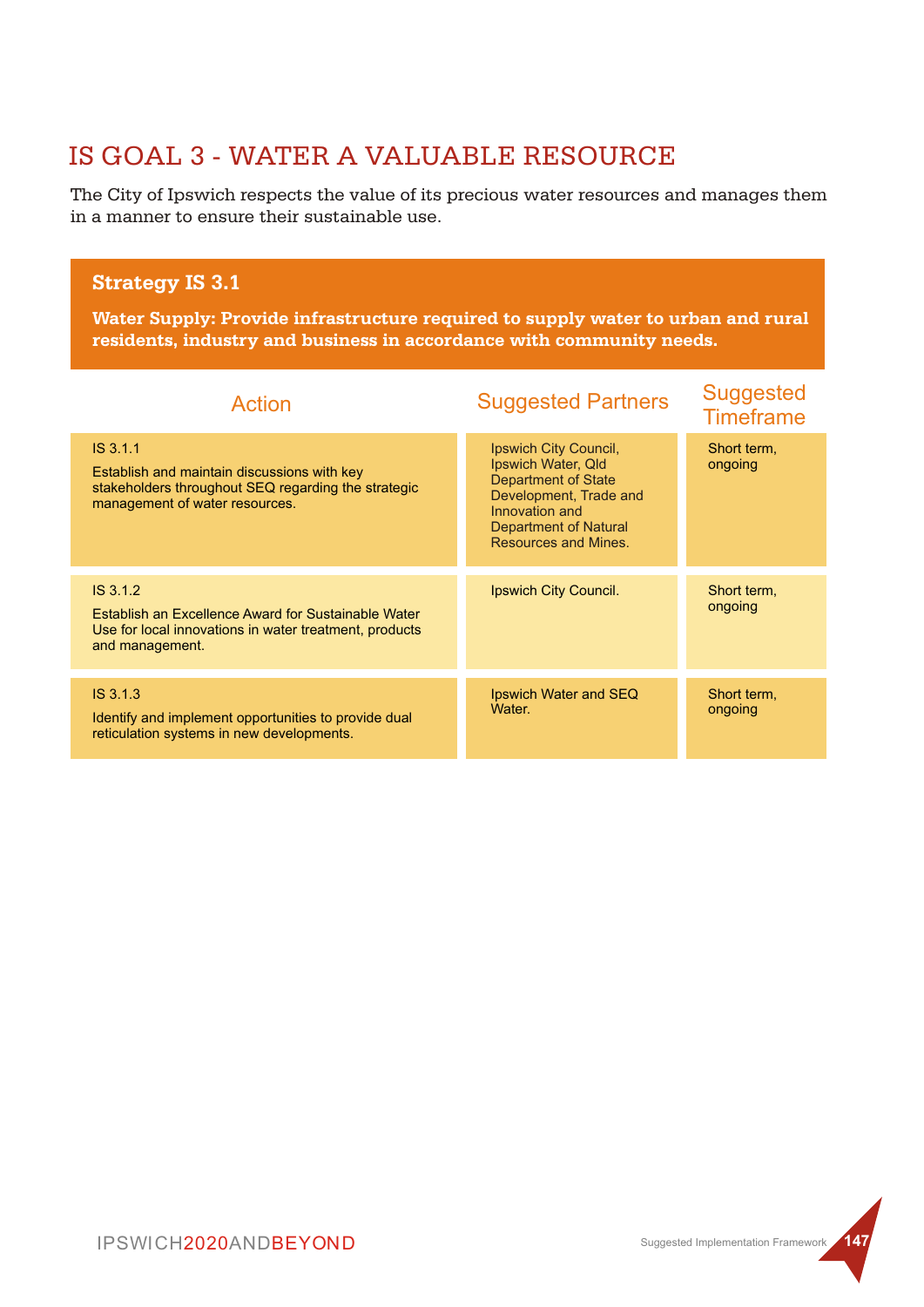**Water Conservation to Minimise Demand: Implement water conservation measures including community, industry and business education campaigns to minimise demand.**

| Action                                                                                                                                                                                                                                                                                                                                                                                                                                      | <b>Suggested Partners</b>                                                                                  | <b>Suggested</b><br><b>Timeframe</b> |
|---------------------------------------------------------------------------------------------------------------------------------------------------------------------------------------------------------------------------------------------------------------------------------------------------------------------------------------------------------------------------------------------------------------------------------------------|------------------------------------------------------------------------------------------------------------|--------------------------------------|
| IS 3.2.1<br>Require all new residential and commercial buildings to<br>install rainwater tanks through local laws, Planning<br>Scheme, and other planning mechanisms.                                                                                                                                                                                                                                                                       | Ipswich City Council.                                                                                      | Short term,<br>ongoing               |
| IS 3.2.2<br>Identify opportunities to collect and treat stormwater<br>and waste water for irrigation.                                                                                                                                                                                                                                                                                                                                       | Ipswich Water,<br>Development industry and<br>Ipswich City Council.                                        | Short term,<br>ongoing               |
| IS 3.2.3<br>Establish a community-based Water Resources<br>Taskforce which focuses on:-<br>devising new measures to increase community<br>٠<br>awareness about water resources.<br>assist in the identification of new demand<br>٠<br>management techniques.<br>undertaking a comprehensive Community<br>٠<br>Awareness Campaign.<br>• assessing information about the technical solutions<br>with the assistance of a technical committee. | Ipswich Water, the<br>plumbing industry, the<br>development industry and<br>local environmental<br>groups. | Ongoing                              |

**148 143 149**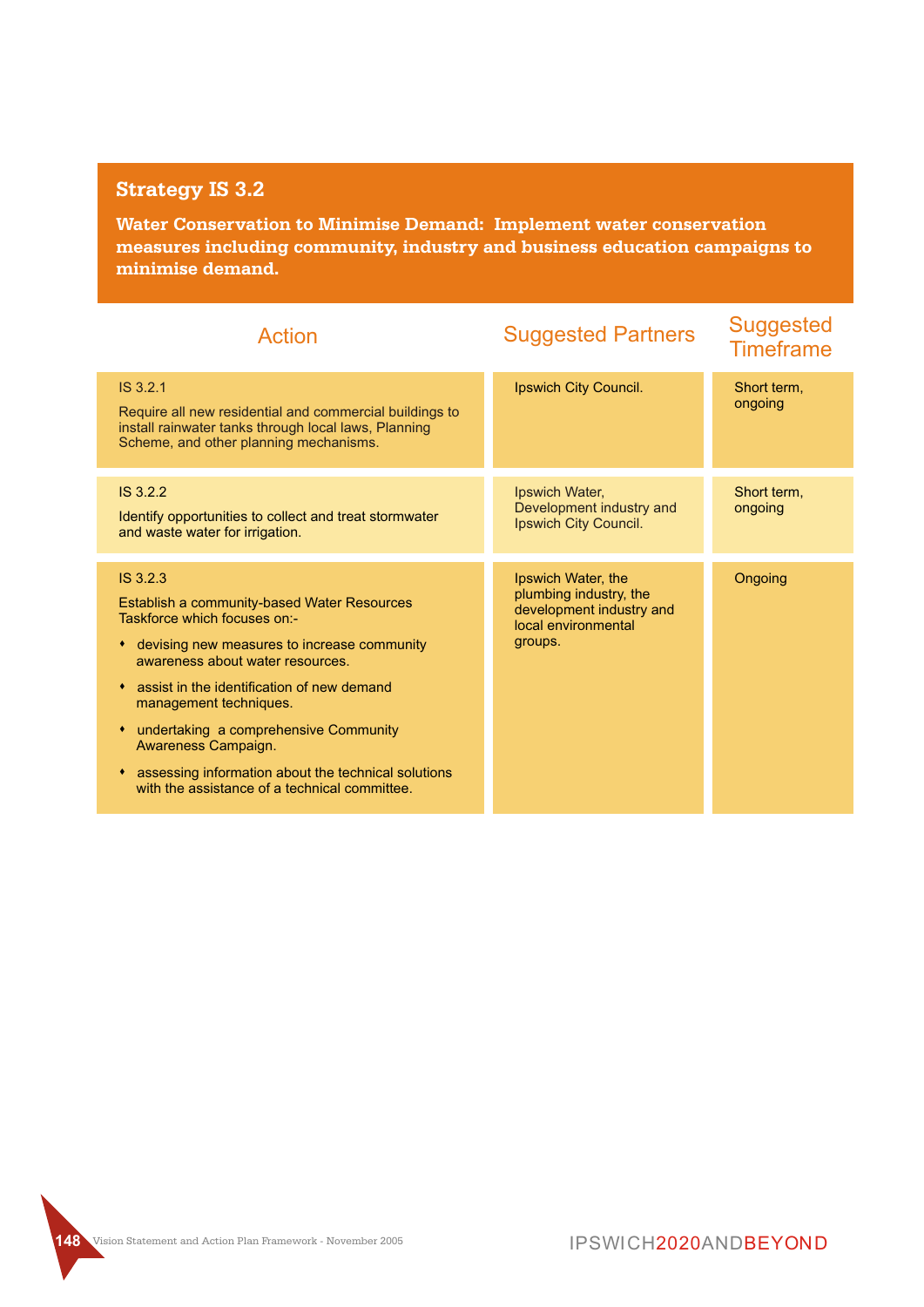**Align water quality and source with use: Ensure potable and recycled waters are used 'fit for purpose'.**

| <b>Action</b>                                                                                                                                                                                                                                                          | <b>Suggested Partners</b>                                                                                                                                           | <b>Suggested</b><br><b>Timeframe</b> |
|------------------------------------------------------------------------------------------------------------------------------------------------------------------------------------------------------------------------------------------------------------------------|---------------------------------------------------------------------------------------------------------------------------------------------------------------------|--------------------------------------|
| IS 3.3.1<br>Provide incentive programs to businesses and<br>industries (including agriculture) that use recycled<br>water and treated wastewater rather than potable<br>quality water for industrial purposes.                                                         | Ipswich City Council,<br>Ipswich Water, Qld<br><b>Department of State</b><br>Development, Trade and<br>Innovation and<br><b>Environmental Protection</b><br>Agency. | Short term,<br>ongoing               |
| IS 3.3.2<br>Investigate and implement opportunities to use<br>recycled water and wastewater for the irrigation of<br>open space.                                                                                                                                       | Ipswich Water and<br>Ipswich City Council.                                                                                                                          | Short term,<br>ongoing               |
| IS 3.3.3<br>Identify opportunities for industrial activities to co-locate<br>and share water resources eg. One business uses<br>water for cooling purposes and the tepid water that is<br>emitted can be transferred to a nearby business with<br>complementary needs. | Ipswich Water and<br>Ipswich City Council.                                                                                                                          | Ongoing                              |
| IS 3.3.4<br>Prepare and implement a Recycled Water Strategy for<br>the City of Ipswich.                                                                                                                                                                                | Ipswich Water,<br><b>Environmental Protection</b><br>Agency, development<br>industry and Ipswich<br>residents.                                                      | Short term,<br>ongoing               |
| IS 3.3.5<br>Undertake a public awareness campaign to inform the<br>community of the value of recycled water.                                                                                                                                                           | Ipswich Water and<br><b>Environmental Protection</b><br>Agency.                                                                                                     | Short term,<br>ongoing               |
| IS 3.3.6<br>Prepare and implement a Sewer Strategy that<br>addresses sewage catchment management to<br>minimise the damage done to water prior to discharge<br>to sewer.                                                                                               | Ipswich Water and<br><b>Environmental Protection</b><br>Agency.                                                                                                     | Short term,<br>ongoing               |

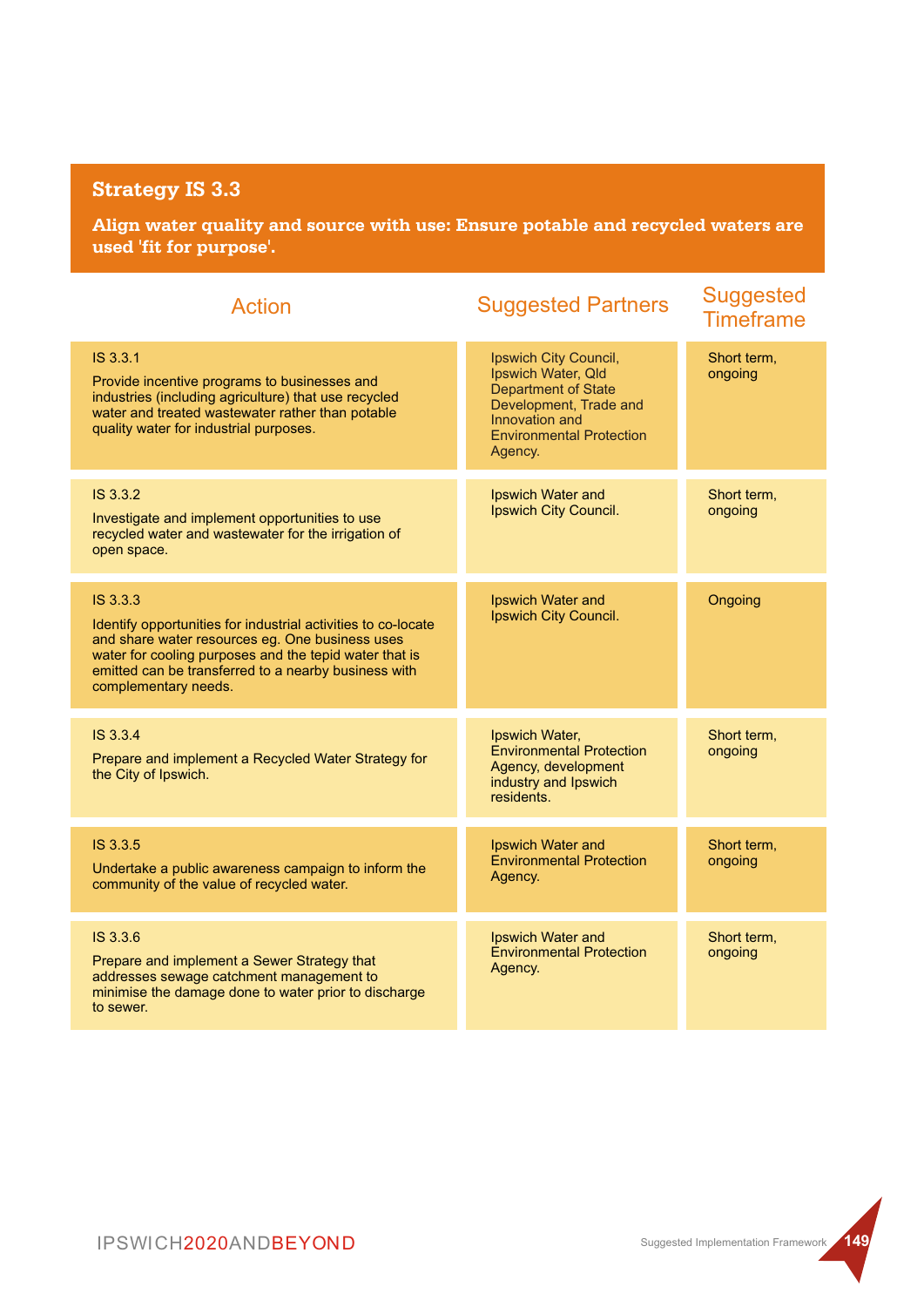### IS GOAL 4 - ENERGY SUPPLY

Ipswich has energy supplies to meet the needs of residents, industry and commerce and is a major user of energy generated from renewable sources.

### **Strategy IS 4.1**

**Provision of Energy: Ensure urban and rural residents, commerce and industry have access to the most appropriate energy in accordance with community needs.**

| <b>Action</b>                                                                                                                                                                                                  | <b>Suggested Partners</b>                                                                                                                          | <b>Suggested</b><br><b>Timeframe</b> |
|----------------------------------------------------------------------------------------------------------------------------------------------------------------------------------------------------------------|----------------------------------------------------------------------------------------------------------------------------------------------------|--------------------------------------|
| IS 4.1.1<br>Encourage the development of strategic planning<br>mechanisms for energy provision and opportunities of<br>partnerships between with energy and gas providers to<br>prepare such plans.            | Ipswich City Council,<br>energy providers,<br><b>Department of State</b><br>Development, Trade and<br><b>Innovation and Federal</b><br>government. | Short term,<br>ongoing               |
| IS 4.1.2<br>Ensure service standards are met and where there are<br>failures negotiate with the appropriate authority to<br>address shortfalls.                                                                | Ipswich City Council.                                                                                                                              | Ongoing                              |
| IS <sub>4.1.3</sub><br>Monitor supply of energy to emerging industrial areas<br>and where supply lags or constrains development<br>negotiate with the appropriate authority to address<br>these timing issues. | Ipswich City Council.                                                                                                                              | Short term                           |
| IS 4.1.4<br>Investigate the potential to provide street lighting reliant<br>on renewable energy sources.                                                                                                       | Energy providers, Ipswich<br><b>City Council and Energex.</b>                                                                                      | Medium term                          |
| IS 4.1.5<br>Implement and further enhance programs focused on<br>reducing demand of renewable energy.                                                                                                          | Energy providers,<br><b>Department of State</b><br>Development, Trade and<br>Innovation.                                                           | Ongoing                              |

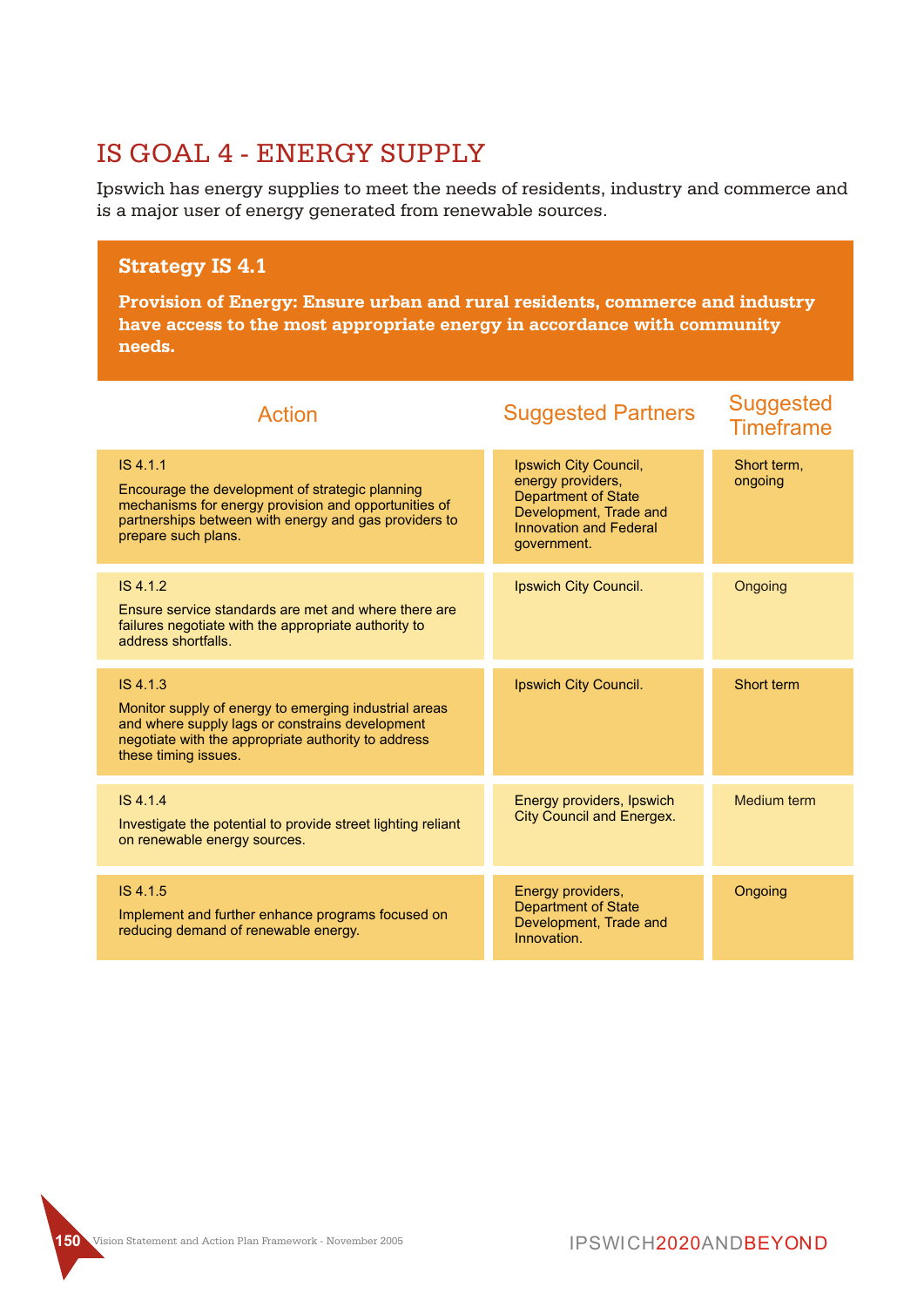**Encourage Renewable Energy Technologies: Encourage residents, industry, local businesses, and service providers to utilise renewable energy technologies.**

| Action                                                                                                                                             | <b>Suggested Partners</b>                                                                                                         | <b>Suggested</b><br><b>Timeframe</b> |
|----------------------------------------------------------------------------------------------------------------------------------------------------|-----------------------------------------------------------------------------------------------------------------------------------|--------------------------------------|
| IS 4.2.1<br>Implement more green energy projects such as the<br>ReOrganic project by CS Energy, Whitwood Road<br>Landfill, and Ti-Tree Bioenergy.  | CS Energy and other<br>energy companies,<br>environmental<br>industries, Ipswich<br>Waste and Ipswich City<br>Council.            | Ongoing                              |
| IS <sub>4.2.2</sub><br>Research the viable opportunities to incorporate small-<br>scale renewable energy generation plants in new<br>developments. | Ipswich City Council,<br>Department of Housing,<br>renewable energy<br>research centres and<br>energy generation<br>corporations. | Medium term                          |

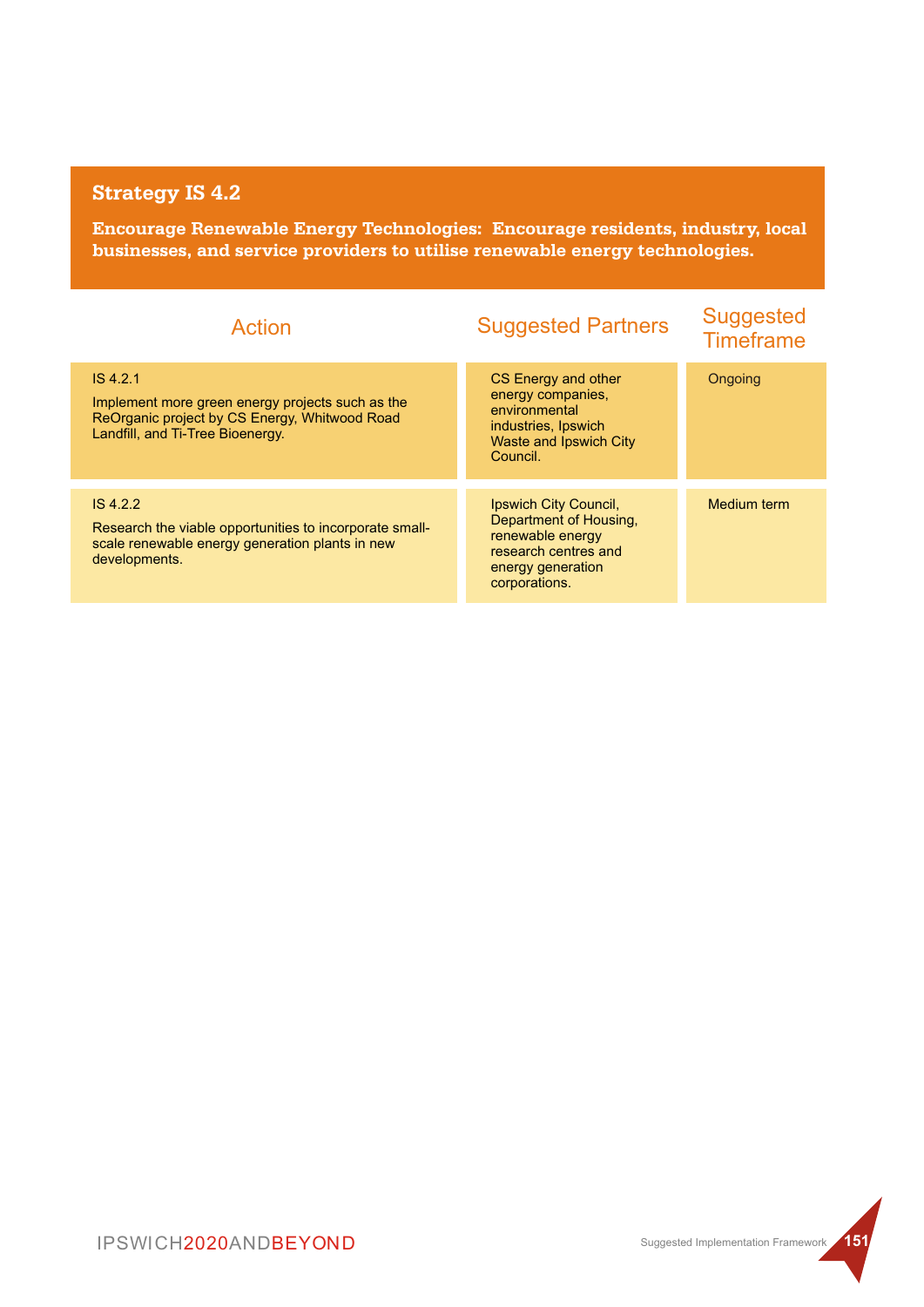# IS GOAL 5 - TECHNOLOGICALLY ADVANCED COMMUNITY

Ipswich is a community well connected through telecommunications with the latest advancements in information and telecommunication technologies.

#### **Strategy IS 5.1**

**Provision of Information and Communication Technologies: Ensure residents, commerce and industries have access to the most appropriate telecommunications technologies in accordance with community needs.**

| Action                                                                                                                                                                                                                                                                                                                                       | <b>Suggested Partners</b>                                                                                                                                                    | <b>Suggested</b><br><b>Timeframe</b> |
|----------------------------------------------------------------------------------------------------------------------------------------------------------------------------------------------------------------------------------------------------------------------------------------------------------------------------------------------|------------------------------------------------------------------------------------------------------------------------------------------------------------------------------|--------------------------------------|
| IS 5.1.1<br>Upgrade local telecommunications exchanges to be<br>able to deliver ADSL services throughout all of Ipswich.                                                                                                                                                                                                                     | Telstra and other relevant<br>telecommunication<br>infrastructure providers.                                                                                                 | Short term,<br>ongoing               |
| IS 5.1.2<br>Prepare and implement an Information and<br>Telecommunications Strategy that identifies the<br>capacity and potential of existing infrastructure, the<br>communication needs of the community, the standards<br>and phasing of delivery, and the potential future<br>communication technologies that need to be<br>accommodated. | Telstra and other relevant<br>telecommunication<br>infrastructure providers,<br>Ipswich City Council,<br><b>Department of State</b><br>Development, Trade and<br>Innovation. | Short term.<br>ongoing               |
| IS 5.1.3<br>Finalise and implement the Brisbane and South East<br>Queensland Telecommunications Infrastructure<br>Strategy.                                                                                                                                                                                                                  | <b>Department of State</b><br>Development, Trade and<br>Innovation and Ipswich<br>City Council.                                                                              | Short term,<br>ongoing               |
| IS 5.1.4<br>Identify standards for infrastructure which prioritises<br>fibre optical cabling in new developments to enable for<br>the delivery of broadband services.                                                                                                                                                                        | Ipswich City Council,<br>Telstra and other relevant<br>telecommunication<br>infrastructure providers.                                                                        | Short term.<br>ongoing               |

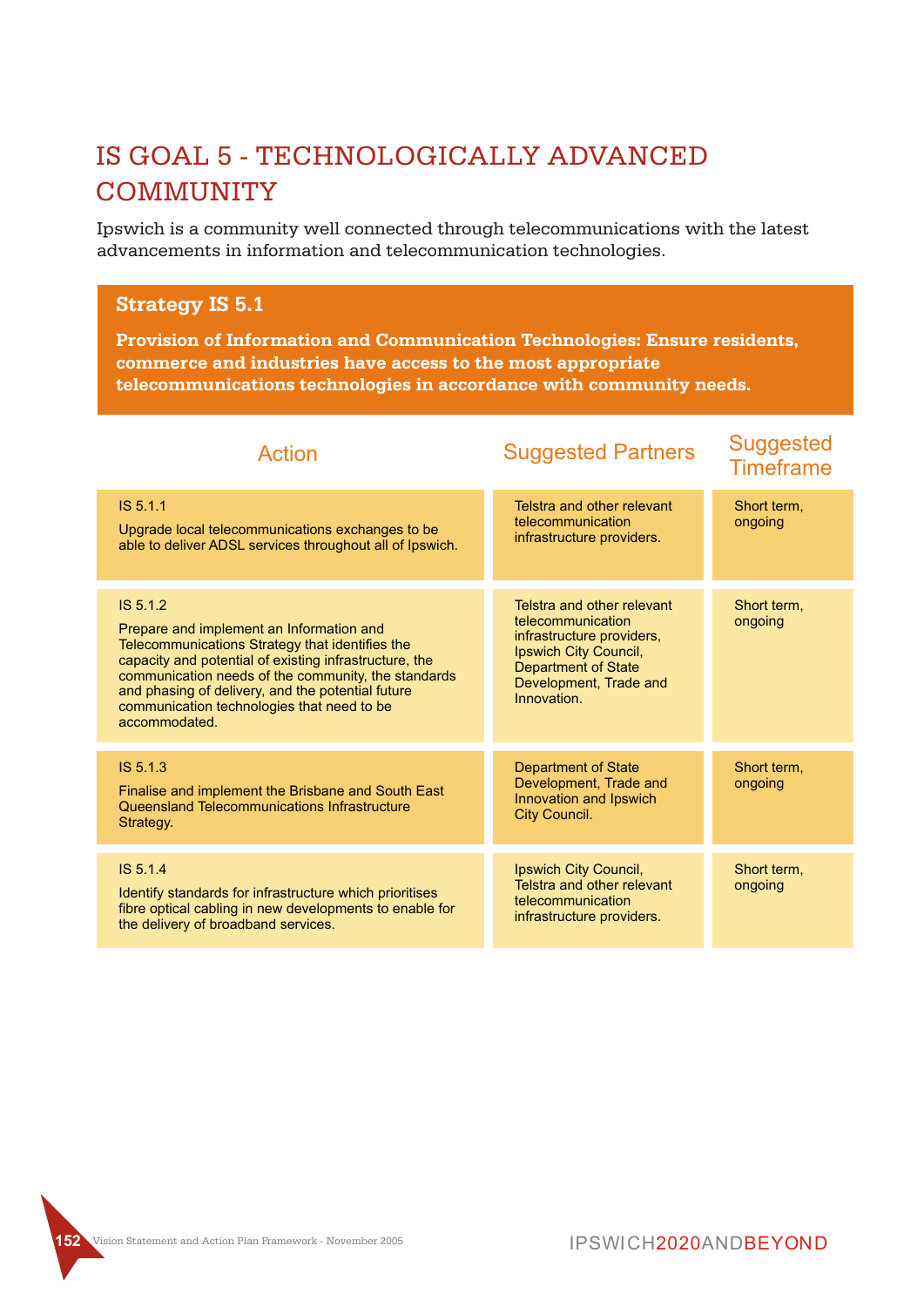### IS GOAL 6 - MANAGING WASTE AS A RESOURCE

Ipswich has taken on the challenge of managing waste as a resource, realising the positive potentials for the environment and where possible deriving the associated economic benefits.

#### **Strategy IS 6.1**

**Provision of Waste Management Options: Ensure residents, visitors, commerce and industry have access to options for managing discarded resources and the beneficial disposal of waste.**

| <b>Action</b>                                                                                                                                                                                                                                                                                                                                                                                                                                                                                                                                                                                                                                                                                                                | <b>Suggested Partners</b>                                                                                                                                       | <b>Suggested</b><br><b>Timeframe</b> |
|------------------------------------------------------------------------------------------------------------------------------------------------------------------------------------------------------------------------------------------------------------------------------------------------------------------------------------------------------------------------------------------------------------------------------------------------------------------------------------------------------------------------------------------------------------------------------------------------------------------------------------------------------------------------------------------------------------------------------|-----------------------------------------------------------------------------------------------------------------------------------------------------------------|--------------------------------------|
| IS 6.1.1<br>Develop a Waste Management Infrastructure Master<br>Plan and improve the standard of resource recovery<br>and waste disposal facilities.                                                                                                                                                                                                                                                                                                                                                                                                                                                                                                                                                                         | Ipswich City Council,<br>Waste management<br>industry and SEQ Local<br>Governments.                                                                             | Short term,<br>ongoing               |
| IS 6.1.2<br>Develop and implement a Waste Management Strategy<br>for Ipswich.                                                                                                                                                                                                                                                                                                                                                                                                                                                                                                                                                                                                                                                | Ipswich City Council, Qld<br><b>Environmental Protection</b><br><b>Agency, SEQROC Waste</b><br>and Recycling Working<br>Group.                                  | Short term,<br>ongoing               |
| IS 6.1.3<br>Provide information on managing waste and resources<br>through environmental education programs to schools,<br>community groups, local business owners and<br>operators and residents.                                                                                                                                                                                                                                                                                                                                                                                                                                                                                                                           | Ipswich City Council and<br>local waste management<br>companies.                                                                                                | Ongoing                              |
| IS 6.1.4<br>Develop an Anti- littering and City Beautification<br>strategy including the following:-<br>• Enforce littering regulations pertaining to illegal<br>disposal of litter along roadsides, particularly along<br>the Ipswich Motorway.<br>• Reintroduce the 'Keep Australia Beautiful' campaign<br>in Ipswich and surrounds.<br>• Enter the annual 'Australian Tidy Towns' awards and<br>engage the community in beautifying the City.<br>• Improve awareness of young people about litter and<br>waste management through school programs and<br>youth campaigns that are specifically designed by<br>and for young people.<br>Implement a program to ban the use of plastic bags<br>in locally owned businesses. | Ipswich City Council,<br>Ipswich Chamber of<br>Commerce, local business<br>owners and operators,<br>community service<br>organisations and<br>community groups. | Ongoing                              |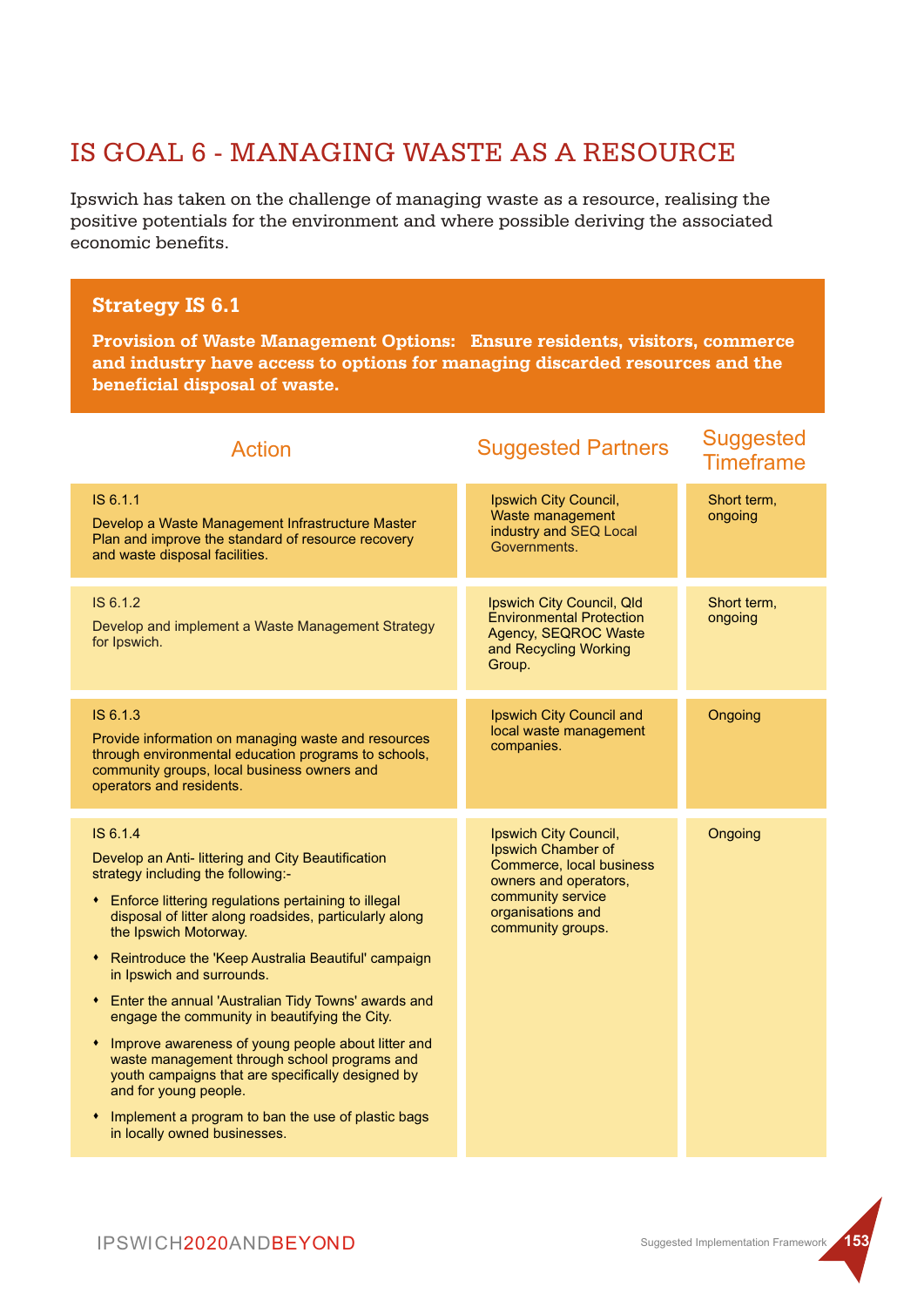**Cutting Edge technology for City and Region: Identify and implement local and regional initiatives to capitalise on the environmental and economic potential of the region's waste.**

| Action                                                                                                                                                                                                      | <b>Suggested Partners</b>                                                                            | <b>Suggested</b><br><b>Timeframe</b> |
|-------------------------------------------------------------------------------------------------------------------------------------------------------------------------------------------------------------|------------------------------------------------------------------------------------------------------|--------------------------------------|
| IS 6.2.1<br>Form partnerships to address issues related to<br>resource recovery and waste disposal at a sub-regional<br>level and determine the role of Ipswich in the<br>management of the region's waste. | Ipswich City Council, Qld<br><b>Environmental Protection</b><br>Agency and SEQ Local<br>Governments. | Ongoing                              |
| IS 6.2.2<br>Investigate the potential to use the areas affected by<br>mining activities for environmental industries such as<br>landfill sites incorporating methane gas conversion for<br>'green' energy.  | Waste management<br>industry and Ipswich City<br>Council.                                            | Short term,<br>ongoing               |
| IS 6.2.3<br>Establish a regional-scale resource recovery and/or<br>reuse facilities in Ipswich that converts waste into a<br>resource.                                                                      | Ipswich City Council, local<br>waste management<br>industry and SEQ Local<br>Governments.            | Medium term                          |

```
154 Vision Statement and Action Plan Framework - November 2005
```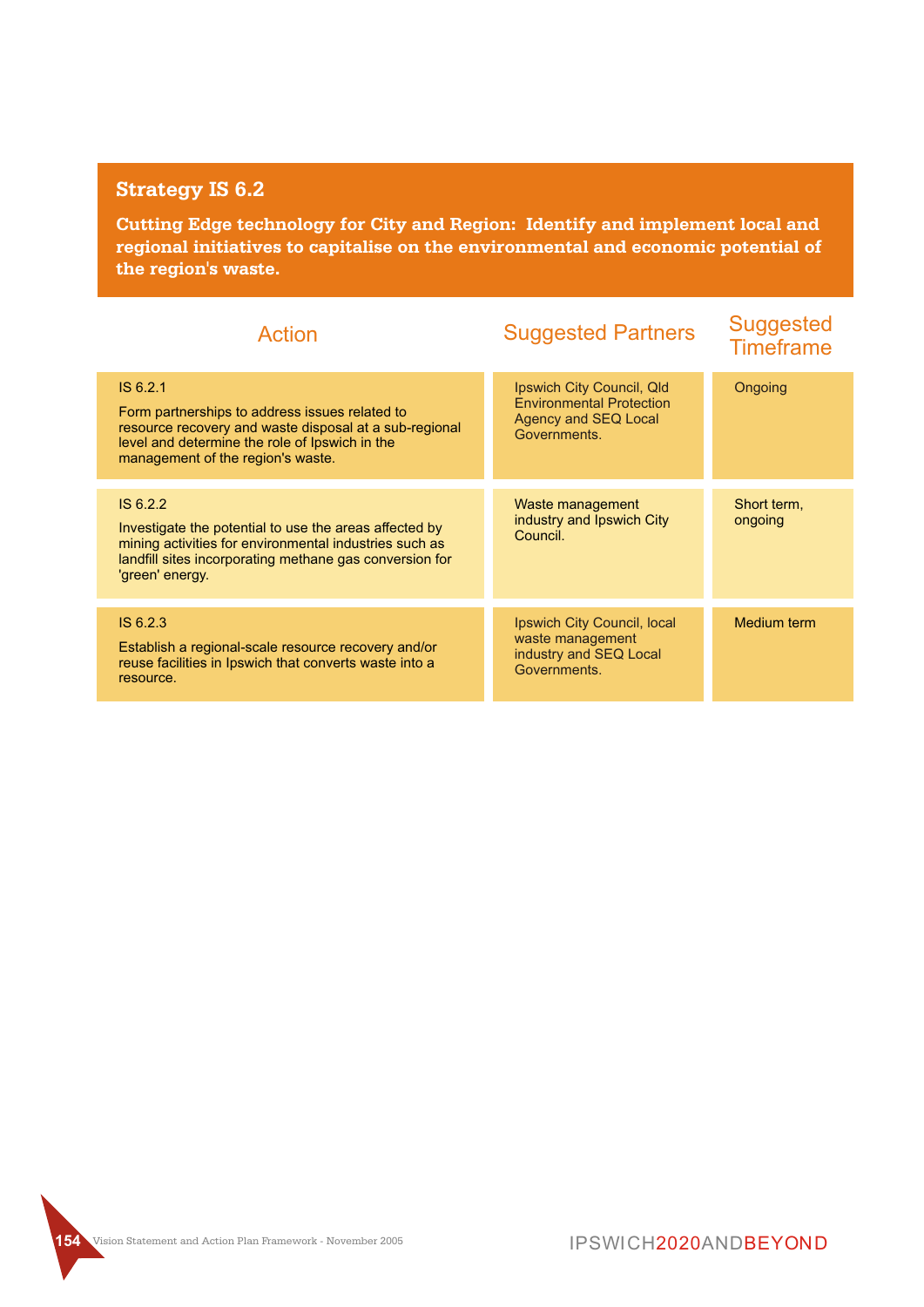## IS GOAL 7 - RECREATION FACILITIES AND OPEN SPACE

The recreation services provided by the natural environment of Ipswich is recognized as a fundamental component of the City's infrastructure network.

#### **Strategy IS 7.1**

**Access to Open Space: Ensure development proposals allow for adequate access to the City's open space and recreational activities.**

| Action                                                                                                                                                                                              | <b>Suggested Partners</b>                                                                         | <b>Suggested</b><br><b>Timeframe</b> |
|-----------------------------------------------------------------------------------------------------------------------------------------------------------------------------------------------------|---------------------------------------------------------------------------------------------------|--------------------------------------|
| IS 7.1.1<br>Develop and implement quidelines for determining the<br>open space infrastructure requirements, standards and<br>sequencing.                                                            | Ipswich City Council and<br>Department of Local<br>Government, Planning,<br>Sport and Recreation. | Short term.<br>ongoing               |
| IS 7.1.2<br>Determine the most effective means of costing and<br>funding open space provision eg. Priority Infrastructure<br>Plans, Infrastructure Charges Schedules, Infrastructure<br>Agreements. | Ipswich City Council.                                                                             | Short term,<br>ongoing               |

#### **Strategy IS 7.2**

**Sport and Recreation Facilities: Provide facilities that can accommodate for a diverse range of sport and recreation activities.**

| <b>Action</b>                                                                                                                                                                                                                                                                                                                                                                             | <b>Suggested Partners</b>                                                                                                                    | <b>Suggested</b><br><b>Timeframe</b> |
|-------------------------------------------------------------------------------------------------------------------------------------------------------------------------------------------------------------------------------------------------------------------------------------------------------------------------------------------------------------------------------------------|----------------------------------------------------------------------------------------------------------------------------------------------|--------------------------------------|
| IS 7.2.1<br>Design, implement and manage public sports grounds<br>and facilities to cater for multiple uses including lighting<br>for night activities and school access for sporting<br>events.                                                                                                                                                                                          | Ipswich City Council and<br>Department of Local<br>Government, Planning,<br>Sport and Recreation.                                            | Ongoing                              |
| IS 7.2.2<br>Identify and plan for recreational facilities across a<br>range of traditional and emerging sports and a range of<br>lifestyles eg. young children, elderly, families. Provide<br>major sport and recreation facilities such as an aquatic<br>centre, a football stadium and indoor sports centres<br>that comply with national standards and cater for<br>multiple purposes. | Department of Local<br>Government, Planning,<br>Sport and Recreation,<br><b>State Sporting</b><br>Organisations and Ipswich<br>City Council. | Ongoing                              |
| ISZ.2.3<br>Plan for sport and recreation in growth areas such as<br><b>Ripley Valley and Springfield.</b>                                                                                                                                                                                                                                                                                 | Ipswich City Council.                                                                                                                        | Ongoing                              |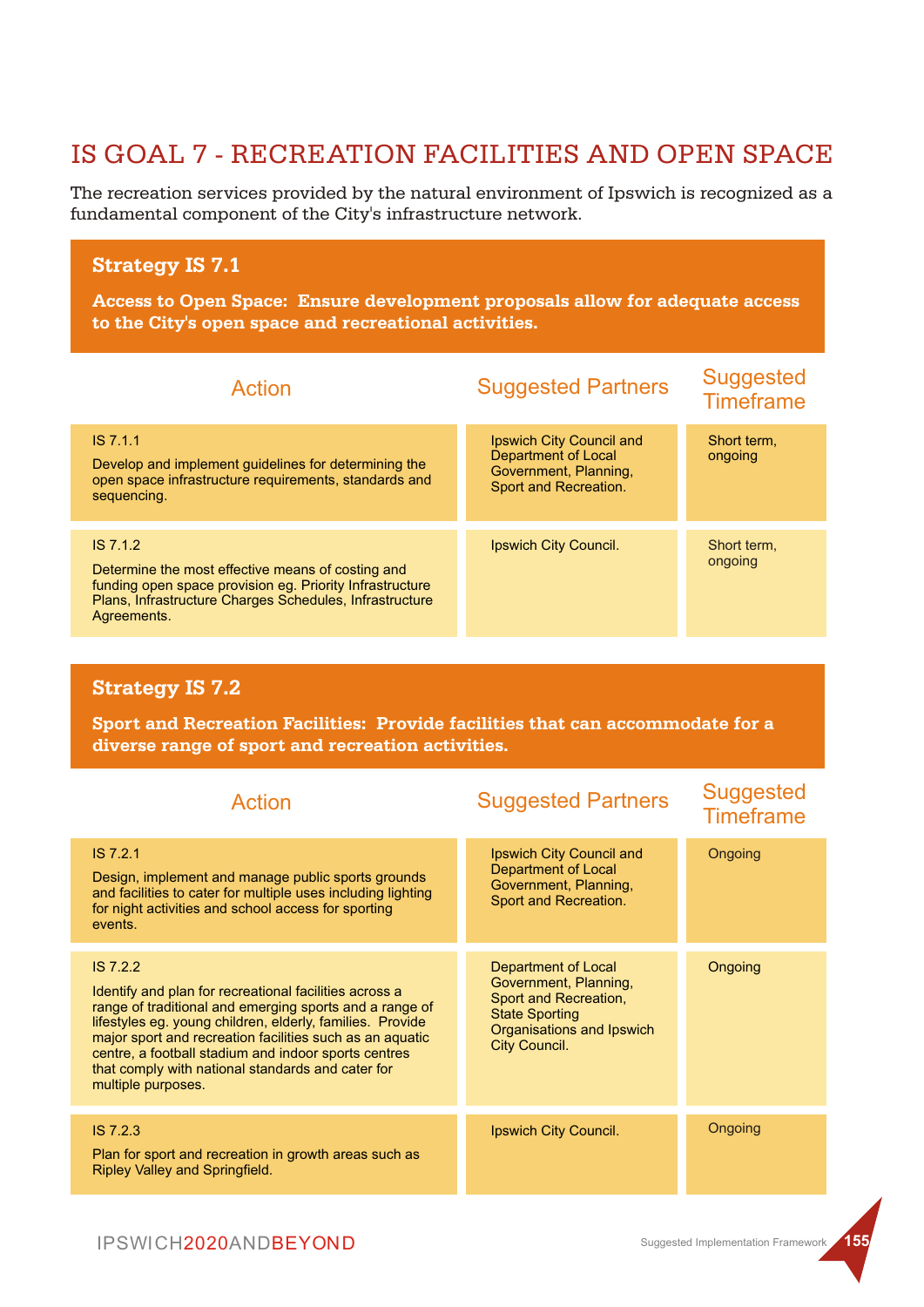**Recreational Trails: Ensure that a network of trails and routes are provided to cater for the recreational and sporting needs of the Ipswich community.**

| Action                                                                                                                                                                                                                                                                                   | <b>Suggested Partners</b>                                                                                  | <b>Suggested</b><br><b>Timeframe</b> |
|------------------------------------------------------------------------------------------------------------------------------------------------------------------------------------------------------------------------------------------------------------------------------------------|------------------------------------------------------------------------------------------------------------|--------------------------------------|
| IS 7.3.1<br>Establish regional-scale recreational trails in Ipswich<br>that link major greenspace areas such as Greenbank<br>down to the Scenic Rim that can accommodate a<br>variety of modes such as horses, 4WDs, mountain<br>bikes and bushwalkers (eq. Brisbane Valley Rail Trail). | <b>Environmental Protection</b><br>Agency, Ipswich City<br><b>Council, Queensland Rail</b><br>and Energex. | Ongoing                              |
|                                                                                                                                                                                                                                                                                          |                                                                                                            |                                      |
| IS7.3.2<br>Utilise unused transport corridors as recreation<br>opportunities and links to greenspace network.                                                                                                                                                                            | <b>Environmental Protection</b><br>Agency, Ipswich City<br><b>Council, Queensland Rail</b><br>and Energex. | Ongoing                              |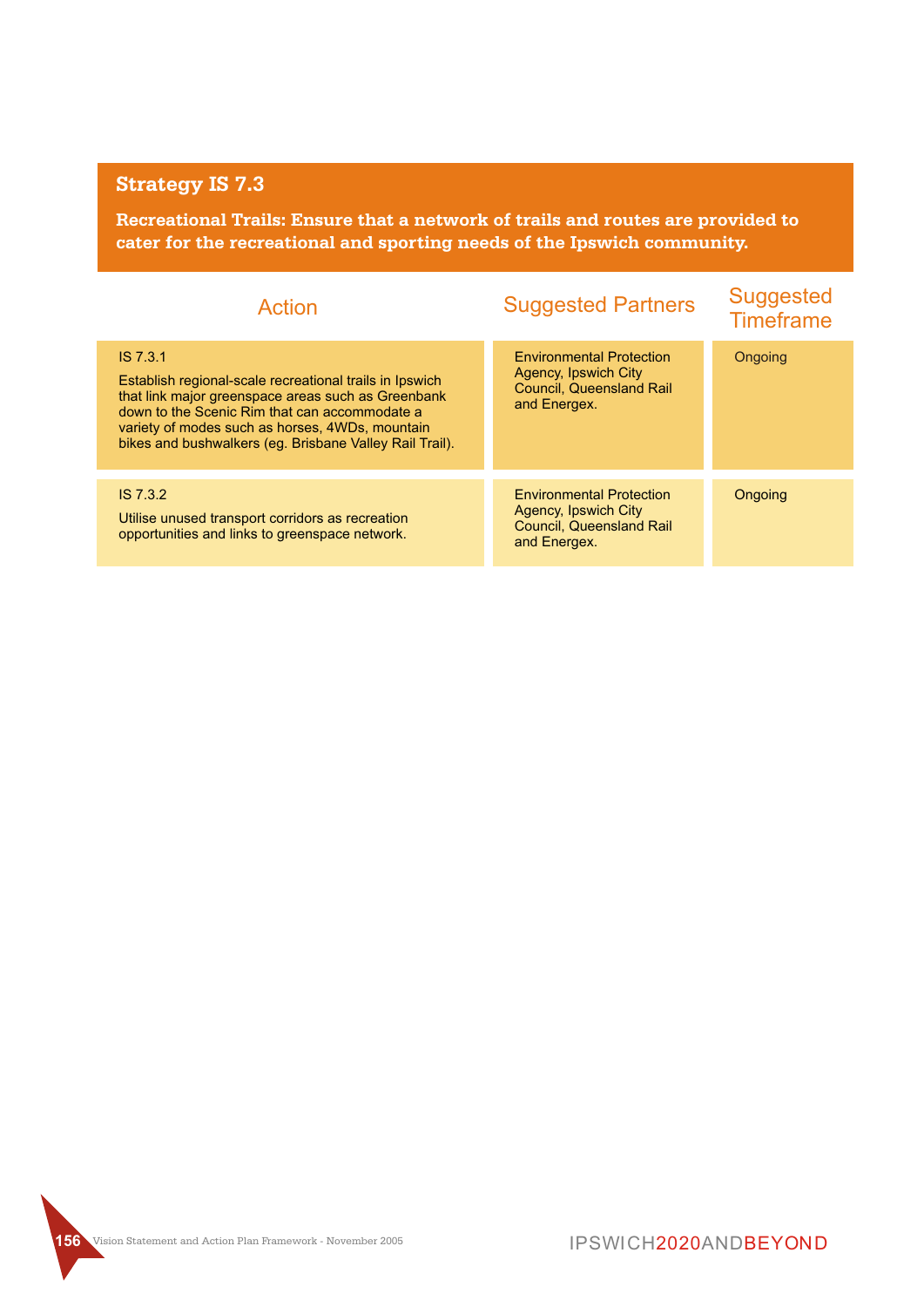# ITM GOAL 1 - CONNECTED COMMUNITIES **TABLE 6 - INTEGRATED TRANSPORT & MOVEMENT**

The Ipswich transport system connects communities and enables for easy access around the local community, throughout Ipswich and to other areas of South East Queensland.

#### **Strategy ITM 1.1**

**Integrated Land Use and Transport Planning: Ensure that the transport needs of residents are considered early in land use planning processes.**

| Action                                                                                                                                                                                                                                                                                                                                                | <b>Suggested Partners</b>                                                                                                                                                                                                           | <b>Suggested</b><br><b>Timeframe</b> |
|-------------------------------------------------------------------------------------------------------------------------------------------------------------------------------------------------------------------------------------------------------------------------------------------------------------------------------------------------------|-------------------------------------------------------------------------------------------------------------------------------------------------------------------------------------------------------------------------------------|--------------------------------------|
| <b>ITM 1.1.1</b><br>Prepare and implement an Integrated Transport Plan<br>for Ipswich which includes the provision of public<br>transport services, safe road network, and<br>pedestrian/cycle activities based on the needs of local<br>residents and visitors to the area. This will form a key<br>component of Local Growth Management Strategies. | Ipswich City Council,<br>Queensland Transport,<br><b>Department of Main</b><br>Roads, Queensland Rail<br>and public transport<br>providers.                                                                                         | Short term,<br>ongoing               |
| <b>ITM 1.1.2</b><br>Establish a Transport Steering Committee which<br>includes representatives from all of the major<br>stakeholders involved in the planning and delivery of<br>the transport network to determine a co-ordinated<br>approach to transport provision including Federal,<br>State and local government representatives.               | Ipswich City Council,<br>Queensland Transport,<br>Queensland Rail,<br><b>Australian Government</b><br>Department of Transport<br>and Regional Services and<br>other major stakeholders<br>involved in transport<br>planning.        | Short term,<br>ongoing               |
| <b>ITM 1.1.3</b><br>Identify public transport requirements for emerging<br>areas in the early stages of the planning process in<br>order to accommodate transport services in the first<br>stages of construction.                                                                                                                                    | Ipswich City Council and<br>local developers.                                                                                                                                                                                       | Ongoing                              |
| <b>ITM 1.1.4</b><br>Identify opportunities for the construction of new<br>schools adjacent to other uses which may have a large<br>area of car-parking that can reduce the congestion on<br>local roads during drop-off and pick-up peak periods.                                                                                                     | Ipswich City Council,<br>Department of<br>Employment and Training,<br>Department of Education<br>and the Arts, Department<br>of Main Roads and<br>Queensland Transport.                                                             | Ongoing                              |
| <b>ITM 1.1.5</b><br>Identify and align the transport priorities and objectives<br>for Ipswich of all stakeholders.                                                                                                                                                                                                                                    | Ipswich City Council,<br>Queensland Transport,<br>Queensland Rail,<br><b>Australian Government</b><br><b>Department of Transport</b><br>and Regional Services and<br>other major stakeholders<br>involved in transport<br>planning. | Short term                           |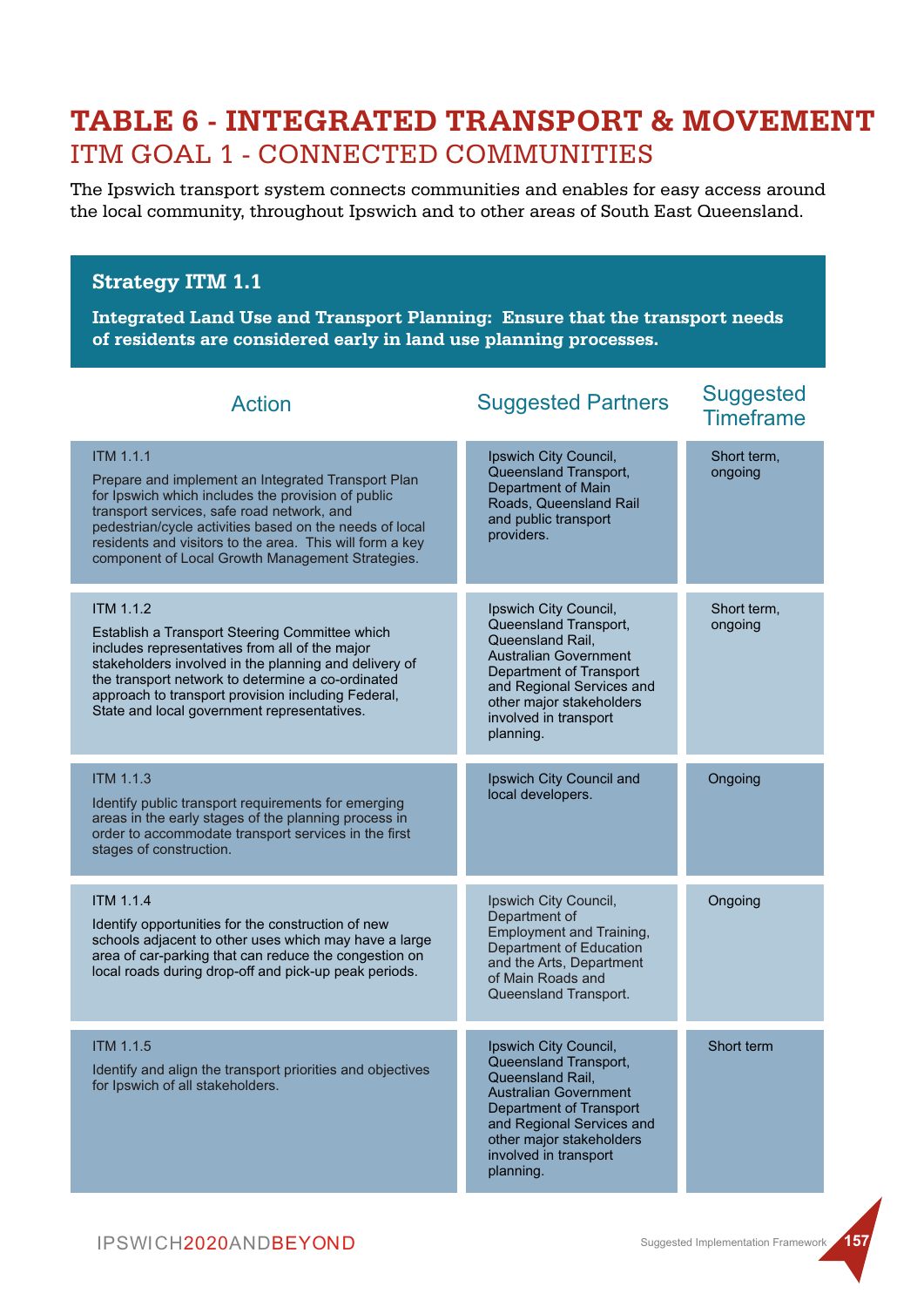**Connected Centres: Ensure that centres are connected and enable efficient movement between communities.**

| <b>Action</b>                                                                                                                                                                                                                            | <b>Suggested Partners</b>                                                                            | <b>Suggested</b><br><b>Timeframe</b> |
|------------------------------------------------------------------------------------------------------------------------------------------------------------------------------------------------------------------------------------------|------------------------------------------------------------------------------------------------------|--------------------------------------|
| <b>ITM 1.2.1</b><br>Provide a loop bus service that connects the major<br>centres around Ipswich such as the Great Circle Line<br>bus service in Brisbane.                                                                               | Local bus companies,<br>Queensland Transport-<br><b>Translink and Ipswich City</b><br>Council.       | Short term,<br>ongoing               |
| <b>ITM 1.2.2</b><br>Investigate and implement opportunities to expand<br>public transport services to and from rural centres such<br>as Rosewood, Harrisville, Peak Crossing and Marburg.                                                | Queensland Transport-<br>Translink, Ipswich City<br>Council and local public<br>transport providers. | Short term,<br>ongoing               |
| <b>ITM 1.2.3</b><br>Provide interactive touch screens at the transport hubs<br>of major centres such as Ipswich CBD, Ipswich rail<br>station, Booval, Springfield, Redbank Plaza to provide<br>information on public transport services. | Queensland Transport-<br>Translink and local public<br>transport operators.                          | Short term                           |
| <b>ITM 1.2.4</b><br>Provide transport services after hours and on<br>weekends to facilitate use of sport recreation and other<br>community facilities.                                                                                   | Queensland Transport<br>Translink. Local bus<br>service providers and<br>Queensland Rail.            | Ongoing                              |
| <b>ITM 1.2.5</b><br>Provide coordinated transport services to enable<br>efficient change-over and transfers between modes.                                                                                                               | Queensland Transport-<br>Translink, Local bus<br>service providers and<br>Queensland Rail.           | Ongoing                              |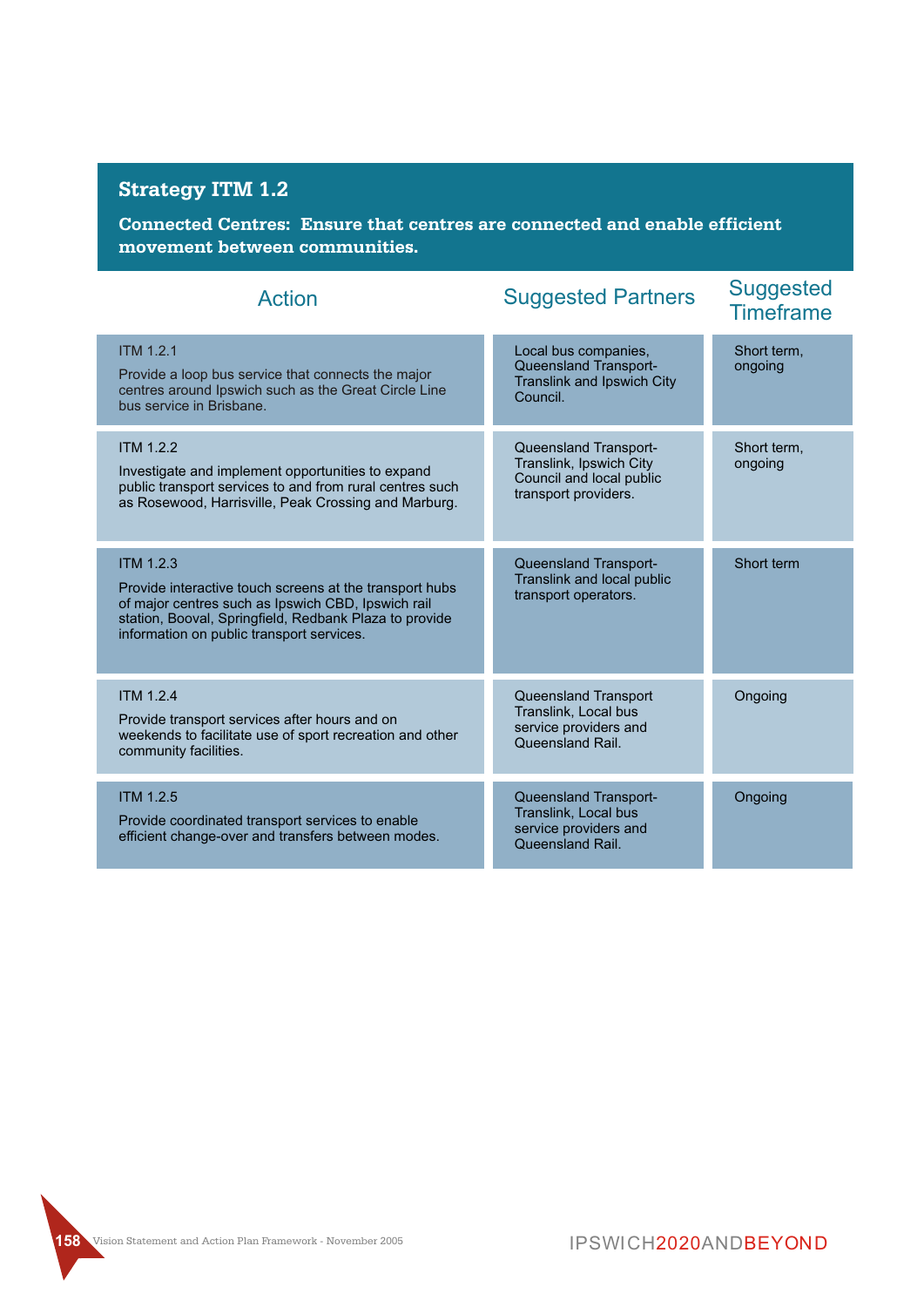**Transit Oriented Development: Identify and develop opportunities to create communities based on the principles of transit oriented development.**

| Action                                                                                                                                                                                                                                                                                                                 | <b>Suggested Partners</b>                                                           | <b>Suggested</b><br><b>Timeframe</b> |
|------------------------------------------------------------------------------------------------------------------------------------------------------------------------------------------------------------------------------------------------------------------------------------------------------------------------|-------------------------------------------------------------------------------------|--------------------------------------|
| <b>ITM 1.3.1</b><br>In the preparation of a Local Growth Management<br>Strategy for Ipswich identify opportunities for transit<br>oriented development in communities such as Ipswich<br>CBD, Redbank, Goodna, Booval, and Springfield and<br>future centres such as Ripley Valley, Walloon-<br>Thagoona and Rosewood. | Ipswich City Council,<br>Office of Urban<br>Management and<br>Queensland Transport. | Short term                           |
| <b>ITM 1.3.2</b><br>Enhance transport facilities and services at transit<br>oriented communities.                                                                                                                                                                                                                      | Queensland Transport.                                                               | Ongoing                              |
| <b>ITM 1.3.3</b><br>Monitor the numbers of commuters that use the<br>transport services at transit oriented communities over a<br>period of time to identify changes in public transport use.                                                                                                                          | Ipswich City Council,<br>Office of Urban<br>Management and<br>Queensland Transport. | Short term,<br>ongoing               |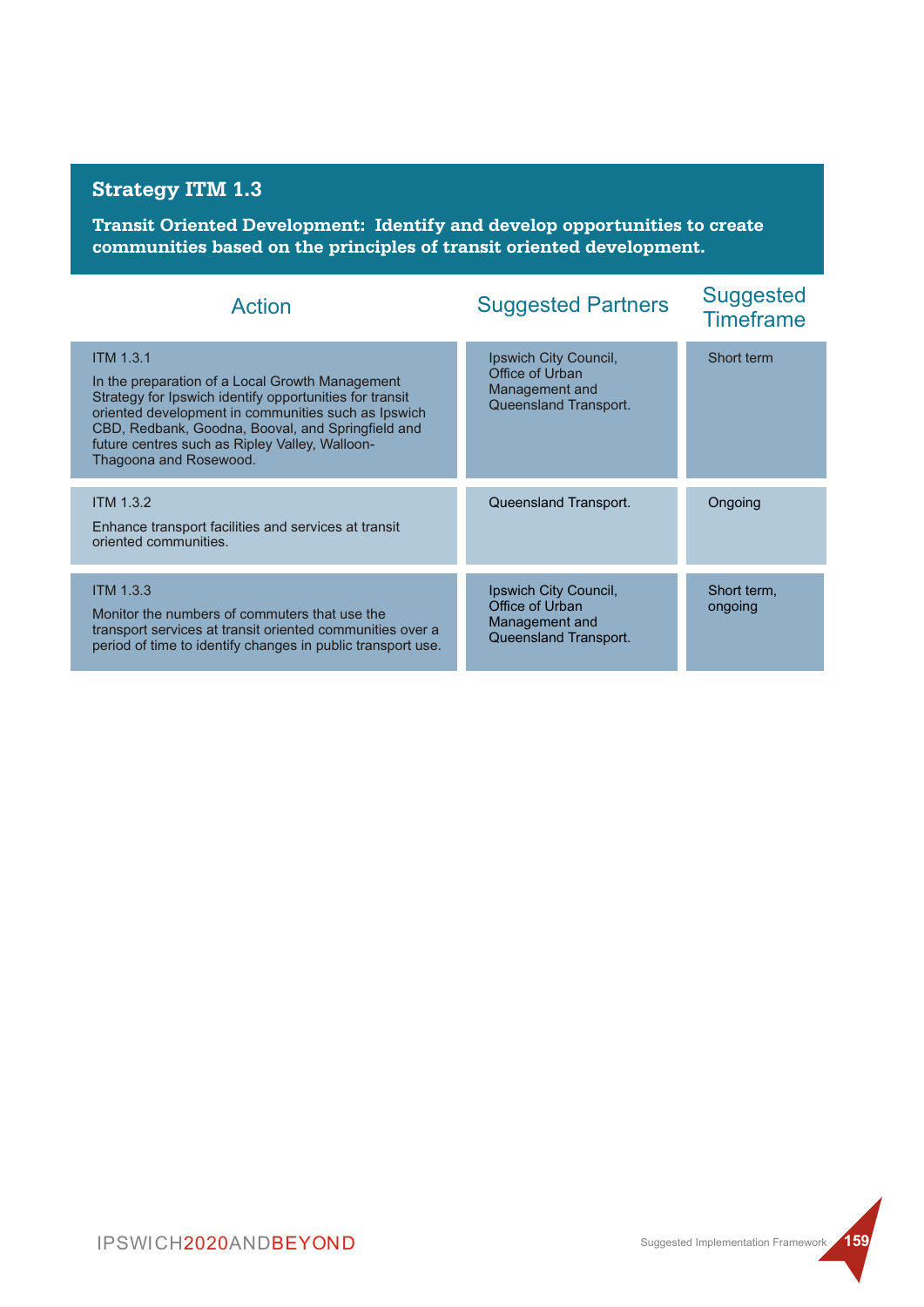**A Safe Transport Network: Ensure that residents feel safe travelling throughout Ipswich.**

| <b>Action</b>                                                                                                                                                                         | <b>Suggested Partners</b>                                                                                              | <b>Suggested</b><br><b>Timeframe</b> |
|---------------------------------------------------------------------------------------------------------------------------------------------------------------------------------------|------------------------------------------------------------------------------------------------------------------------|--------------------------------------|
| <b>ITM 1.4.1</b><br>Development and implement Bus Shelter Design<br>Guidelines that include the provision of safe and<br>comfortable bus shelters.                                    | Queensland Transport.                                                                                                  | Short term                           |
| <b>ITM 1.4.2</b><br>Provide 'real time display' timetables at major stops<br>throughout the City that provide up-to-date information<br>for arrival of bus services.                  | Local bus operators and<br>Queensland Transport.                                                                       | Short term                           |
| <b>ITM 1.4.3</b><br>Identify and implement safety measures around<br>transport interchanges and rail stations.                                                                        | Local public transport<br>operators, Queensland<br>Transport-Translink,<br>Ipswich City Council and<br>Ipswich Police. | Ongoing                              |
| <b>ITM 1.4.4</b><br>Improve security services on public transport,<br>particularly train attendants on rail services.                                                                 | Queensland Rail,<br>Queensland Transport and<br>Ipswich Police.                                                        | Ongoing                              |
| <b>ITM 1.4.5</b><br>Identify and implement opportunities to enable bikes to<br>be taken on buses and trains and provide secure<br>storage facilities at major transport interchanges. | Queensland Transport and<br>local bus service<br>providers.                                                            | Short term,<br>ongoing               |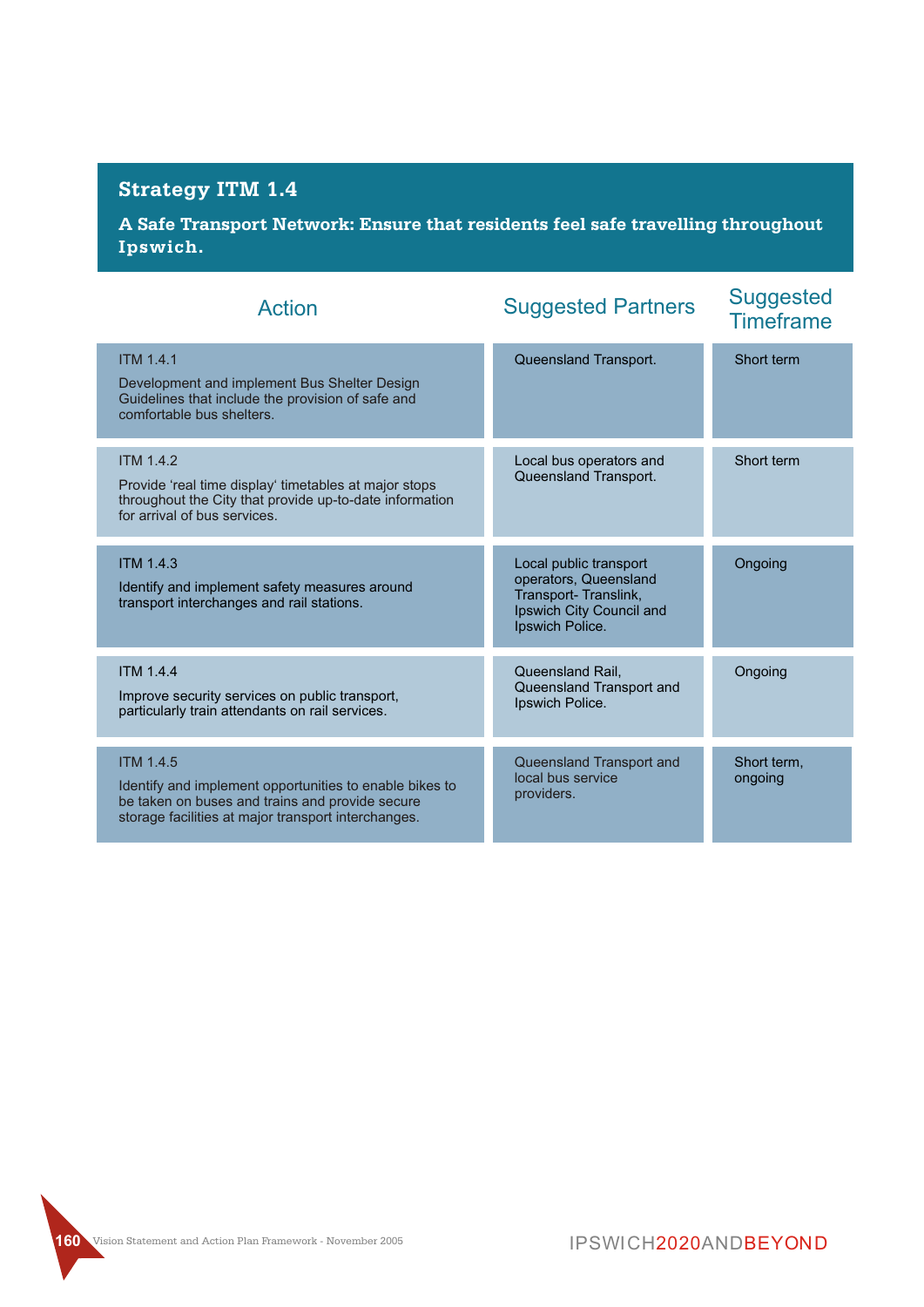**A Legible and Permeable Transport Network: Ensure that residents and visitors are easily able to negotiate their way around Ipswich regardless of which mode of transport they are using.**

| <b>Action</b>                                                                                                                                                                                                                                                               | <b>Suggested Partners</b>                                                                                                  | <b>Suggested</b><br><b>Timeframe</b> |
|-----------------------------------------------------------------------------------------------------------------------------------------------------------------------------------------------------------------------------------------------------------------------------|----------------------------------------------------------------------------------------------------------------------------|--------------------------------------|
| <b>ITM 1.5.1</b><br>Design and construct gateway treatments to major<br>entry points of the City including the Ipswich Motorway,<br>Mount Crosby Road, Fernvale Road, Warwick Road,<br>Ipswich CBD, Cunningham Highway, Warrego Highway<br>and the Ipswich Railway Station. | Ipswich City Council and<br>Department of Main<br>Roads.                                                                   | Medium term                          |
| <b>ITM 1.5.2</b><br>Design and construct boulevard treatments along<br>major approach routes and other key elements of the<br>strategic road network to enhance 'way finding' and<br>overall urban amenity.                                                                 | Ipswich City Council and<br>Department of Main<br>Roads.                                                                   | Short term                           |
| <b>ITM 1.5.3</b><br>Investigate the current flow of traffic through the<br>Ipswich CBD and identify solutions to its efficiency and<br>legibility.                                                                                                                          | Ipswich City Council,<br>Queensland Transport and<br>Department of Local<br>Government, Planning,<br>Sport and Recreation. | Short term                           |
| <b>ITM 1.5.4</b><br>Construct a large format map at the Tourist Information<br>Centre that shows the main features of the Ipswich<br>CBD core and surrounding inner suburbs.                                                                                                | Queensland Transport and<br>Ipswich City Council.                                                                          | Short term                           |
| ITM 1.5.5<br>Prepare and implement design standards for transit<br>interchanges to reinforce legibility and amenity.                                                                                                                                                        | Queensland Transport and<br>Ipswich City Council.                                                                          | Short term                           |

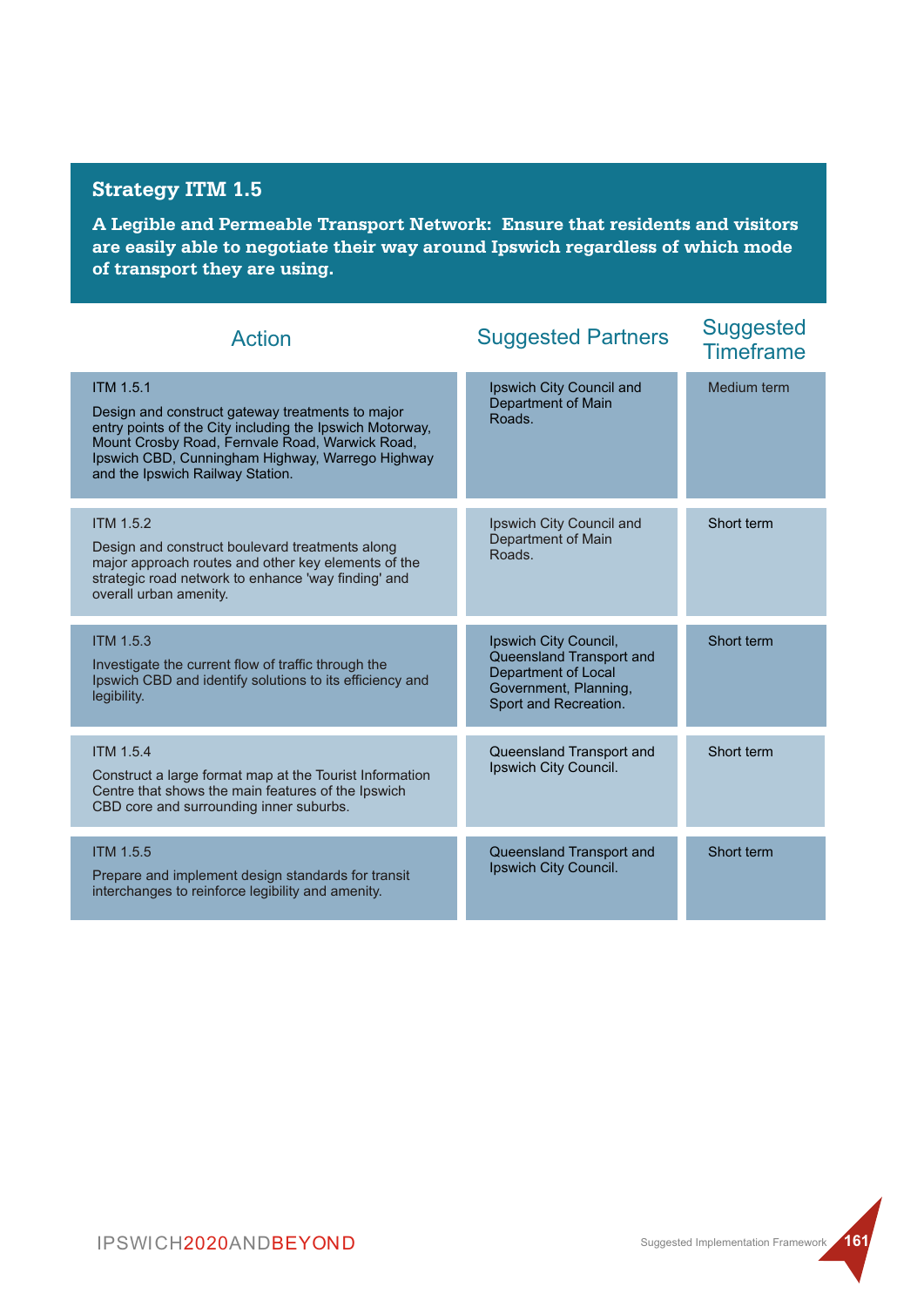### ITM GOAL 2 - EFFICIENT AND AFFORDABLE ACCESS

The Ipswich transport system is designed to enable residents' access to a variety of transport modes and prioritises the effective and equitable movement of people and goods whilst encouraging innovation and flexibility.

#### **Strategy ITM 2.1**

**Prioritise Public Transport: Provide an extensive and efficient public transport system.**

| <b>Action</b>                                                                                                                                                                                                        | <b>Suggested Partners</b>                                                                                                                         | <b>Suggested</b><br><b>Timeframe</b> |
|----------------------------------------------------------------------------------------------------------------------------------------------------------------------------------------------------------------------|---------------------------------------------------------------------------------------------------------------------------------------------------|--------------------------------------|
| <b>ITM 2.1.1</b><br>Undertake research into the travel patterns of residents<br>for the primary purpose of identifying the 'origin' and<br>'destination' points and analysing the travel behaviour<br>of households. | Queensland Transport -<br>Translink, Ipswich City<br>Council, local universities<br>and schools.                                                  | Short term                           |
| <b>ITM 2.1.2</b><br>Investigate and implement opportunities to use local<br>taxi services to supplement public transport provision.                                                                                  | Queensland Transport-<br>Translink, Ipswich Yellow<br>Taxi service and Ipswich<br>City Council.                                                   | Short term                           |
| <b>ITM 2.1.3</b><br>Implement and review the SEQ Public Transport<br>Network Plan to consider the urban growth patterns of<br>Ipswich and plan for early provision in urban growth<br>areas.                         | Ipswich City Council,<br>development industry,<br>Queensland Transport,<br>Office of Urban<br>Management and local<br>public transport operators. | Short term,<br>ongoing               |

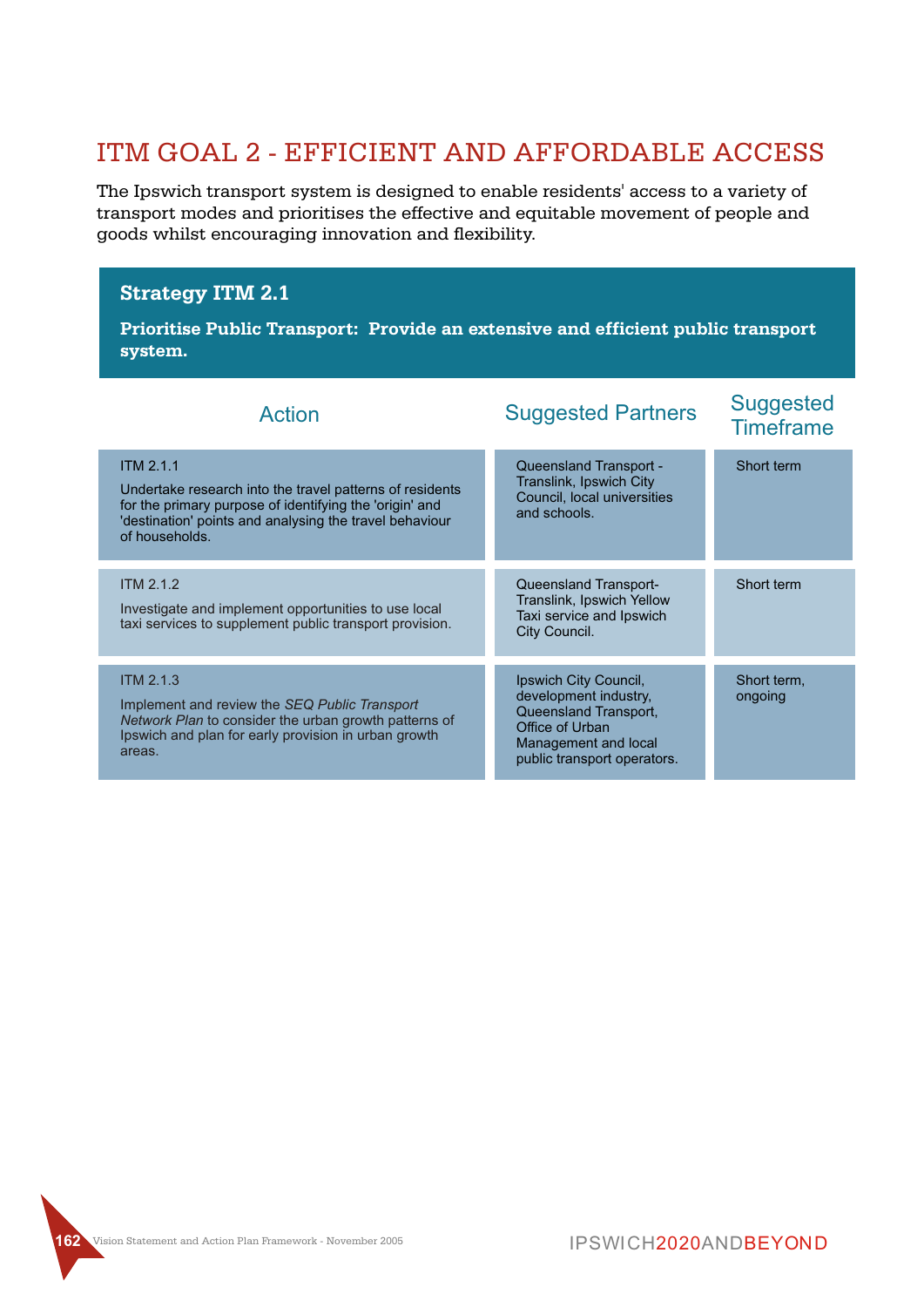**A Safe and Functional Road Network: maintain an efficient and safe network of roads.**

| <b>Action</b>                                                                                                                                                                                                             | <b>Suggested Partners</b>                                                                                                                  | <b>Suggested</b><br><b>Timeframe</b> |
|---------------------------------------------------------------------------------------------------------------------------------------------------------------------------------------------------------------------------|--------------------------------------------------------------------------------------------------------------------------------------------|--------------------------------------|
| <b>ITM 2.2.1</b><br>Design and construct a major upgrade of the Ipswich<br>Motorway.                                                                                                                                      | Department of Main Roads,<br>Australian Government<br>Department of Transport<br>and Regional Services and<br>Ipswich City Council.        | Short term,<br>ongoing               |
| ITM 2.2.2<br>Implement the Strategic Road Network identify in the<br>SEQ Regional Plan and Ipswich Planning Scheme.                                                                                                       | Department of Main<br>Roads, Ipswich City<br>Council and Office of<br>Urban Management.                                                    | Ongoing                              |
| <b>ITM 2.2.3</b><br>Implement road design standards to accommodate bus<br>traffic, light rail, pedestrians and cycles in residential<br>areas.                                                                            | Department of Main Roads,<br><b>Australian Government</b><br>Department of Transport<br>and Regional Services and<br>Ipswich City Council. | Short term,<br>ongoing               |
| <b>ITM 2.2.4</b><br>Ipswich City Council and local residents to prepare a<br>strong campaign to lobby State and Federal<br>Government to contribute and begin construction of a<br>major upgrade of the Ipswich Motorway. | Ipswich City Council, local<br>residents and transport<br>activist groups.                                                                 | Short term                           |

#### **Strategy ITM 2.3**

**Active Personal Transport: Ensure the transport network is designed to cater for pedestrian and cycle movement.**

| Action                                                                                                                                                                | <b>Suggested Partners</b>                                                                                                      | <b>Suggested</b><br><b>Timeframe</b> |
|-----------------------------------------------------------------------------------------------------------------------------------------------------------------------|--------------------------------------------------------------------------------------------------------------------------------|--------------------------------------|
| <b>ITM 2.3.1</b><br>Prepare and implement an Active Transport Strategy<br>that identifies a strategic network of pedestrian and<br>cycle pathways throughout Ipswich. | Ipswich City Council,<br>Queensland Transport,<br><b>Qld Department of Main</b><br>Roads, local walking and<br>cycling groups. | Short term,<br>ongoing               |
| <b>ITM 2.3.2</b><br>Prioritise the provision of off-road cycle paths in new<br>urban development and existing residential areas<br>where possible.                    | Ipswich City Council and<br>Queensland Transport.                                                                              | Ongoing                              |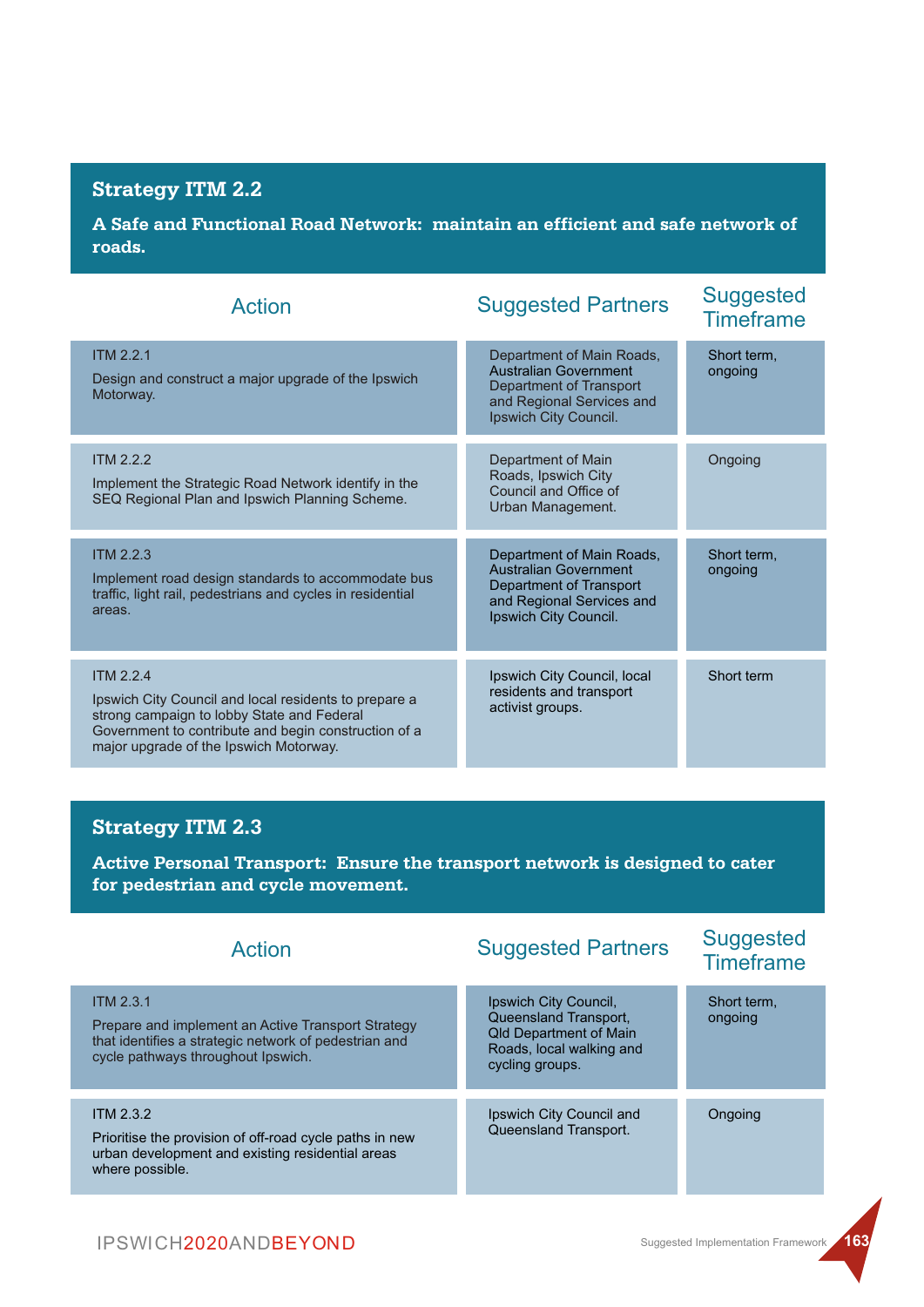| Action                                                                                                                                                                                                                        | <b>Suggested Partners</b>                                                         | <b>Suggested</b><br><b>Timeframe</b> |
|-------------------------------------------------------------------------------------------------------------------------------------------------------------------------------------------------------------------------------|-----------------------------------------------------------------------------------|--------------------------------------|
| ITM 2.3.3<br>Implement existing provisions in the Ipswich Planning<br>Scheme to mandate the provision of showers and bike<br>storage facilities for public facilities, public buildings,<br>and buildings of a certain scale. | Ipswich City Council.                                                             | Short term,<br>ongoing               |
| <b>ITM 2.3.4</b><br>Identify and implement opportunities to improve the<br>provision of safe cycleways to schools.                                                                                                            | Ipswich City Council,<br>Queensland Transport and<br><b>Education Queensland.</b> | Ongoing                              |

**Multi-use Transport Infrastructure for the Future: Develop a transport network today that can adapt to the potential changes in transport preferences in the future.**

| Action                                                                                                                                                                                                                              | <b>Suggested Partners</b>                                | <b>Suggested</b><br><b>Timeframe</b> |
|-------------------------------------------------------------------------------------------------------------------------------------------------------------------------------------------------------------------------------------|----------------------------------------------------------|--------------------------------------|
| <b>ITM 2.4.1</b><br>Investigate and deliver opportunities for transit lanes on<br>major transport corridors, particularly when considering<br>extensions to the road network such as the Centenary<br>Highway and Ipswich Motorway. | Department of Main Roads<br>and Queensland<br>Transport. | Short term                           |
| <b>ITM 2.4.2</b><br>Design major transport corridors to cater for potential<br>alternative modes of transport in the future.                                                                                                        | Department of Main Roads<br>and Queensland<br>Transport. | Ongoing                              |

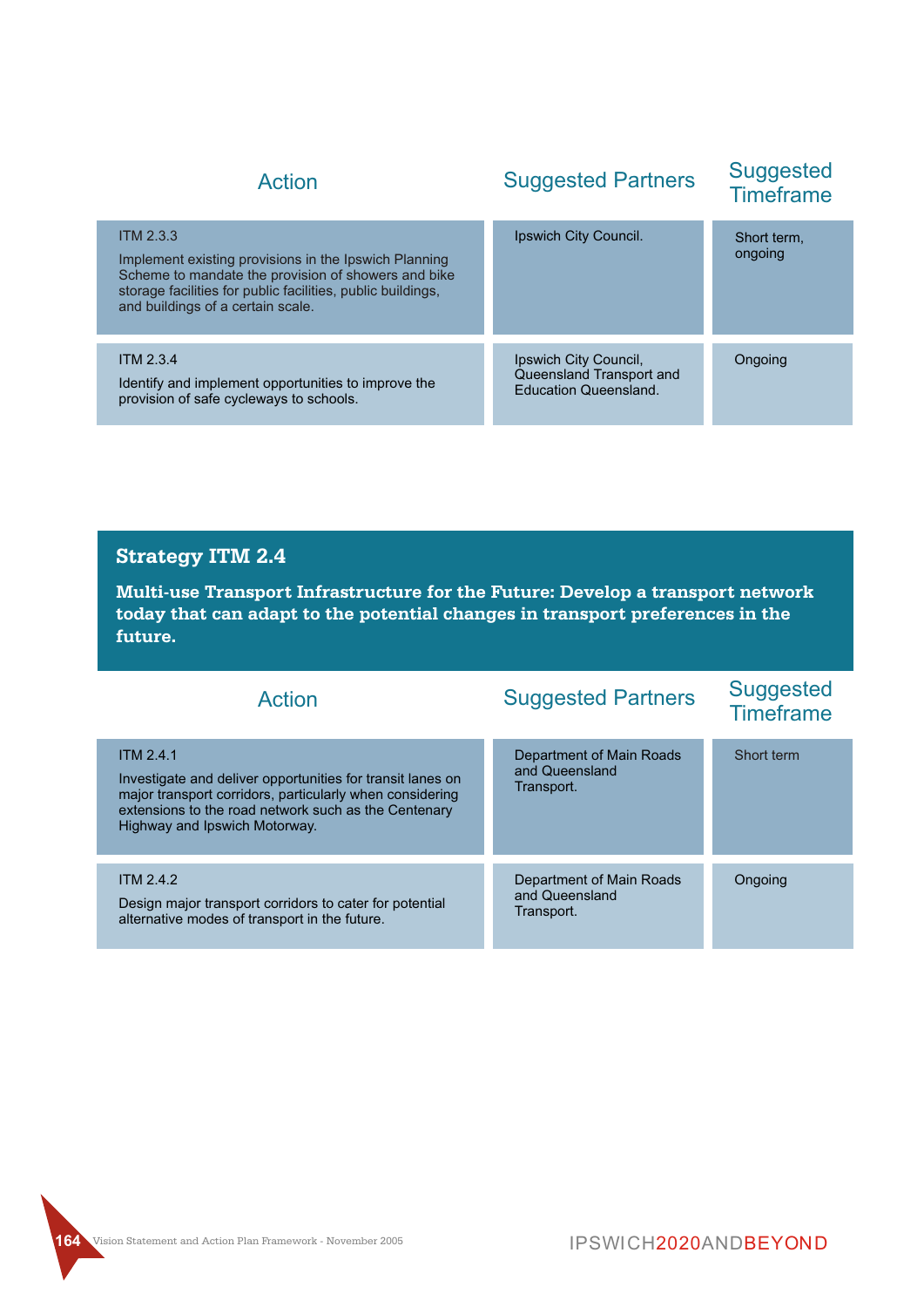## ITM GOAL 3 - COLLABORATIVE TRANSPORT PLANNING

The Ipswich transport system and related investment decisions is a result of the collaborative efforts of a range of stakeholders including all levels of government, the private sector, and the Ipswich community and these decisions consider the preservation of options for future generations.

#### **Strategy ITM 3.1**

**Transport Infrastructure Providers Deliver in Partnership: All stakeholders responsible for the delivery of transport infrastructure work in partnership to plan for and construct an integrated network.**

| <b>Action</b>                                                                                                                                                                                                                                                                              | <b>Suggested Partners</b>                                                                                                                       | <b>Suggested</b><br><b>Timeframe</b> |
|--------------------------------------------------------------------------------------------------------------------------------------------------------------------------------------------------------------------------------------------------------------------------------------------|-------------------------------------------------------------------------------------------------------------------------------------------------|--------------------------------------|
| <b>ITM 3.1.1</b><br>Establish a rail corridor and express transit rail services<br>between Springfield, Ripley, Swanbank, Ipswich and<br>Brisbane.                                                                                                                                         | Department of Transport,<br>Queensland Rail, Office of<br>Urban Management,<br>Ipswich City Council and<br>developers in the corridor.          | Medium - long<br>term                |
| <b>ITM 3.1.2</b><br>Identify the public transport infrastructure requirements,<br>including costs and sequencing of service provision, for<br>greenfield development within Local Structure Plans<br>and ensure that public transport is available in the early<br>stages of construction. | Ipswich City Council,<br>Queensland Transport-<br>Translink, Department of<br>Main Roads, Queensland<br>Rail and public transport<br>providers. | Short term,<br>ongoing               |
| <b>ITM 3.1.3</b><br>Incorporate the costs of infrastructure for the<br>implementation of the Active Transport Strategy in<br>major transport infrastructure planning activities.                                                                                                           | Ipswich City Council,<br>Queensland State<br>Government and<br>development industry.                                                            | Short term                           |

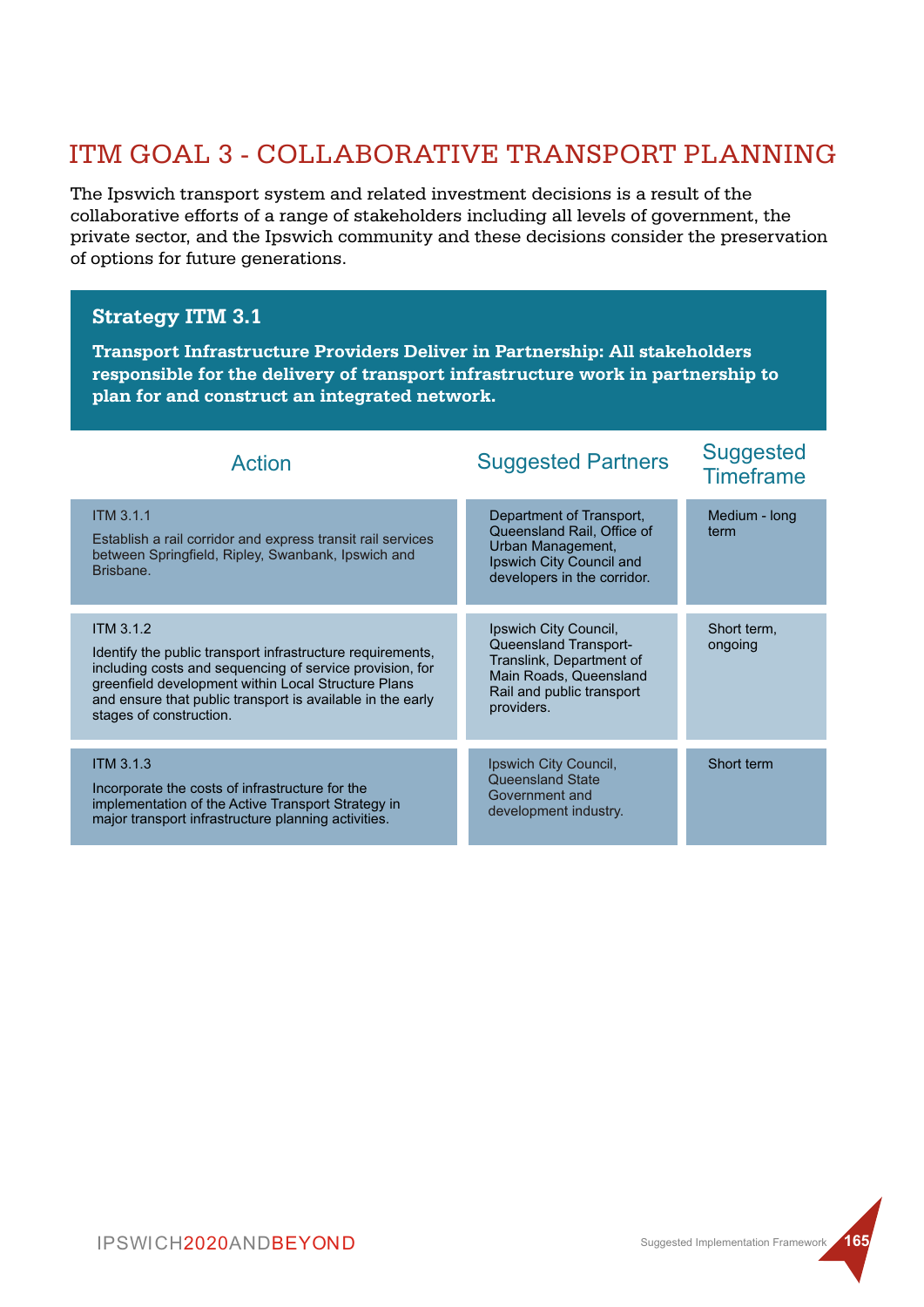**Funding Transport Infrastructure: Identify all options for funding transport infrastructure development and maintenance and invest this in the most economically viable manner.**

| <b>Action</b>                                                                                            | <b>Suggested Partners</b>                                                                                                                                                                              | <b>Suggested</b><br><b>Timeframe</b> |
|----------------------------------------------------------------------------------------------------------|--------------------------------------------------------------------------------------------------------------------------------------------------------------------------------------------------------|--------------------------------------|
| <b>ITM 3.2.1</b><br>Research and implement innovative measures to fund<br>transport infrastructure.      | Ipswich City Council,<br>Queensland Transport,<br><b>Australian Government</b><br>Department of Transport<br>and Regional Services,<br>development industry and<br>tertiary education<br>institutions. | Ongoing                              |
| <b>ITM 3.2.2</b><br>Identify key partnerships and funding resources to fund<br>transport infrastructure. | Ipswich City Council,<br>Queensland Transport,<br>Commonwealth<br>Department of Transport<br>and Regional Services,<br>development industry and<br>tertiary education<br>institutions.                 | Ongoing                              |

#### **Strategy ITM 3.3**

**Environmentally Responsible Network: Ensure the transport system and related infrastructure is provided in a manner which is environmentally responsible.**

| Action                                                                                                                                                                           | <b>Suggested Partners</b>        | <b>Suggested</b><br><b>Timeframe</b> |
|----------------------------------------------------------------------------------------------------------------------------------------------------------------------------------|----------------------------------|--------------------------------------|
| <b>ITM 3.3.1</b><br>Establish and invest in the provision of public transport<br>services that operate on 'environmentally friendly<br>technology' such as buses on natural gas. | Local bus and rail<br>operators. | Ongoing                              |

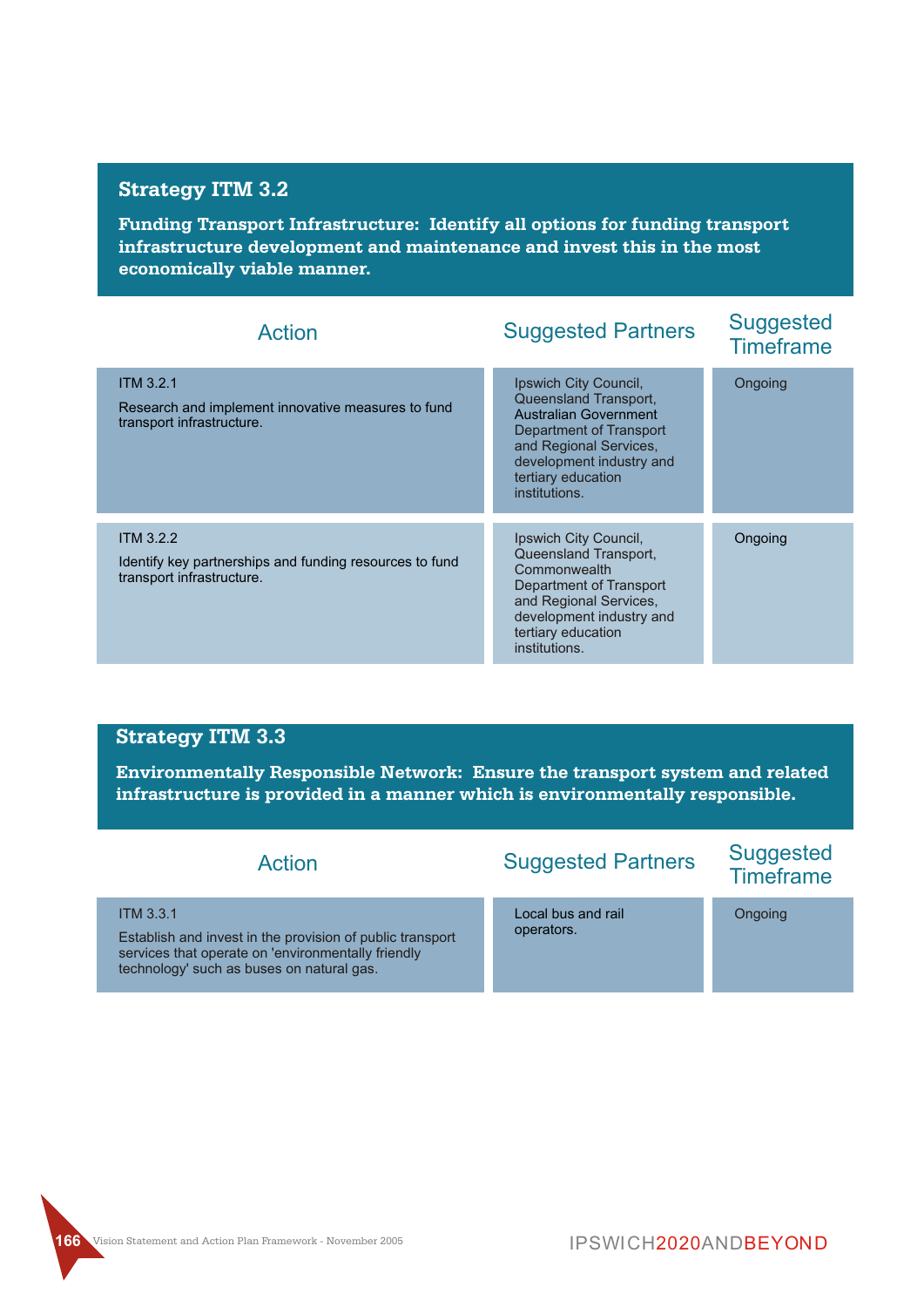**Strategic Decisions: Decision-makers demonstrate a culture of making decisions for the long-term in ensuring the benefits and costs of the transport system are equitably distributed across and within current and future generations.**

| Action                                                                                                                                                                | <b>Suggested Partners</b>                                   | <b>Suggested</b><br><b>Timeframe</b> |
|-----------------------------------------------------------------------------------------------------------------------------------------------------------------------|-------------------------------------------------------------|--------------------------------------|
| <b>ITM 3.4.1</b><br>Inform decision-makers of the projected financial,<br>environmental and social costs of delaying investment<br>in large transport infrastructure. | Queensland State<br>Government and Ipswich<br>City Council. | Short term                           |
|                                                                                                                                                                       |                                                             |                                      |
| <b>Strategy ITM 3.5</b>                                                                                                                                               |                                                             |                                      |
| Innovative Transport: Encourage innovation in the design and development of<br>the transport network.                                                                 |                                                             |                                      |
| <u>Action</u>                                                                                                                                                         | Suggested Partners                                          | <b>Suggested</b>                     |

| Action                                                                                                                                                                                                 | <b>Suggested Partners</b>                                                                 | <b>Suggested</b><br><b>Timeframe</b> |
|--------------------------------------------------------------------------------------------------------------------------------------------------------------------------------------------------------|-------------------------------------------------------------------------------------------|--------------------------------------|
| <b>ITM 3.5.1</b><br>Install computer systems on buses to record the travel<br>patterns of users and use this information to improve<br>public transport delivery and advise of timetable<br>movements. | Queensland Transport-<br>Translink.                                                       | Short term                           |
| <b>ITM 3.5.2</b><br>Investigate opportunities to provide on-demand<br>transport services.                                                                                                              | Ipswich City Council,<br>Queensland Transport<br>and local public transport<br>providers. | Short term                           |
| <b>ITM 3.5.3</b><br>Investigate opportunities to provide modes of transport<br>currently not existing in Ipswich such as light rail.                                                                   | Ipswich City Council,<br>Queensland Transport-<br>Translink.                              | Short term                           |

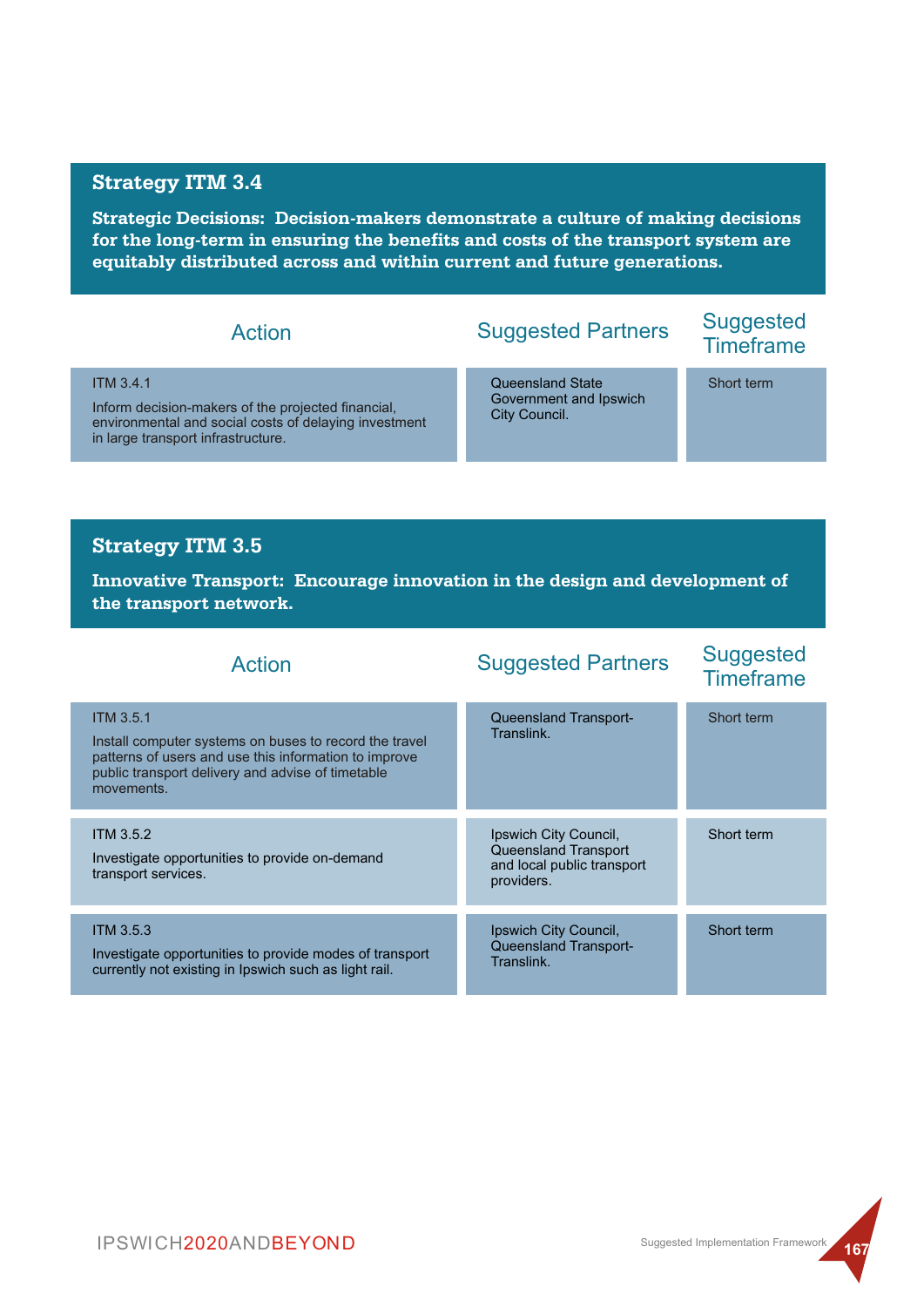**Public Participation: Encourage local residents to participate in the decisionmaking processes regarding the planning and delivery of the transport network and system.**

| <b>Action</b>                                                                                                                                                                                                                                           | <b>Suggested Partners</b>                                                                                                              | <b>Suggested</b><br><b>Timeframe</b> |
|---------------------------------------------------------------------------------------------------------------------------------------------------------------------------------------------------------------------------------------------------------|----------------------------------------------------------------------------------------------------------------------------------------|--------------------------------------|
| <b>ITM 3.6.1</b><br>Design road infrastructure in partnership with local<br>residents to ensure that an aesthetically pleasing<br>space is designed to enable views to special places<br>and respect existing features and local character<br>elements. | Main Roads, Ipswich City<br>Council, local residents<br>and community groups.                                                          | Ongoing                              |
| <b>ITM 3.6.2</b><br>Establish a Community-based Steering Committee to<br>contribute to the expansion of the public transport<br>network and as a consultation base to test new ideas<br>and developments in the transport industry.                     | Ipswich City Council, local<br>public transport providers,<br>Queensland Transport<br>groups, local residents and<br>community groups. | Short term,<br>ongoing               |

**168 Vision Statement and Action Plan Framework - November 2005**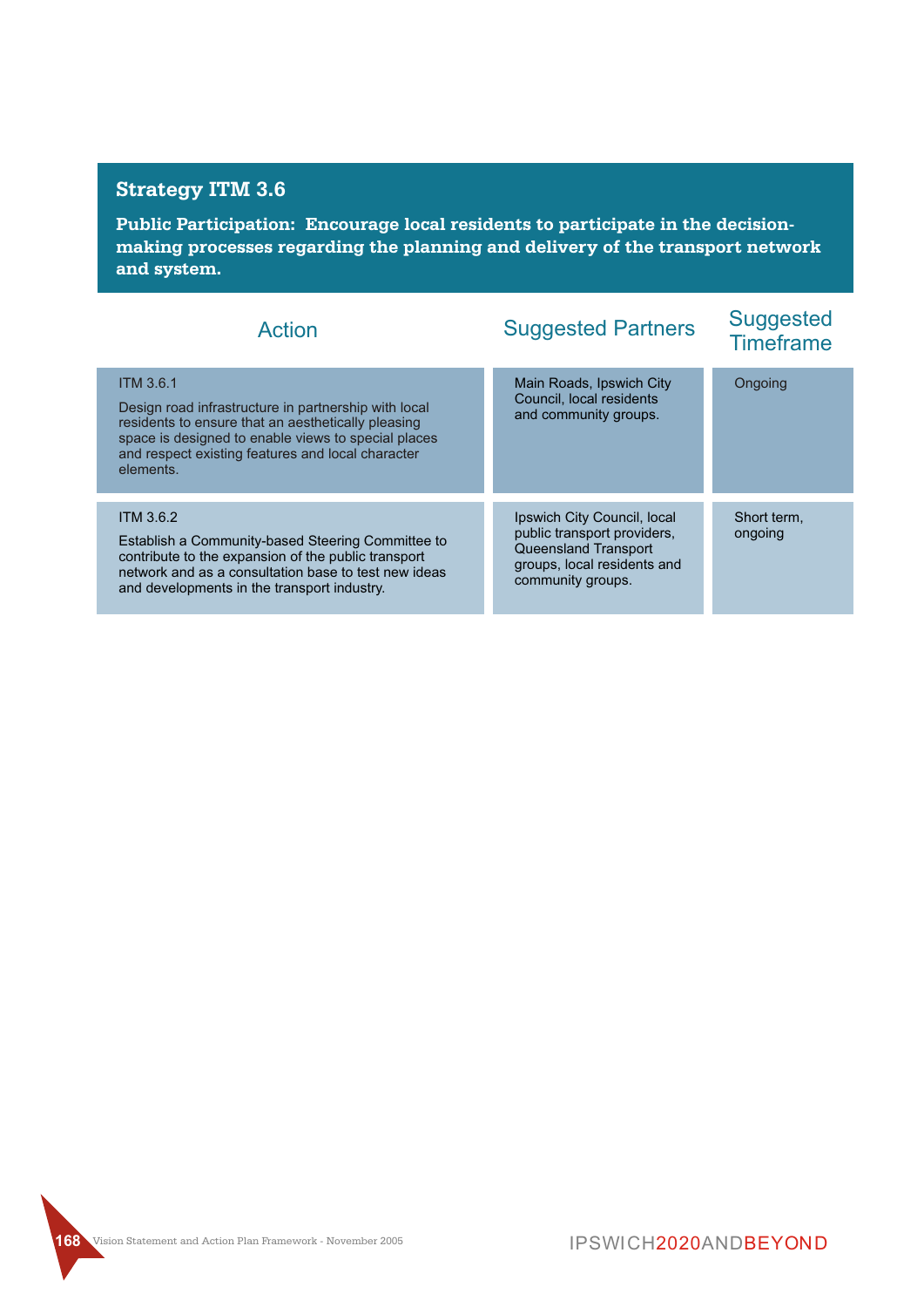## ITM GOAL 4 - TRANSPORT FOR THE ECONOMY

The Ipswich transport network supports the economic growth and functions of the City.

#### **Strategy ITM 4.1**

**Transport of Freight: Develop Ipswich as a key freight hub that services the economic activities of the city and the western corridor of South East Queensland.**

| <b>Action</b>                                                                                                                                                                                                                         | <b>Suggested Partners</b>                                                                                                                               | <b>Suggested</b><br><b>Timeframe</b> |
|---------------------------------------------------------------------------------------------------------------------------------------------------------------------------------------------------------------------------------------|---------------------------------------------------------------------------------------------------------------------------------------------------------|--------------------------------------|
| <b>ITM 4.1.1</b><br>Identify how freight is transported throughout SEQ and<br>the freight needs of the region that Ipswich can<br>accommodate.                                                                                        | Queensland Transport,<br>Ipswich City Council and<br><b>Department of State</b><br>Development, Trade and<br>Innovation.                                | Ongoing                              |
| <b>ITM 4.1.2</b><br>Plan for the creation of a regionally significant freight<br>hub in Ipswich that takes advantage of the existing<br>transport infrastructure and the economic activities of<br>Ipswich and other western centres. | Queensland Transport,<br>Office of Urban<br>Management, Ipswich City<br><b>Council and Department</b><br>of State Development,<br>Trade and Innovation. | Medium term                          |
| <b>ITM 4.1.3</b><br>Investigate the potential of Ipswich to cater for more rail<br>freight and reduce the need for large trucks to be using<br>the local road network.                                                                | Queensland Transport<br>and Ipswich City Council.                                                                                                       | Short term.<br>ongoing               |
| <b>ITM 4.1.4</b><br>Provide incentives to minimise the movement of freight<br>during commuter peak-hours, particularly on the<br>Ipswich Motorway.                                                                                    | Queensland Transport<br>and Ipswich City Council.                                                                                                       | Short term,<br>ongoing               |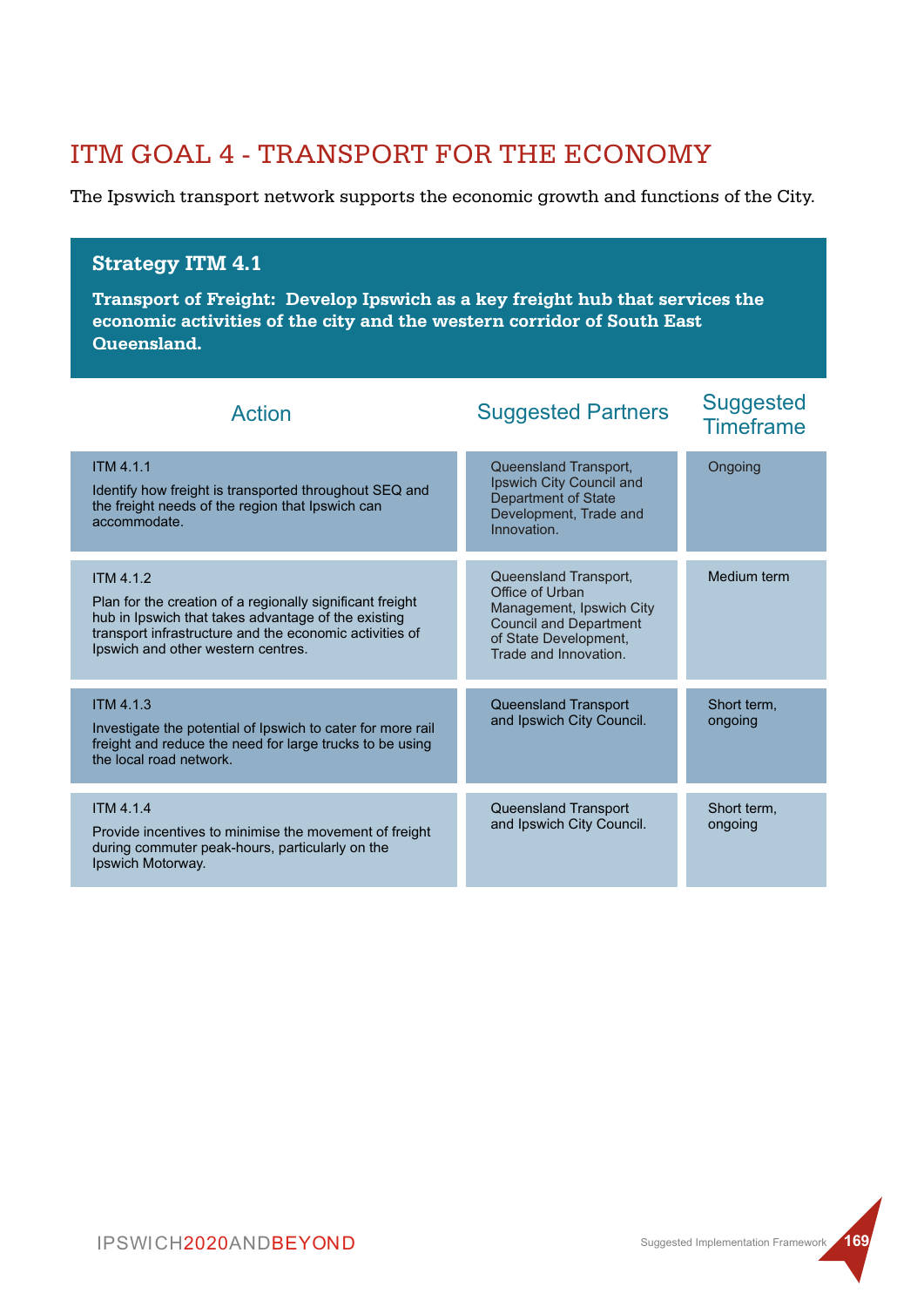**Transport to Employment: Each of the key employment nodes within Ipswich are serviced with efficient transport networks, catering for freight movement and employee access.**

| <b>Action</b>                                                                                                                                                                                                                              | <b>Suggested Partners</b>                         | <b>Suggested</b><br><b>Timeframe</b> |
|--------------------------------------------------------------------------------------------------------------------------------------------------------------------------------------------------------------------------------------------|---------------------------------------------------|--------------------------------------|
| <b>ITM 4.2.1</b><br>Identify options for providing transport in the Regionally<br>Significant Business and Industry Enterprise Areas and<br>major centres, specifically to cater for transport of<br>freight and employees.                | Ipswich City Council.                             | Short term,<br>ongoing               |
| ITM $4.2.2$<br>Provide incentives to companies with a large<br>employment base that provide pick-up and drop-off<br>services for employees to destinations such as rail<br>stations, bus interchanges and centres in residential<br>areas. | Queensland Transport and<br>Ipswich City Council. | Short term,<br>ongoing               |
| <b>ITM 4.2.3</b><br>Encourage local businesses to provide incentive<br>schemes for employees to use public transport such as<br>monthly bus passes as part of salary packages.                                                             | Queensland Transport and<br>Ipswich City Council. | Short term,<br>ongoing               |
| <b>ITM 4.2.4</b><br>Plan and provide for pedestrian and cycle links to key<br>employment nodes.                                                                                                                                            | Ipswich City Council.                             | Ongoing                              |

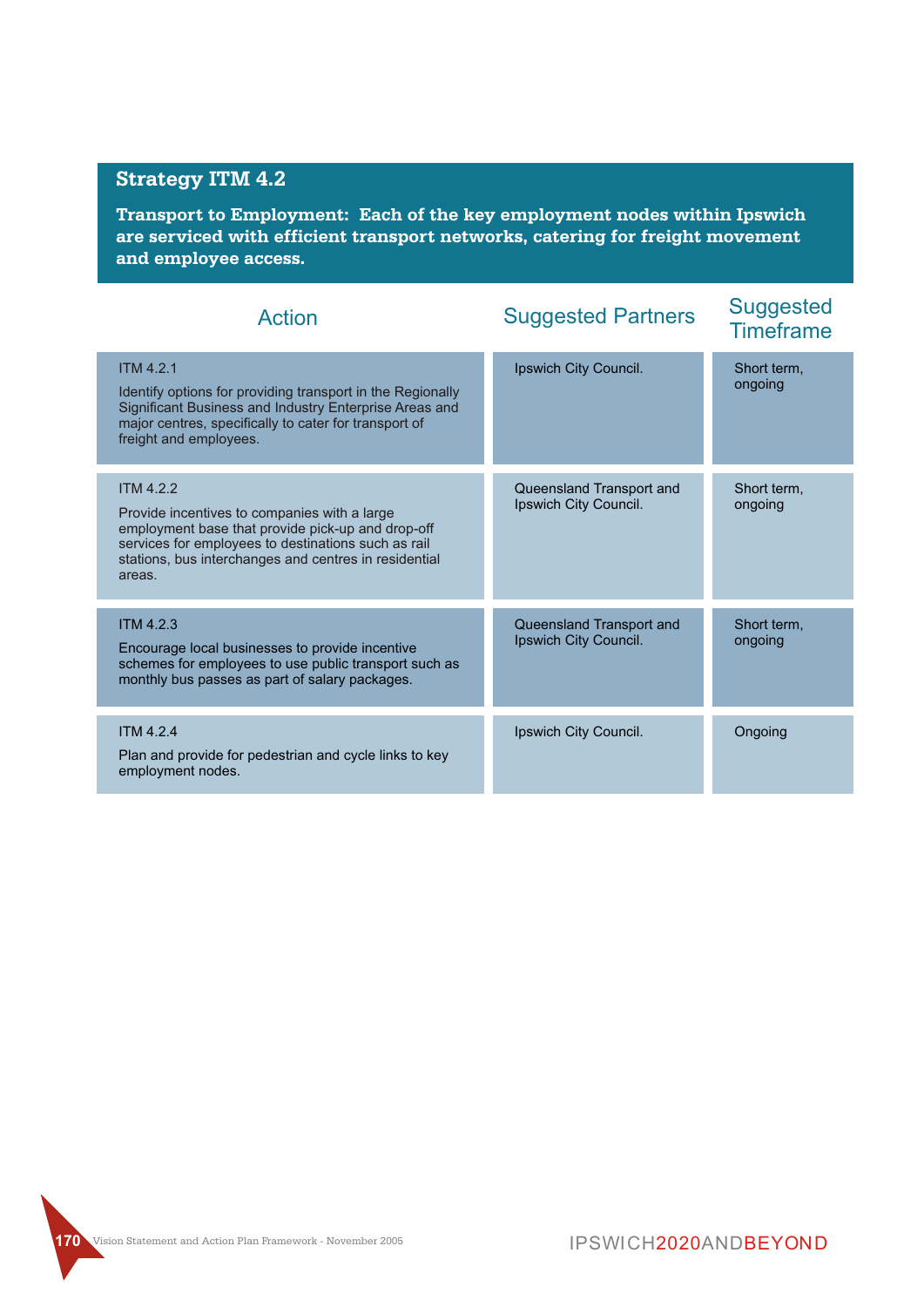## ITM GOAL 5 - MINIMAL USE OF THE PRIVATE VEHICLE

The Ipswich community makes a concerted effort to minimize the use of the private vehicle and are informed of the opportunities and benefits of alternatives.

### **Strategy ITM 5.1**

**Travel Demand Management: Identify and implement travel demand management measures.**

| <b>Action</b>                                                                                                                                                                                                                                                                                     | <b>Suggested Partners</b>                                                                                             | <b>Suggested</b><br><b>Timeframe</b> |
|---------------------------------------------------------------------------------------------------------------------------------------------------------------------------------------------------------------------------------------------------------------------------------------------------|-----------------------------------------------------------------------------------------------------------------------|--------------------------------------|
| <b>ITM 5.1.1</b><br>Determine which travel demand measures will be most<br>effective in the various suburbs and townships of<br>Ipswich in accordance with travel patterns of residents.                                                                                                          | Queensland Transport,<br>local bus and rail<br>operators, Ipswich City<br>Council and retail<br>operators in centres. | Short term,<br>ongoing               |
| <b>ITM 5.1.2</b><br>Devise and develop incentives schemes that<br>encourage people to use public transport for trips such<br>as shopping eg. Free home-delivery when present a<br>bus/rail ticket to the store, use shop-a-docket to<br>provide free public transport rather than fuel discounts. | Queensland Transport,<br>local bus and rail<br>operators, Ipswich City<br>Council and retail<br>operators in centres. | Short term,<br>ongoing               |
| <b>ITM 5.1.3</b><br>Establish and implement a 'car pooling' program in<br>Ipswich that assists residents in identifying<br>opportunities to reduce the use of the motor vehicle to<br>drive to work/school/major events, etc.                                                                     | Queensland Transport<br>and Ipswich City Council.                                                                     | Short term                           |
| <b>ITM 5.1.4</b><br>Increase express train services on the Ipswich line.                                                                                                                                                                                                                          | Queensland Rail.                                                                                                      | Short term,<br>ongoing               |
| <b>ITM 5.1.5</b><br>Investigate the control and provision of parking and<br>bicycle parking/secure storage in the Ipswich CBD as a<br>mechanism to reduce car travel in the CBD and Transit<br>Oriented Developments.                                                                             | Ipswich City Council.                                                                                                 | Short term                           |
| <b>ITM 5.1.6</b><br>Identify and implement strategies to reduce the cost of<br>public transport to the consumer.                                                                                                                                                                                  | Queensland Transport-<br>Translink and local service<br>providers.                                                    | Ongoing                              |